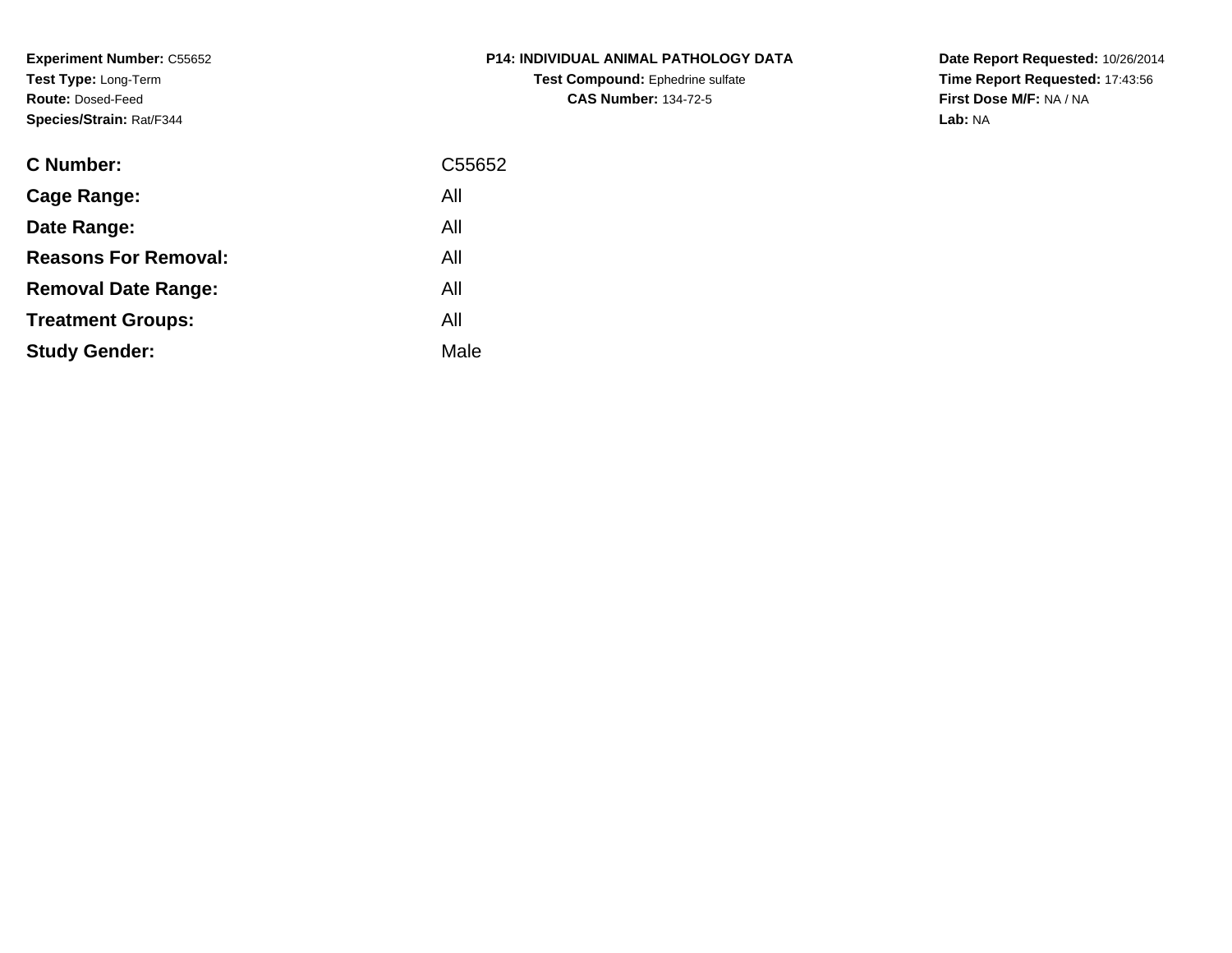**Test Type:** Long-Term

**Route:** Dosed-Feed

**Species/Strain:** Rat/F344

### **P14: INDIVIDUAL ANIMAL PATHOLOGY DATA**

**Test Compound:** Ephedrine sulfate**CAS Number:** 134-72-5

| <b>ANIMAL ID: 1_051</b> | <b>TRT#: 1</b>              | <b>SEX: Male</b>                | DAY ON TEST:  |  |
|-------------------------|-----------------------------|---------------------------------|---------------|--|
|                         | <b>DOSE: 250 PPM</b>        | <b>DISP: Terminal Sacrifice</b> | <b>HISTO:</b> |  |
| <b>OBSERVATIONS</b>     |                             |                                 |               |  |
| Adrenal gland           | <b>Cortex Nos</b>           | Angiectasis                     |               |  |
| Blood vessel            | <b>Pulmonary Artery Nos</b> | Mineralization                  |               |  |
| Heart                   | Myocardium Nos              | Fibrosis                        |               |  |
|                         | Myocardium Nos              | Inflammation, Chronic           |               |  |
| Kidney                  |                             | Nephropathy                     |               |  |
| Liver                   |                             | Clear-Cell Change               |               |  |
|                         |                             | Cytoplasmic Change, Basophilic  |               |  |
|                         | Periportal Bile Ductule     | Hyperplasia, Nos                |               |  |
| Pancreas                | Acinus                      | Atrophy, Nos                    |               |  |
| Pituitary gland         | <b>Anterior Pituitary</b>   | Adenoma, Nos                    |               |  |
| Prostate                |                             | Inflammation, Active Chronic    |               |  |
| Testis                  |                             | Atrophy, Nos                    |               |  |
|                         |                             | Hyperplasia, Interstitial Cell  |               |  |
|                         |                             | Interstitial-Cell Tumor         |               |  |
| Thymus                  |                             | Cyst, Nos                       |               |  |
| PRIMARY CAUSE OF DEATH  |                             |                                 |               |  |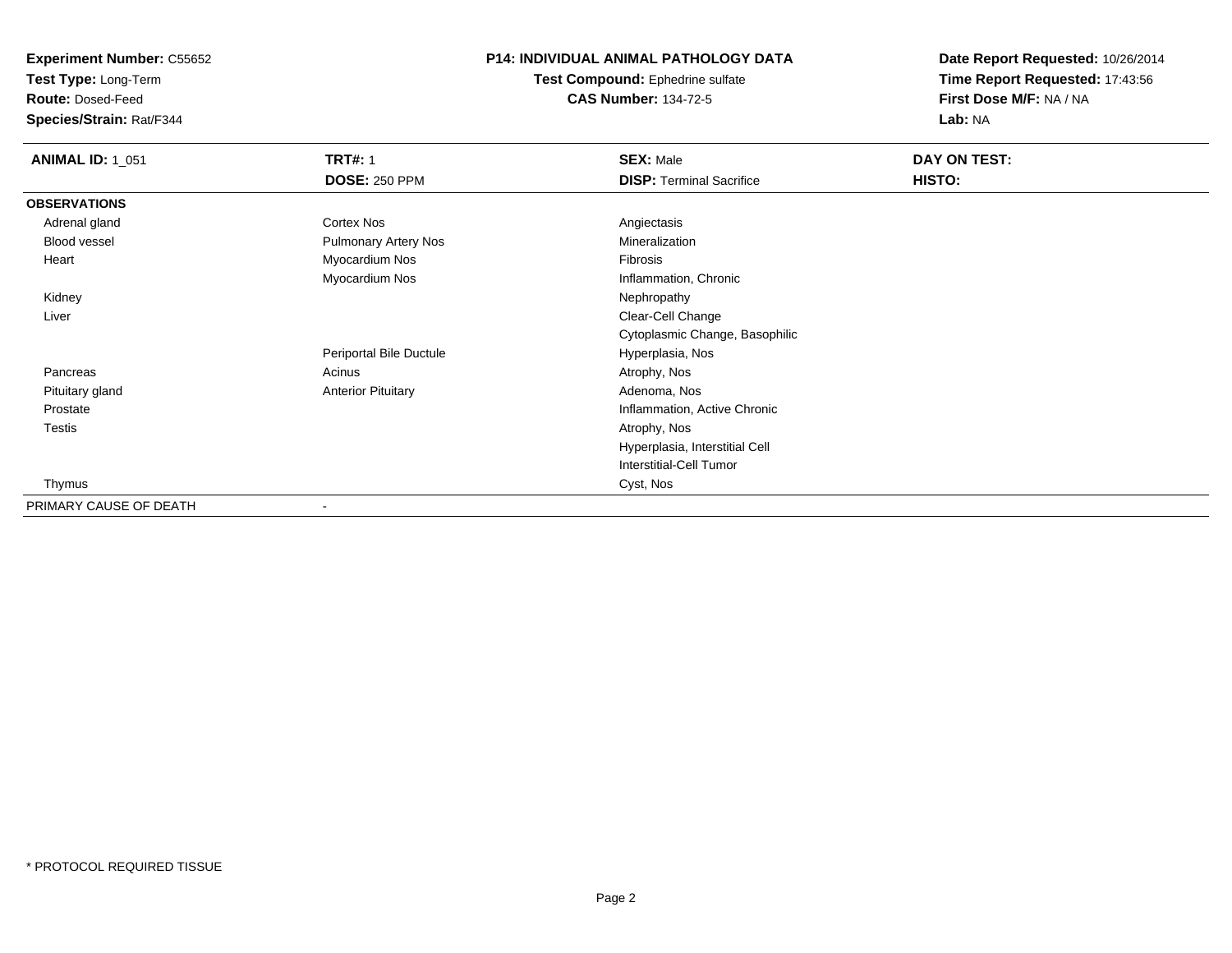**Test Type:** Long-Term

**Route:** Dosed-Feed

**Species/Strain:** Rat/F344

### **P14: INDIVIDUAL ANIMAL PATHOLOGY DATA**

#### **Test Compound:** Ephedrine sulfate**CAS Number:** 134-72-5

| <b>ANIMAL ID: 1_052</b> | <b>TRT#: 1</b>          | <b>SEX: Male</b>                | DAY ON TEST:  |
|-------------------------|-------------------------|---------------------------------|---------------|
|                         | <b>DOSE: 250 PPM</b>    | <b>DISP: Terminal Sacrifice</b> | <b>HISTO:</b> |
| <b>OBSERVATIONS</b>     |                         |                                 |               |
| Adrenal gland           | Cortex Nos              | Angiectasis                     |               |
|                         | Cortex Nos              | Hyperplasia, Focal              |               |
| Bone marrow             |                         | Hyperplasia, Nos                |               |
| Heart                   | Myocardium Nos          | Fibrosis                        |               |
| Kidney                  |                         | Nephropathy                     |               |
| Liver                   |                         | Clear-Cell Change               |               |
|                         |                         | Cytoplasmic Change, Basophilic  |               |
|                         | Periportal Bile Ductule | Hyperplasia, Nos                |               |
|                         |                         | Neoplastic Nodule               |               |
| Pancreas                | Acinus                  | Atrophy, Nos                    |               |
| Prostate                |                         | Inflammation, Active Chronic    |               |
| Testis                  |                         | Hyperplasia, Interstitial Cell  |               |
|                         |                         | <b>Interstitial-Cell Tumor</b>  |               |
| Thymus                  |                         | Hemorrhage                      |               |
| PRIMARY CAUSE OF DEATH  |                         |                                 |               |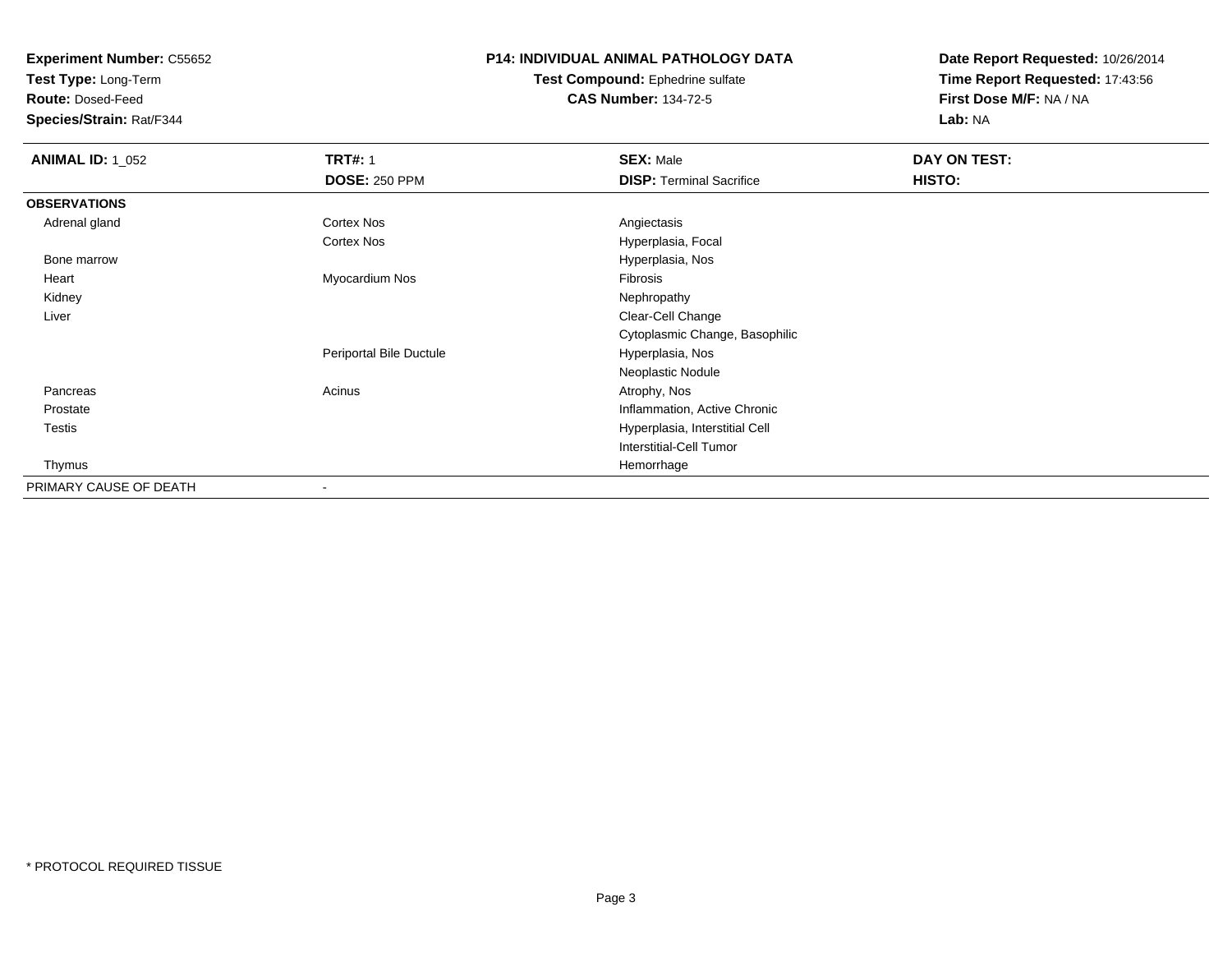**Test Type:** Long-Term

**Route:** Dosed-Feed

**Species/Strain:** Rat/F344

### **P14: INDIVIDUAL ANIMAL PATHOLOGY DATA**

#### **Test Compound:** Ephedrine sulfate**CAS Number:** 134-72-5

| <b>ANIMAL ID: 1_053</b> | <b>TRT#: 1</b>            | <b>SEX: Male</b>                | DAY ON TEST: |  |
|-------------------------|---------------------------|---------------------------------|--------------|--|
|                         | <b>DOSE: 250 PPM</b>      | <b>DISP:</b> Moribund Sacrifice | HISTO:       |  |
| <b>OBSERVATIONS</b>     |                           |                                 |              |  |
| Adrenal gland           | Medulla                   | Pheochromocytoma                |              |  |
| Bone marrow             |                           | Hyperplasia, Nos                |              |  |
| Heart                   | Myocardium Nos            | Fibrosis                        |              |  |
| Kidney                  |                           | Nephropathy                     |              |  |
| Liver                   |                           | Cytoplasmic Change, Nos         |              |  |
|                         | Periportal Bile Ductule   | Hyperplasia, Nos                |              |  |
| Mammary gland           |                           | Fibroadenoma                    |              |  |
|                         |                           | Hyperplasia, Cystic             |              |  |
| Pancreas                | Acinus                    | Atrophy, Nos                    |              |  |
| Pituitary gland         | <b>Anterior Pituitary</b> | Adenoma, Nos                    |              |  |
| Stomach                 | <b>Glandular Stomach</b>  | Cyst, Multiple                  |              |  |
| Testis                  |                           | Atrophy, Nos                    |              |  |
|                         |                           | Hyperplasia, Interstitial Cell  |              |  |
|                         |                           | <b>Interstitial-Cell Tumor</b>  |              |  |
| Thyroid                 |                           | C-Cell Carcinoma                |              |  |
| Unspecified             | Multiple Organs Nos       | Leukemia, Mononuclear Cell      |              |  |
| PRIMARY CAUSE OF DEATH  | $\overline{\phantom{a}}$  |                                 |              |  |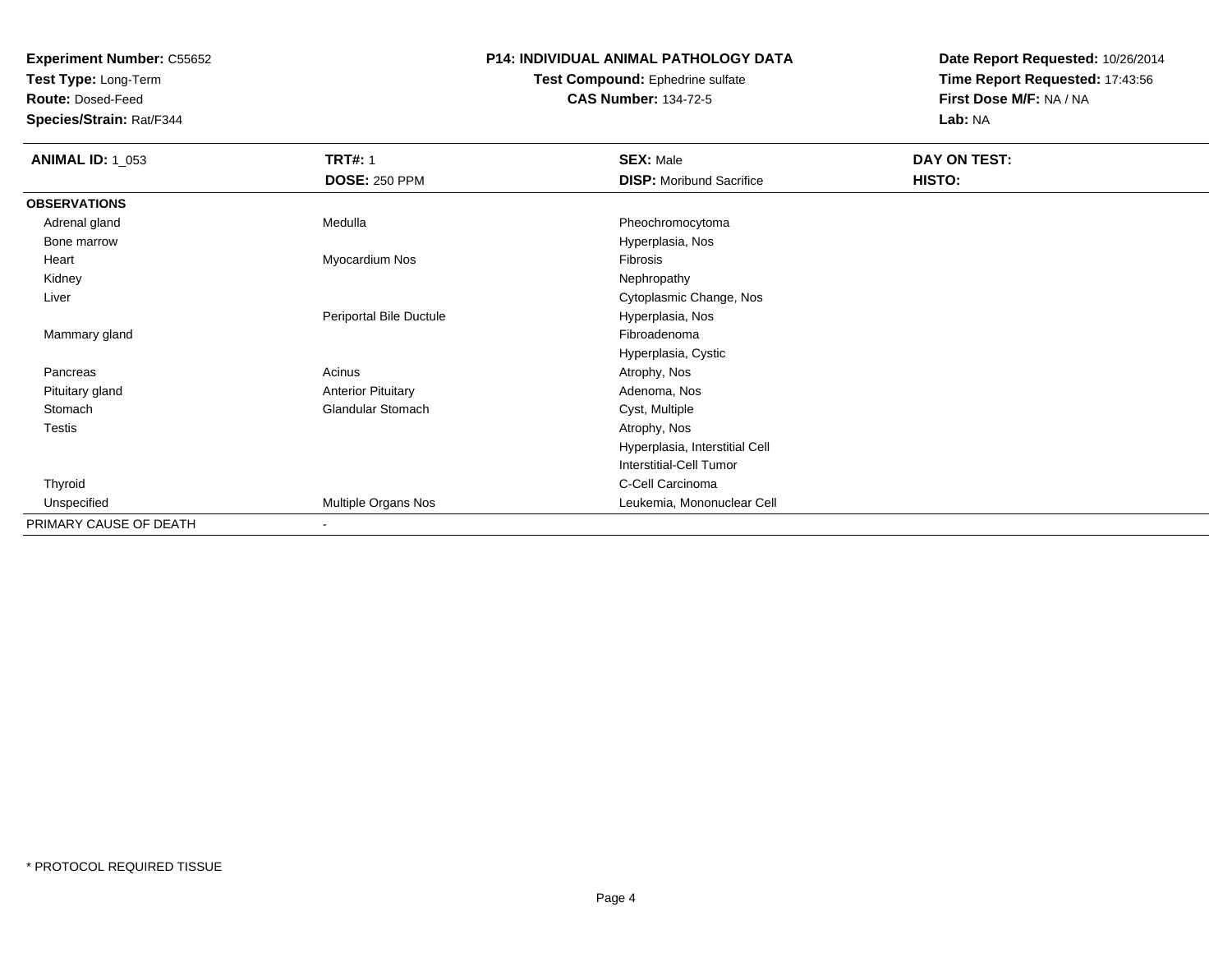**Test Type:** Long-Term

**Route:** Dosed-Feed

**Species/Strain:** Rat/F344

# **P14: INDIVIDUAL ANIMAL PATHOLOGY DATA**

**Test Compound:** Ephedrine sulfate**CAS Number:** 134-72-5

| <b>ANIMAL ID: 1_054</b> | <b>TRT#: 1</b>            | <b>SEX: Male</b>                          | DAY ON TEST:  |  |
|-------------------------|---------------------------|-------------------------------------------|---------------|--|
|                         | <b>DOSE: 250 PPM</b>      | <b>DISP:</b> Moribund Sacrifice           | <b>HISTO:</b> |  |
| <b>OBSERVATIONS</b>     |                           |                                           |               |  |
| Adrenal gland           | <b>Cortex Nos</b>         | Angiectasis                               |               |  |
|                         | Cortex Nos                | Hyperplasia, Focal                        |               |  |
|                         | Cortex Nos                | Metamorphosis, Fatty                      |               |  |
|                         | Medulla                   | Pheochromocytoma                          |               |  |
| Heart                   | Myocardium Nos            | Fibrosis                                  |               |  |
| Kidney                  |                           | Nephropathy                               |               |  |
| Liver                   | Periportal Bile Ductule   | Hyperplasia, Nos                          |               |  |
|                         |                           | Metamorphosis, Fatty                      |               |  |
| Pituitary gland         | <b>Anterior Pituitary</b> | Hyperplasia, Focal                        |               |  |
| Stomach                 | Forestomach               | Hyperplasia, Epithelial                   |               |  |
| Testis                  |                           | Atrophy, Nos                              |               |  |
|                         |                           | Hyperplasia, Interstitial Cell            |               |  |
|                         |                           | Interstitial-Cell Tumor                   |               |  |
| Thyroid                 |                           | Hyperplasia, C Cell                       |               |  |
| Unspecified             | Multiple Organs Nos       | Lymphoma, Undifferentiated-Malignant Type |               |  |
| PRIMARY CAUSE OF DEATH  | $\,$                      |                                           |               |  |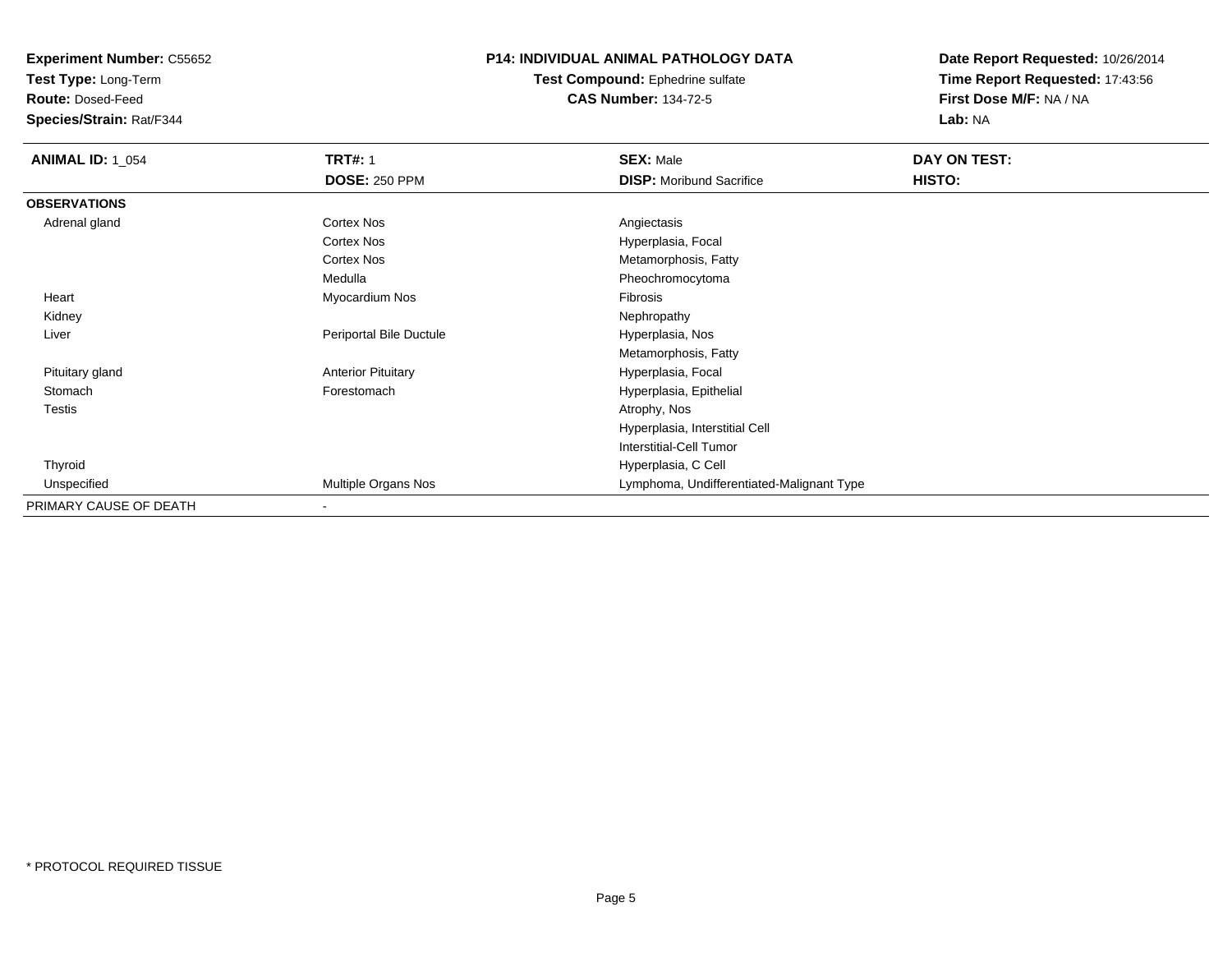**Test Type:** Long-Term

**Route:** Dosed-Feed

**Species/Strain:** Rat/F344

### **P14: INDIVIDUAL ANIMAL PATHOLOGY DATA**

#### **Test Compound:** Ephedrine sulfate**CAS Number:** 134-72-5

| <b>ANIMAL ID: 1_055</b> | <b>TRT#: 1</b>           | <b>SEX: Male</b>                 | DAY ON TEST: |  |
|-------------------------|--------------------------|----------------------------------|--------------|--|
|                         | <b>DOSE: 250 PPM</b>     | <b>DISP:</b> Moribund Sacrifice  | HISTO:       |  |
| <b>OBSERVATIONS</b>     |                          |                                  |              |  |
| Bone marrow             |                          | Hyperplasia, Nos                 |              |  |
| Heart                   | Myocardium Nos           | Fibrosis                         |              |  |
| Kidney                  |                          | Nephropathy                      |              |  |
| Liver                   | Periportal Bile Ductule  | Hyperplasia, Nos                 |              |  |
| Lung                    | Alveoli                  | Edema, Nos                       |              |  |
|                         |                          | Hyperplasia, Alveolar Epithelium |              |  |
| Pancreas                | Acinus                   | Atrophy, Nos                     |              |  |
| Spleen                  |                          | Fibrosis                         |              |  |
| Stomach                 | <b>Glandular Stomach</b> | Cyst, Multiple                   |              |  |
| <b>Testis</b>           |                          | Atrophy, Nos                     |              |  |
|                         | Tubule                   | <b>Distention</b>                |              |  |
|                         |                          | Hyperplasia, Interstitial Cell   |              |  |
|                         |                          | Interstitial-Cell Tumor          |              |  |
| Unspecified             | Multiple Organs Nos      | Leukemia, Mononuclear Cell       |              |  |
|                         | Adipose Tissue           | Necrosis, Fat                    |              |  |
| PRIMARY CAUSE OF DEATH  | $\overline{\phantom{a}}$ |                                  |              |  |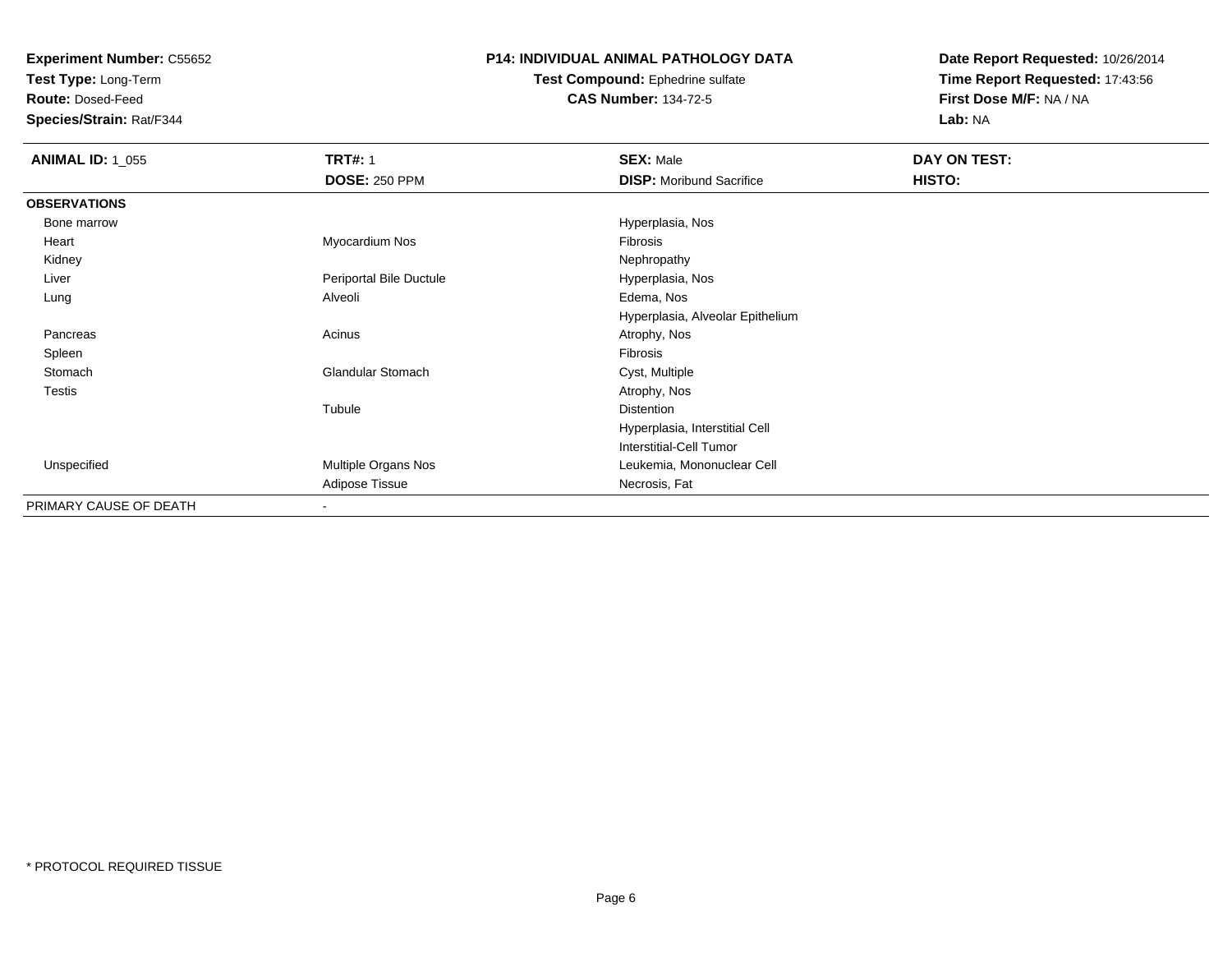**Test Type:** Long-Term

**Route:** Dosed-Feed

**Species/Strain:** Rat/F344

# **P14: INDIVIDUAL ANIMAL PATHOLOGY DATA**

**Test Compound:** Ephedrine sulfate**CAS Number:** 134-72-5

| <b>ANIMAL ID: 1_056</b> | <b>TRT#: 1</b>            | <b>SEX: Male</b>                | DAY ON TEST: |
|-------------------------|---------------------------|---------------------------------|--------------|
|                         | <b>DOSE: 250 PPM</b>      | <b>DISP: Terminal Sacrifice</b> | HISTO:       |
| <b>OBSERVATIONS</b>     |                           |                                 |              |
| Adrenal gland           | <b>Cortex Nos</b>         | Angiectasis                     |              |
| Heart                   | Myocardium Nos            | Fibrosis                        |              |
| Kidney                  |                           | Nephropathy                     |              |
| Liver                   |                           | Cytoplasmic Change, Basophilic  |              |
|                         | Periportal Bile Ductule   | Hyperplasia, Nos                |              |
|                         |                           | Metamorphosis, Fatty            |              |
| Pituitary gland         | <b>Anterior Pituitary</b> | Hyperplasia, Focal              |              |
| Prostate                |                           | Inflammation, Active Chronic    |              |
| Stomach                 | <b>Glandular Stomach</b>  | Cyst, Multiple                  |              |
| Testis                  |                           | <b>Interstitial-Cell Tumor</b>  |              |
| Thymus                  |                           | Cyst, Nos                       |              |
| Thyroid                 |                           | C-Cell Adenoma                  |              |
| PRIMARY CAUSE OF DEATH  |                           |                                 |              |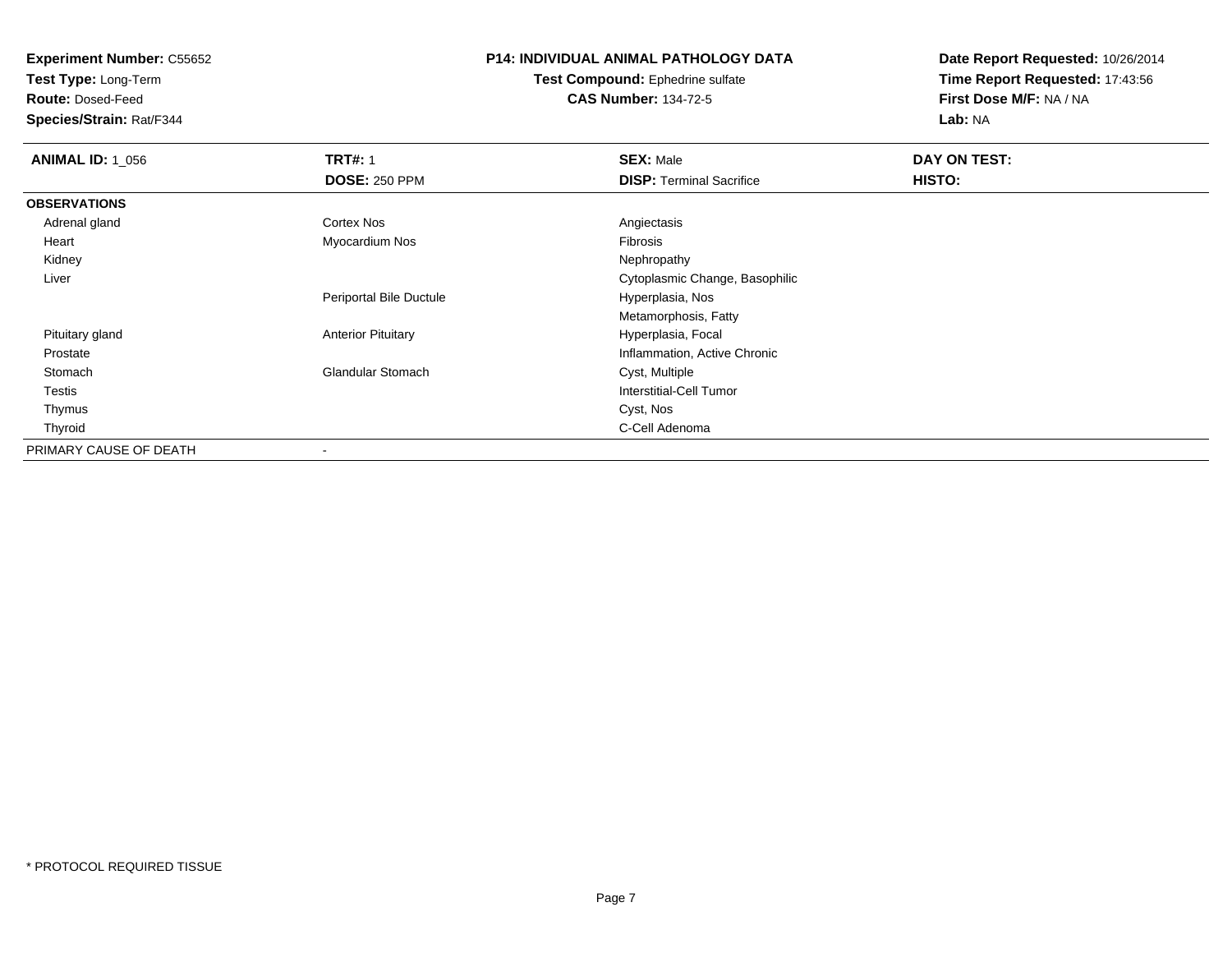**Test Type:** Long-Term

**Route:** Dosed-Feed

**Species/Strain:** Rat/F344

## **P14: INDIVIDUAL ANIMAL PATHOLOGY DATA**

**Test Compound:** Ephedrine sulfate**CAS Number:** 134-72-5

| <b>ANIMAL ID: 1_057</b> | <b>TRT#: 1</b>            | <b>SEX: Male</b>                | DAY ON TEST: |
|-------------------------|---------------------------|---------------------------------|--------------|
|                         | <b>DOSE: 250 PPM</b>      | <b>DISP:</b> Moribund Sacrifice | HISTO:       |
| <b>OBSERVATIONS</b>     |                           |                                 |              |
| Adrenal gland           | Cortex Nos                | Hyperplasia, Focal              |              |
| Bone marrow             |                           | Hyperplasia, Nos                |              |
| Heart                   | Myocardium Nos            | Degeneration, Nos               |              |
|                         | Myocardium Nos            | Fibrosis                        |              |
| Kidney                  |                           | Nephropathy                     |              |
| Liver                   |                           | Angiectasis                     |              |
|                         |                           | Cytoplasmic Change, Nos         |              |
|                         | Periportal Bile Ductule   | Hyperplasia, Nos                |              |
| Pancreas                | Acinus                    | Atrophy, Nos                    |              |
| Pituitary gland         | <b>Anterior Pituitary</b> | Adenoma, Nos                    |              |
| Prostate                |                           | Inflammation, Active Chronic    |              |
| Stomach                 | Forestomach               | Hyperplasia, Epithelial         |              |
| <b>Testis</b>           |                           | Atrophy, Nos                    |              |
|                         |                           | Hyperplasia, Interstitial Cell  |              |
|                         |                           | Interstitial-Cell Tumor         |              |
| Thyroid                 |                           | Hyperplasia, C Cell             |              |
| Unspecified             | Multiple Organs Nos       | Leukemia, Mononuclear Cell      |              |
| PRIMARY CAUSE OF DEATH  | $\blacksquare$            |                                 |              |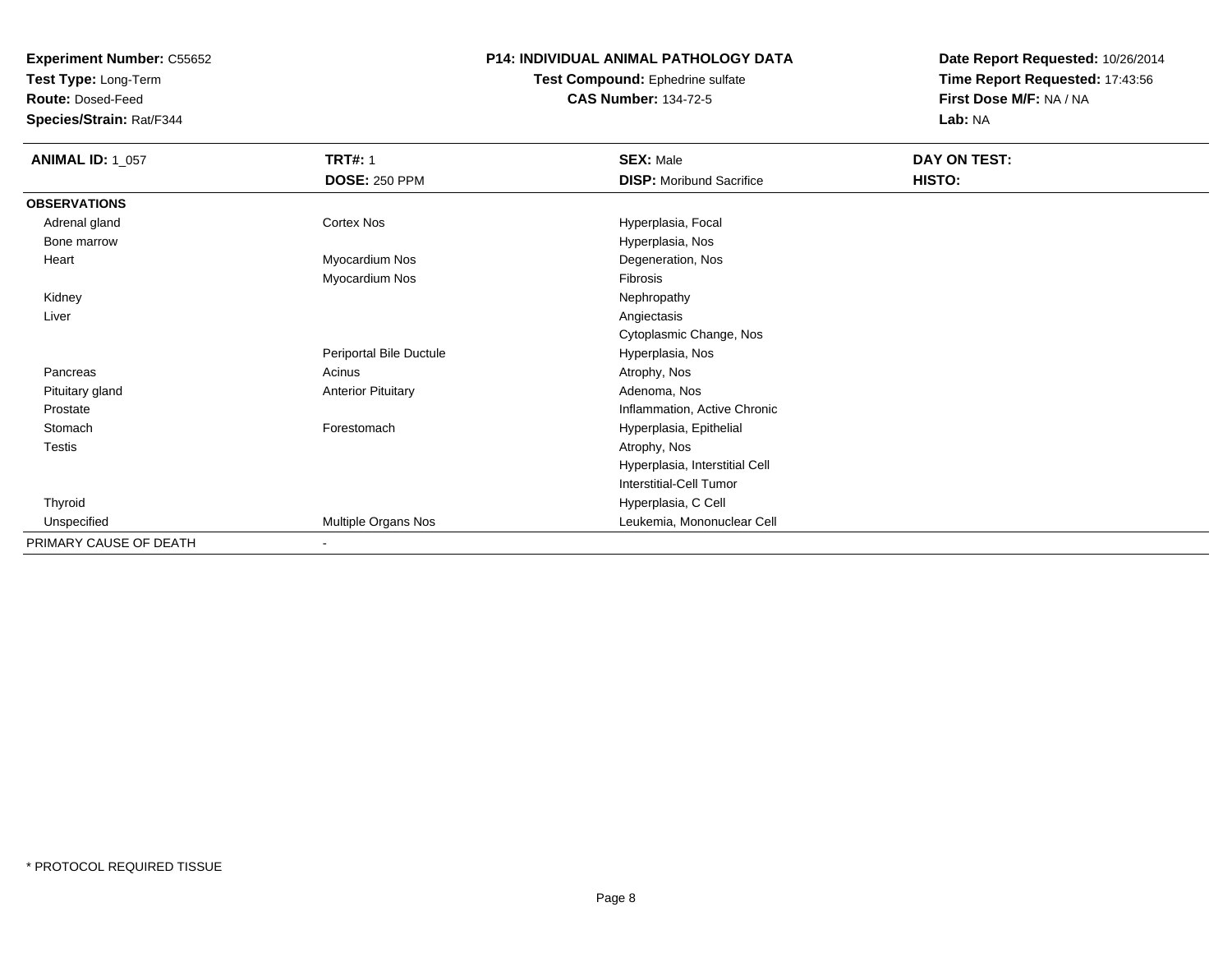**Test Type:** Long-Term

**Route:** Dosed-Feed

**Species/Strain:** Rat/F344

# **P14: INDIVIDUAL ANIMAL PATHOLOGY DATA**

#### **Test Compound:** Ephedrine sulfate**CAS Number:** 134-72-5

| <b>ANIMAL ID: 1_058</b> | <b>TRT#: 1</b>           | <b>SEX: Male</b>                | DAY ON TEST: |
|-------------------------|--------------------------|---------------------------------|--------------|
|                         | <b>DOSE: 250 PPM</b>     | <b>DISP: Terminal Sacrifice</b> | HISTO:       |
| <b>OBSERVATIONS</b>     |                          |                                 |              |
| Adrenal gland           | Cortex Nos               | Hyperplasia, Focal              |              |
| Heart                   | Myocardium Nos           | Fibrosis                        |              |
| Kidney                  |                          | Nephrosis, Nos                  |              |
| Liver                   |                          | Clear-Cell Change               |              |
|                         | Periportal Bile Ductule  | Hyperplasia, Nos                |              |
|                         |                          | Necrosis, Nos                   |              |
| Pancreas                | Acinus                   | Atrophy, Nos                    |              |
| Prostate                |                          | Inflammation, Active Chronic    |              |
| Spleen                  |                          | Hemosiderosis                   |              |
| Stomach                 | <b>Glandular Stomach</b> | Cyst, Multiple                  |              |
| <b>Testis</b>           |                          | Atrophy, Nos                    |              |
|                         |                          | Hyperplasia, Interstitial Cell  |              |
|                         |                          | <b>Interstitial-Cell Tumor</b>  |              |
| Thyroid                 |                          | Follicular-Cell Carcinoma       |              |
| PRIMARY CAUSE OF DEATH  | $\overline{\phantom{a}}$ |                                 |              |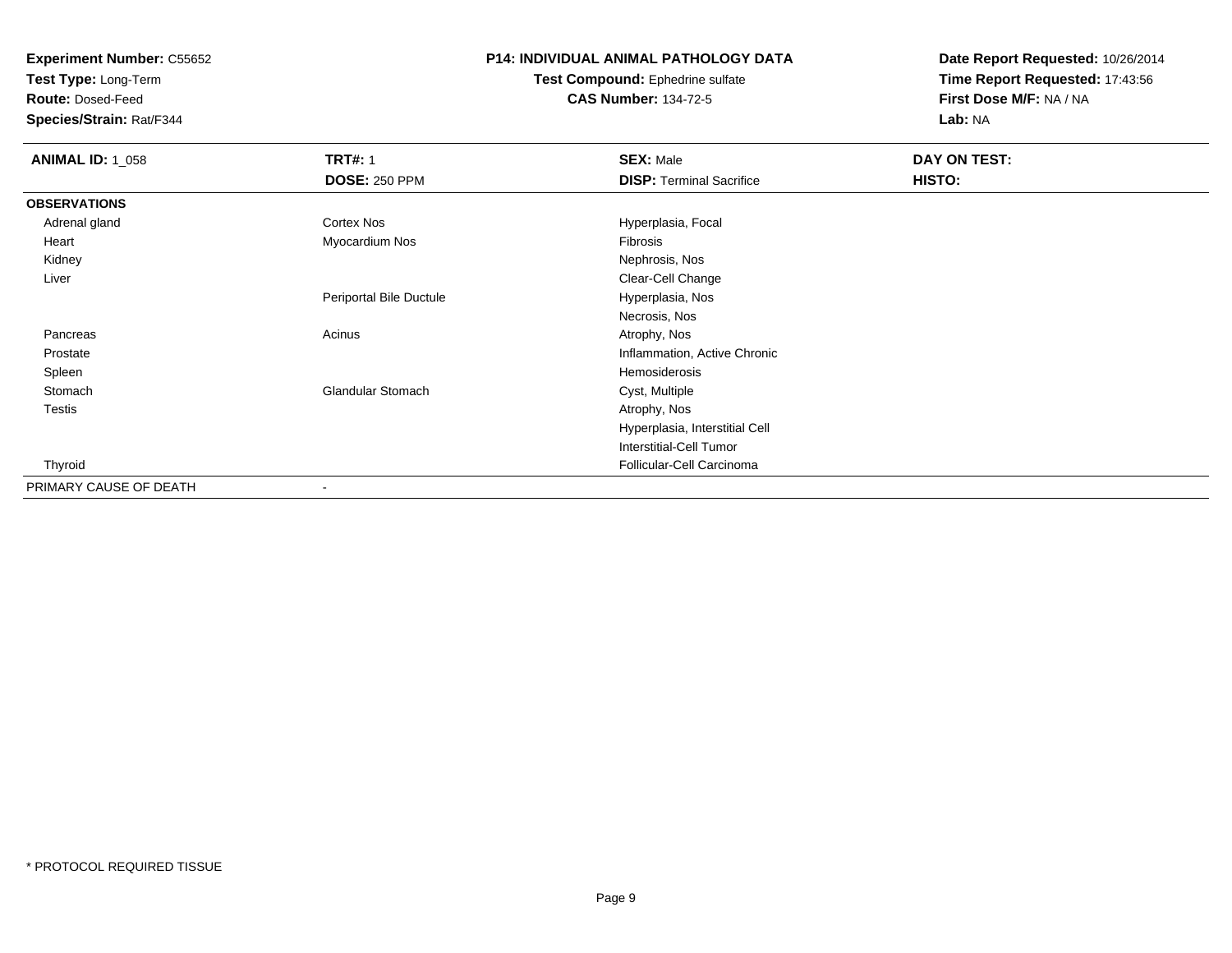**Test Type:** Long-Term

**Route:** Dosed-Feed

**Species/Strain:** Rat/F344

# **P14: INDIVIDUAL ANIMAL PATHOLOGY DATA**

**Test Compound:** Ephedrine sulfate**CAS Number:** 134-72-5

| <b>ANIMAL ID: 1_059</b> | <b>TRT#: 1</b>            | <b>SEX: Male</b>                | DAY ON TEST: |
|-------------------------|---------------------------|---------------------------------|--------------|
|                         | <b>DOSE: 250 PPM</b>      | <b>DISP: Terminal Sacrifice</b> | HISTO:       |
| <b>OBSERVATIONS</b>     |                           |                                 |              |
| Adrenal gland           | Cortex Nos                | Angiectasis                     |              |
|                         | Medulla                   | Pheochromocytoma                |              |
| Bone marrow             |                           | Hyperplasia, Nos                |              |
| Heart                   | Myocardium Nos            | Fibrosis                        |              |
|                         | Myocardium Nos            | Mineralization                  |              |
| Kidney                  |                           | Nephropathy                     |              |
| Liver                   |                           | Angiectasis                     |              |
|                         | Periportal Bile Ductule   | Hyperplasia, Nos                |              |
|                         |                           | Neoplastic Nodule               |              |
| Pituitary gland         | <b>Anterior Pituitary</b> | Angiectasis                     |              |
| <b>Testis</b>           |                           | Atrophy, Nos                    |              |
|                         |                           | Hyperplasia, Interstitial Cell  |              |
|                         |                           | Interstitial-Cell Tumor         |              |
| Unspecified             | Multiple Organs Nos       | Leukemia, Mononuclear Cell      |              |
| PRIMARY CAUSE OF DEATH  | $\blacksquare$            |                                 |              |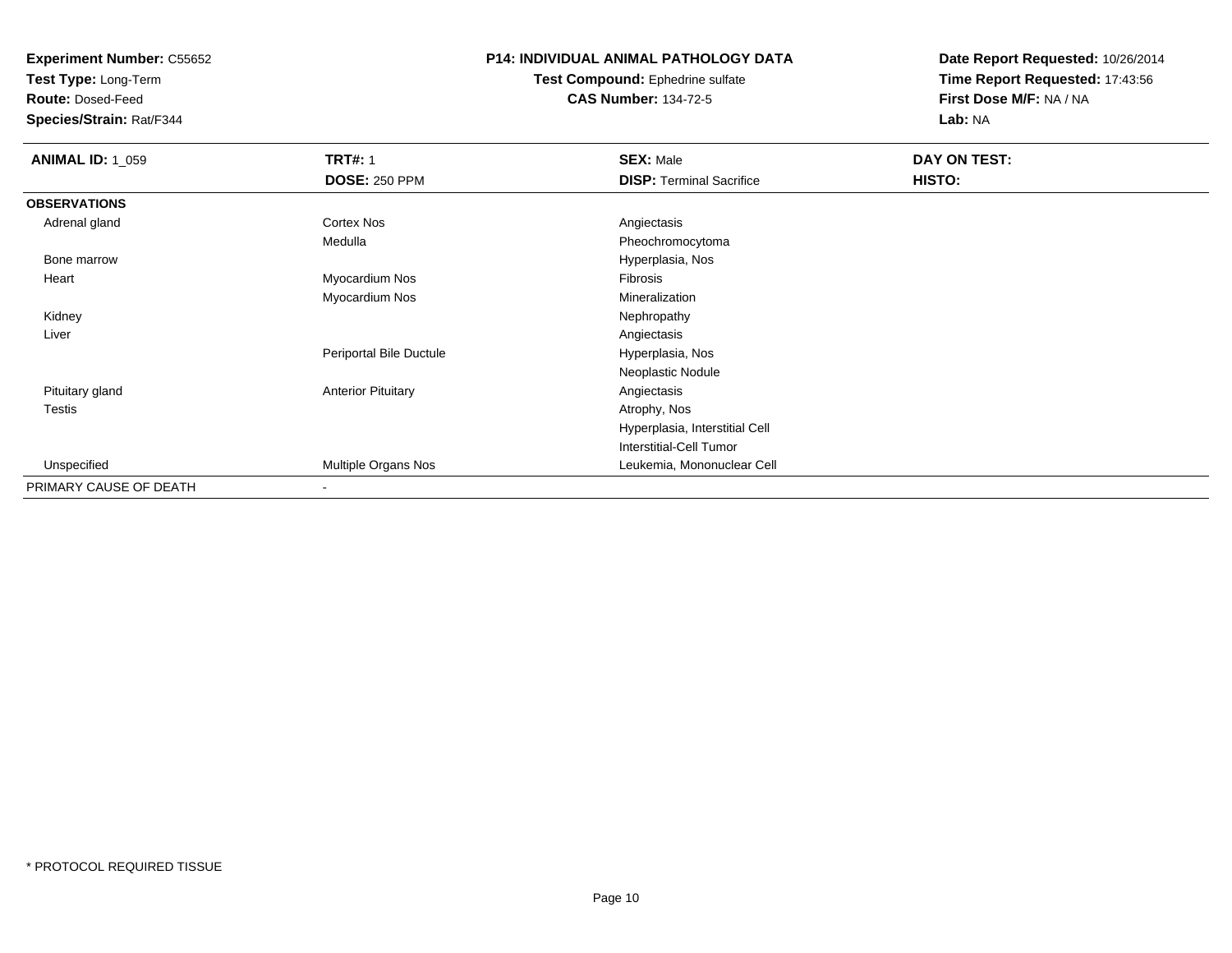**Test Type:** Long-Term

**Route:** Dosed-Feed

**Species/Strain:** Rat/F344

# **P14: INDIVIDUAL ANIMAL PATHOLOGY DATA**

**Test Compound:** Ephedrine sulfate**CAS Number:** 134-72-5

| <b>ANIMAL ID: 1_060</b> | <b>TRT#: 1</b>            | <b>SEX: Male</b>                | DAY ON TEST: |  |
|-------------------------|---------------------------|---------------------------------|--------------|--|
|                         | <b>DOSE: 250 PPM</b>      | <b>DISP:</b> Moribund Sacrifice | HISTO:       |  |
| <b>OBSERVATIONS</b>     |                           |                                 |              |  |
| Heart                   | Myocardium Nos            | Degeneration, Nos               |              |  |
|                         | Myocardium Nos            | Fibrosis                        |              |  |
| Kidney                  |                           | Nephropathy                     |              |  |
| Liver                   | Periportal Bile Ductule   | Hyperplasia, Nos                |              |  |
|                         |                           | Necrosis, Coagulative           |              |  |
| Pituitary gland         | <b>Anterior Pituitary</b> | Cyst, Nos                       |              |  |
| Spleen                  |                           | Fibroma                         |              |  |
| Testis                  |                           | Atrophy, Nos                    |              |  |
|                         |                           | Hyperplasia, Interstitial Cell  |              |  |
|                         |                           | Interstitial-Cell Tumor         |              |  |
| Unspecified             | Multiple Organs Nos       | Leukemia, Mononuclear Cell      |              |  |
| PRIMARY CAUSE OF DEATH  | $\blacksquare$            |                                 |              |  |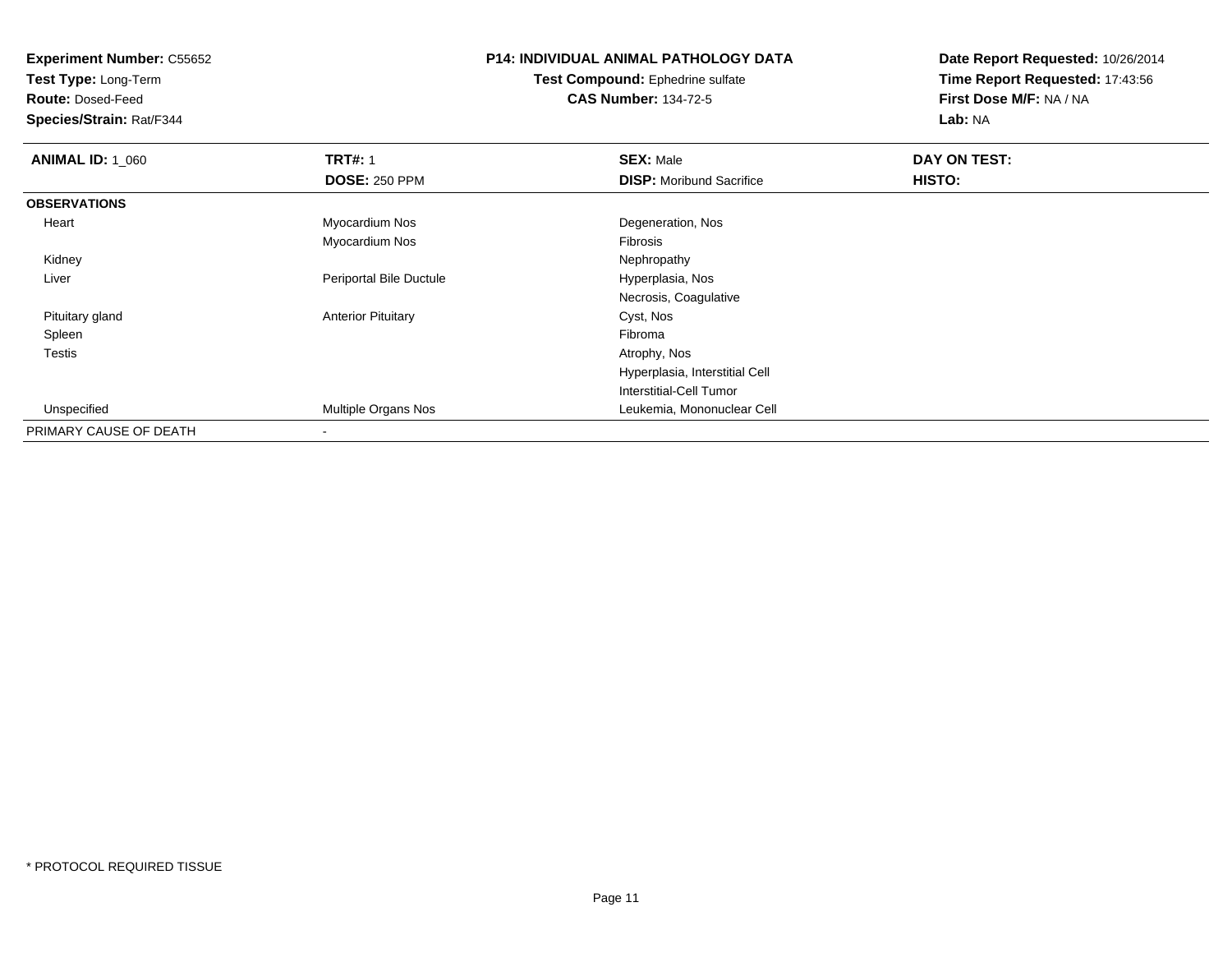**Test Type:** Long-Term

**Route:** Dosed-Feed

**Species/Strain:** Rat/F344

# **P14: INDIVIDUAL ANIMAL PATHOLOGY DATA**

**Test Compound:** Ephedrine sulfate**CAS Number:** 134-72-5

| <b>ANIMAL ID: 1_061</b> | <b>TRT#: 1</b>          | <b>SEX: Male</b>                | DAY ON TEST: |  |
|-------------------------|-------------------------|---------------------------------|--------------|--|
|                         | <b>DOSE: 250 PPM</b>    | <b>DISP:</b> Moribund Sacrifice | HISTO:       |  |
| <b>OBSERVATIONS</b>     |                         |                                 |              |  |
| Adrenal gland           | <b>Cortex Nos</b>       | Hyperplasia, Focal              |              |  |
|                         | Medulla                 | Pheochromocytoma                |              |  |
| Bone marrow             |                         | Hyperplasia, Nos                |              |  |
| Heart                   | Myocardium Nos          | Fibrosis                        |              |  |
| Kidney                  |                         | Nephropathy                     |              |  |
| Liver                   | Periportal Bile Ductule | Hyperplasia, Nos                |              |  |
| Pancreas                | Acinus                  | Atrophy, Nos                    |              |  |
|                         | Acinus                  | Hyperplasia, Nos                |              |  |
| Prostate                |                         | Inflammation, Active Chronic    |              |  |
| Testis                  |                         | Atrophy, Nos                    |              |  |
|                         |                         | Hyperplasia, Interstitial Cell  |              |  |
|                         |                         | Interstitial-Cell Tumor         |              |  |
| Unspecified             | Multiple Organs Nos     | Leukemia, Mononuclear Cell      |              |  |
| PRIMARY CAUSE OF DEATH  |                         |                                 |              |  |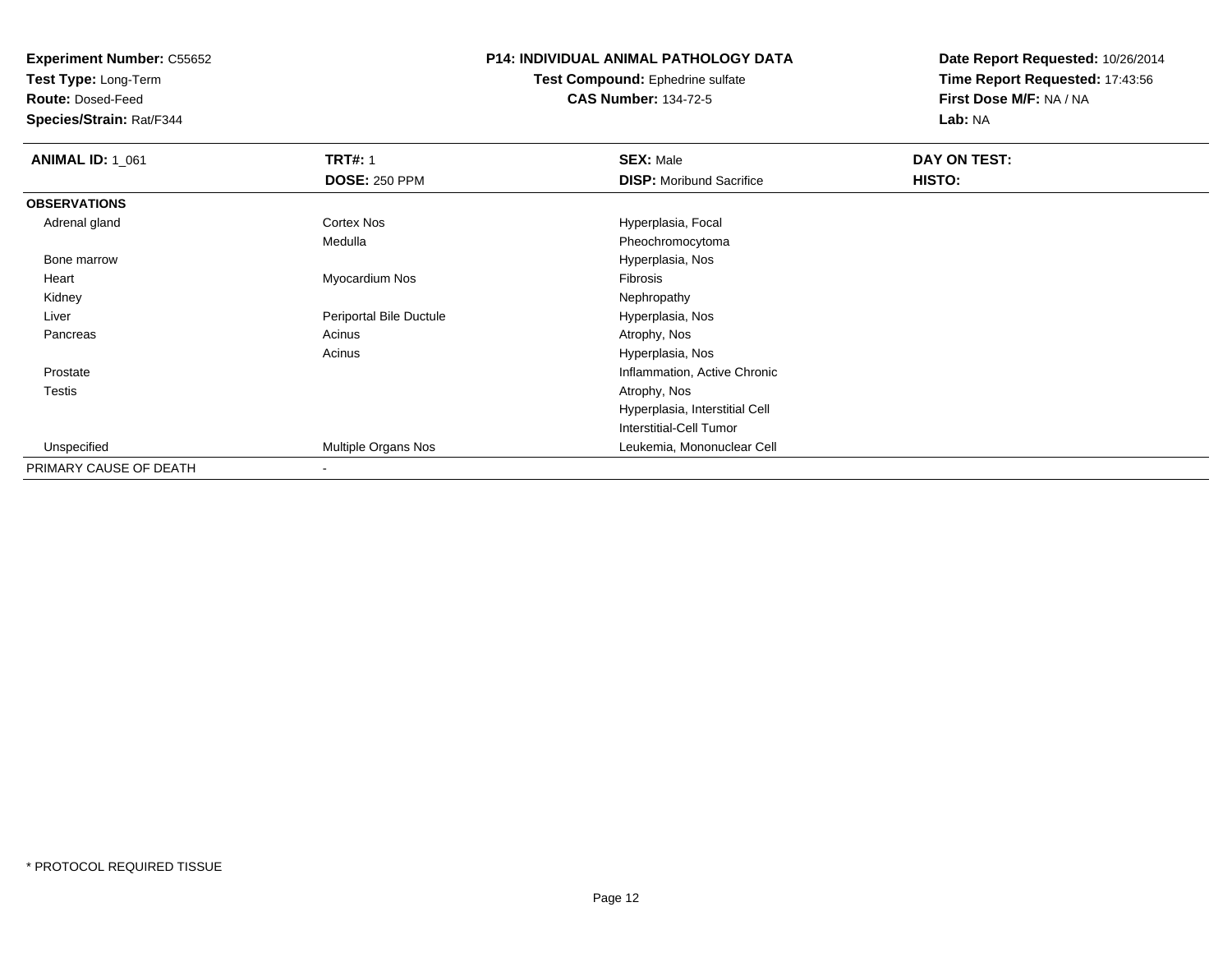**Test Type:** Long-Term

**Route:** Dosed-Feed

**Species/Strain:** Rat/F344

# **P14: INDIVIDUAL ANIMAL PATHOLOGY DATA**

**Test Compound:** Ephedrine sulfate**CAS Number:** 134-72-5

| <b>ANIMAL ID: 1 062</b> | <b>TRT#: 1</b>            | <b>SEX: Male</b>                | DAY ON TEST: |  |
|-------------------------|---------------------------|---------------------------------|--------------|--|
|                         | <b>DOSE: 250 PPM</b>      | <b>DISP: Terminal Sacrifice</b> | HISTO:       |  |
| <b>OBSERVATIONS</b>     |                           |                                 |              |  |
| Adrenal gland           | <b>Cortex Nos</b>         | Hyperplasia, Focal              |              |  |
| Heart                   | Myocardium Nos            | Fibrosis                        |              |  |
| Kidney                  |                           | Nephropathy                     |              |  |
| Liver                   | Periportal Bile Ductule   | Hyperplasia, Nos                |              |  |
| Pancreas                |                           | <b>Cystic Ducts</b>             |              |  |
| Pituitary gland         | <b>Anterior Pituitary</b> | Adenoma, Nos                    |              |  |
| Spleen                  |                           | Hemosiderosis                   |              |  |
| Stomach                 | <b>Glandular Stomach</b>  | Cyst, Multiple                  |              |  |
| Testis                  |                           | Hyperplasia, Interstitial Cell  |              |  |
|                         |                           | Interstitial-Cell Tumor         |              |  |
| PRIMARY CAUSE OF DEATH  |                           |                                 |              |  |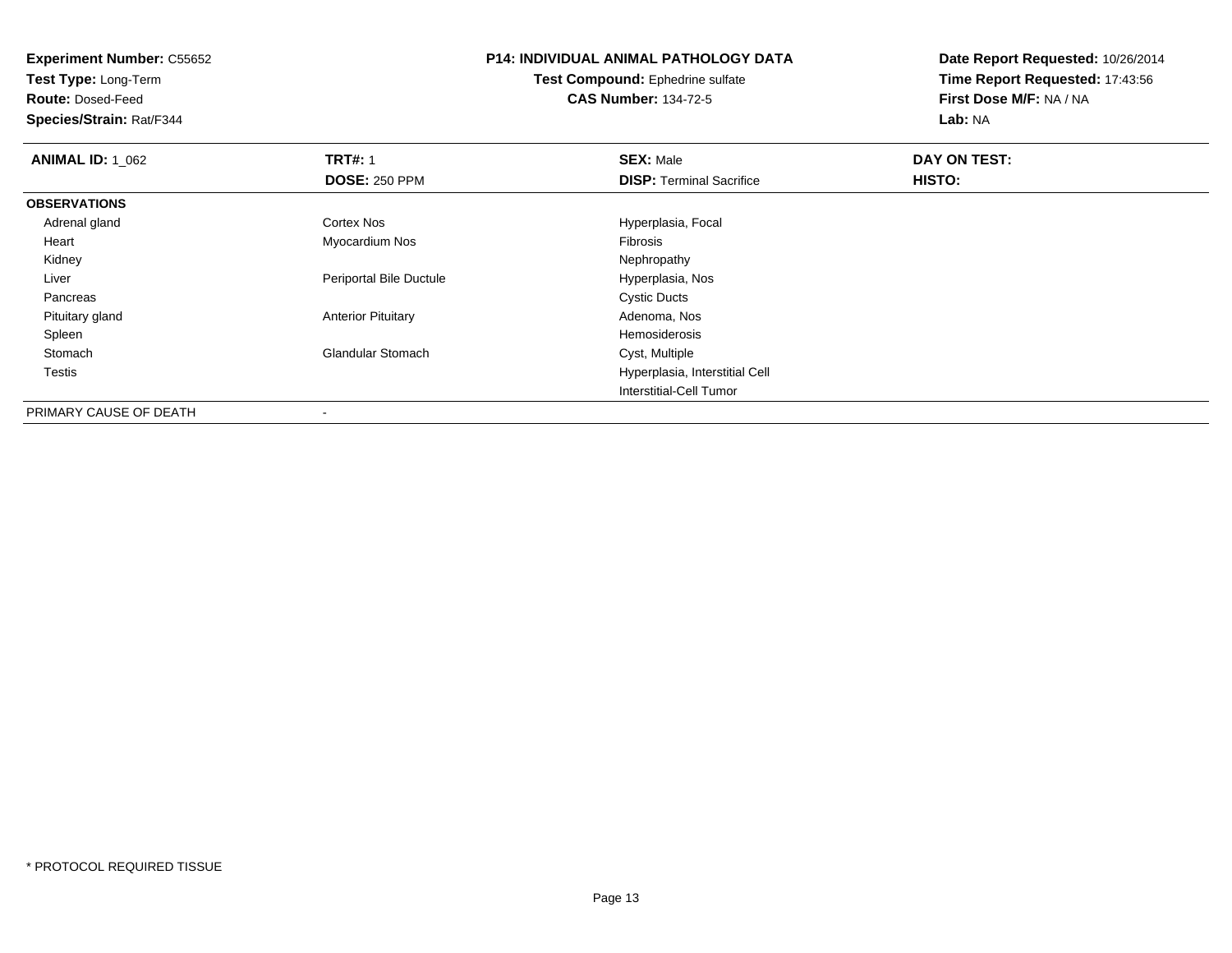**Experiment Number:** C55652**Test Type:** Long-Term**Route:** Dosed-Feed **Species/Strain:** Rat/F344**P14: INDIVIDUAL ANIMAL PATHOLOGY DATATest Compound:** Ephedrine sulfate**CAS Number:** 134-72-5**Date Report Requested:** 10/26/2014**Time Report Requested:** 17:43:56**First Dose M/F:** NA / NA**Lab:** NA**ANIMAL ID: 1\_063 TRT#:** 1 **SEX:** Male **DAY ON TEST: DOSE:** 250 PPM**DISP:** Terminal Sacrifice **HISTO: OBSERVATIONS** Adrenal glandd and the Cortex Nos and the Cortex Nos and the Angiectasis Cortex Nos Hyperplasia, Focal Heart Myocardium Nos Fibrosis Kidneyy the control of the control of the control of the control of the control of the control of the control of the control of the control of the control of the control of the control of the control of the control of the contro Liverr and the contract of the contract of the contract of the contract of the contract of the contract of the contract of the contract of the contract of the contract of the contract of the contract of the contract of the cont Hyperplasia, Nos Periportal Bile Ductule**Stomach** Glandular Stomach Cyst, Multiple Testis Interstitial-Cell Tumor Thymuss and the control of the control of the control of the control of the control of the control of the control of the control of the control of the control of the control of the control of the control of the control of the co UnspecifiedAdipose Tissue **Necrosis**, Fat PRIMARY CAUSE OF DEATH-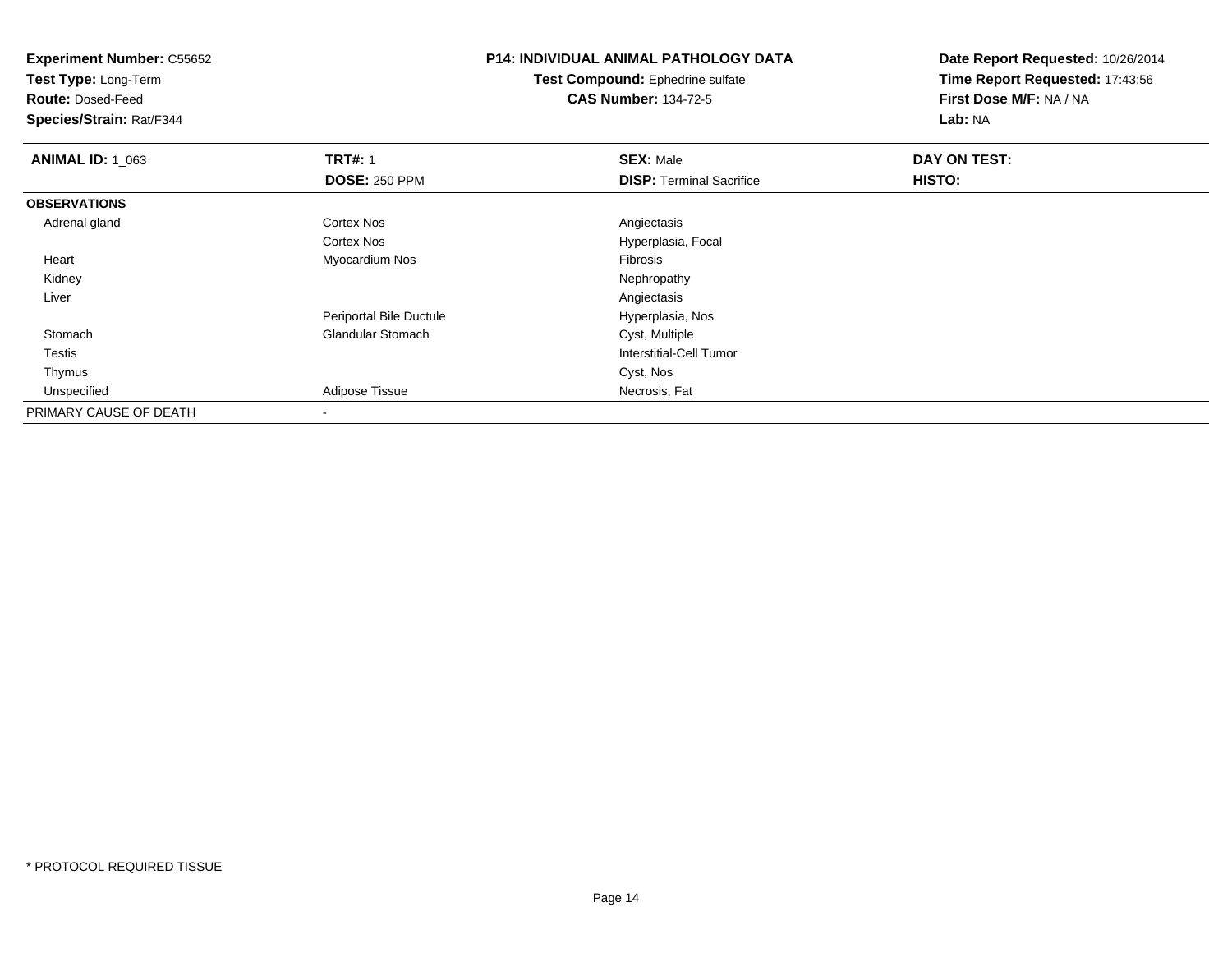**Test Type:** Long-Term

**Route:** Dosed-Feed

**Species/Strain:** Rat/F344

# **P14: INDIVIDUAL ANIMAL PATHOLOGY DATA**

**Test Compound:** Ephedrine sulfate**CAS Number:** 134-72-5

| <b>ANIMAL ID: 1_064</b> | <b>TRT#: 1</b><br><b>DOSE: 250 PPM</b> | <b>SEX: Male</b><br><b>DISP: Terminal Sacrifice</b> | DAY ON TEST:<br>HISTO: |
|-------------------------|----------------------------------------|-----------------------------------------------------|------------------------|
| <b>OBSERVATIONS</b>     |                                        |                                                     |                        |
| Adrenal gland           | Cortex Nos                             | Angiectasis                                         |                        |
| Heart                   | Myocardium Nos                         | Fibrosis                                            |                        |
| Kidney                  |                                        | Nephropathy                                         |                        |
| Liver                   |                                        | Angiectasis                                         |                        |
|                         |                                        | Cytoplasmic Change, Basophilic                      |                        |
|                         | Periportal Bile Ductule                | Hyperplasia, Nos                                    |                        |
| Lung                    |                                        | <b>Perivascular Cuffing</b>                         |                        |
| Pancreas                | Acinus                                 | Atrophy, Nos                                        |                        |
| Pituitary gland         | <b>Anterior Pituitary</b>              | Angiectasis                                         |                        |
| Stomach                 | Glandular Stomach                      | Cyst, Multiple                                      |                        |
| <b>Testis</b>           |                                        | Atrophy, Nos                                        |                        |
|                         |                                        | Hyperplasia, Interstitial Cell                      |                        |
|                         |                                        | <b>Interstitial-Cell Tumor</b>                      |                        |
| PRIMARY CAUSE OF DEATH  | ۰                                      |                                                     |                        |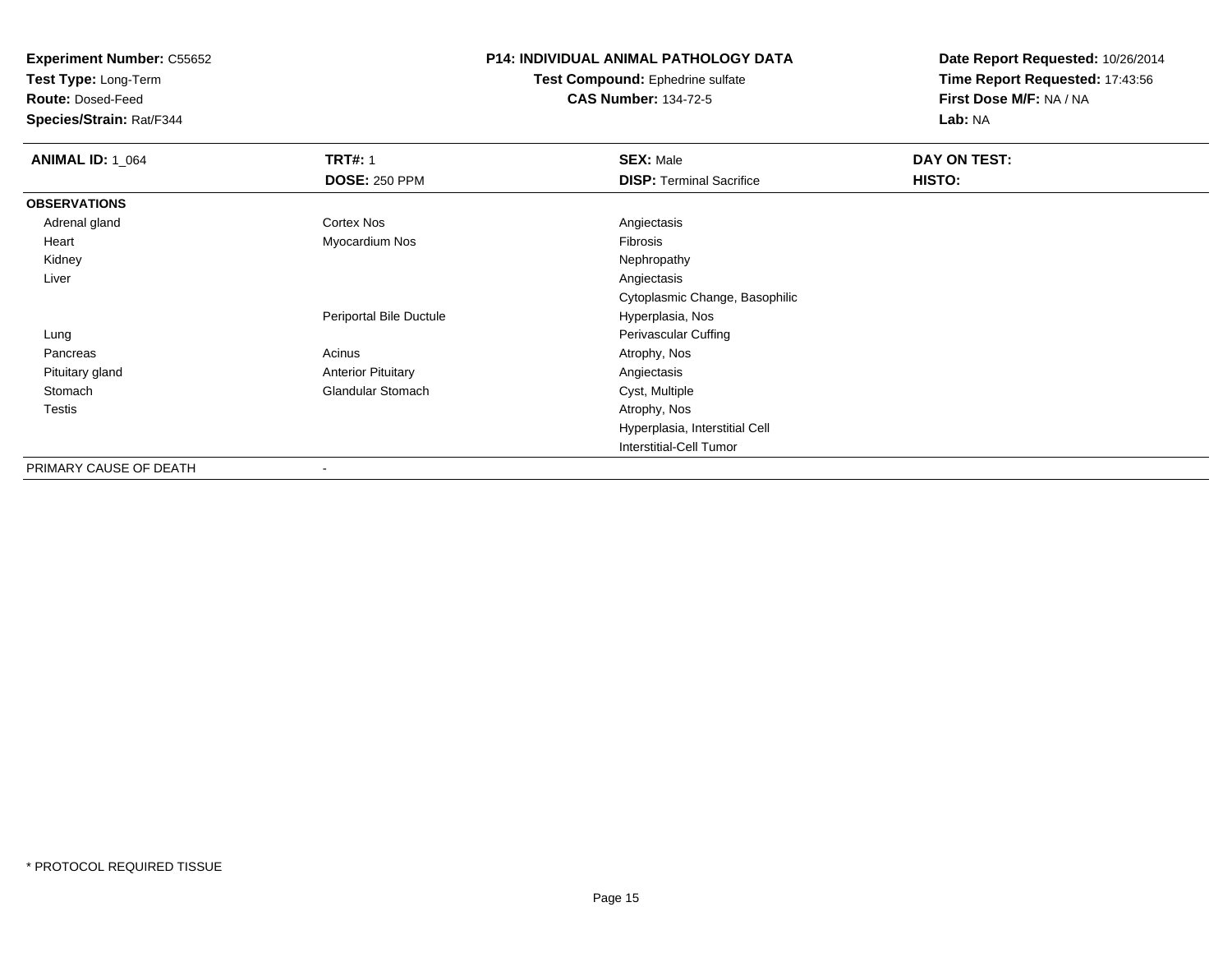**Test Type:** Long-Term

**Route:** Dosed-Feed

**Species/Strain:** Rat/F344

### **P14: INDIVIDUAL ANIMAL PATHOLOGY DATA**

**Test Compound:** Ephedrine sulfate**CAS Number:** 134-72-5

| <b>ANIMAL ID: 1_065</b> | <b>TRT#: 1</b><br><b>DOSE: 250 PPM</b> | <b>SEX: Male</b><br><b>DISP: Terminal Sacrifice</b> | DAY ON TEST:<br>HISTO: |
|-------------------------|----------------------------------------|-----------------------------------------------------|------------------------|
| <b>OBSERVATIONS</b>     |                                        |                                                     |                        |
| Adrenal gland           | Cortex Nos                             | Metamorphosis, Fatty                                |                        |
| Heart                   | Myocardium Nos                         | Fibrosis                                            |                        |
|                         | Mitral Valve Nos                       | Inflammation, Chronic                               |                        |
| Kidney                  |                                        | Nephropathy                                         |                        |
|                         |                                        | Perivascular Cuffing                                |                        |
| Liver                   |                                        | Angiectasis                                         |                        |
|                         | Hepatocytes                            | Cytoplasmic Vacuolization                           |                        |
|                         |                                        | Hyperplasia, Focal                                  |                        |
|                         | Periportal Bile Ductule                | Hyperplasia, Nos                                    |                        |
|                         | Periportal                             | Inflammation, Chronic                               |                        |
| Pituitary gland         | <b>Anterior Pituitary</b>              | Adenoma, Nos                                        |                        |
| Prostate                |                                        | Inflammation, Active Chronic                        |                        |
| Spleen                  |                                        | Hyperplasia, Lymphoid                               |                        |
| Stomach                 | <b>Glandular Stomach</b>               | Cyst, Multiple                                      |                        |
| Testis                  |                                        | Atrophy, Nos                                        |                        |
|                         |                                        | Hyperplasia, Interstitial Cell                      |                        |
| Thyroid                 |                                        | Hyperplasia, C Cell                                 |                        |
| Unspecified             | Adipose Tissue                         | Eosinophilic Leukocytic Infiltrate                  |                        |
| PRIMARY CAUSE OF DEATH  | $\overline{\phantom{a}}$               |                                                     |                        |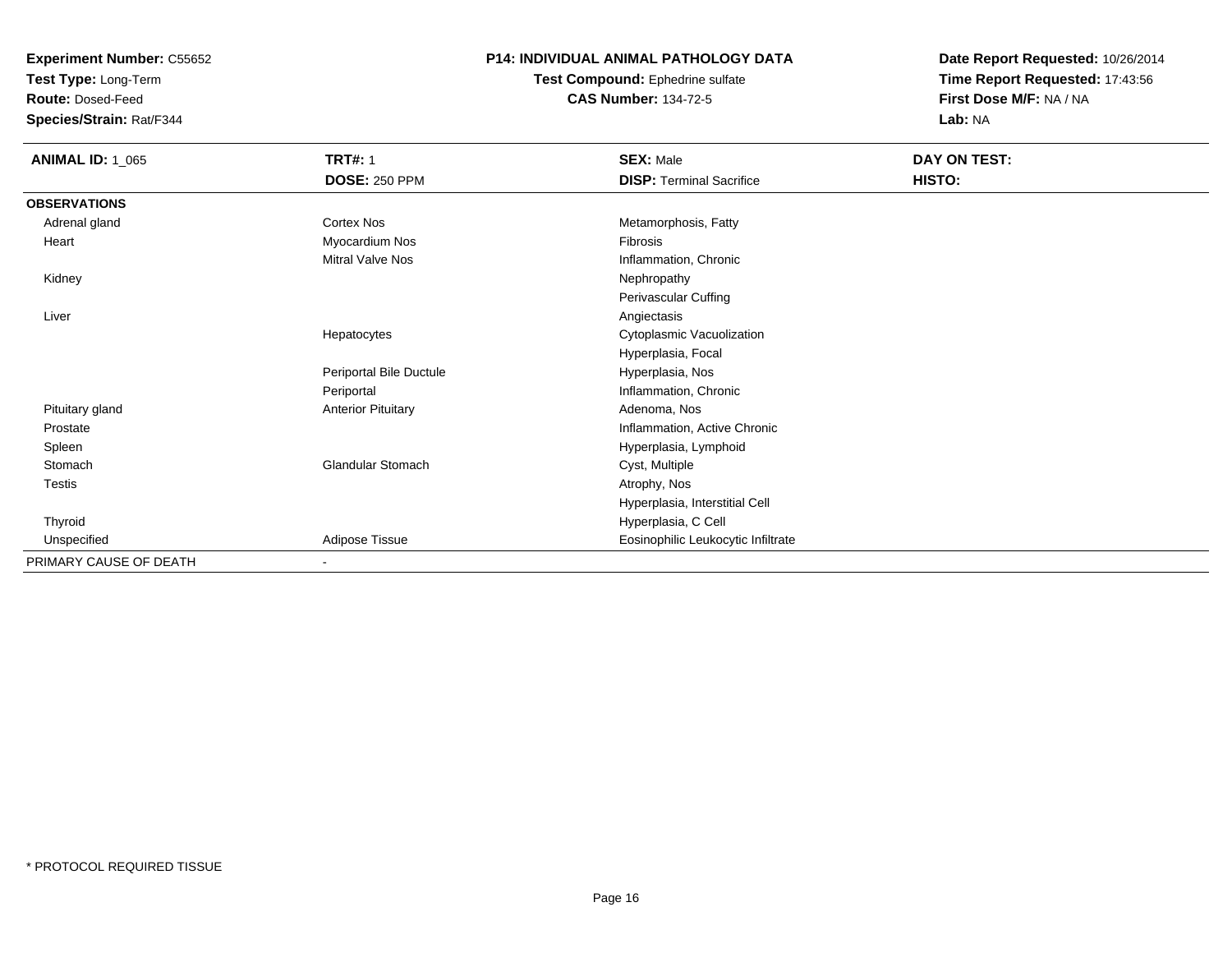**Test Type:** Long-Term

**Route:** Dosed-Feed

**Species/Strain:** Rat/F344

#### **P14: INDIVIDUAL ANIMAL PATHOLOGY DATA**

**Test Compound:** Ephedrine sulfate**CAS Number:** 134-72-5

| <b>ANIMAL ID: 1_066</b> | <b>TRT#: 1</b>            | <b>SEX: Male</b>                | DAY ON TEST: |  |
|-------------------------|---------------------------|---------------------------------|--------------|--|
|                         | <b>DOSE: 250 PPM</b>      | <b>DISP: Terminal Sacrifice</b> | HISTO:       |  |
| <b>OBSERVATIONS</b>     |                           |                                 |              |  |
| Adrenal gland           | <b>Cortex Nos</b>         | Hyperplasia, Focal              |              |  |
|                         | Medulla                   | Pheochromocytoma                |              |  |
| Bone marrow             |                           | Hyperplasia, Nos                |              |  |
| Heart                   | Myocardium Nos            | Fibrosis                        |              |  |
| Kidney                  |                           | Nephropathy                     |              |  |
| Liver                   |                           | Angiectasis                     |              |  |
|                         |                           | Clear-Cell Change               |              |  |
|                         |                           | Cytoplasmic Change, Basophilic  |              |  |
|                         |                           | Cytoplasmic Change, Nos         |              |  |
|                         | Periportal Bile Ductule   | Hyperplasia, Nos                |              |  |
|                         |                           | Necrosis, Coagulative           |              |  |
| Lung                    |                           | <b>Hemosiderosis</b>            |              |  |
|                         |                           | Pneumonia, Interstitial Chronic |              |  |
| Mammary gland           |                           | Hyperplasia, Cystic             |              |  |
| Pituitary gland         | <b>Anterior Pituitary</b> | Adenoma, Nos                    |              |  |
|                         | Posterior Lobe            | Cyst, Multiple                  |              |  |
| Stomach                 | <b>Glandular Stomach</b>  | Cyst, Multiple                  |              |  |
| <b>Testis</b>           |                           | Hyperplasia, Interstitial Cell  |              |  |
| Thyroid                 |                           | Hyperplasia, C Cell             |              |  |
| Unspecified             | Multiple Organs Nos       | Leukemia, Mononuclear Cell      |              |  |
| PRIMARY CAUSE OF DEATH  | $\blacksquare$            |                                 |              |  |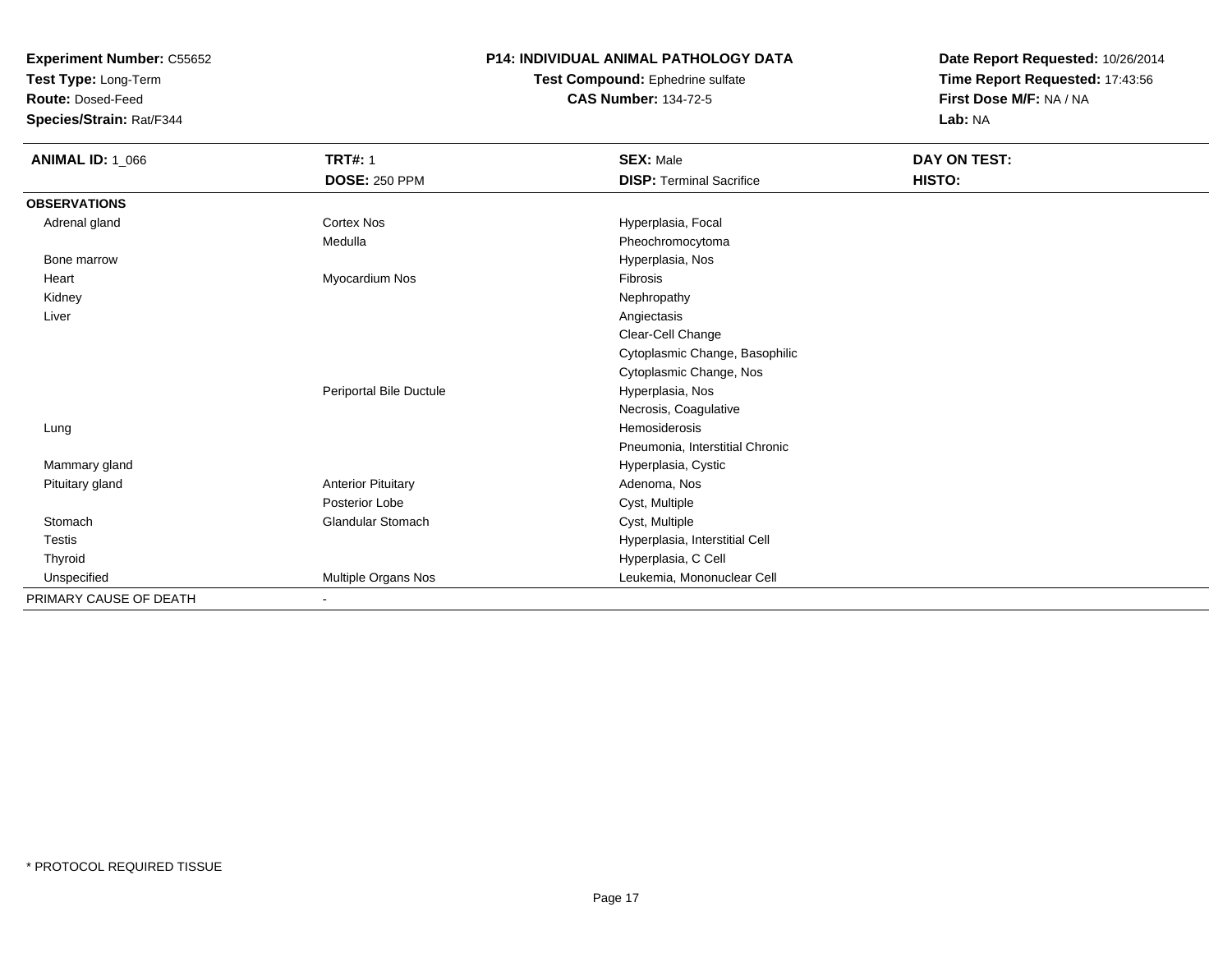**Test Type:** Long-Term

**Route:** Dosed-Feed

**Species/Strain:** Rat/F344

# **P14: INDIVIDUAL ANIMAL PATHOLOGY DATA**

#### **Test Compound:** Ephedrine sulfate**CAS Number:** 134-72-5

| <b>ANIMAL ID: 1_067</b> | <b>TRT#: 1</b><br><b>DOSE: 250 PPM</b> | <b>SEX: Male</b><br><b>DISP: Terminal Sacrifice</b> | DAY ON TEST:<br>HISTO: |
|-------------------------|----------------------------------------|-----------------------------------------------------|------------------------|
| <b>OBSERVATIONS</b>     |                                        |                                                     |                        |
| Adrenal gland           | Cortex Nos                             | Angiectasis                                         |                        |
| Heart                   | Myocardium Nos                         | Fibrosis                                            |                        |
| Kidney                  |                                        | Nephropathy                                         |                        |
| Liver                   |                                        | Clear-Cell Change                                   |                        |
|                         | Periportal Bile Ductule                | Hyperplasia, Nos                                    |                        |
| Lung                    |                                        | Hyperplasia, Alveolar Epithelium                    |                        |
| Pancreas                | Acinus                                 | Atrophy, Nos                                        |                        |
| Pituitary gland         | <b>Anterior Pituitary</b>              | Hyperplasia, Focal                                  |                        |
| Stomach                 | <b>Glandular Stomach</b>               | Cyst, Multiple                                      |                        |
| <b>Testis</b>           |                                        | Atrophy, Nos                                        |                        |
|                         |                                        | Hyperplasia, Interstitial Cell                      |                        |
|                         |                                        | Interstitial-Cell Tumor                             |                        |
| Unspecified             | Multiple Organs Nos                    | Leukemia, Mononuclear Cell                          |                        |
| PRIMARY CAUSE OF DEATH  | $\blacksquare$                         |                                                     |                        |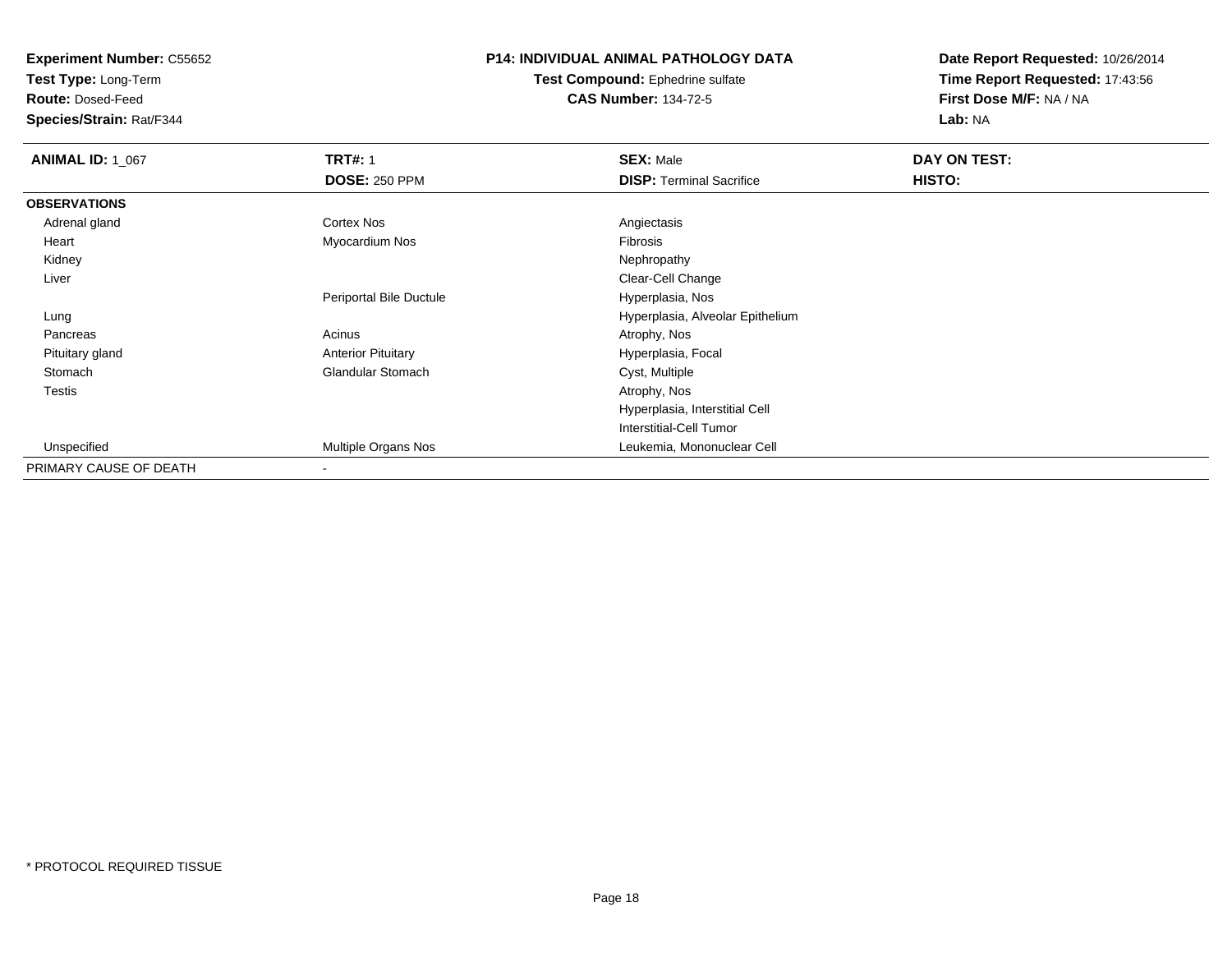**Experiment Number:** C55652**Test Type:** Long-Term**Route:** Dosed-Feed **Species/Strain:** Rat/F344**P14: INDIVIDUAL ANIMAL PATHOLOGY DATATest Compound:** Ephedrine sulfate**CAS Number:** 134-72-5**Date Report Requested:** 10/26/2014**Time Report Requested:** 17:43:57**First Dose M/F:** NA / NA**Lab:** NA**ANIMAL ID: 1\_068 REX:** Male **DAY ON TEST: TRT#:** 1 **SEX:** Male **SEX:** Male **DOSE:** 250 PPM**DISP:** Terminal Sacrifice **HISTO: OBSERVATIONS** Adrenal glandCortex Nos **Hyperplasia**, Focal Bone marrow Hyperplasia, Nos Kidneyy the control of the control of the control of the control of the control of the control of the control of the control of the control of the control of the control of the control of the control of the control of the contro Liver Periportal Bile Ductule Hyperplasia, Nos StomachGlandular Stomach Cyst, Multiple<br>
Atrophy, Nos Testiss and the contract of the contract of the contract of the contract of the contract of the contract of the contract of the contract of the contract of the contract of the contract of the contract of the contract of the cont Hyperplasia, Interstitial CellInterstitial-Cell Tumor Thyroid Hyperplasia, C Cell UnspecifiedLeukemia, Mononuclear Cell PRIMARY CAUSE OF DEATH-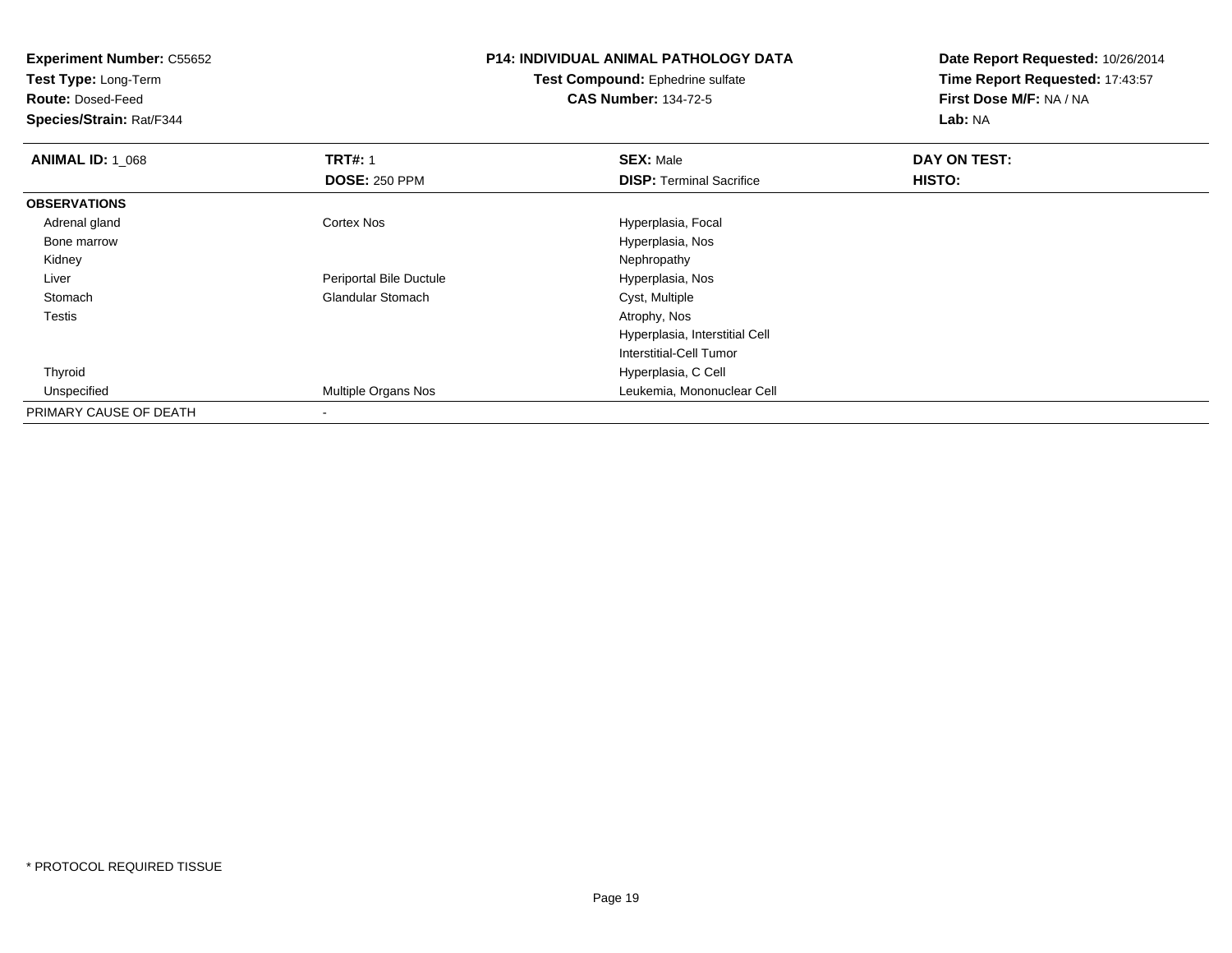**Test Type:** Long-Term

**Route:** Dosed-Feed

**Species/Strain:** Rat/F344

#### **P14: INDIVIDUAL ANIMAL PATHOLOGY DATA**

**Test Compound:** Ephedrine sulfate**CAS Number:** 134-72-5

| <b>ANIMAL ID: 1_069</b> | <b>TRT#: 1</b>            | <b>SEX: Male</b>                | DAY ON TEST: |  |
|-------------------------|---------------------------|---------------------------------|--------------|--|
|                         | <b>DOSE: 250 PPM</b>      | <b>DISP: Terminal Sacrifice</b> | HISTO:       |  |
| <b>OBSERVATIONS</b>     |                           |                                 |              |  |
| Adrenal gland           | <b>Cortex Nos</b>         | Angiectasis                     |              |  |
|                         | <b>Cortex Nos</b>         | Hyperplasia, Focal              |              |  |
| Heart                   | Myocardium Nos            | Degeneration, Nos               |              |  |
|                         | Myocardium Nos            | Fibrosis                        |              |  |
|                         | Myocardium Nos            | Inflammation, Chronic           |              |  |
| Kidney                  |                           | Nephropathy                     |              |  |
| Liver                   |                           | Clear-Cell Change               |              |  |
|                         |                           | Focal Cellular Change           |              |  |
|                         | Periportal Bile Ductule   | Hyperplasia, Nos                |              |  |
| Lung                    |                           | Perivascular Cuffing            |              |  |
| Pancreas                | Acinus                    | Atrophy, Nos                    |              |  |
| Pituitary gland         | <b>Anterior Pituitary</b> | Hyperplasia, Focal              |              |  |
| Preputial gland         |                           | Adenoma, Nos                    |              |  |
| Prostate                |                           | Inflammation, Active Chronic    |              |  |
| Testis                  |                           | Atrophy, Nos                    |              |  |
|                         |                           | Hyperplasia, Interstitial Cell  |              |  |
|                         |                           | Interstitial-Cell Tumor         |              |  |
| Thyroid                 | Follicle                  | Degeneration, Nos               |              |  |
| Unspecified             | Multiple Organs Nos       | Leukemia, Mononuclear Cell      |              |  |
| PRIMARY CAUSE OF DEATH  | $\overline{\phantom{0}}$  |                                 |              |  |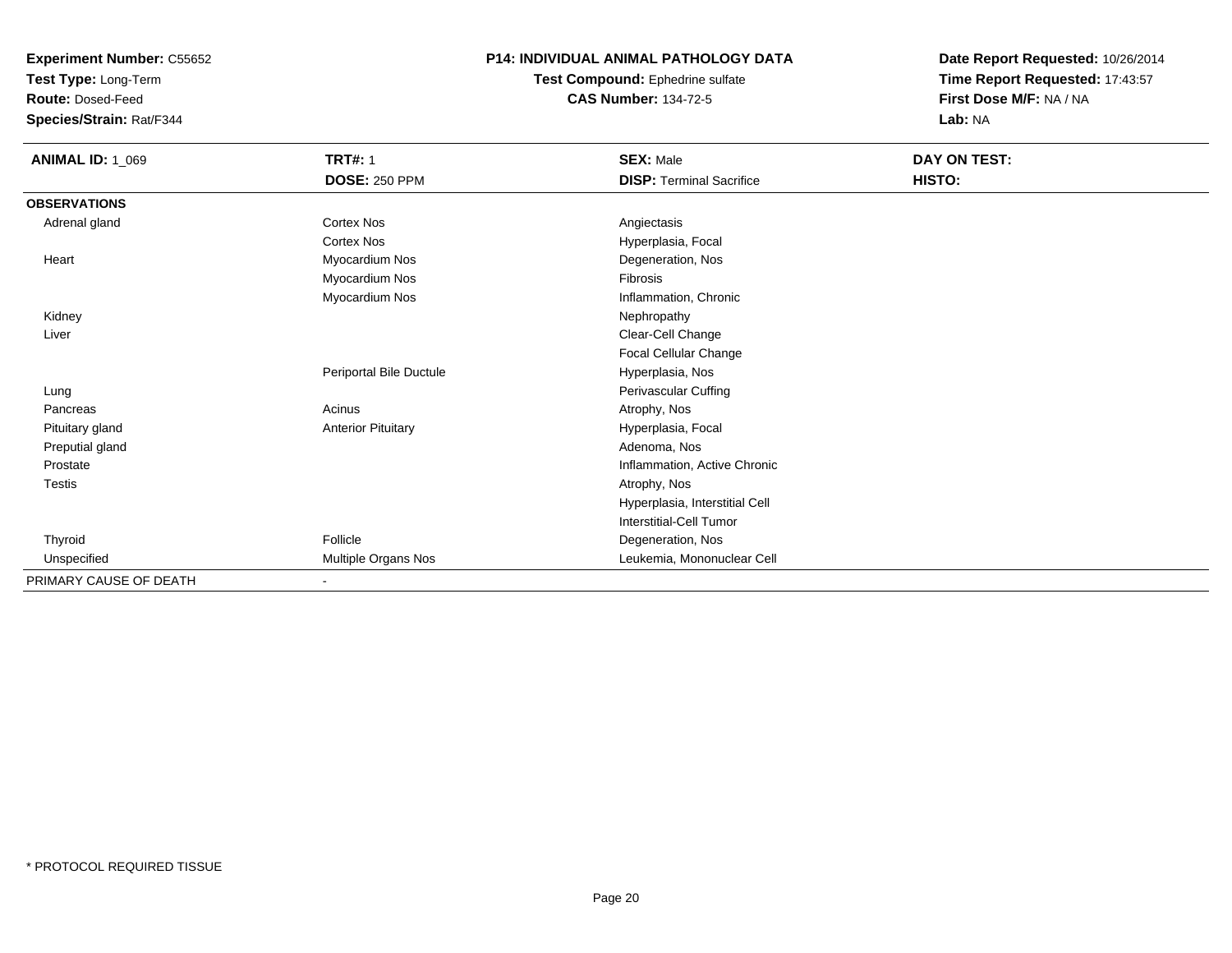**Test Type:** Long-Term

**Route:** Dosed-Feed

**Species/Strain:** Rat/F344

### **P14: INDIVIDUAL ANIMAL PATHOLOGY DATA**

**Test Compound:** Ephedrine sulfate**CAS Number:** 134-72-5

| <b>ANIMAL ID: 1_070</b> | <b>TRT#: 1</b>            | <b>SEX: Male</b>                | DAY ON TEST: |  |
|-------------------------|---------------------------|---------------------------------|--------------|--|
|                         | <b>DOSE: 250 PPM</b>      | <b>DISP: Terminal Sacrifice</b> | HISTO:       |  |
| <b>OBSERVATIONS</b>     |                           |                                 |              |  |
| Adrenal gland           | Medulla                   | Pheochromocytoma                |              |  |
| Heart                   | Myocardium Nos            | Degeneration, Nos               |              |  |
|                         | Myocardium Nos            | Fibrosis                        |              |  |
|                         | Myocardium Nos            | Inflammation, Chronic           |              |  |
| Kidney                  |                           | Nephropathy                     |              |  |
| Liver                   |                           | Angiectasis                     |              |  |
|                         |                           | Cytoplasmic Change, Basophilic  |              |  |
|                         | Periportal Bile Ductule   | Hyperplasia, Nos                |              |  |
| Pancreas                | Acinus                    | Atrophy, Nos                    |              |  |
| Pituitary gland         | <b>Anterior Pituitary</b> | Adenoma, Nos                    |              |  |
| Prostate                |                           | Inflammation, Active Chronic    |              |  |
| Spleen                  |                           | Hemosiderosis                   |              |  |
| Stomach                 | Glandular Stomach         | Cyst, Multiple                  |              |  |
| Testis                  |                           | Atrophy, Nos                    |              |  |
|                         |                           | Hyperplasia, Interstitial Cell  |              |  |
|                         |                           | Interstitial-Cell Tumor         |              |  |
| PRIMARY CAUSE OF DEATH  |                           |                                 |              |  |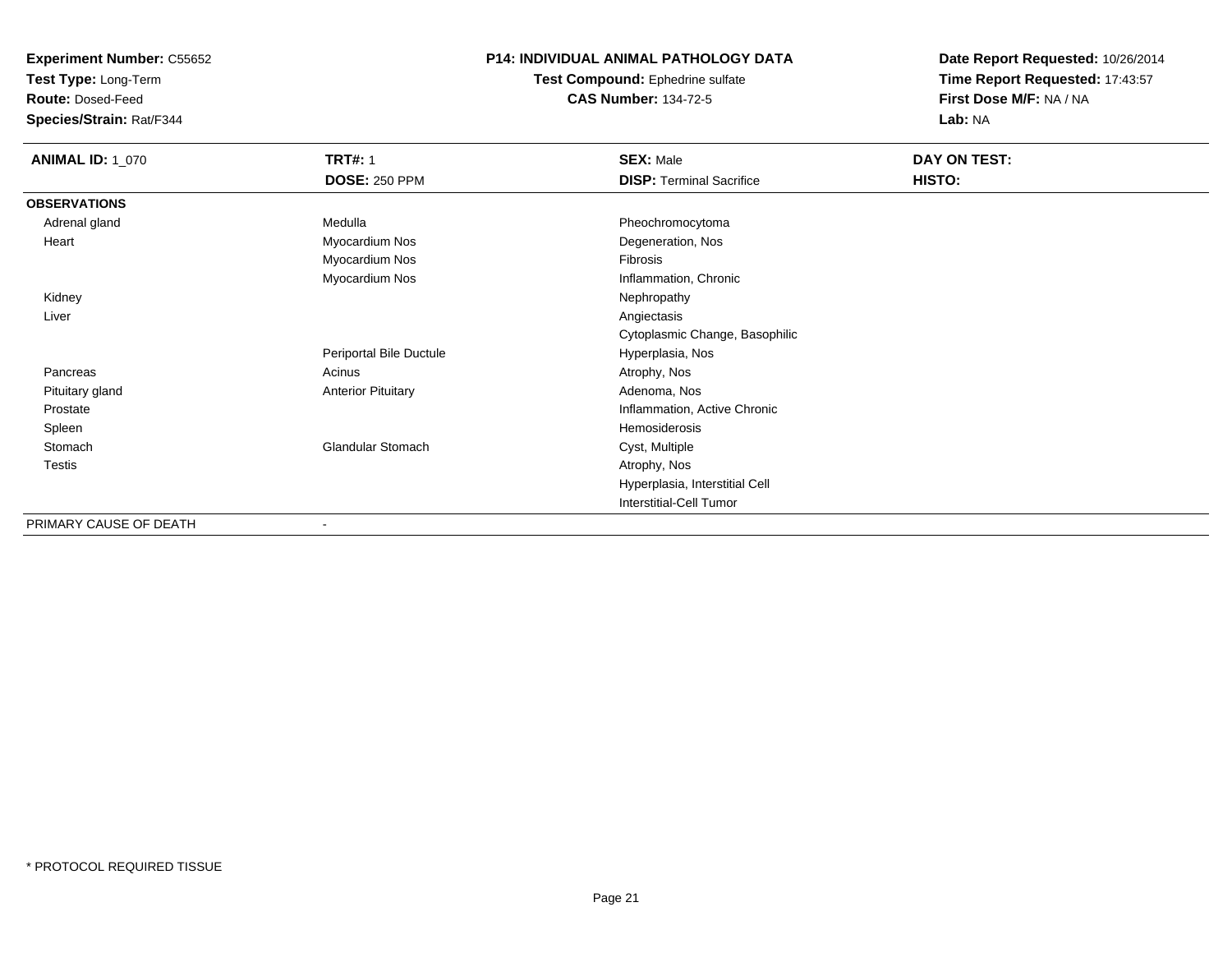**Test Type:** Long-Term

**Route:** Dosed-Feed

**Species/Strain:** Rat/F344

## **P14: INDIVIDUAL ANIMAL PATHOLOGY DATA**

#### **Test Compound:** Ephedrine sulfate**CAS Number:** 134-72-5

| <b>ANIMAL ID: 1_071</b> | <b>TRT#: 1</b>           | <b>SEX: Male</b>                | DAY ON TEST: |  |
|-------------------------|--------------------------|---------------------------------|--------------|--|
|                         | <b>DOSE: 250 PPM</b>     | <b>DISP: Terminal Sacrifice</b> | HISTO:       |  |
| <b>OBSERVATIONS</b>     |                          |                                 |              |  |
| Adrenal gland           | <b>Cortex Nos</b>        | Angiectasis                     |              |  |
| Heart                   | Myocardium Nos           | Degeneration, Nos               |              |  |
|                         | Myocardium Nos           | Fibrosis                        |              |  |
| Kidney                  |                          | Nephropathy                     |              |  |
| Liver                   |                          | Angiectasis                     |              |  |
|                         |                          | Clear-Cell Change               |              |  |
|                         |                          | Cytoplasmic Change, Basophilic  |              |  |
|                         | Periportal Bile Ductule  | Hyperplasia, Nos                |              |  |
| Pancreas                | Acinus                   | Atrophy, Nos                    |              |  |
| Prostate                |                          | Inflammation, Active Chronic    |              |  |
| Stomach                 | <b>Glandular Stomach</b> | Cyst, Multiple                  |              |  |
| Testis                  |                          | Hyperplasia, Interstitial Cell  |              |  |
|                         |                          | <b>Interstitial-Cell Tumor</b>  |              |  |
| Unspecified             | Multiple Organs Nos      | Leukemia, Mononuclear Cell      |              |  |
| PRIMARY CAUSE OF DEATH  | $\,$                     |                                 |              |  |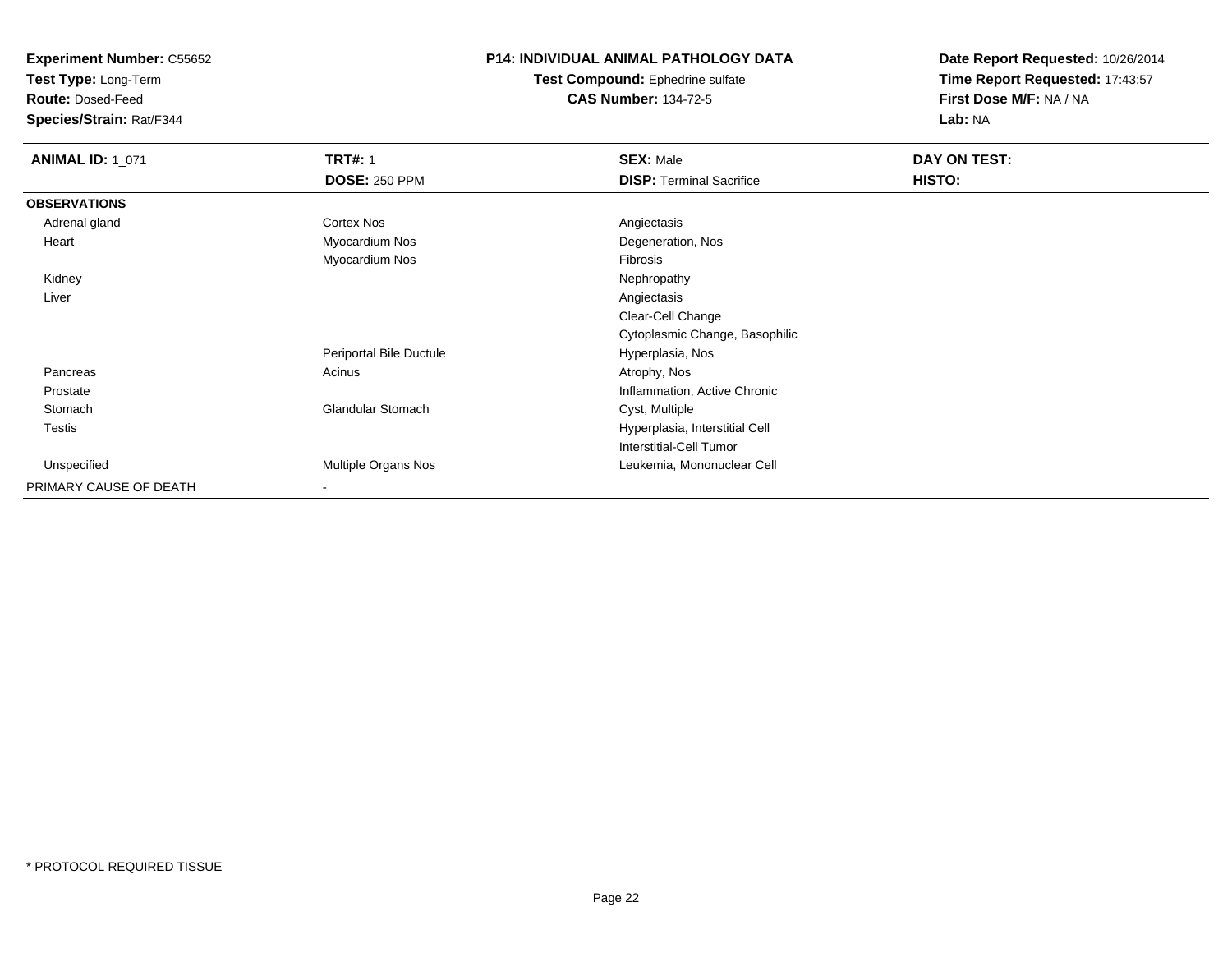**Test Type:** Long-Term

**Route:** Dosed-Feed

**Species/Strain:** Rat/F344

### **P14: INDIVIDUAL ANIMAL PATHOLOGY DATA**

**Test Compound:** Ephedrine sulfate**CAS Number:** 134-72-5

| <b>ANIMAL ID: 1_072</b> | <b>TRT#: 1</b>            | <b>SEX: Male</b>                | DAY ON TEST: |  |
|-------------------------|---------------------------|---------------------------------|--------------|--|
|                         | <b>DOSE: 250 PPM</b>      | <b>DISP:</b> Moribund Sacrifice | HISTO:       |  |
| <b>OBSERVATIONS</b>     |                           |                                 |              |  |
| Adrenal gland           | Cortex Nos                | Angiectasis                     |              |  |
| Bone marrow             |                           | Hyperplasia, Nos                |              |  |
| Brain                   | Stem                      | Hemorrhage                      |              |  |
| Heart                   | Myocardium Nos            | Fibrosis                        |              |  |
| Kidney                  |                           | Nephropathy                     |              |  |
| Liver                   | Periportal Bile Ductule   | Hyperplasia, Nos                |              |  |
| Pituitary gland         | <b>Anterior Pituitary</b> | Adenoma, Nos                    |              |  |
|                         | <b>Anterior Pituitary</b> | Hyperplasia, Focal              |              |  |
| Prostate                |                           | Inflammation, Active Chronic    |              |  |
| Spleen                  |                           | Ectopia                         |              |  |
| Stomach                 | <b>Glandular Stomach</b>  | Cyst, Multiple                  |              |  |
| <b>Testis</b>           |                           | Atrophy, Nos                    |              |  |
|                         |                           | Hyperplasia, Interstitial Cell  |              |  |
|                         |                           | Interstitial-Cell Tumor         |              |  |
| Unspecified             | Multiple Organs Nos       | Leukemia, Mononuclear Cell      |              |  |
|                         | Adipose Tissue            | Necrosis, Fat                   |              |  |
| Urinary bladder         |                           | Hemorrhage                      |              |  |
| PRIMARY CAUSE OF DEATH  |                           |                                 |              |  |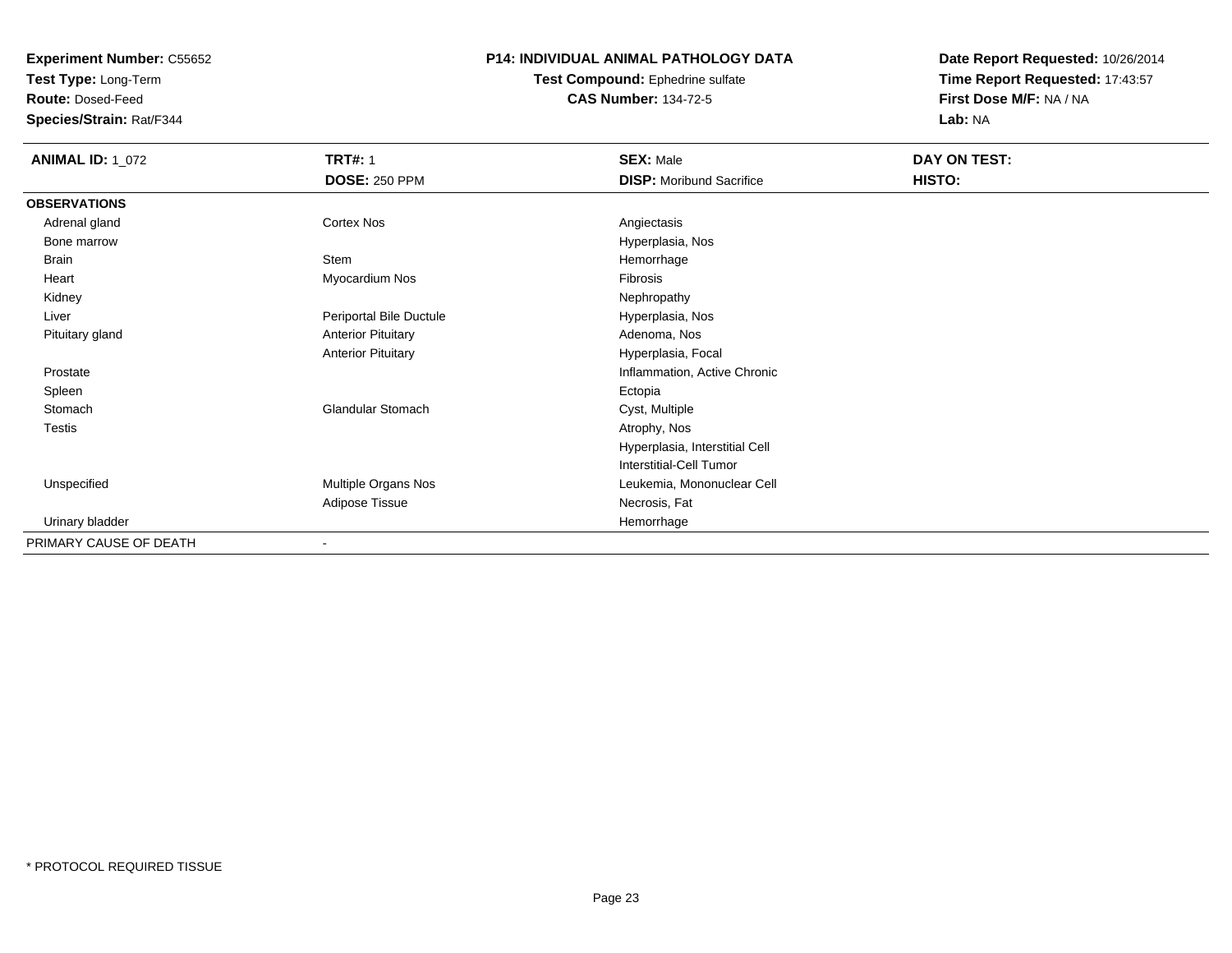**Test Type:** Long-Term

**Route:** Dosed-Feed

**Species/Strain:** Rat/F344

# **P14: INDIVIDUAL ANIMAL PATHOLOGY DATA**

**Test Compound:** Ephedrine sulfate**CAS Number:** 134-72-5

| <b>ANIMAL ID: 1_073</b> | <b>TRT#: 1</b>            | <b>SEX: Male</b>                | DAY ON TEST: |  |
|-------------------------|---------------------------|---------------------------------|--------------|--|
|                         | <b>DOSE: 250 PPM</b>      | <b>DISP: Terminal Sacrifice</b> | HISTO:       |  |
| <b>OBSERVATIONS</b>     |                           |                                 |              |  |
| Adrenal gland           | <b>Cortex Nos</b>         | Hyperplasia, Focal              |              |  |
| Heart                   | Myocardium Nos            | Fibrosis                        |              |  |
| Kidney                  |                           | Nephropathy                     |              |  |
| Liver                   |                           | Angiectasis                     |              |  |
|                         |                           | Clear-Cell Change               |              |  |
|                         |                           | Cytoplasmic Change, Basophilic  |              |  |
|                         | Periportal Bile Ductule   | Hyperplasia, Nos                |              |  |
| Pituitary gland         | <b>Anterior Pituitary</b> | Adenoma, Nos                    |              |  |
| Prostate                |                           | Inflammation, Active Chronic    |              |  |
| Stomach                 | <b>Glandular Stomach</b>  | Cyst, Multiple                  |              |  |
| Testis                  |                           | Hyperplasia, Interstitial Cell  |              |  |
|                         |                           | Interstitial-Cell Tumor         |              |  |
| Thyroid                 |                           | C-Cell Carcinoma                |              |  |
| PRIMARY CAUSE OF DEATH  | $\overline{\phantom{a}}$  |                                 |              |  |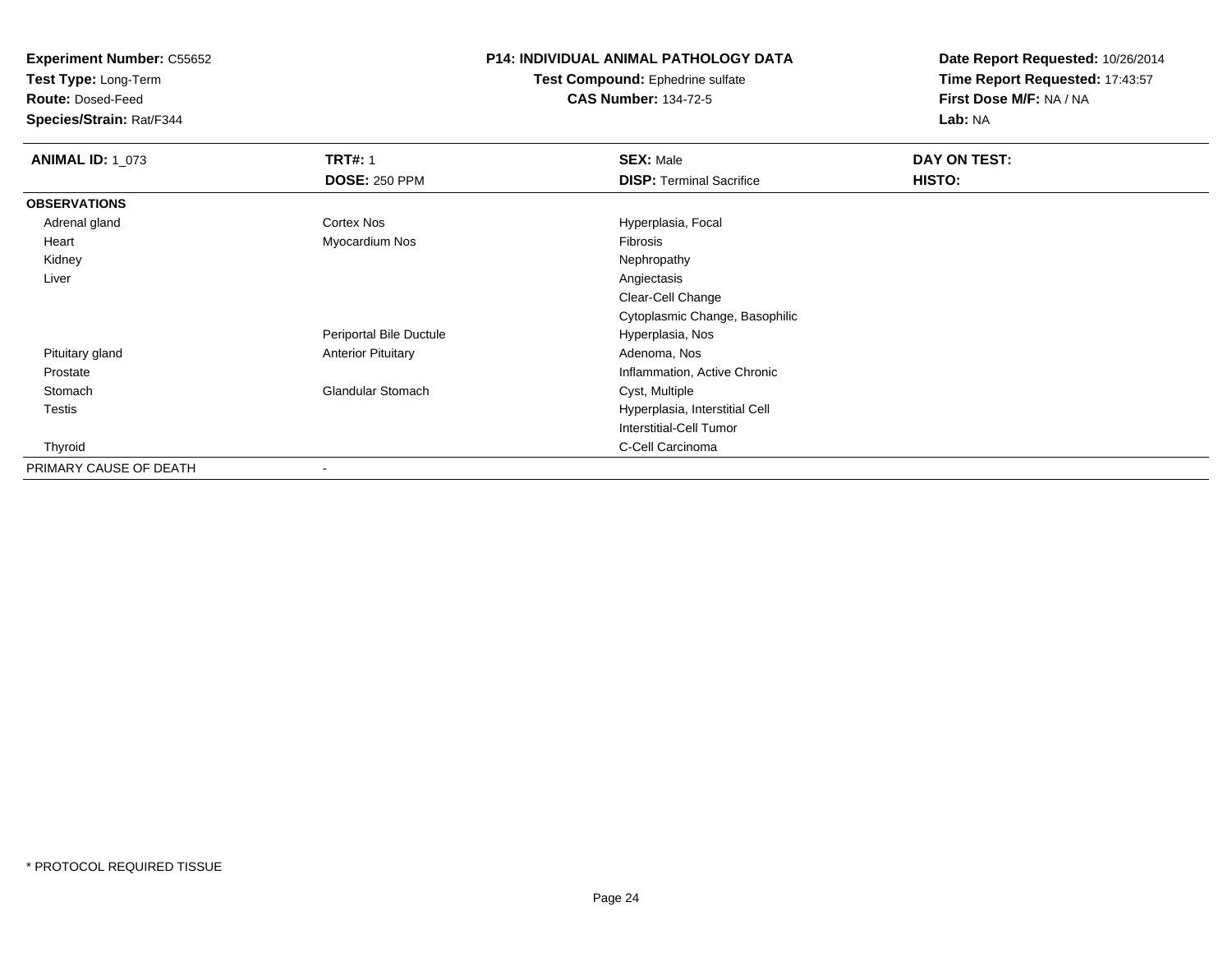**Test Type:** Long-Term

**Route:** Dosed-Feed

**Species/Strain:** Rat/F344

# **P14: INDIVIDUAL ANIMAL PATHOLOGY DATA**

#### **Test Compound:** Ephedrine sulfate**CAS Number:** 134-72-5

| <b>ANIMAL ID: 1_074</b> | <b>TRT#: 1</b>           | <b>SEX: Male</b>                | DAY ON TEST: |  |
|-------------------------|--------------------------|---------------------------------|--------------|--|
|                         | <b>DOSE: 250 PPM</b>     | <b>DISP: Terminal Sacrifice</b> | HISTO:       |  |
| <b>OBSERVATIONS</b>     |                          |                                 |              |  |
| Blood vessel            | <b>Artery Nos</b>        | Inflammation, Active Chronic    |              |  |
| Kidney                  |                          | Nephropathy                     |              |  |
| Liver                   |                          | Clear-Cell Change               |              |  |
|                         |                          | Cytoplasmic Change, Basophilic  |              |  |
|                         | Periportal Bile Ductule  | Hyperplasia, Nos                |              |  |
| Prostate                |                          | Inflammation, Active Chronic    |              |  |
| Spleen                  |                          | Fibrosis                        |              |  |
|                         |                          | Leukemia, Mononuclear Cell      |              |  |
| Stomach                 | <b>Glandular Stomach</b> | Cyst, Multiple                  |              |  |
| Testis                  |                          | Atrophy, Nos                    |              |  |
|                         |                          | Hyperplasia, Interstitial Cell  |              |  |
|                         |                          | Interstitial-Cell Tumor         |              |  |
| Thyroid                 |                          | C-Cell Adenoma                  |              |  |
| PRIMARY CAUSE OF DEATH  | $\overline{\phantom{a}}$ |                                 |              |  |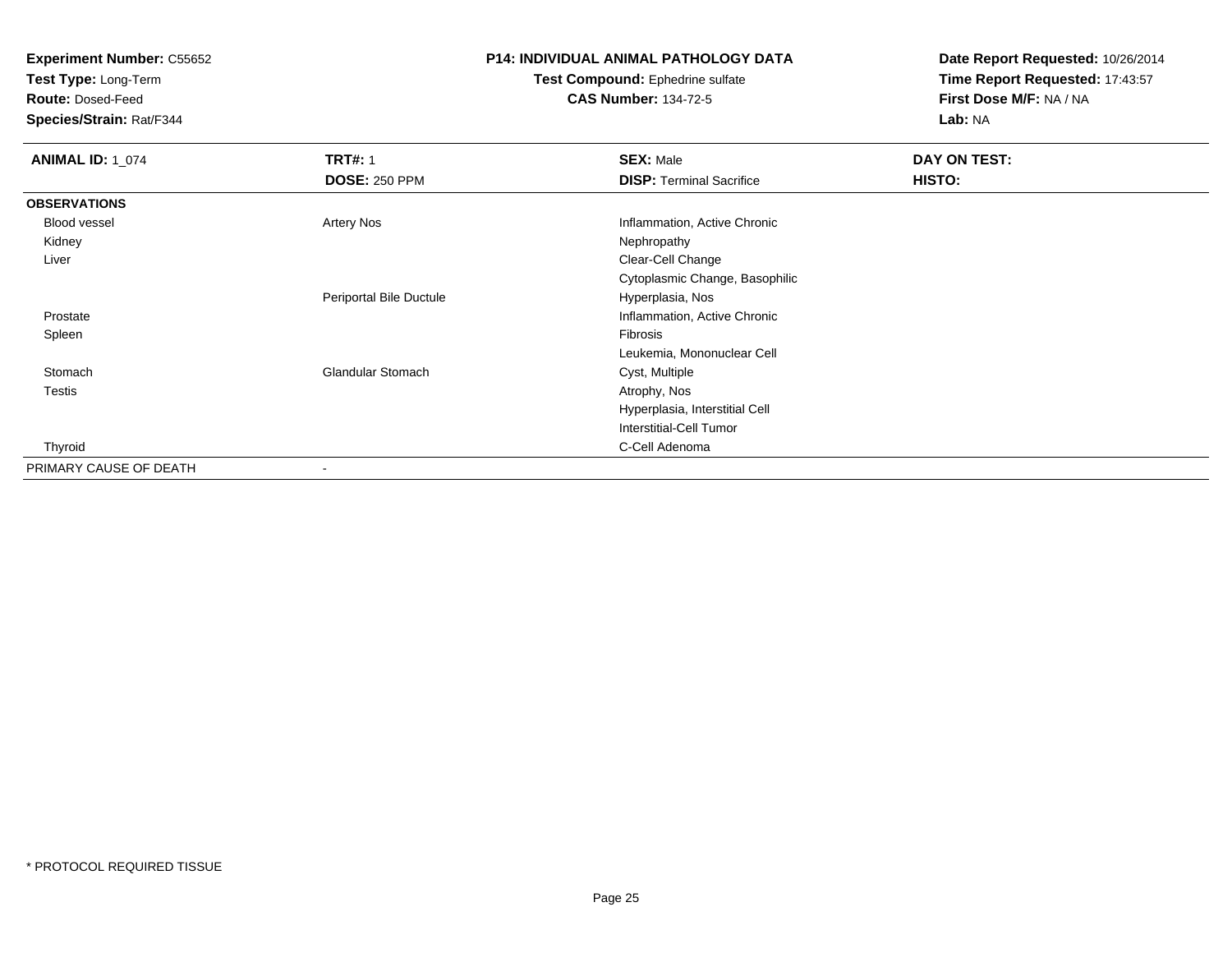**Test Type:** Long-Term

**Route:** Dosed-Feed

**Species/Strain:** Rat/F344

# **P14: INDIVIDUAL ANIMAL PATHOLOGY DATA**

**Test Compound:** Ephedrine sulfate**CAS Number:** 134-72-5

| <b>ANIMAL ID: 1 075</b> | <b>TRT#: 1</b>           | <b>SEX: Male</b>                | DAY ON TEST: |
|-------------------------|--------------------------|---------------------------------|--------------|
|                         | <b>DOSE: 250 PPM</b>     | <b>DISP: Terminal Sacrifice</b> | HISTO:       |
| <b>OBSERVATIONS</b>     |                          |                                 |              |
| Adrenal gland           | Cortex Nos               | Hyperplasia, Focal              |              |
| Heart                   | Myocardium Nos           | Fibrosis                        |              |
| Kidney                  |                          | Nephropathy                     |              |
| Liver                   |                          | Cytoplasmic Change, Basophilic  |              |
|                         | Periportal Bile Ductule  | Hyperplasia, Nos                |              |
|                         |                          | Metamorphosis, Fatty            |              |
| Lung                    |                          | Perivascular Cuffing            |              |
| Lymph node              | Mandibular Lymph Node    | Lymphangiectasis                |              |
| Pituitary gland         | Intermedia               | Cyst, Nos                       |              |
| Stomach                 | <b>Glandular Stomach</b> | Cyst, Multiple                  |              |
| Testis                  |                          | Atrophy, Nos                    |              |
|                         |                          | Hyperplasia, Interstitial Cell  |              |
|                         |                          | Interstitial-Cell Tumor         |              |
| Thyroid                 |                          | Hyperplasia, C Cell             |              |
| Unspecified             | Multiple Organs Nos      | Leukemia, Mononuclear Cell      |              |
| PRIMARY CAUSE OF DEATH  | ۰                        |                                 |              |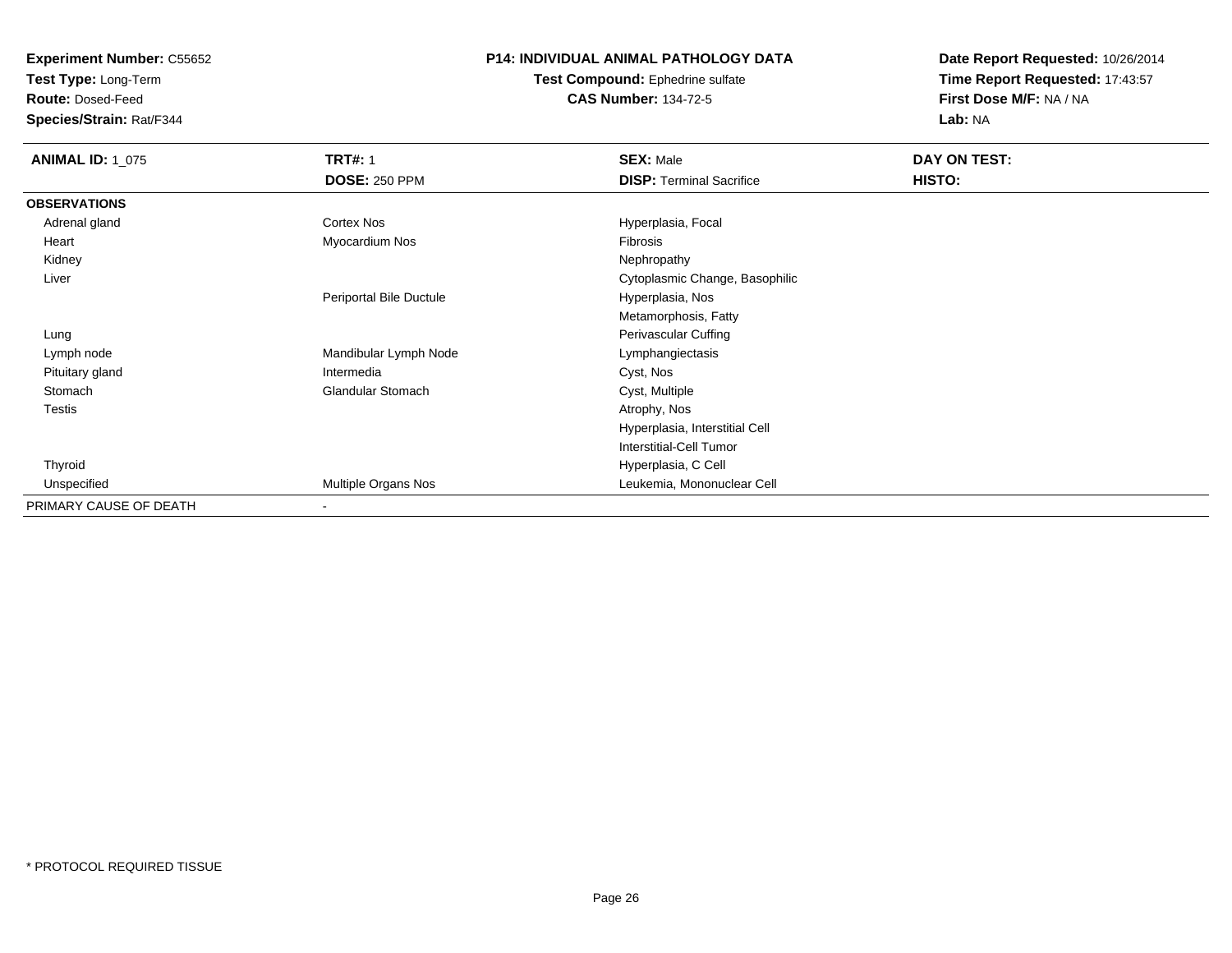**Test Type:** Long-Term

**Route:** Dosed-Feed

**Species/Strain:** Rat/F344

# **P14: INDIVIDUAL ANIMAL PATHOLOGY DATA**

**Test Compound:** Ephedrine sulfate**CAS Number:** 134-72-5

| <b>ANIMAL ID: 1_076</b> | <b>TRT#: 1</b><br><b>DOSE: 250 PPM</b> | <b>SEX: Male</b><br><b>DISP: Terminal Sacrifice</b> | DAY ON TEST:<br>HISTO: |
|-------------------------|----------------------------------------|-----------------------------------------------------|------------------------|
| <b>OBSERVATIONS</b>     |                                        |                                                     |                        |
| Adrenal gland           | Cortex Nos                             | Angiectasis                                         |                        |
| Heart                   | Myocardium Nos                         | Fibrosis                                            |                        |
| Kidney                  |                                        | Nephropathy                                         |                        |
| Liver                   |                                        | Cytoplasmic Change, Basophilic                      |                        |
|                         | Periportal Bile Ductule                | Hyperplasia, Nos                                    |                        |
| Prostate                |                                        | Inflammation, Active Chronic                        |                        |
| Spleen                  |                                        | Fibrosis                                            |                        |
| Stomach                 | <b>Glandular Stomach</b>               | Cyst, Multiple                                      |                        |
| <b>Testis</b>           |                                        | Atrophy, Nos                                        |                        |
|                         |                                        | Hyperplasia, Interstitial Cell                      |                        |
|                         |                                        | Interstitial-Cell Tumor                             |                        |
| Unspecified             | Multiple Organs Nos                    | Leukemia, Mononuclear Cell                          |                        |
|                         | Ear                                    | Neurofibrosarcoma                                   |                        |
| PRIMARY CAUSE OF DEATH  | $\overline{\phantom{a}}$               |                                                     |                        |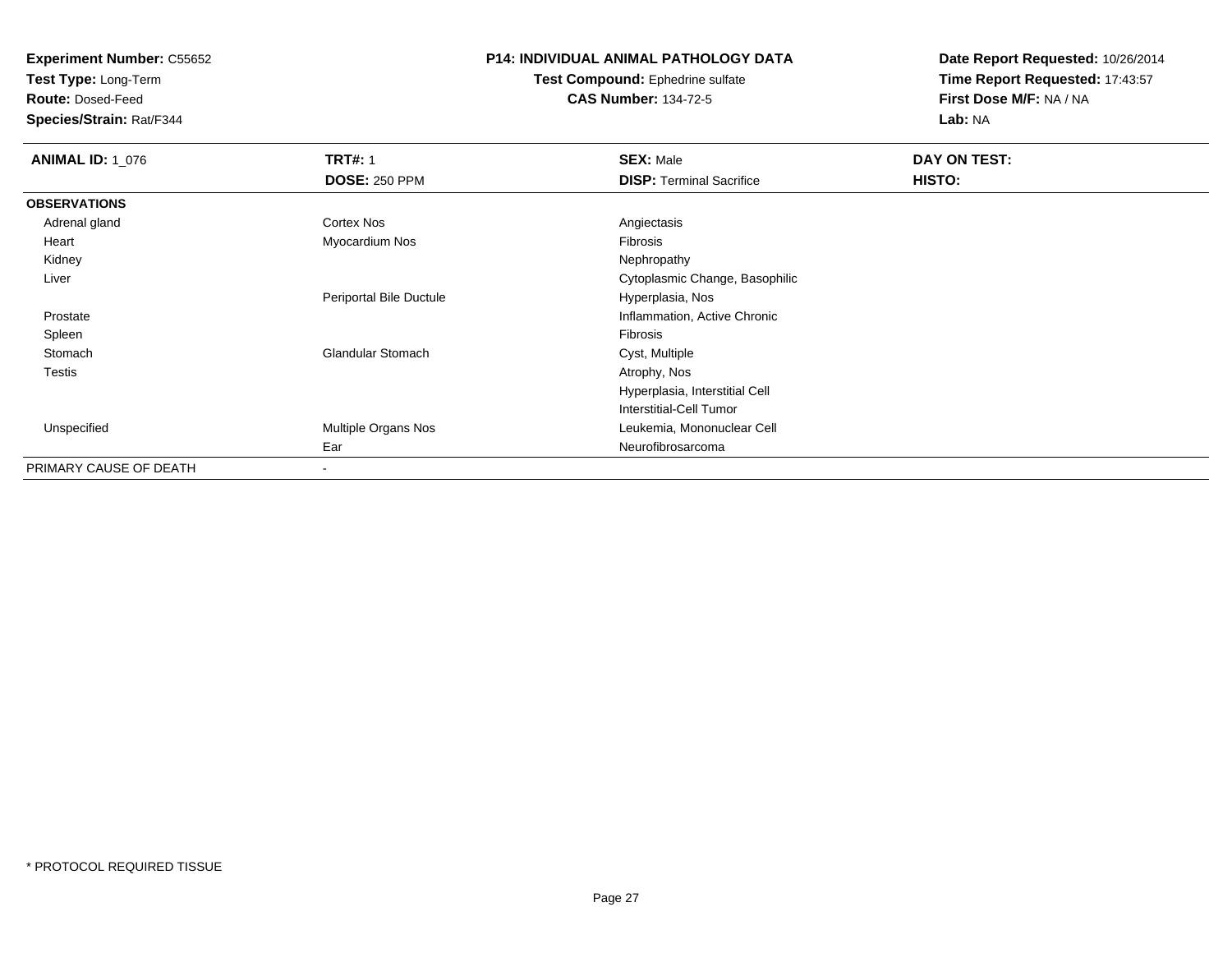**Test Type:** Long-Term

**Route:** Dosed-Feed

**Species/Strain:** Rat/F344

# **P14: INDIVIDUAL ANIMAL PATHOLOGY DATA**

#### **Test Compound:** Ephedrine sulfate**CAS Number:** 134-72-5

| <b>ANIMAL ID: 1_077</b> | <b>TRT#: 1</b>            | <b>SEX: Male</b>                | DAY ON TEST: |  |
|-------------------------|---------------------------|---------------------------------|--------------|--|
|                         | <b>DOSE: 250 PPM</b>      | <b>DISP:</b> Moribund Sacrifice | HISTO:       |  |
| <b>OBSERVATIONS</b>     |                           |                                 |              |  |
| Adrenal gland           | Medulla                   | Pheochromocytoma                |              |  |
| Bone marrow             |                           | Fibrosis, Myelo                 |              |  |
| Heart                   | Myocardium Nos            | Fibrosis                        |              |  |
| Kidney                  |                           | Nephropathy                     |              |  |
| Liver                   |                           | Cytoplasmic Change, Basophilic  |              |  |
| Pituitary gland         | Intermedia                | Angiectasis                     |              |  |
|                         | <b>Anterior Pituitary</b> | Hyperplasia, Focal              |              |  |
| Prostate                |                           | Inflammation, Active Chronic    |              |  |
| Spleen                  |                           | Fibrosis                        |              |  |
|                         |                           | Leukemia, Mononuclear Cell      |              |  |
| <b>Testis</b>           |                           | Atrophy, Nos                    |              |  |
|                         |                           | Hyperplasia, Interstitial Cell  |              |  |
|                         |                           | <b>Interstitial-Cell Tumor</b>  |              |  |
| Unspecified             | Adipose Tissue            | Necrosis, Fat                   |              |  |
| PRIMARY CAUSE OF DEATH  | $\blacksquare$            |                                 |              |  |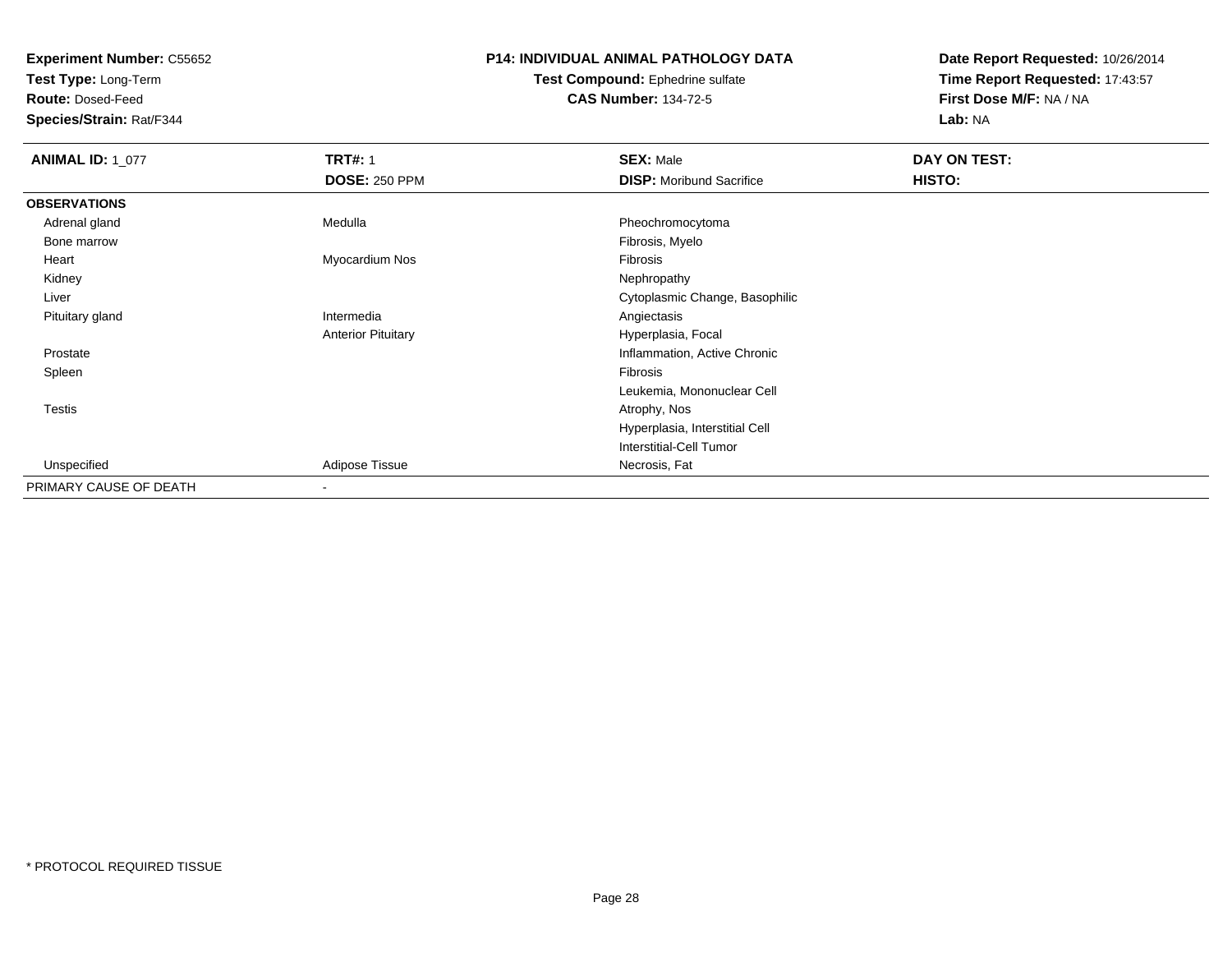**Test Type:** Long-Term

**Route:** Dosed-Feed

**Species/Strain:** Rat/F344

# **P14: INDIVIDUAL ANIMAL PATHOLOGY DATA**

#### **Test Compound:** Ephedrine sulfate**CAS Number:** 134-72-5

| <b>ANIMAL ID: 1 078</b> | <b>TRT#: 1</b>            | <b>SEX: Male</b>                | DAY ON TEST: |
|-------------------------|---------------------------|---------------------------------|--------------|
|                         | <b>DOSE: 250 PPM</b>      | <b>DISP:</b> Moribund Sacrifice | HISTO:       |
| <b>OBSERVATIONS</b>     |                           |                                 |              |
| Adrenal gland           | Cortex Nos                | Angiectasis                     |              |
| Bone marrow             |                           | Hyperplasia, Nos                |              |
| Heart                   | Myocardium Nos            | Fibrosis                        |              |
| Kidney                  |                           | Nephropathy                     |              |
| Liver                   | Periportal Bile Ductule   | Hyperplasia, Nos                |              |
| Pancreas                | Acinus                    | Atrophy, Nos                    |              |
| Pituitary gland         | <b>Anterior Pituitary</b> | Hyperplasia, Focal              |              |
| Prostate                |                           | Inflammation, Active Chronic    |              |
| Stomach                 | <b>Glandular Stomach</b>  | Cyst, Multiple                  |              |
| Testis                  |                           | Hyperplasia, Interstitial Cell  |              |
|                         |                           | <b>Interstitial-Cell Tumor</b>  |              |
| Thyroid                 |                           | Hyperplasia, C Cell             |              |
| Unspecified             | Multiple Organs Nos       | Leukemia, Mononuclear Cell      |              |
| PRIMARY CAUSE OF DEATH  | $\overline{\phantom{a}}$  |                                 |              |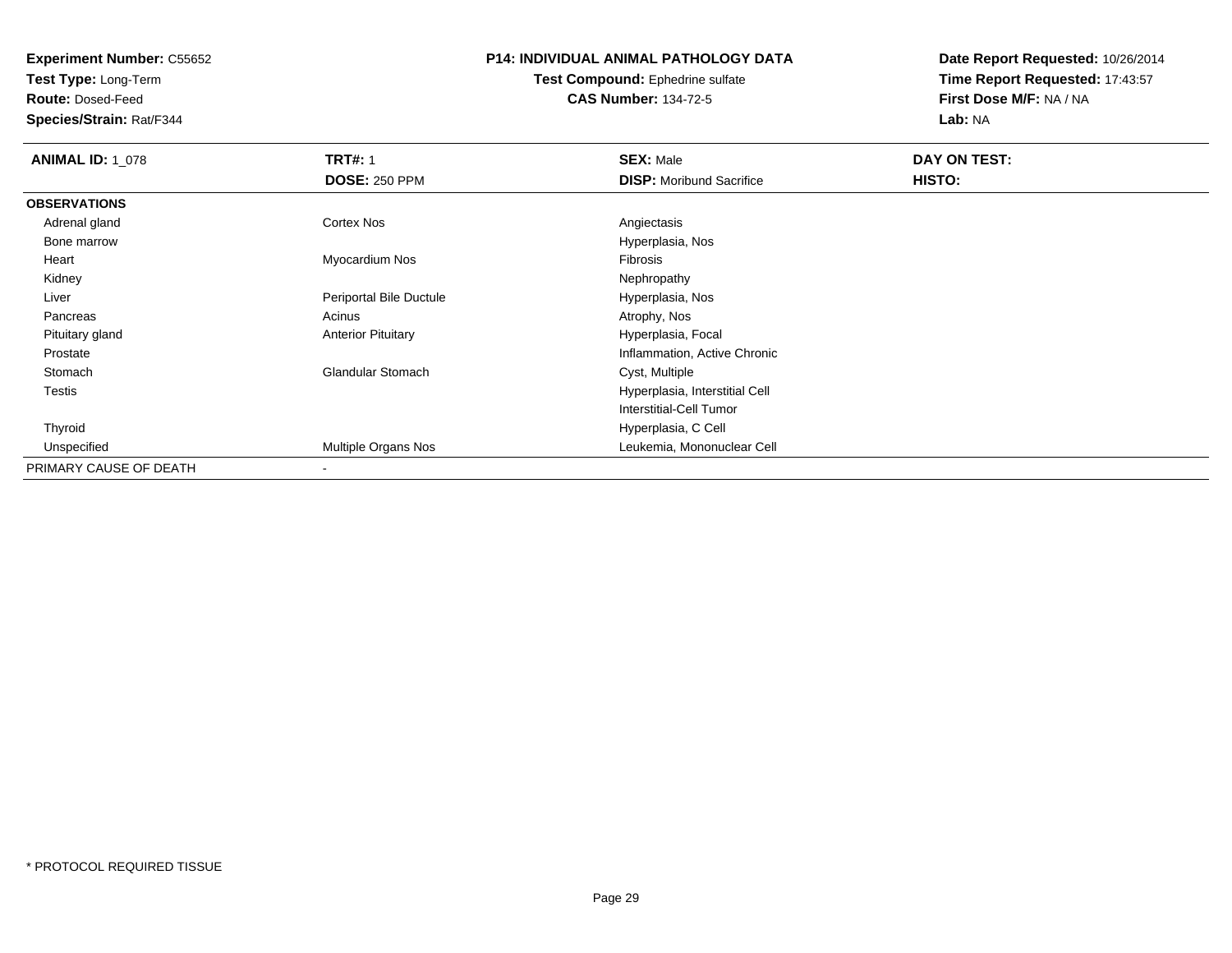**Test Type:** Long-Term

**Route:** Dosed-Feed

**Species/Strain:** Rat/F344

# **P14: INDIVIDUAL ANIMAL PATHOLOGY DATA**

**Test Compound:** Ephedrine sulfate**CAS Number:** 134-72-5

| <b>ANIMAL ID: 1_079</b> | <b>TRT#: 1</b>             | <b>SEX: Male</b>                | DAY ON TEST: |  |
|-------------------------|----------------------------|---------------------------------|--------------|--|
|                         | <b>DOSE: 250 PPM</b>       | <b>DISP:</b> Moribund Sacrifice | HISTO:       |  |
| <b>OBSERVATIONS</b>     |                            |                                 |              |  |
| Adrenal gland           | Cortex Nos                 | Metamorphosis, Fatty            |              |  |
|                         | Medulla                    | Pheochromocytoma                |              |  |
| Bone marrow             |                            | Hyperplasia, Nos                |              |  |
| Eye                     | Cornea                     | Inflammation, Acute             |              |  |
|                         | Lens, Cortex               | Mineralization                  |              |  |
| Heart                   | Myocardium Nos             | Fibrosis                        |              |  |
| Kidney                  |                            | Nephropathy                     |              |  |
| Liver                   | Periportal Bile Ductule    | Hyperplasia, Nos                |              |  |
| Pancreas                | Acinus                     | Atrophy, Nos                    |              |  |
| Thyroid                 |                            | Cyst, Nos                       |              |  |
|                         |                            | Hyperplasia, C Cell             |              |  |
| Unspecified             | <b>Multiple Organs Nos</b> | Leukemia, Mononuclear Cell      |              |  |
| PRIMARY CAUSE OF DEATH  |                            |                                 |              |  |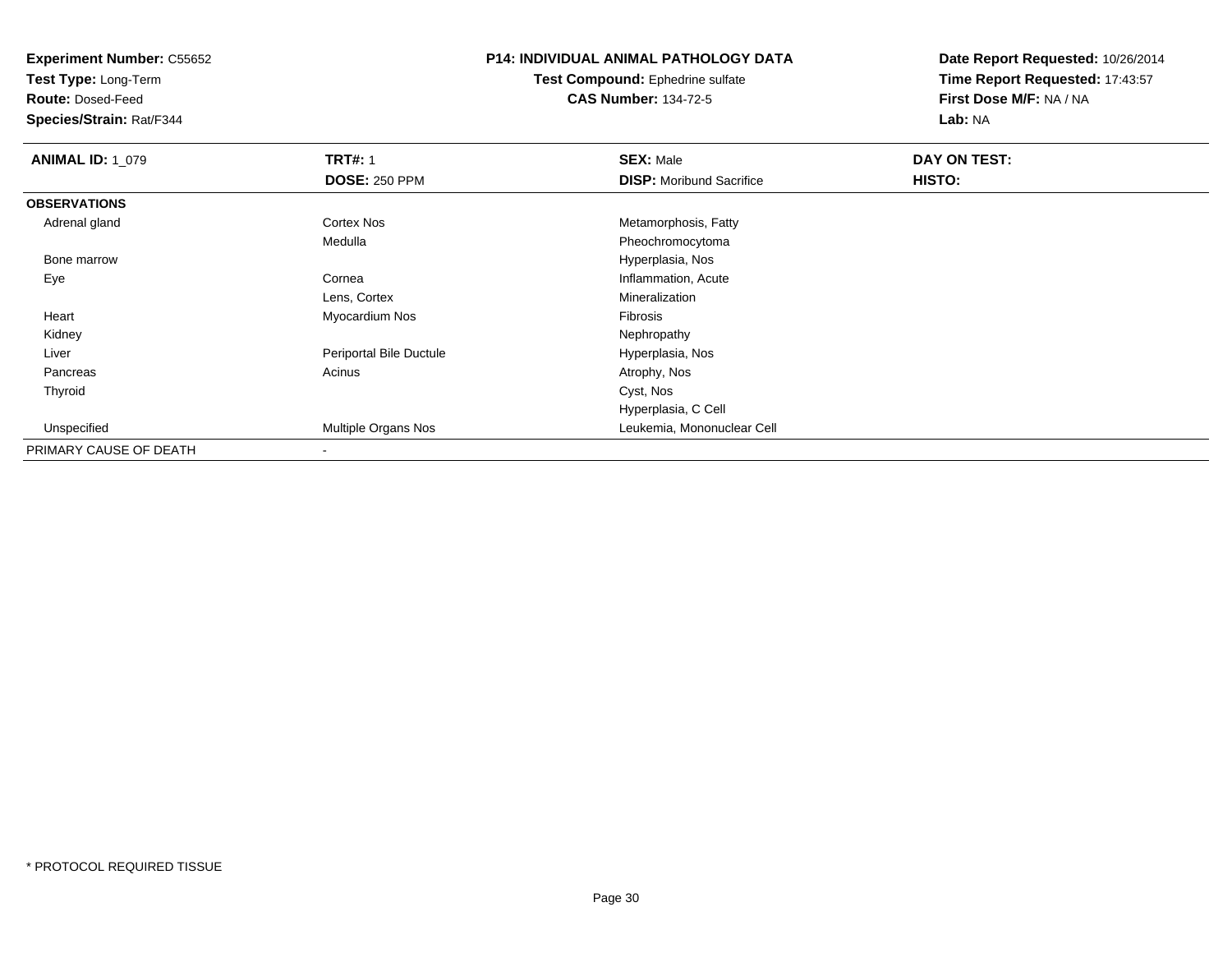**Test Type:** Long-Term

**Route:** Dosed-Feed

**Species/Strain:** Rat/F344

# **P14: INDIVIDUAL ANIMAL PATHOLOGY DATA**

**Test Compound:** Ephedrine sulfate**CAS Number:** 134-72-5

| <b>ANIMAL ID: 1 080</b> | <b>TRT#: 1</b>          | <b>SEX: Male</b>                | DAY ON TEST: |  |
|-------------------------|-------------------------|---------------------------------|--------------|--|
|                         | <b>DOSE: 250 PPM</b>    | <b>DISP:</b> Terminal Sacrifice | HISTO:       |  |
| <b>OBSERVATIONS</b>     |                         |                                 |              |  |
| Adrenal gland           | Cortex Nos              | Angiectasis                     |              |  |
| Heart                   | Myocardium Nos          | Fibrosis                        |              |  |
| Kidney                  |                         | Nephropathy                     |              |  |
| Liver                   |                         | Clear-Cell Change               |              |  |
|                         | Periportal Bile Ductule | Hyperplasia, Nos                |              |  |
| Lung                    |                         | Perivascular Cuffing            |              |  |
| Lymph node              | Mandibular Lymph Node   | Lymphangiectasis                |              |  |
| Testis                  |                         | Atrophy, Nos                    |              |  |
|                         |                         | Hyperplasia, Interstitial Cell  |              |  |
|                         |                         | Interstitial-Cell Tumor         |              |  |
| PRIMARY CAUSE OF DEATH  | $\,$                    |                                 |              |  |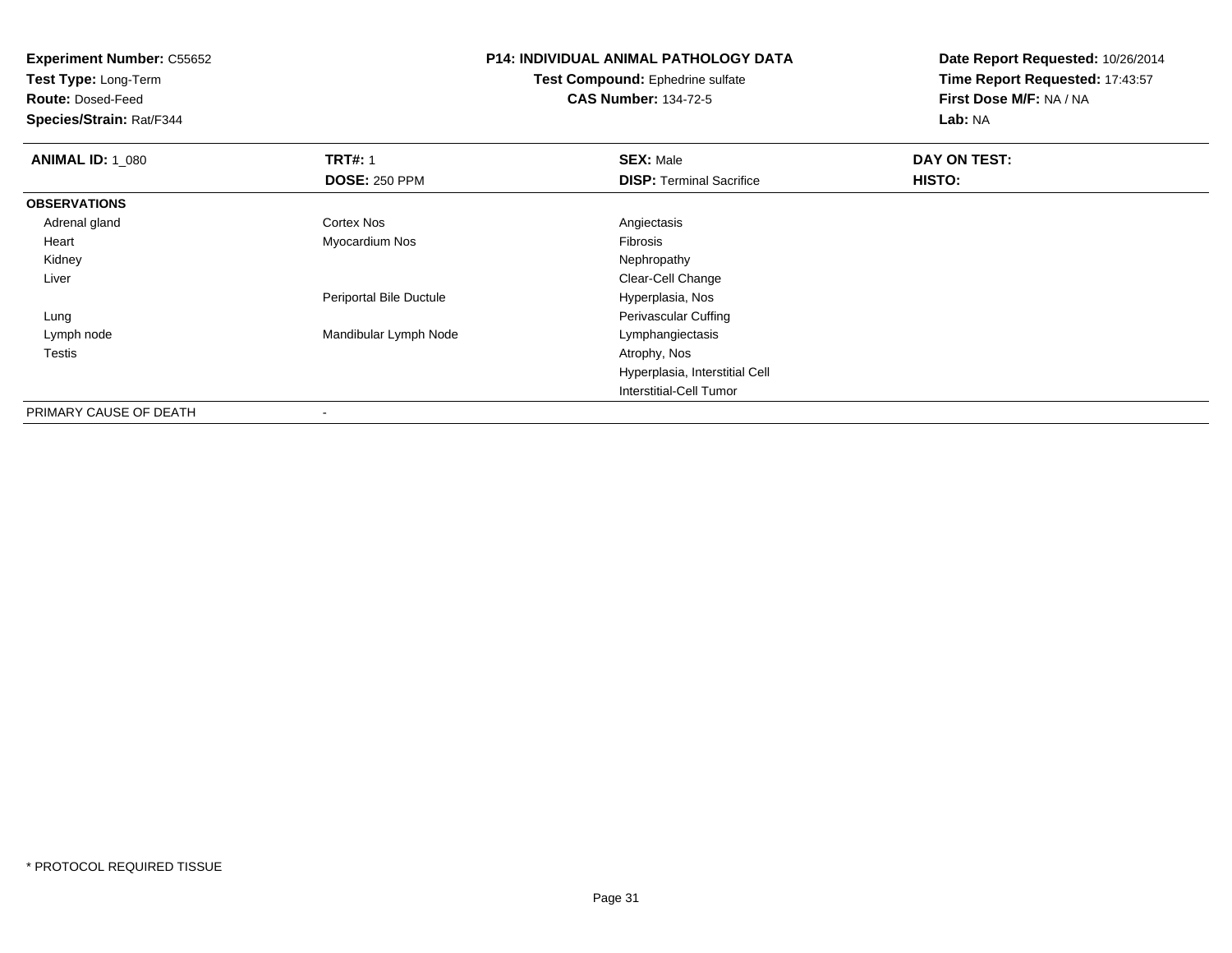**Test Type:** Long-Term

**Route:** Dosed-Feed

**Species/Strain:** Rat/F344

### **P14: INDIVIDUAL ANIMAL PATHOLOGY DATA**

**Test Compound:** Ephedrine sulfate**CAS Number:** 134-72-5

| <b>ANIMAL ID: 1_081</b> | <b>TRT#: 1</b>            | <b>SEX: Male</b>                 | DAY ON TEST: |
|-------------------------|---------------------------|----------------------------------|--------------|
|                         | <b>DOSE: 250 PPM</b>      | <b>DISP: Terminal Sacrifice</b>  | HISTO:       |
| <b>OBSERVATIONS</b>     |                           |                                  |              |
| Adrenal gland           | Cortex Nos                | Angiectasis                      |              |
|                         | Cortex Nos                | Hyperplasia, Focal               |              |
|                         | Medulla                   | Hyperplasia, Focal               |              |
| Bone marrow             |                           | Hyperplasia, Nos                 |              |
| Heart                   | Myocardium Nos            | Fibrosis                         |              |
| Kidney                  |                           | Nephropathy                      |              |
| Liver                   |                           | Cytoplasmic Change, Basophilic   |              |
|                         |                           | Cytoplasmic Change, Ground-Glass |              |
|                         |                           | Hyperplasia, Focal               |              |
|                         | Periportal Bile Ductule   | Hyperplasia, Nos                 |              |
| Lymph node              | Mandibular Lymph Node     | Lymphangiectasis                 |              |
| Pancreas                | Acinus                    | Atrophy, Nos                     |              |
| Pituitary gland         | <b>Anterior Pituitary</b> | Adenoma, Nos                     |              |
| Testis                  |                           | Hyperplasia, Interstitial Cell   |              |
|                         |                           | Interstitial-Cell Tumor          |              |
| Thyroid                 |                           | C-Cell Adenoma                   |              |
| Unspecified             | Multiple Organs Nos       | Leukemia, Mononuclear Cell       |              |
| PRIMARY CAUSE OF DEATH  | $\sim$                    |                                  |              |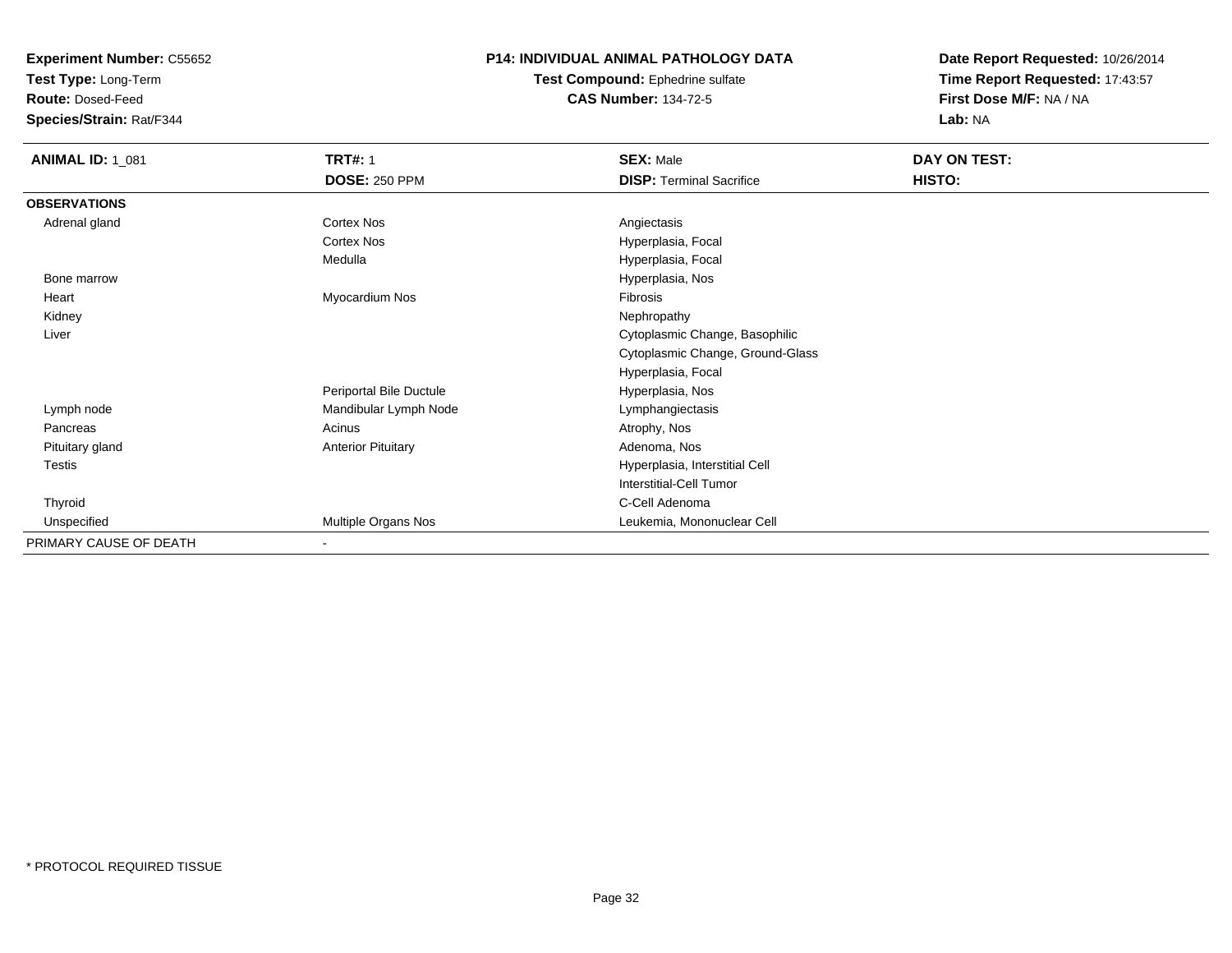**Test Type:** Long-Term

**Route:** Dosed-Feed

**Species/Strain:** Rat/F344

### **P14: INDIVIDUAL ANIMAL PATHOLOGY DATA**

#### **Test Compound:** Ephedrine sulfate**CAS Number:** 134-72-5

| <b>ANIMAL ID: 1_082</b> | <b>TRT#: 1</b>            | <b>SEX: Male</b>                | DAY ON TEST: |  |
|-------------------------|---------------------------|---------------------------------|--------------|--|
|                         | <b>DOSE: 250 PPM</b>      | <b>DISP: Terminal Sacrifice</b> | HISTO:       |  |
| <b>OBSERVATIONS</b>     |                           |                                 |              |  |
| Adrenal gland           | Cortex Nos                | Hyperplasia, Focal              |              |  |
| Bone marrow             |                           | Hyperplasia, Nos                |              |  |
| Heart                   | Myocardium Nos            | Fibrosis                        |              |  |
| Kidney                  |                           | Nephropathy                     |              |  |
| Liver                   |                           | Angiectasis                     |              |  |
|                         |                           | Hyperplasia, Focal              |              |  |
|                         | Periportal Bile Ductule   | Hyperplasia, Nos                |              |  |
| Pituitary gland         | Intermedia                | Angiectasis                     |              |  |
|                         | <b>Anterior Pituitary</b> | Hyperplasia, Focal              |              |  |
| Spleen                  |                           | Fibrosis                        |              |  |
| Stomach                 | <b>Glandular Stomach</b>  | Cyst, Multiple                  |              |  |
| <b>Testis</b>           |                           | Atrophy, Nos                    |              |  |
|                         |                           | Hyperplasia, Interstitial Cell  |              |  |
|                         |                           | <b>Interstitial-Cell Tumor</b>  |              |  |
| Unspecified             | Multiple Organs Nos       | Leukemia, Mononuclear Cell      |              |  |
|                         | Adipose Tissue            | Necrosis, Fat                   |              |  |
| PRIMARY CAUSE OF DEATH  | $\blacksquare$            |                                 |              |  |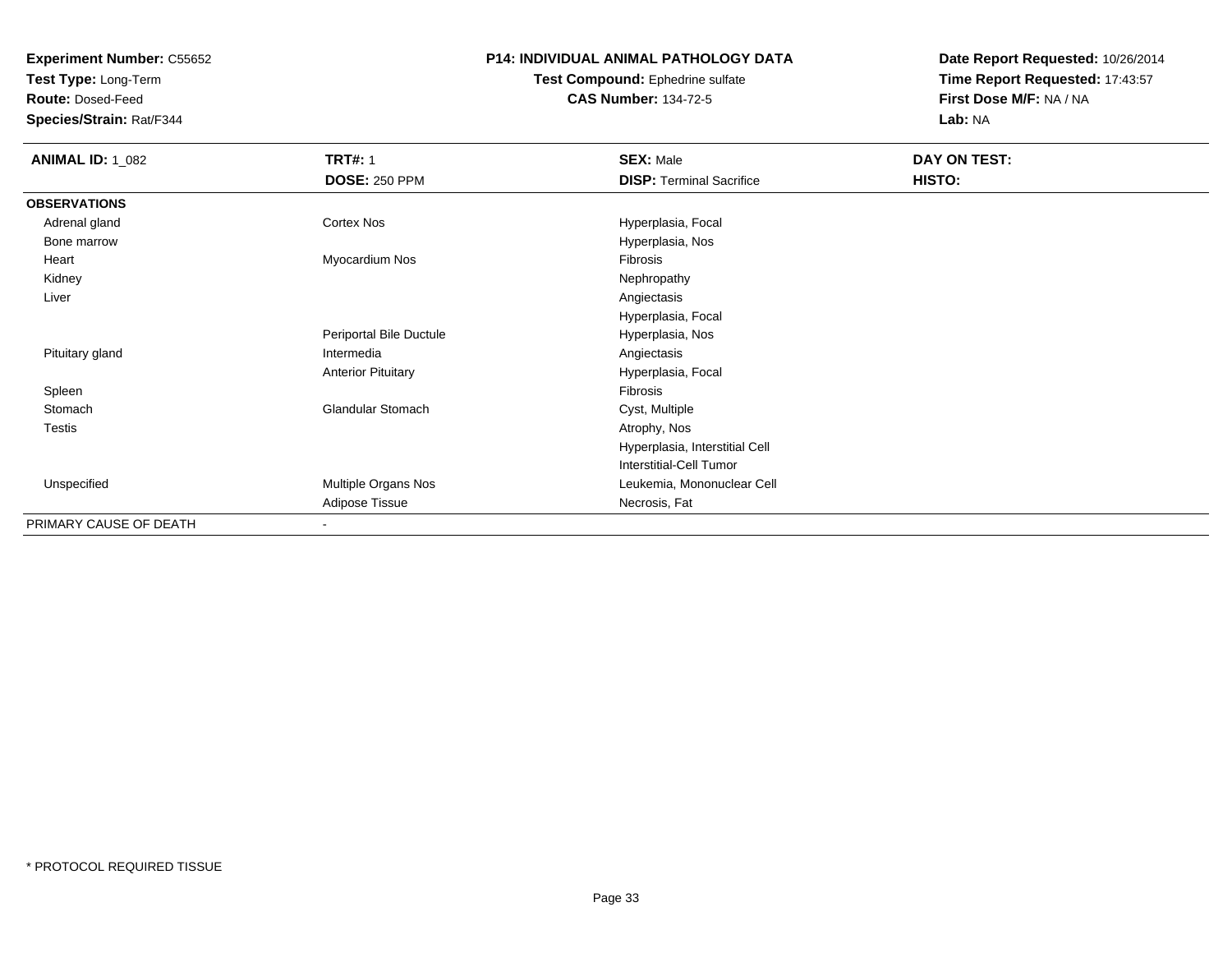**Test Type:** Long-Term

**Route:** Dosed-Feed

**Species/Strain:** Rat/F344

### **P14: INDIVIDUAL ANIMAL PATHOLOGY DATA**

#### **Test Compound:** Ephedrine sulfate**CAS Number:** 134-72-5

| <b>ANIMAL ID: 1_083</b> | <b>TRT#: 1</b>            | <b>SEX: Male</b>                | DAY ON TEST: |
|-------------------------|---------------------------|---------------------------------|--------------|
|                         | <b>DOSE: 250 PPM</b>      | <b>DISP:</b> Moribund Sacrifice | HISTO:       |
| <b>OBSERVATIONS</b>     |                           |                                 |              |
| Bone marrow             |                           | Hyperplasia, Nos                |              |
| Heart                   | Myocardium Nos            | Fibrosis                        |              |
| Kidney                  |                           | Nephropathy                     |              |
|                         |                           | Nephrosis, Hydro                |              |
| Liver                   |                           | Angiectasis                     |              |
|                         |                           | Cytoplasmic Change, Nos         |              |
|                         | Periportal Bile Ductule   | Hyperplasia, Nos                |              |
| Pituitary gland         | <b>Anterior Pituitary</b> | Adenoma, Nos                    |              |
|                         | <b>Anterior Pituitary</b> | Hyperplasia, Focal              |              |
| Prostate                |                           | Inflammation, Active Chronic    |              |
| Stomach                 | <b>Glandular Stomach</b>  | Cyst, Multiple                  |              |
| <b>Testis</b>           |                           | Atrophy, Nos                    |              |
|                         |                           | Hyperplasia, Interstitial Cell  |              |
|                         |                           | Interstitial-Cell Tumor         |              |
| Unspecified             | Multiple Organs Nos       | Leukemia, Mononuclear Cell      |              |
| PRIMARY CAUSE OF DEATH  | $\overline{\phantom{a}}$  |                                 |              |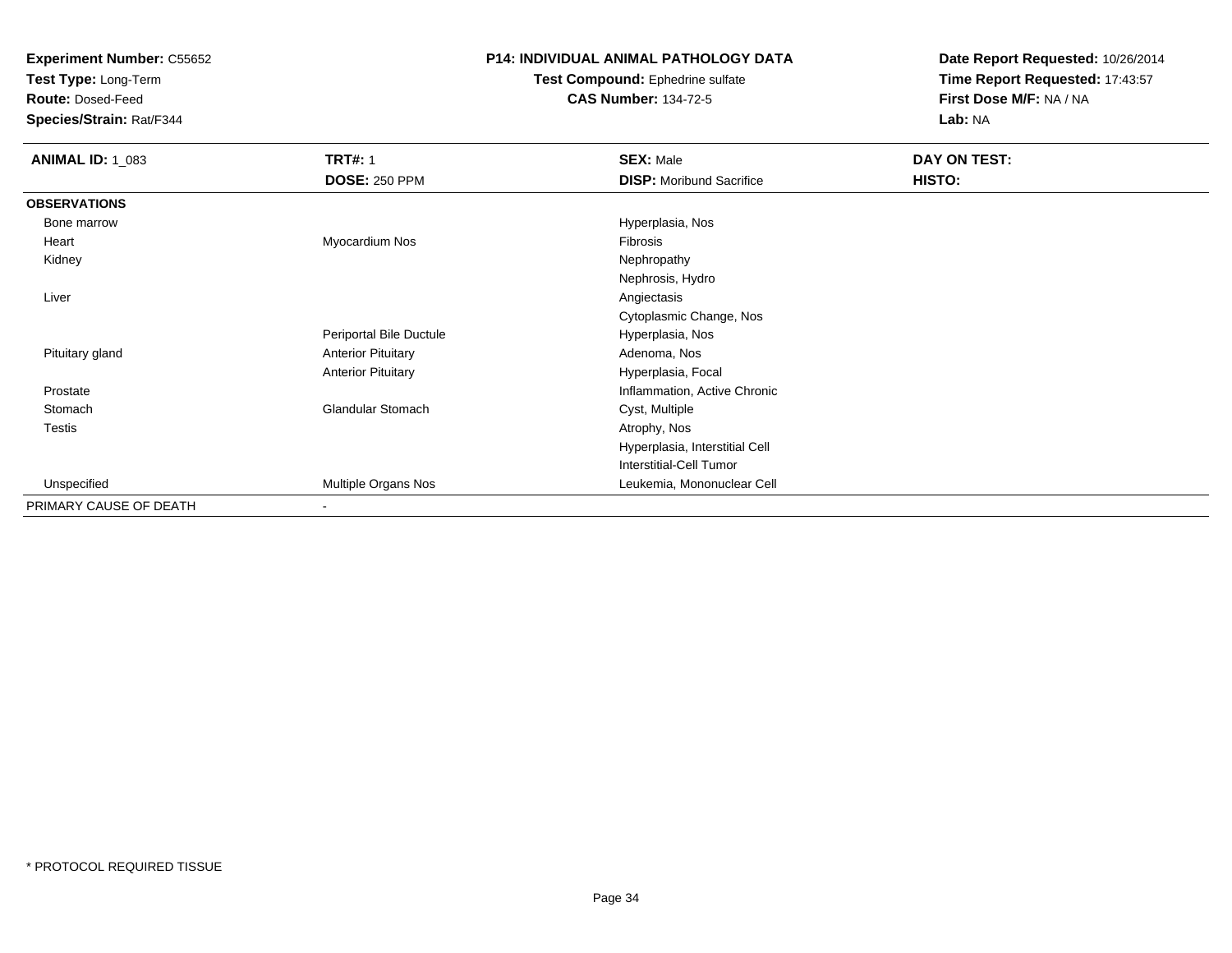**Test Type:** Long-Term

**Route:** Dosed-Feed

**Species/Strain:** Rat/F344

### **P14: INDIVIDUAL ANIMAL PATHOLOGY DATA**

#### **Test Compound:** Ephedrine sulfate**CAS Number:** 134-72-5

| <b>ANIMAL ID: 1_084</b> | <b>TRT#: 1</b>            | <b>SEX: Male</b>                | DAY ON TEST: |  |
|-------------------------|---------------------------|---------------------------------|--------------|--|
|                         | <b>DOSE: 250 PPM</b>      | <b>DISP: Terminal Sacrifice</b> | HISTO:       |  |
| <b>OBSERVATIONS</b>     |                           |                                 |              |  |
| Adrenal gland           | <b>Cortex Nos</b>         | Angiectasis                     |              |  |
| Bone marrow             |                           | Hyperplasia, Nos                |              |  |
| Heart                   | Myocardium Nos            | Fibrosis                        |              |  |
| Kidney                  |                           | Nephropathy                     |              |  |
| Liver                   |                           | Angiectasis                     |              |  |
|                         |                           | Clear-Cell Change               |              |  |
|                         |                           | Cytoplasmic Change, Basophilic  |              |  |
|                         | Hepatocytes               | Cytoplasmic Vacuolization       |              |  |
|                         | Periportal Bile Ductule   | Hyperplasia, Nos                |              |  |
| Lung                    |                           | Perivascular Cuffing            |              |  |
| Pancreas                | Acinus                    | Atrophy, Nos                    |              |  |
| Pituitary gland         | <b>Anterior Pituitary</b> | Hyperplasia, Focal              |              |  |
| Prostate                |                           | Inflammation, Active Chronic    |              |  |
| Stomach                 | <b>Glandular Stomach</b>  | Cyst, Multiple                  |              |  |
| Testis                  |                           | Atrophy, Nos                    |              |  |
|                         |                           | Hyperplasia, Interstitial Cell  |              |  |
|                         |                           | Interstitial-Cell Tumor         |              |  |
| PRIMARY CAUSE OF DEATH  |                           |                                 |              |  |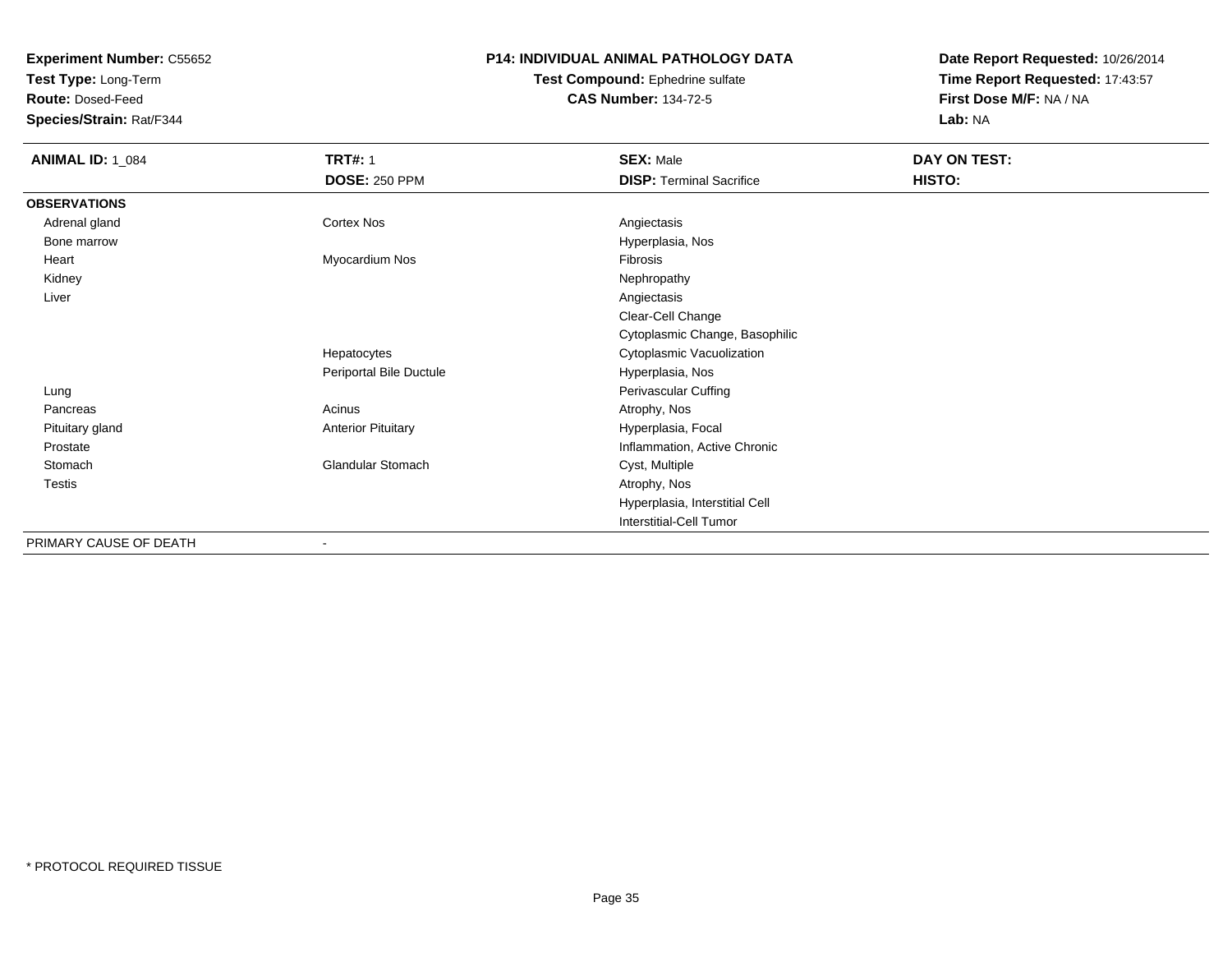**Test Type:** Long-Term

**Route:** Dosed-Feed

**Species/Strain:** Rat/F344

# **P14: INDIVIDUAL ANIMAL PATHOLOGY DATA**

#### **Test Compound:** Ephedrine sulfate**CAS Number:** 134-72-5

| <b>ANIMAL ID: 1_085</b> | <b>TRT#: 1</b>           | <b>SEX: Male</b>                | DAY ON TEST: |  |
|-------------------------|--------------------------|---------------------------------|--------------|--|
|                         | <b>DOSE: 250 PPM</b>     | <b>DISP: Terminal Sacrifice</b> | HISTO:       |  |
| <b>OBSERVATIONS</b>     |                          |                                 |              |  |
| Adrenal gland           | <b>Cortex Nos</b>        | Angiectasis                     |              |  |
| Esophagus               |                          | Hyperplasia, Epithelial         |              |  |
| Heart                   | Myocardium Nos           | Fibrosis                        |              |  |
|                         | Myocardium Nos           | Mineralization                  |              |  |
| Kidney                  |                          | Nephropathy                     |              |  |
| Liver                   |                          | Angiectasis                     |              |  |
|                         | Hepatocytes              | Cytoplasmic Vacuolization       |              |  |
|                         | Periportal Bile Ductule  | Hyperplasia, Nos                |              |  |
| Lung                    |                          | Alveolar/Bronchiolar Adenoma    |              |  |
| Lymph node              | Mandibular Lymph Node    | Lymphangiectasis                |              |  |
| Pancreas                | Acinus                   | Atrophy, Nos                    |              |  |
| Stomach                 | <b>Glandular Stomach</b> | Cyst, Multiple                  |              |  |
| Testis                  |                          | Atrophy, Nos                    |              |  |
|                         |                          | Hyperplasia, Interstitial Cell  |              |  |
|                         |                          | <b>Interstitial-Cell Tumor</b>  |              |  |
| Unspecified             | Multiple Organs Nos      | Leukemia, Mononuclear Cell      |              |  |
| PRIMARY CAUSE OF DEATH  | $\overline{\phantom{a}}$ |                                 |              |  |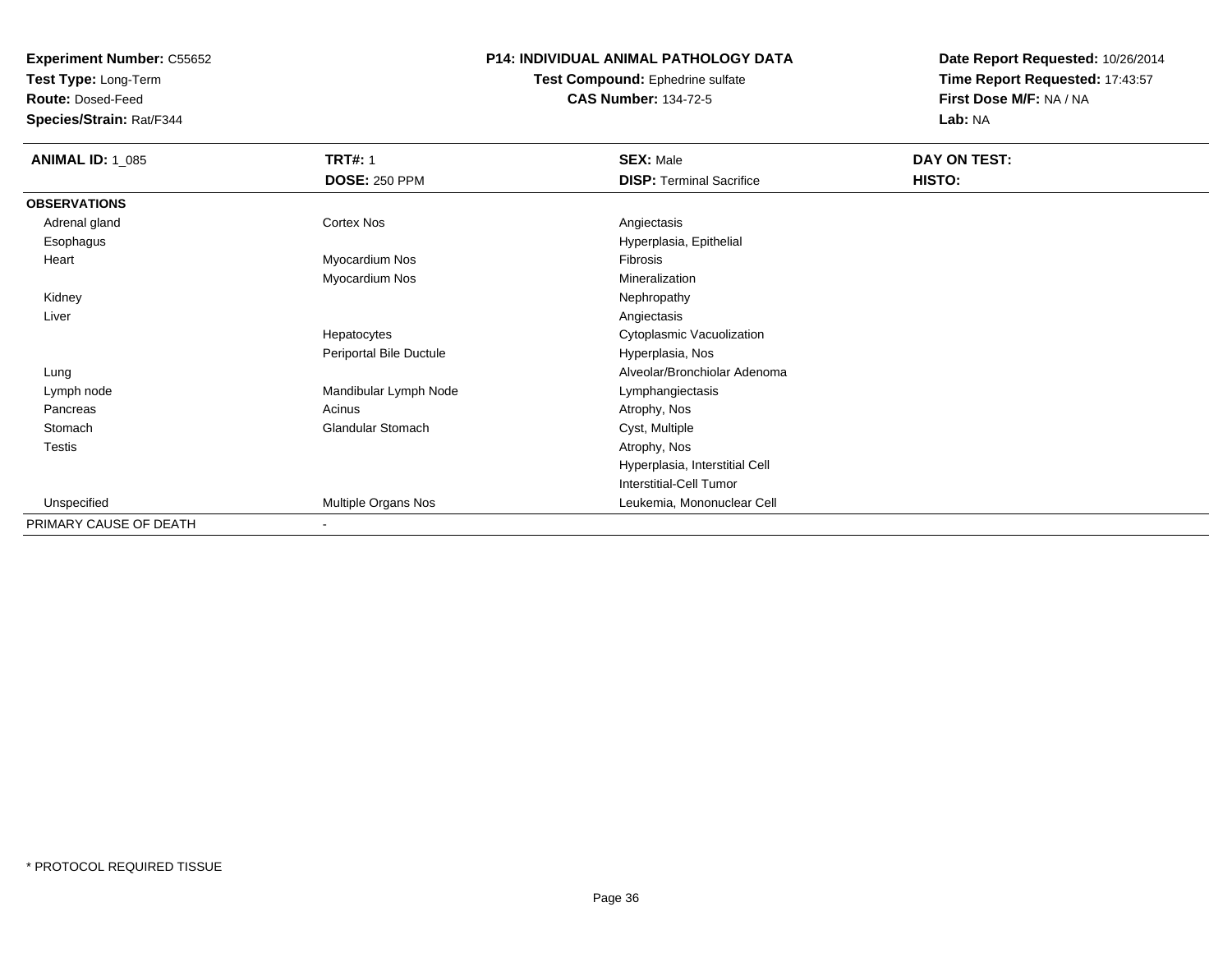**Test Type:** Long-Term

**Route:** Dosed-Feed

**Species/Strain:** Rat/F344

# **P14: INDIVIDUAL ANIMAL PATHOLOGY DATA**

**Test Compound:** Ephedrine sulfate**CAS Number:** 134-72-5

| <b>ANIMAL ID: 1 086</b> | <b>TRT#: 1</b>             | <b>SEX: Male</b>                | DAY ON TEST: |  |
|-------------------------|----------------------------|---------------------------------|--------------|--|
|                         | <b>DOSE: 250 PPM</b>       | <b>DISP:</b> Moribund Sacrifice | HISTO:       |  |
| <b>OBSERVATIONS</b>     |                            |                                 |              |  |
| Bone marrow             |                            | Hyperplasia, Nos                |              |  |
| Heart                   | Myocardium Nos             | Degeneration, Nos               |              |  |
| Kidney                  |                            | Nephropathy                     |              |  |
| Liver                   | Periportal Bile Ductule    | Hyperplasia, Nos                |              |  |
| Pancreas                | Acinus                     | Atrophy, Nos                    |              |  |
| Spleen                  |                            | Fibrosis                        |              |  |
| <b>Testis</b>           |                            | Hyperplasia, Interstitial Cell  |              |  |
| Unspecified             | <b>Multiple Organs Nos</b> | Leukemia, Mononuclear Cell      |              |  |
|                         | Adipose Tissue             | Necrosis, Fat                   |              |  |
| PRIMARY CAUSE OF DEATH  |                            |                                 |              |  |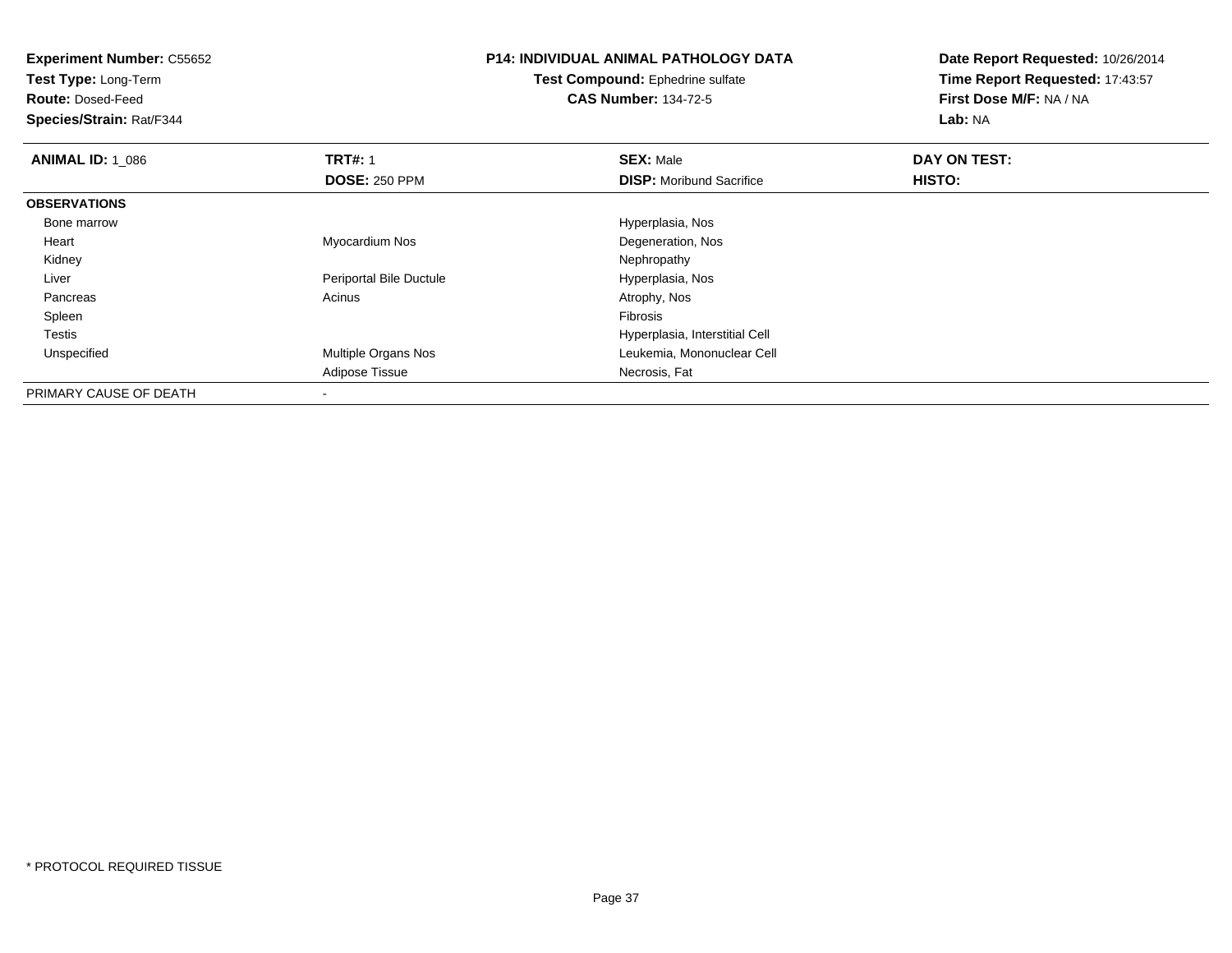| <b>Experiment Number: C55652</b><br>Test Type: Long-Term<br><b>Route: Dosed-Feed</b><br>Species/Strain: Rat/F344 |                           | <b>P14: INDIVIDUAL ANIMAL PATHOLOGY DATA</b><br><b>Test Compound: Ephedrine sulfate</b><br><b>CAS Number: 134-72-5</b> | Date Report Requested: 10/26/2014<br>Time Report Requested: 17:43:57<br>First Dose M/F: NA / NA<br>Lab: NA |  |
|------------------------------------------------------------------------------------------------------------------|---------------------------|------------------------------------------------------------------------------------------------------------------------|------------------------------------------------------------------------------------------------------------|--|
| <b>ANIMAL ID: 1_087</b>                                                                                          | <b>TRT#: 1</b>            | <b>SEX: Male</b>                                                                                                       | DAY ON TEST:                                                                                               |  |
|                                                                                                                  | <b>DOSE: 250 PPM</b>      | <b>DISP: Terminal Sacrifice</b>                                                                                        | HISTO:                                                                                                     |  |
| <b>OBSERVATIONS</b>                                                                                              |                           |                                                                                                                        |                                                                                                            |  |
| Adrenal gland                                                                                                    | <b>Cortex Nos</b>         | Angiectasis                                                                                                            |                                                                                                            |  |
| Bone marrow                                                                                                      |                           | Hyperplasia, Nos                                                                                                       |                                                                                                            |  |
| Heart                                                                                                            | Myocardium Nos            | Fibrosis                                                                                                               |                                                                                                            |  |
| Kidney                                                                                                           |                           | Nephropathy                                                                                                            |                                                                                                            |  |
| Liver                                                                                                            | Periportal Bile Ductule   | Hyperplasia, Nos                                                                                                       |                                                                                                            |  |
| Pituitary gland                                                                                                  | <b>Anterior Pituitary</b> | Cyst, Nos                                                                                                              |                                                                                                            |  |
| Stomach                                                                                                          | <b>Glandular Stomach</b>  | Cyst, Multiple                                                                                                         |                                                                                                            |  |
| Testis                                                                                                           |                           | Hyperplasia, Interstitial Cell                                                                                         |                                                                                                            |  |
|                                                                                                                  |                           | Interstitial-Cell Tumor                                                                                                |                                                                                                            |  |
| PRIMARY CAUSE OF DEATH                                                                                           |                           |                                                                                                                        |                                                                                                            |  |

-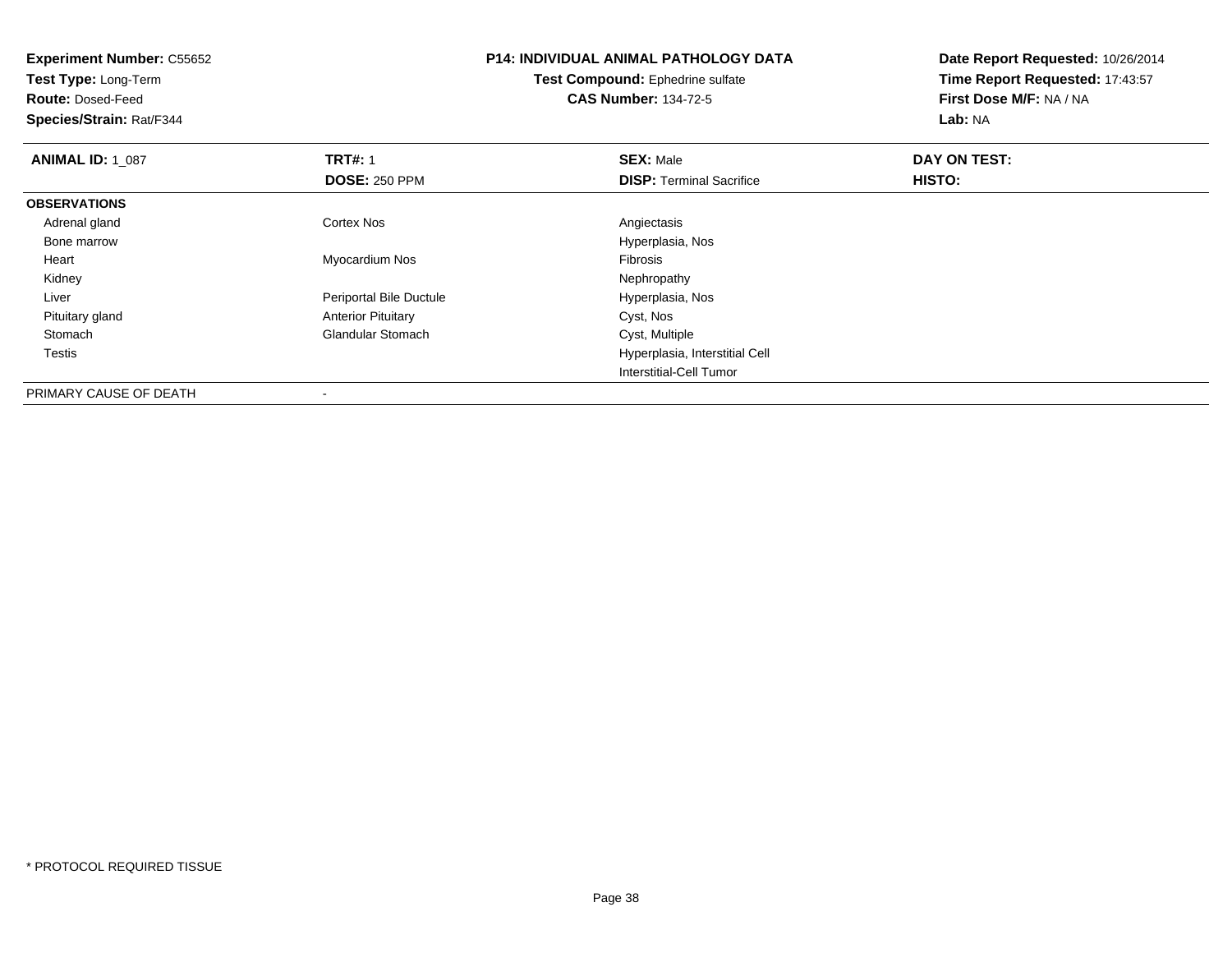**Test Type:** Long-Term

**Route:** Dosed-Feed

**Species/Strain:** Rat/F344

### **P14: INDIVIDUAL ANIMAL PATHOLOGY DATA**

**Test Compound:** Ephedrine sulfate**CAS Number:** 134-72-5

| <b>ANIMAL ID: 1_088</b> | <b>TRT#: 1</b>           | <b>SEX: Male</b>                | DAY ON TEST: |  |
|-------------------------|--------------------------|---------------------------------|--------------|--|
|                         | <b>DOSE: 250 PPM</b>     | <b>DISP: Terminal Sacrifice</b> | HISTO:       |  |
| <b>OBSERVATIONS</b>     |                          |                                 |              |  |
| Adrenal gland           | <b>Cortex Nos</b>        | Angiectasis                     |              |  |
|                         | <b>Cortex Nos</b>        | Hyperplasia, Focal              |              |  |
| Bone marrow             |                          | Hyperplasia, Nos                |              |  |
| Heart                   | Myocardium Nos           | Fibrosis                        |              |  |
| Kidney                  |                          | Nephropathy                     |              |  |
| Liver                   |                          | Angiectasis                     |              |  |
|                         |                          | Clear-Cell Change               |              |  |
|                         | Hepatocytes              | Cytoplasmic Vacuolization       |              |  |
|                         | Periportal Bile Ductule  | Hyperplasia, Nos                |              |  |
| Pancreas                | Acinus                   | Atrophy, Nos                    |              |  |
| Pituitary gland         | Intermedia               | Adenoma, Nos                    |              |  |
|                         | Intermedia               | Angiectasis                     |              |  |
| Prostate                |                          | Inflammation, Active Chronic    |              |  |
| <b>Testis</b>           |                          | Atrophy, Nos                    |              |  |
|                         |                          | Hyperplasia, Interstitial Cell  |              |  |
|                         |                          | <b>Interstitial-Cell Tumor</b>  |              |  |
| PRIMARY CAUSE OF DEATH  | $\overline{\phantom{a}}$ |                                 |              |  |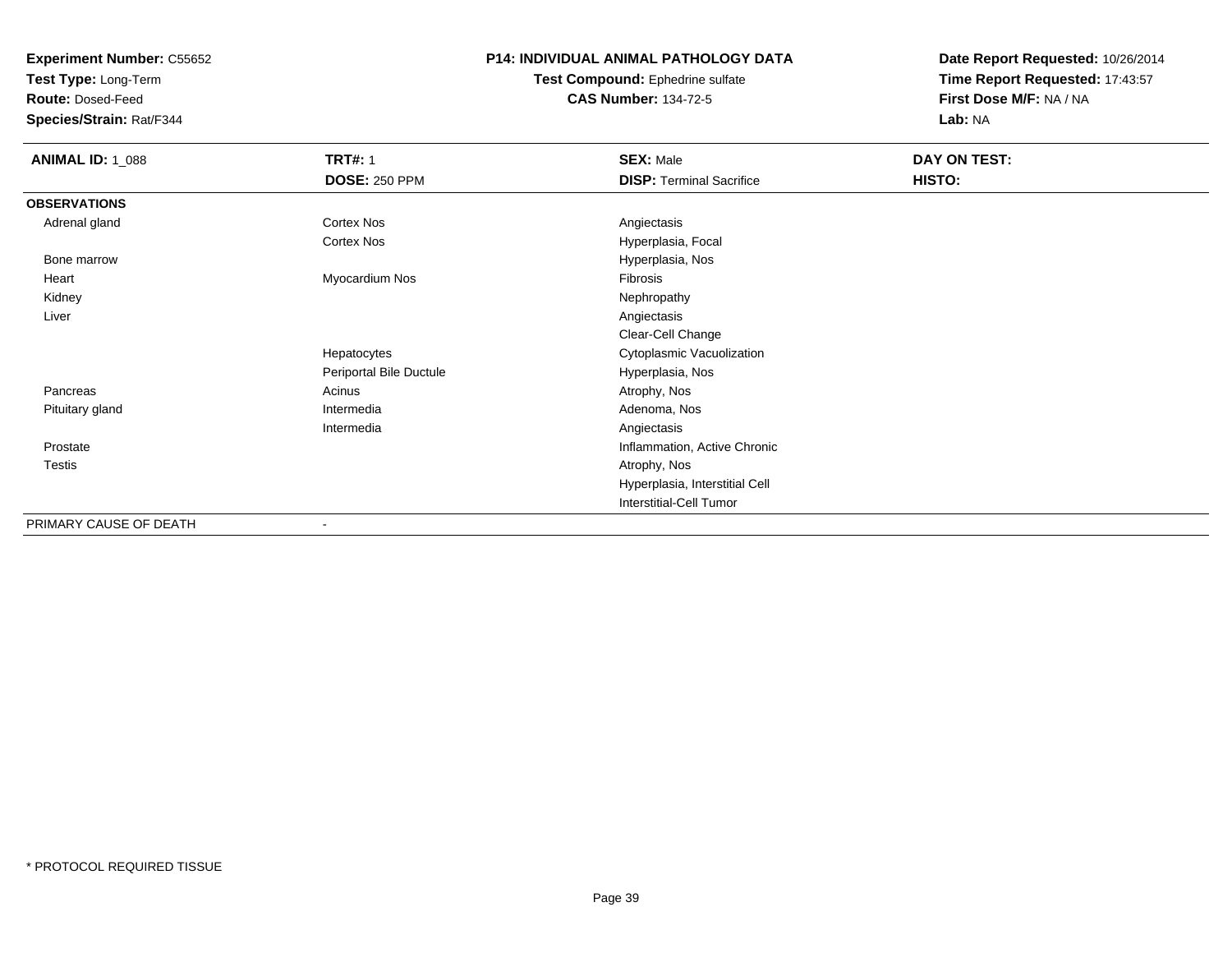**Test Type:** Long-Term

**Route:** Dosed-Feed

**Species/Strain:** Rat/F344

### **P14: INDIVIDUAL ANIMAL PATHOLOGY DATA**

**Test Compound:** Ephedrine sulfate**CAS Number:** 134-72-5

| <b>ANIMAL ID: 1_089</b> | <b>TRT#: 1</b>          | <b>SEX: Male</b>                | DAY ON TEST: |  |
|-------------------------|-------------------------|---------------------------------|--------------|--|
|                         | <b>DOSE: 250 PPM</b>    | <b>DISP: Terminal Sacrifice</b> | HISTO:       |  |
| <b>OBSERVATIONS</b>     |                         |                                 |              |  |
| Adrenal gland           | <b>Cortex Nos</b>       | Angiectasis                     |              |  |
|                         | <b>Cortex Nos</b>       | Hyperplasia, Focal              |              |  |
| Heart                   | Myocardium Nos          | Fibrosis                        |              |  |
| Kidney                  |                         | Nephropathy                     |              |  |
| Liver                   |                         | Angiectasis                     |              |  |
|                         |                         | Clear-Cell Change               |              |  |
|                         |                         | Cytoplasmic Change, Basophilic  |              |  |
|                         | Hepatocytes             | Cytoplasmic Vacuolization       |              |  |
|                         | Periportal Bile Ductule | Hyperplasia, Nos                |              |  |
| Pancreas                | Acinus                  | Atrophy, Nos                    |              |  |
| Prostate                |                         | Inflammation, Active Chronic    |              |  |
| Testis                  |                         | Hyperplasia, Interstitial Cell  |              |  |
|                         |                         | <b>Interstitial-Cell Tumor</b>  |              |  |
| Thyroid                 |                         | Follicular-Cell Adenoma         |              |  |
| PRIMARY CAUSE OF DEATH  |                         |                                 |              |  |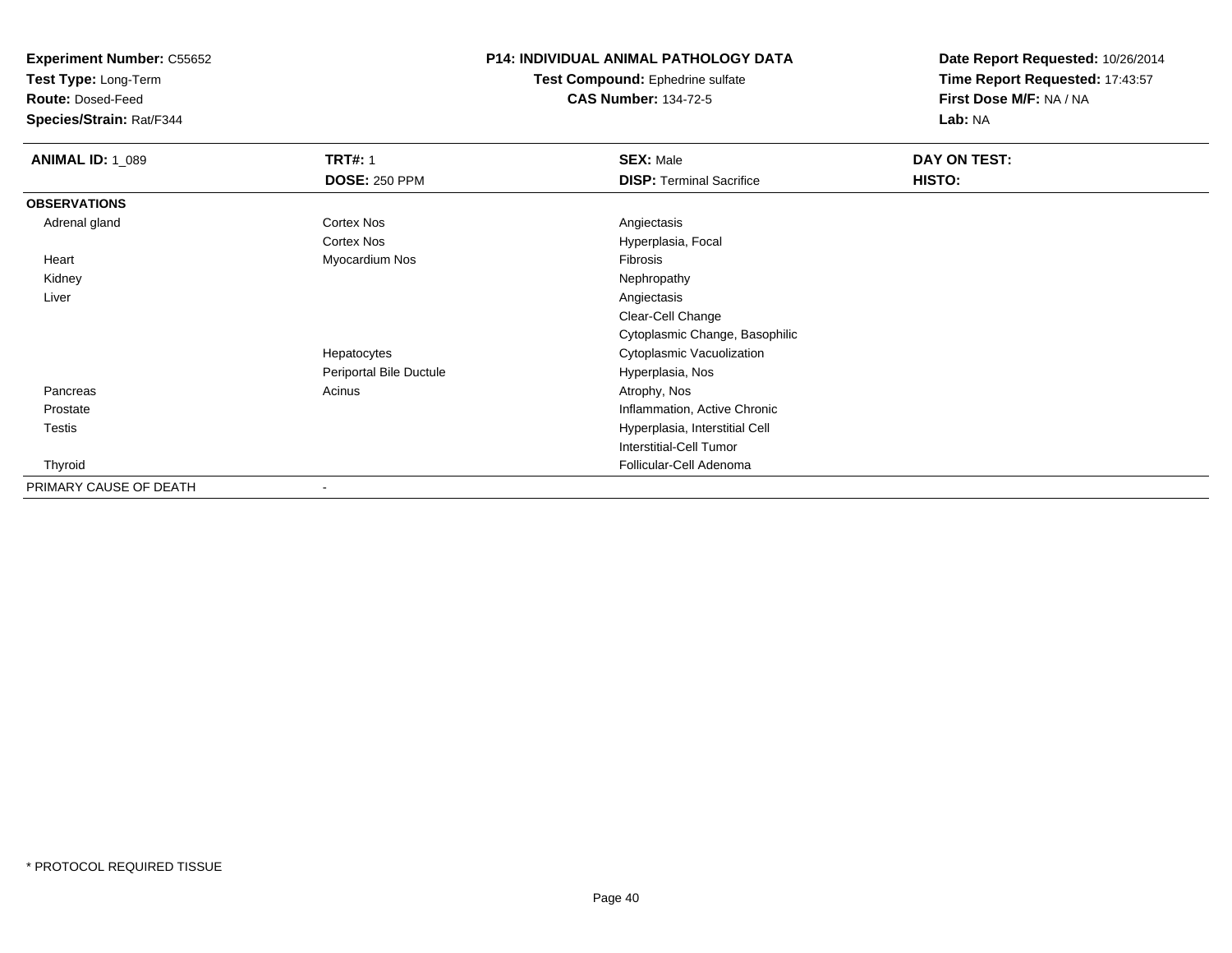**Test Type:** Long-Term

**Route:** Dosed-Feed

**Species/Strain:** Rat/F344

## **P14: INDIVIDUAL ANIMAL PATHOLOGY DATA**

#### **Test Compound:** Ephedrine sulfate**CAS Number:** 134-72-5

| <b>ANIMAL ID: 1_090</b> | <b>TRT#: 1</b>          | <b>SEX: Male</b>                | DAY ON TEST: |  |
|-------------------------|-------------------------|---------------------------------|--------------|--|
|                         | <b>DOSE: 250 PPM</b>    | <b>DISP: Terminal Sacrifice</b> | HISTO:       |  |
| <b>OBSERVATIONS</b>     |                         |                                 |              |  |
| Adrenal gland           | Medulla                 | Pheochromocytoma                |              |  |
| Bone marrow             |                         | Hyperplasia, Nos                |              |  |
| Heart                   | Myocardium Nos          | Fibrosis                        |              |  |
| Kidney                  |                         | Nephropathy                     |              |  |
| Liver                   |                         | Angiectasis                     |              |  |
|                         |                         | Cytoplasmic Change, Basophilic  |              |  |
|                         | Periportal Bile Ductule | Hyperplasia, Nos                |              |  |
|                         |                         | Neoplastic Nodule               |              |  |
| Pancreas                | Acinus                  | Atrophy, Nos                    |              |  |
| <b>Testis</b>           |                         | Atrophy, Nos                    |              |  |
|                         |                         | Hyperplasia, Interstitial Cell  |              |  |
|                         |                         | Interstitial-Cell Tumor         |              |  |
| Unspecified             | Multiple Organs Nos     | Leukemia, Mononuclear Cell      |              |  |
| PRIMARY CAUSE OF DEATH  |                         |                                 |              |  |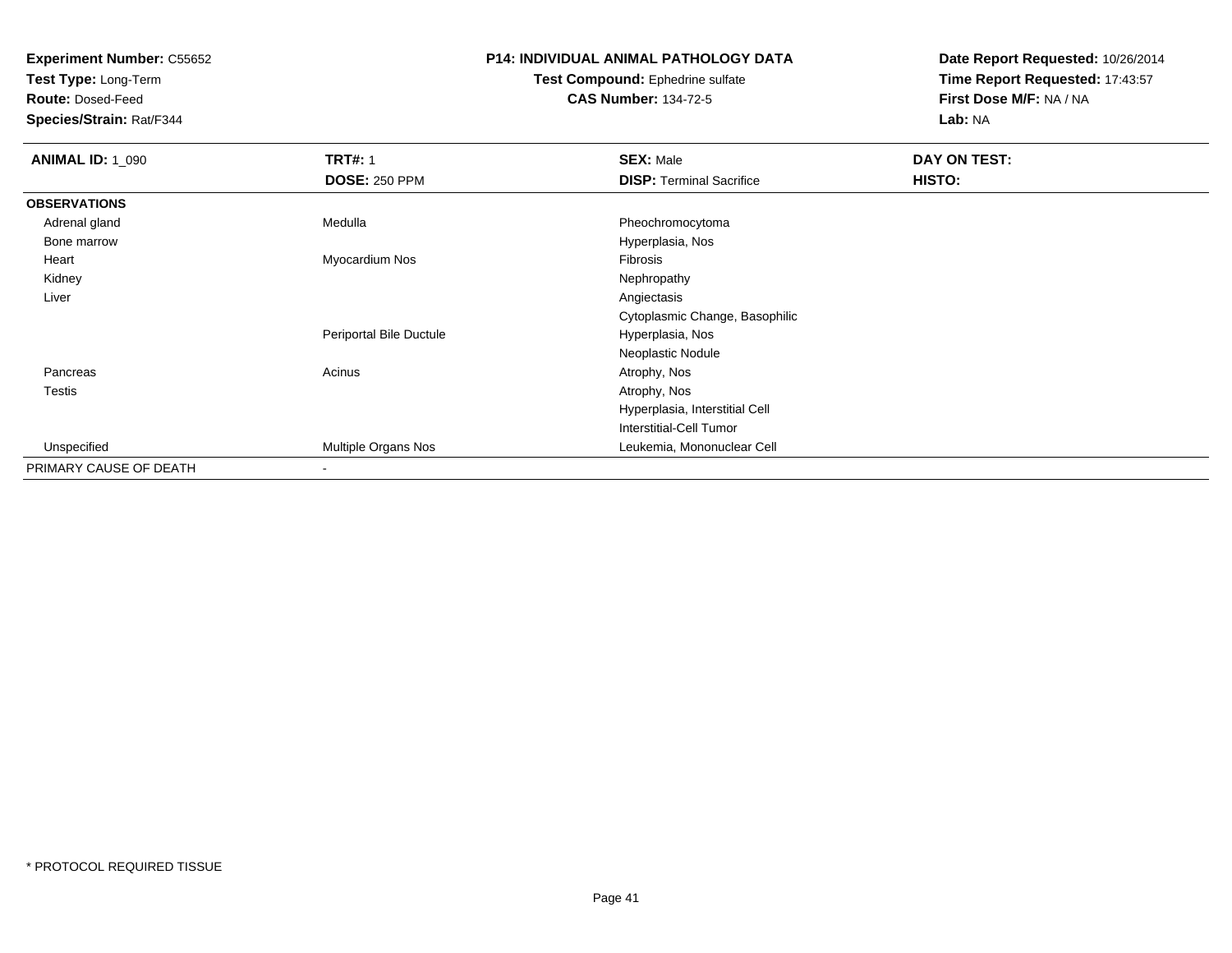**Test Type:** Long-Term

**Route:** Dosed-Feed

**Species/Strain:** Rat/F344

## **P14: INDIVIDUAL ANIMAL PATHOLOGY DATA**

#### **Test Compound:** Ephedrine sulfate**CAS Number:** 134-72-5

| <b>ANIMAL ID: 1_091</b> | <b>TRT#: 1</b>            | <b>SEX: Male</b>                | DAY ON TEST: |  |
|-------------------------|---------------------------|---------------------------------|--------------|--|
|                         | <b>DOSE: 250 PPM</b>      | <b>DISP:</b> Moribund Sacrifice | HISTO:       |  |
| <b>OBSERVATIONS</b>     |                           |                                 |              |  |
| Adrenal gland           | Medulla                   | Pheochromocytoma                |              |  |
| Bone marrow             |                           | Hyperplasia, Nos                |              |  |
| Kidney                  |                           | Nephropathy                     |              |  |
| Liver                   | Periportal Bile Ductule   | Hyperplasia, Nos                |              |  |
| Pancreas                | Acinus                    | Atrophy, Nos                    |              |  |
| Pituitary gland         | <b>Anterior Pituitary</b> | Hyperplasia, Focal              |              |  |
| Stomach                 | <b>Glandular Stomach</b>  | Cyst, Multiple                  |              |  |
| Testis                  |                           | Atrophy, Nos                    |              |  |
|                         |                           | Hyperplasia, Interstitial Cell  |              |  |
|                         |                           | Interstitial-Cell Tumor         |              |  |
| Unspecified             | Multiple Organs Nos       | Leukemia, Mononuclear Cell      |              |  |
| PRIMARY CAUSE OF DEATH  |                           |                                 |              |  |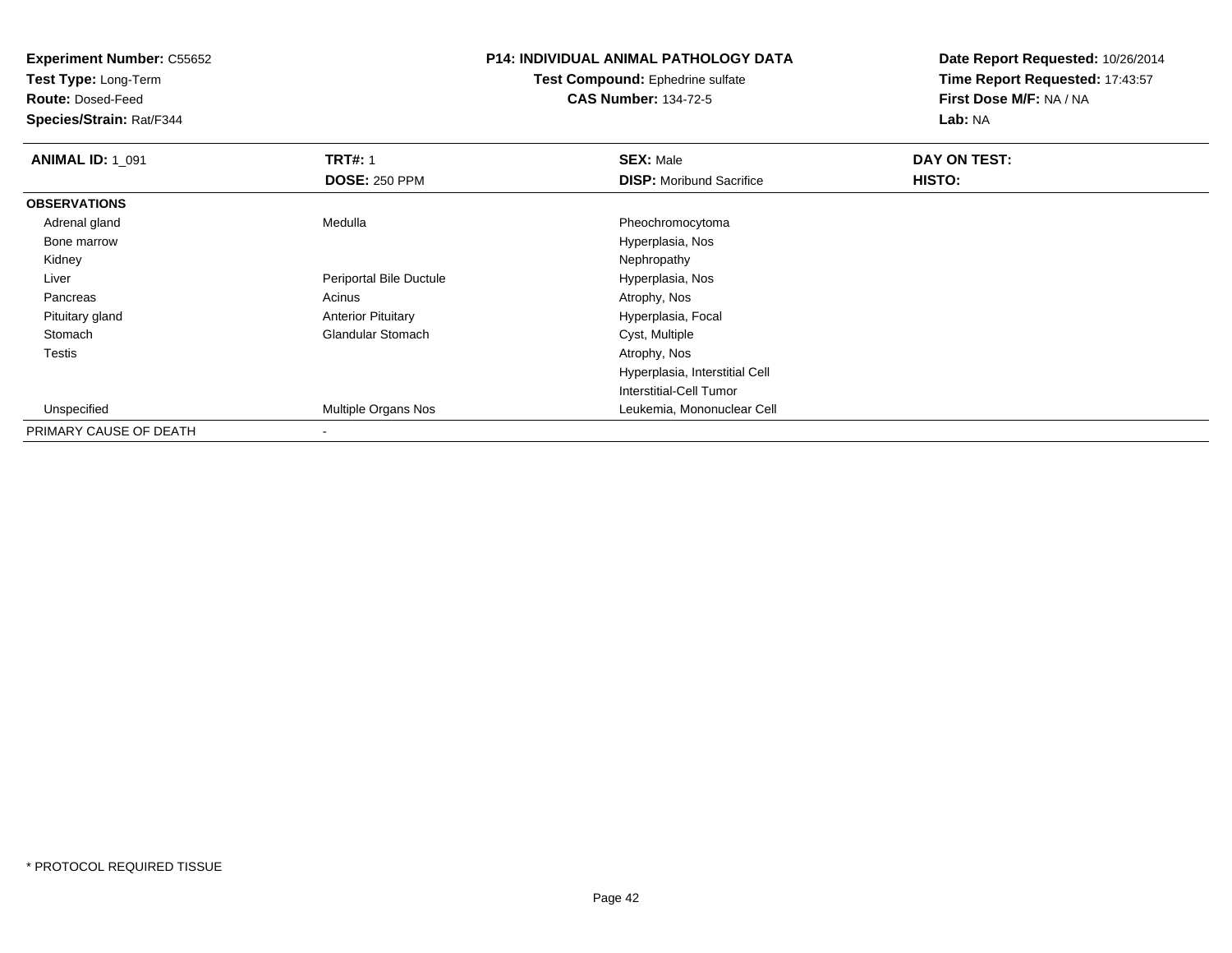**Test Type:** Long-Term

**Route:** Dosed-Feed

**Species/Strain:** Rat/F344

## **P14: INDIVIDUAL ANIMAL PATHOLOGY DATA**

**Test Compound:** Ephedrine sulfate**CAS Number:** 134-72-5

| <b>ANIMAL ID: 1 092</b> | <b>TRT#: 1</b>           | <b>SEX: Male</b>                | DAY ON TEST: |  |
|-------------------------|--------------------------|---------------------------------|--------------|--|
|                         | <b>DOSE: 250 PPM</b>     | <b>DISP: Terminal Sacrifice</b> | HISTO:       |  |
| <b>OBSERVATIONS</b>     |                          |                                 |              |  |
| Adrenal gland           | Cortex Nos               | Angiectasis                     |              |  |
|                         | Cortex Nos               | Hyperplasia, Focal              |              |  |
| Bone marrow             |                          | Hyperplasia, Nos                |              |  |
| Heart                   | Myocardium Nos           | Fibrosis                        |              |  |
| Kidney                  |                          | Nephropathy                     |              |  |
| Liver                   |                          | Cytoplasmic Change, Basophilic  |              |  |
|                         | Periportal Bile Ductule  | Hyperplasia, Nos                |              |  |
| Stomach                 | <b>Glandular Stomach</b> | Cyst, Multiple                  |              |  |
| <b>Testis</b>           |                          | Interstitial-Cell Tumor         |              |  |
| Thyroid                 |                          | C-Cell Carcinoma                |              |  |
| Unspecified             | Adipose Tissue           | Necrosis, Fat                   |              |  |
| PRIMARY CAUSE OF DEATH  |                          |                                 |              |  |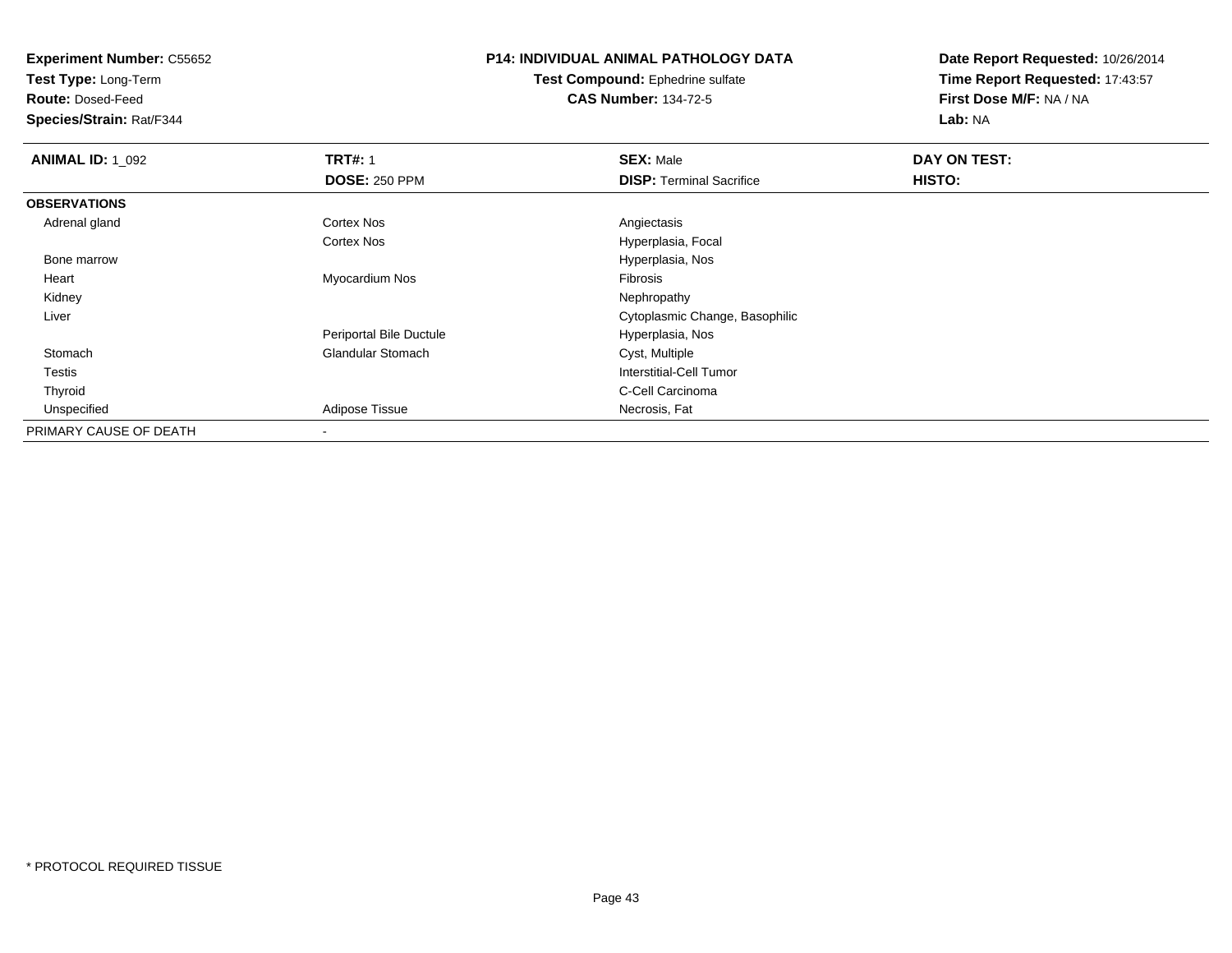**Test Type:** Long-Term

**Route:** Dosed-Feed

**Species/Strain:** Rat/F344

### **P14: INDIVIDUAL ANIMAL PATHOLOGY DATA**

#### **Test Compound:** Ephedrine sulfate**CAS Number:** 134-72-5

| <b>ANIMAL ID: 1_093</b> | <b>TRT#: 1</b>            | <b>SEX: Male</b>                | DAY ON TEST: |
|-------------------------|---------------------------|---------------------------------|--------------|
|                         | <b>DOSE: 250 PPM</b>      | <b>DISP: Terminal Sacrifice</b> | HISTO:       |
| <b>OBSERVATIONS</b>     |                           |                                 |              |
| Adrenal gland           | Cortex Nos                | Hyperplasia, Focal              |              |
| Heart                   | Myocardium Nos            | Fibrosis                        |              |
| Kidney                  |                           | Nephropathy                     |              |
| Liver                   |                           | Angiectasis                     |              |
|                         | Periportal Bile Ductule   | Hyperplasia, Nos                |              |
| Lung                    | Alveoli                   | <b>Distention</b>               |              |
| Pituitary gland         | <b>Anterior Pituitary</b> | Adenoma, Nos                    |              |
|                         | <b>Anterior Pituitary</b> | Carcinoma, Nos                  |              |
| Prostate                |                           | Inflammation, Active Chronic    |              |
|                         |                           | Mineralization                  |              |
| Spleen                  |                           | Fibrosis                        |              |
| Stomach                 | <b>Glandular Stomach</b>  | Cyst, Multiple                  |              |
| Testis                  |                           | Atrophy, Nos                    |              |
|                         |                           | Hyperplasia, Interstitial Cell  |              |
|                         |                           | <b>Interstitial-Cell Tumor</b>  |              |
| Unspecified             |                           | Fibroma                         |              |
|                         | Multiple Organs Nos       | Leukemia, Mononuclear Cell      |              |
| PRIMARY CAUSE OF DEATH  | $\sim$                    |                                 |              |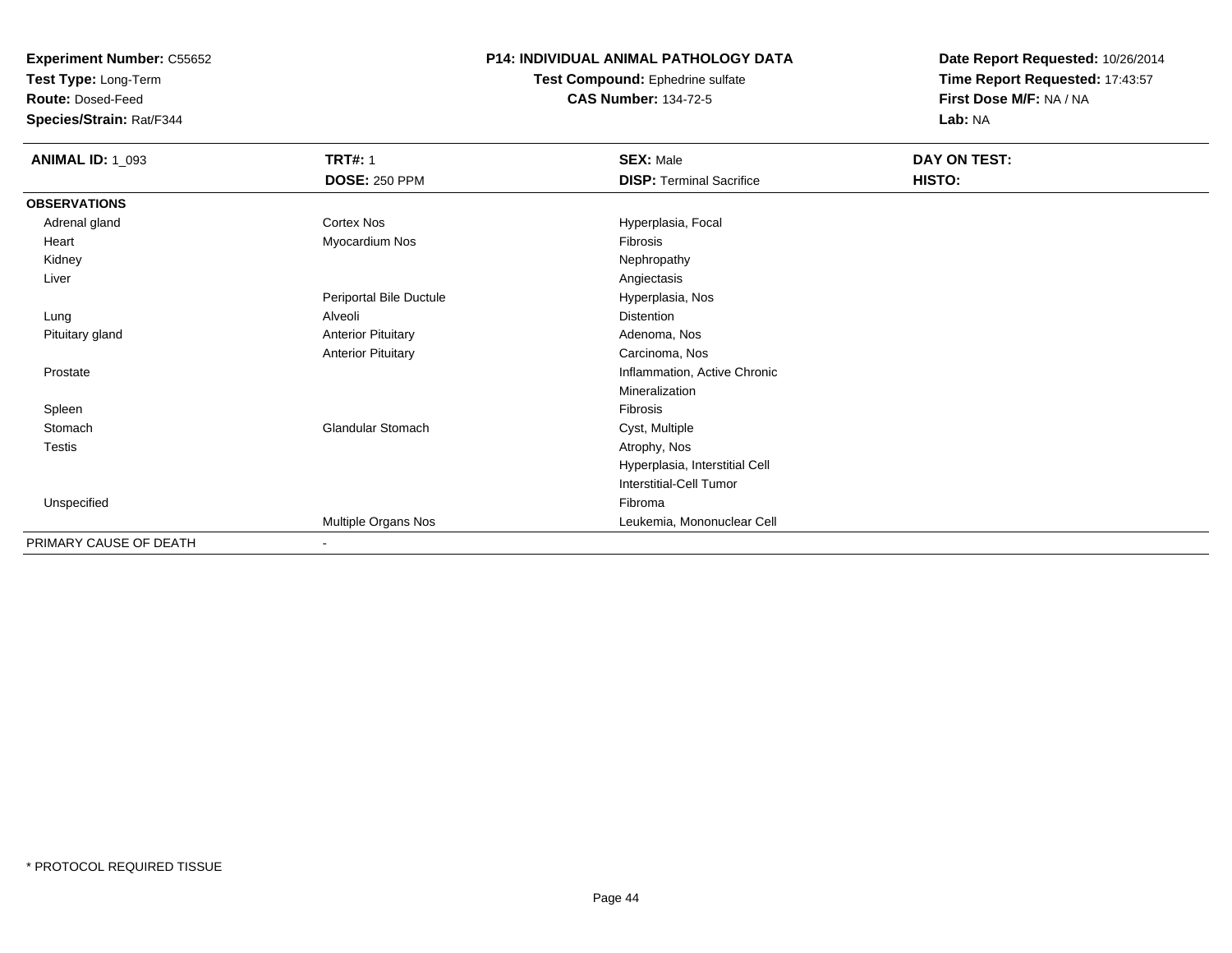**Test Type:** Long-Term

**Route:** Dosed-Feed

**Species/Strain:** Rat/F344

## **P14: INDIVIDUAL ANIMAL PATHOLOGY DATA**

#### **Test Compound:** Ephedrine sulfate**CAS Number:** 134-72-5

| <b>ANIMAL ID: 1_094</b> | <b>TRT#: 1</b>           | <b>SEX: Male</b>                | DAY ON TEST: |  |
|-------------------------|--------------------------|---------------------------------|--------------|--|
|                         | <b>DOSE: 250 PPM</b>     | <b>DISP: Terminal Sacrifice</b> | HISTO:       |  |
| <b>OBSERVATIONS</b>     |                          |                                 |              |  |
| Adrenal gland           | <b>Cortex Nos</b>        | Hyperplasia, Focal              |              |  |
| Bone marrow             |                          | Hyperplasia, Nos                |              |  |
| Heart                   | Myocardium Nos           | Fibrosis                        |              |  |
| Kidney                  |                          | Nephropathy                     |              |  |
| Liver                   | Periportal Bile Ductule  | Hyperplasia, Nos                |              |  |
| Lung                    | Alveoli                  | Fibrosis, Focal                 |              |  |
|                         |                          | Perivascular Cuffing            |              |  |
| Prostate                |                          | Inflammation, Active Chronic    |              |  |
| Stomach                 | <b>Glandular Stomach</b> | Cyst, Multiple                  |              |  |
| Testis                  |                          | Hyperplasia, Interstitial Cell  |              |  |
|                         |                          | Interstitial-Cell Tumor         |              |  |
| Thyroid                 |                          | Hyperplasia, C Cell             |              |  |
| Unspecified             | Multiple Organs Nos      | Leukemia, Mononuclear Cell      |              |  |
| PRIMARY CAUSE OF DEATH  |                          |                                 |              |  |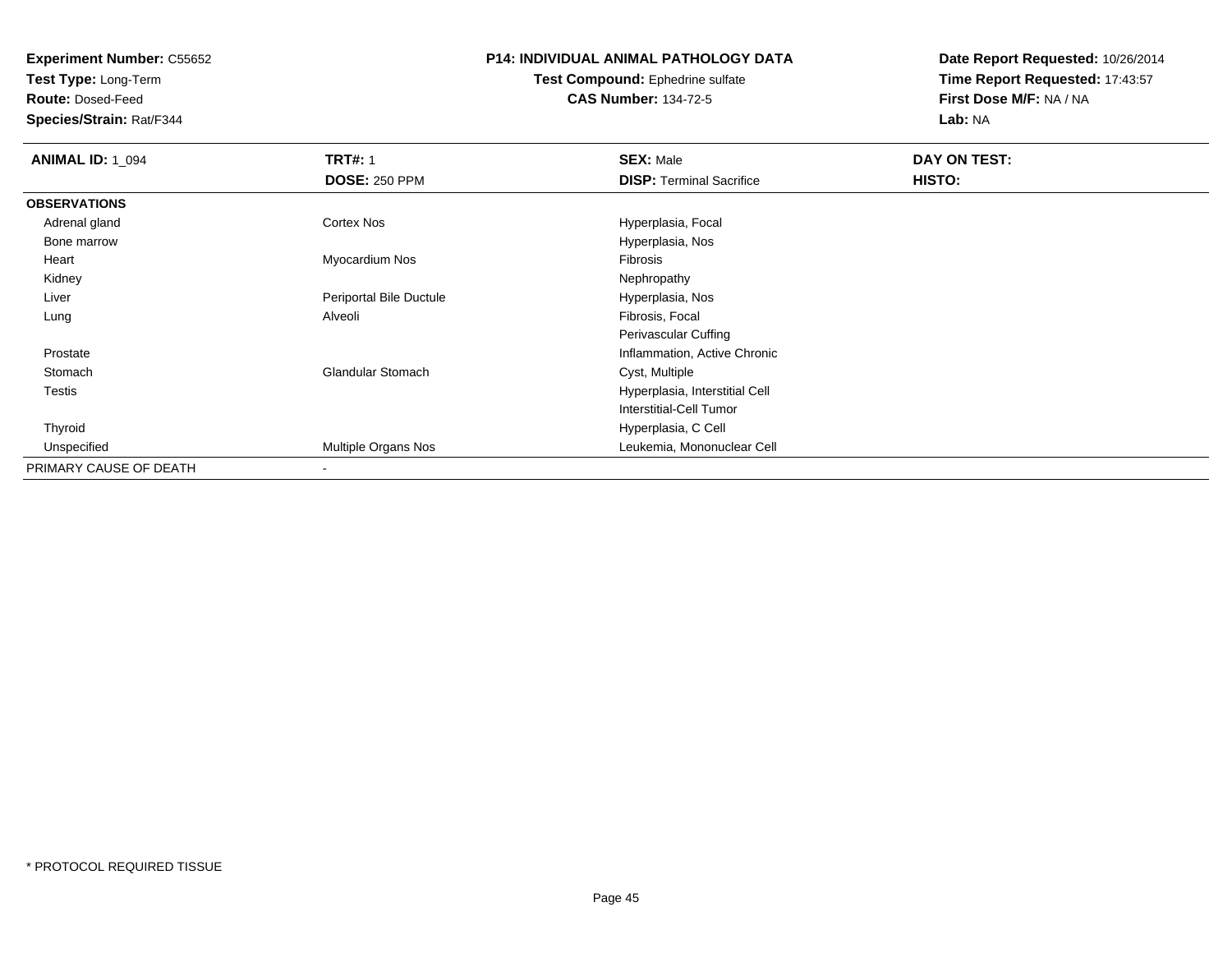**Test Type:** Long-Term

**Route:** Dosed-Feed

**Species/Strain:** Rat/F344

# **P14: INDIVIDUAL ANIMAL PATHOLOGY DATA**

**Test Compound:** Ephedrine sulfate**CAS Number:** 134-72-5

| <b>ANIMAL ID: 1_095</b> | <b>TRT#: 1</b>              | <b>SEX: Male</b>                | DAY ON TEST: |  |
|-------------------------|-----------------------------|---------------------------------|--------------|--|
|                         | <b>DOSE: 250 PPM</b>        | <b>DISP:</b> Moribund Sacrifice | HISTO:       |  |
| <b>OBSERVATIONS</b>     |                             |                                 |              |  |
| Adrenal gland           | Cortex Nos                  | Hyperplasia, Focal              |              |  |
| Blood vessel            | <b>Pulmonary Artery Nos</b> | Mineralization                  |              |  |
| Bone marrow             |                             | Hyperplasia, Nos                |              |  |
| Heart                   | Myocardium Nos              | Fibrosis                        |              |  |
| Kidney                  |                             | Nephropathy                     |              |  |
| Liver                   |                             | Angiectasis                     |              |  |
|                         | Periportal Bile Ductule     | Hyperplasia, Nos                |              |  |
| Testis                  |                             | Atrophy, Nos                    |              |  |
|                         |                             | Hyperplasia, Interstitial Cell  |              |  |
|                         |                             | Interstitial-Cell Tumor         |              |  |
| Thyroid                 |                             | Hyperplasia, C Cell             |              |  |
| Unspecified             | Multiple Organs Nos         | Leukemia, Mononuclear Cell      |              |  |
| PRIMARY CAUSE OF DEATH  |                             |                                 |              |  |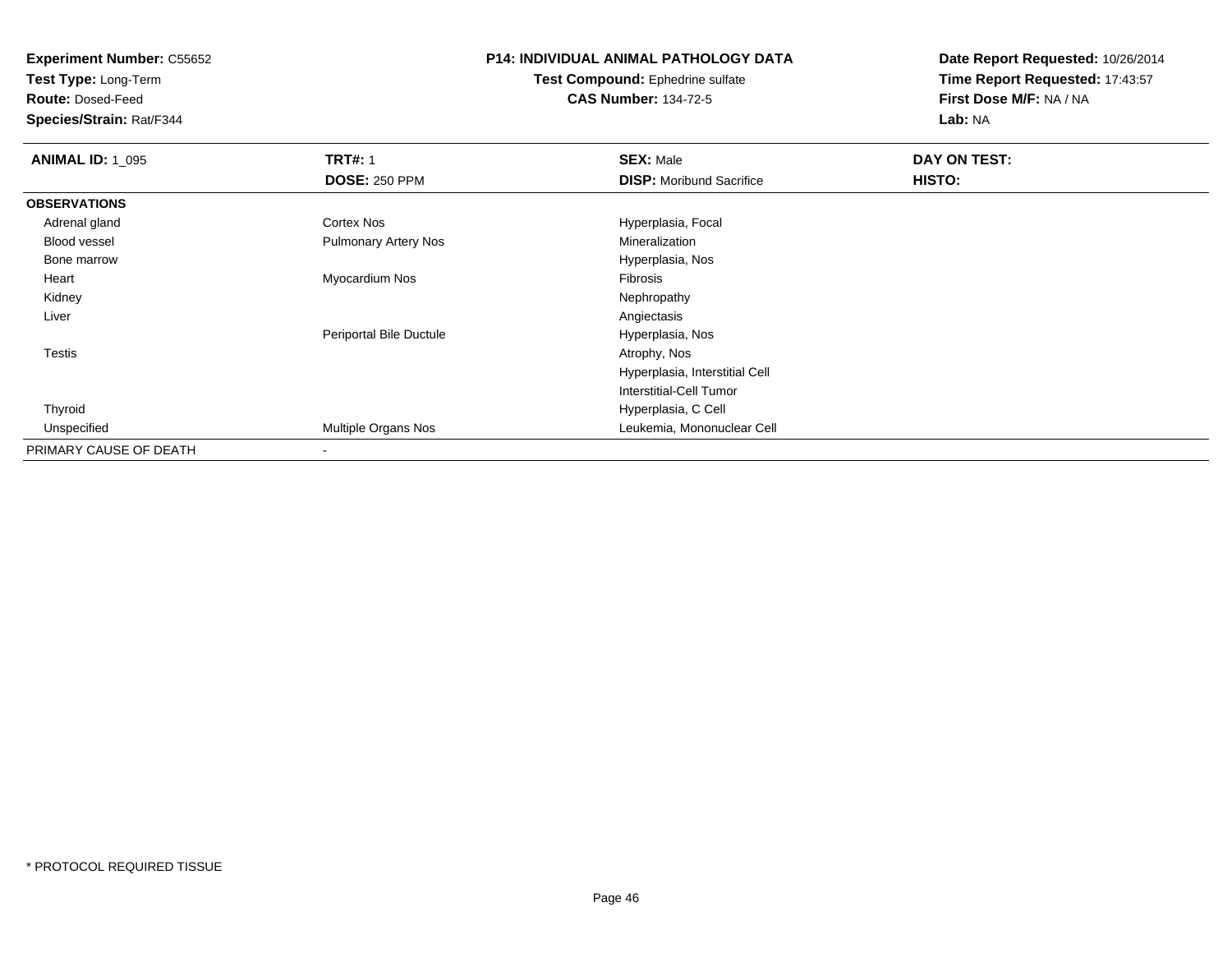**Test Type:** Long-Term

**Route:** Dosed-Feed

**Species/Strain:** Rat/F344

### **P14: INDIVIDUAL ANIMAL PATHOLOGY DATA**

**Test Compound:** Ephedrine sulfate**CAS Number:** 134-72-5

| <b>ANIMAL ID: 1_096</b> | <b>TRT#: 1</b>              | <b>SEX: Male</b>                | DAY ON TEST: |  |
|-------------------------|-----------------------------|---------------------------------|--------------|--|
|                         | <b>DOSE: 250 PPM</b>        | <b>DISP: Terminal Sacrifice</b> | HISTO:       |  |
| <b>OBSERVATIONS</b>     |                             |                                 |              |  |
| Adrenal gland           | Cortex Nos                  | Hyperplasia, Focal              |              |  |
| <b>Blood vessel</b>     | <b>Pulmonary Artery Nos</b> | Mineralization                  |              |  |
| Heart                   | Myocardium Nos              | Degeneration, Nos               |              |  |
|                         | Myocardium Nos              | <b>Fibrosis</b>                 |              |  |
|                         | Myocardium Nos              | Mineralization                  |              |  |
| Kidney                  |                             | Nephropathy                     |              |  |
| Liver                   | Periportal Bile Ductule     | Hyperplasia, Nos                |              |  |
|                         |                             | Metamorphosis, Fatty            |              |  |
|                         |                             | Neoplastic Nodule               |              |  |
| Lung                    |                             | Perivascular Cuffing            |              |  |
| Pituitary gland         | <b>Anterior Pituitary</b>   | Adenoma, Nos                    |              |  |
| Prostate                |                             | Inflammation, Active Chronic    |              |  |
| Stomach                 | <b>Glandular Stomach</b>    | Cyst, Multiple                  |              |  |
| <b>Testis</b>           |                             | Hyperplasia, Interstitial Cell  |              |  |
|                         |                             | <b>Interstitial-Cell Tumor</b>  |              |  |
| Thyroid                 |                             | Hyperplasia, C Cell             |              |  |
| Unspecified             | Adipose Tissue              | Inflammation, Chronic           |              |  |
|                         | Multiple Organs Nos         | Leukemia, Mononuclear Cell      |              |  |
|                         | Adipose Tissue              | Necrosis, Fat                   |              |  |
| PRIMARY CAUSE OF DEATH  |                             |                                 |              |  |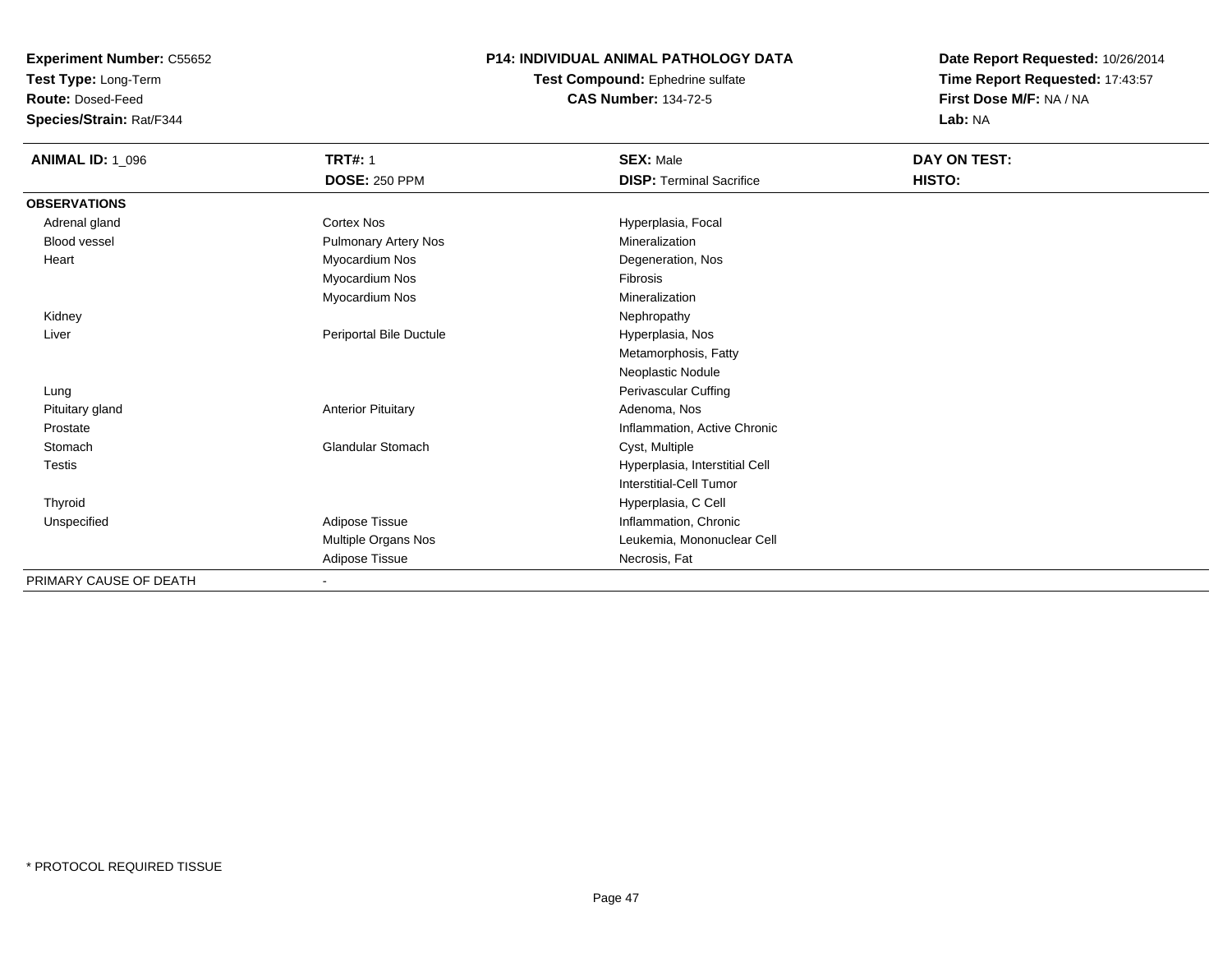| <b>Experiment Number: C55652</b><br>Test Type: Long-Term<br><b>Route: Dosed-Feed</b><br>Species/Strain: Rat/F344 |                         | <b>P14: INDIVIDUAL ANIMAL PATHOLOGY DATA</b><br><b>Test Compound:</b> Ephedrine sulfate<br><b>CAS Number: 134-72-5</b> | Date Report Requested: 10/26/2014<br>Time Report Requested: 17:43:57<br>First Dose M/F: NA / NA<br>Lab: NA |
|------------------------------------------------------------------------------------------------------------------|-------------------------|------------------------------------------------------------------------------------------------------------------------|------------------------------------------------------------------------------------------------------------|
| <b>ANIMAL ID: 1_097</b>                                                                                          | <b>TRT#: 1</b>          | <b>SEX: Male</b>                                                                                                       | DAY ON TEST:                                                                                               |
|                                                                                                                  | <b>DOSE: 250 PPM</b>    | <b>DISP:</b> Terminal Sacrifice                                                                                        | HISTO:                                                                                                     |
| <b>OBSERVATIONS</b>                                                                                              |                         |                                                                                                                        |                                                                                                            |
| Bone marrow                                                                                                      |                         | Hyperplasia, Nos                                                                                                       |                                                                                                            |
| Heart                                                                                                            | Myocardium Nos          | Fibrosis                                                                                                               |                                                                                                            |
|                                                                                                                  | Myocardium Nos          | Mineralization                                                                                                         |                                                                                                            |
| Kidney                                                                                                           |                         | Nephropathy                                                                                                            |                                                                                                            |
| Liver                                                                                                            |                         | Hemosiderosis                                                                                                          |                                                                                                            |
|                                                                                                                  | Periportal Bile Ductule | Hyperplasia, Nos                                                                                                       |                                                                                                            |
| Testis                                                                                                           |                         | Atrophy, Nos                                                                                                           |                                                                                                            |
|                                                                                                                  |                         | Interstitial-Cell Tumor                                                                                                |                                                                                                            |
| Unspecified                                                                                                      | Multiple Organs Nos     | Leukemia, Mononuclear Cell                                                                                             |                                                                                                            |
| PRIMARY CAUSE OF DEATH                                                                                           |                         |                                                                                                                        |                                                                                                            |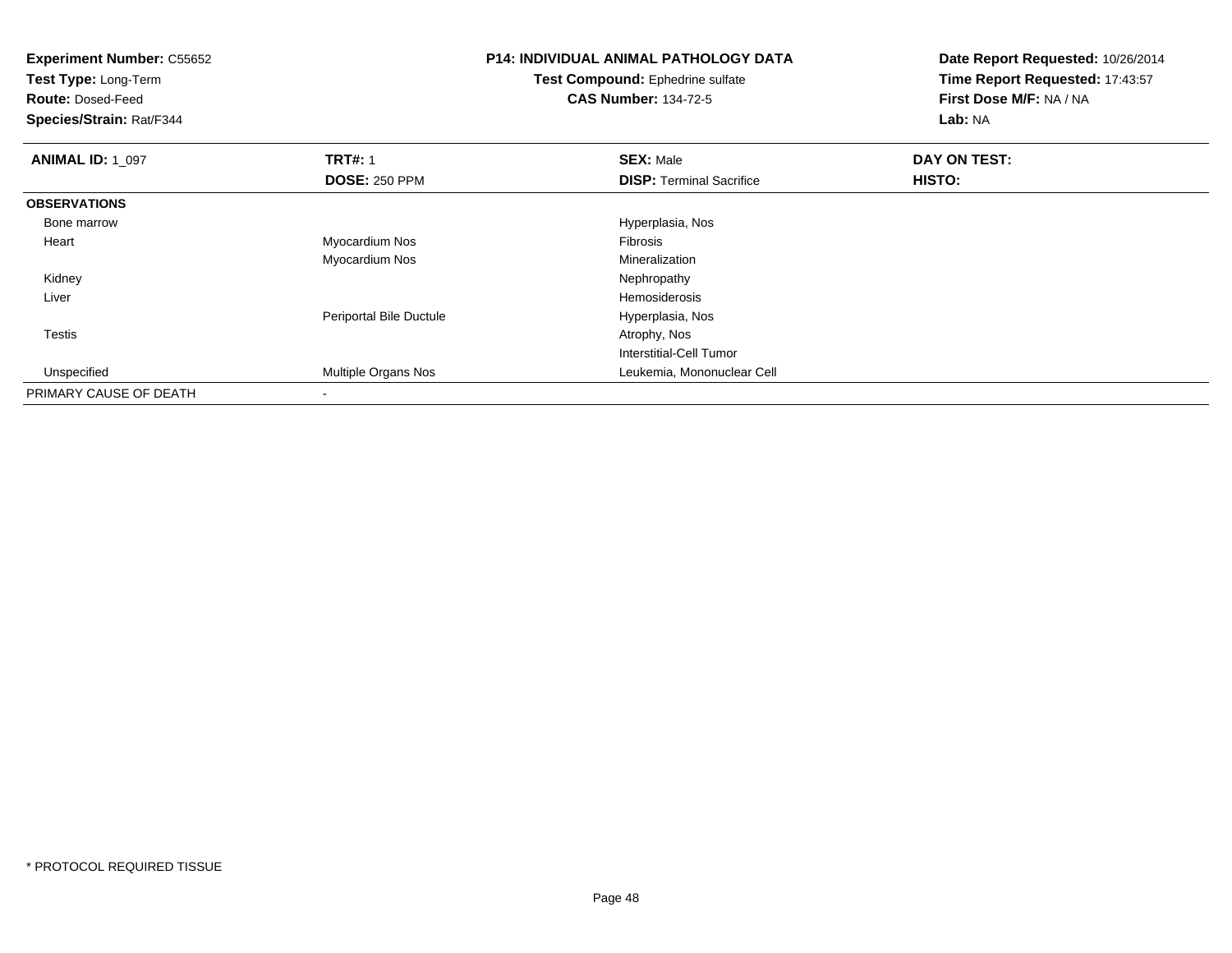**Test Type:** Long-Term

**Route:** Dosed-Feed

**Species/Strain:** Rat/F344

## **P14: INDIVIDUAL ANIMAL PATHOLOGY DATA**

**Test Compound:** Ephedrine sulfate**CAS Number:** 134-72-5

| <b>ANIMAL ID: 1_098</b> | <b>TRT#: 1</b>            | <b>SEX: Male</b>                | DAY ON TEST: |  |
|-------------------------|---------------------------|---------------------------------|--------------|--|
|                         | <b>DOSE: 250 PPM</b>      | <b>DISP: Terminal Sacrifice</b> | HISTO:       |  |
| <b>OBSERVATIONS</b>     |                           |                                 |              |  |
| Adrenal gland           | Cortex Nos                | Metamorphosis, Fatty            |              |  |
| Heart                   | Myocardium Nos            | Fibrosis                        |              |  |
| Kidney                  |                           | Nephropathy                     |              |  |
| Liver                   |                           | Cytoplasmic Change, Basophilic  |              |  |
|                         | Periportal Bile Ductule   | Hyperplasia, Nos                |              |  |
|                         |                           | Neoplastic Nodule               |              |  |
| Pituitary gland         | <b>Anterior Pituitary</b> | Cyst, Nos                       |              |  |
|                         | <b>Anterior Pituitary</b> | Hyperplasia, Focal              |              |  |
| Spleen                  |                           | Hemosiderosis                   |              |  |
| <b>Testis</b>           |                           | Atrophy, Nos                    |              |  |
|                         |                           | Hyperplasia, Interstitial Cell  |              |  |
|                         |                           | Interstitial-Cell Tumor         |              |  |
| Unspecified             |                           | Cyst, Epidermal Inclusion       |              |  |
| PRIMARY CAUSE OF DEATH  | $\overline{\phantom{a}}$  |                                 |              |  |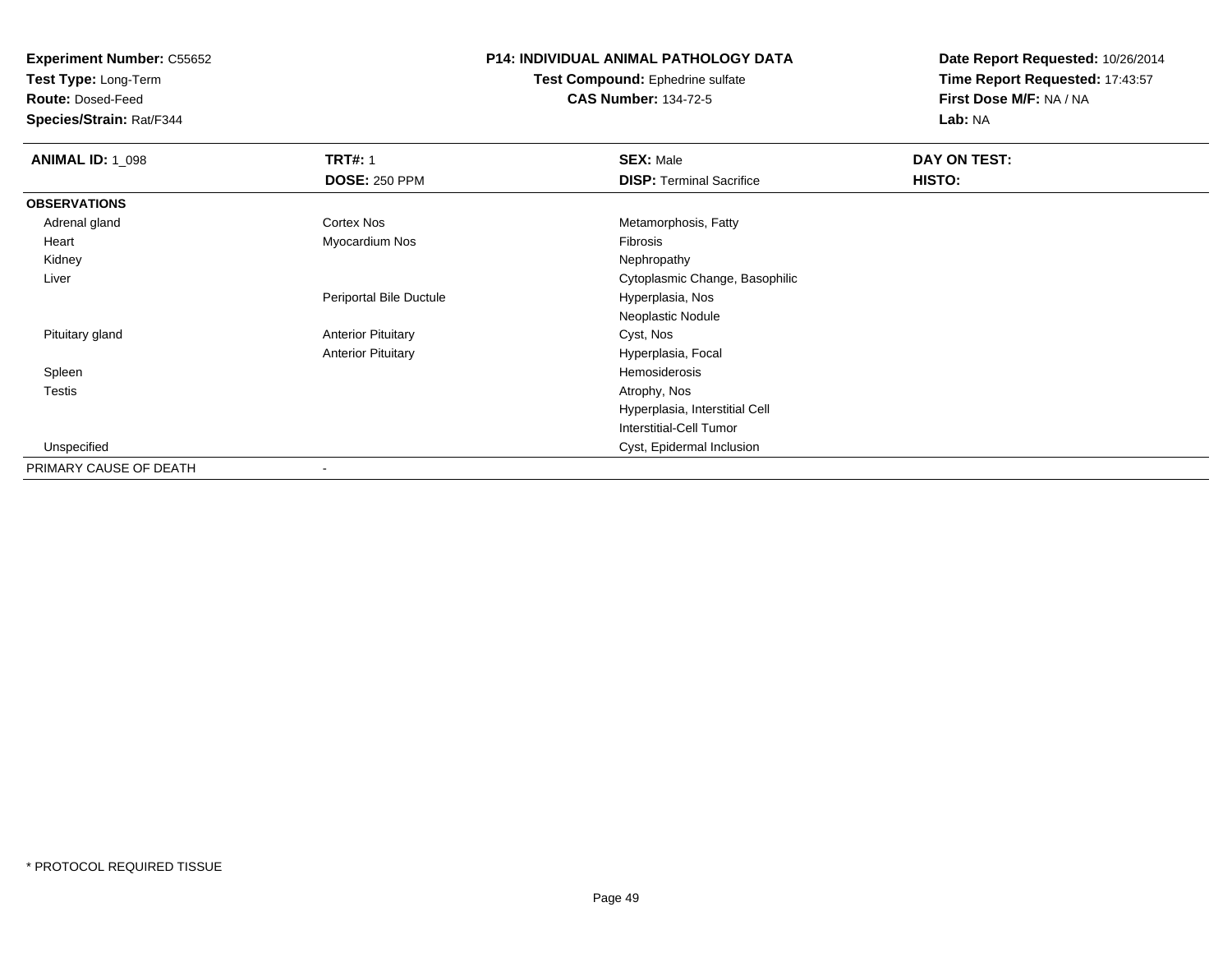**Test Type:** Long-Term

**Route:** Dosed-Feed

**Species/Strain:** Rat/F344

### **P14: INDIVIDUAL ANIMAL PATHOLOGY DATA**

#### **Test Compound:** Ephedrine sulfate**CAS Number:** 134-72-5

| <b>ANIMAL ID: 1 099</b> | <b>TRT#: 1</b>           | <b>SEX: Male</b>                | DAY ON TEST: |  |
|-------------------------|--------------------------|---------------------------------|--------------|--|
|                         | <b>DOSE: 250 PPM</b>     | <b>DISP:</b> Moribund Sacrifice | HISTO:       |  |
| <b>OBSERVATIONS</b>     |                          |                                 |              |  |
| Adrenal gland           | <b>Cortex Nos</b>        | Angiectasis                     |              |  |
|                         | <b>Cortex Nos</b>        | Hyperplasia, Focal              |              |  |
| Bone marrow             |                          | Hyperplasia, Nos                |              |  |
| Heart                   | Myocardium Nos           | Fibrosis                        |              |  |
| Kidney                  |                          | Nephropathy                     |              |  |
| Liver                   | Periportal Bile Ductule  | Hyperplasia, Nos                |              |  |
| Pancreas                | Acinus                   | Atrophy, Nos                    |              |  |
| Prostate                |                          | Inflammation, Active Chronic    |              |  |
| Stomach                 | <b>Glandular Stomach</b> | Cyst, Multiple                  |              |  |
| Testis                  |                          | Atrophy, Nos                    |              |  |
|                         |                          | Hyperplasia, Interstitial Cell  |              |  |
|                         |                          | <b>Interstitial-Cell Tumor</b>  |              |  |
| Thyroid                 |                          | Cyst, Follicular Nos            |              |  |
| Unspecified             | Multiple Organs Nos      | Leukemia, Mononuclear Cell      |              |  |
| PRIMARY CAUSE OF DEATH  | $\blacksquare$           |                                 |              |  |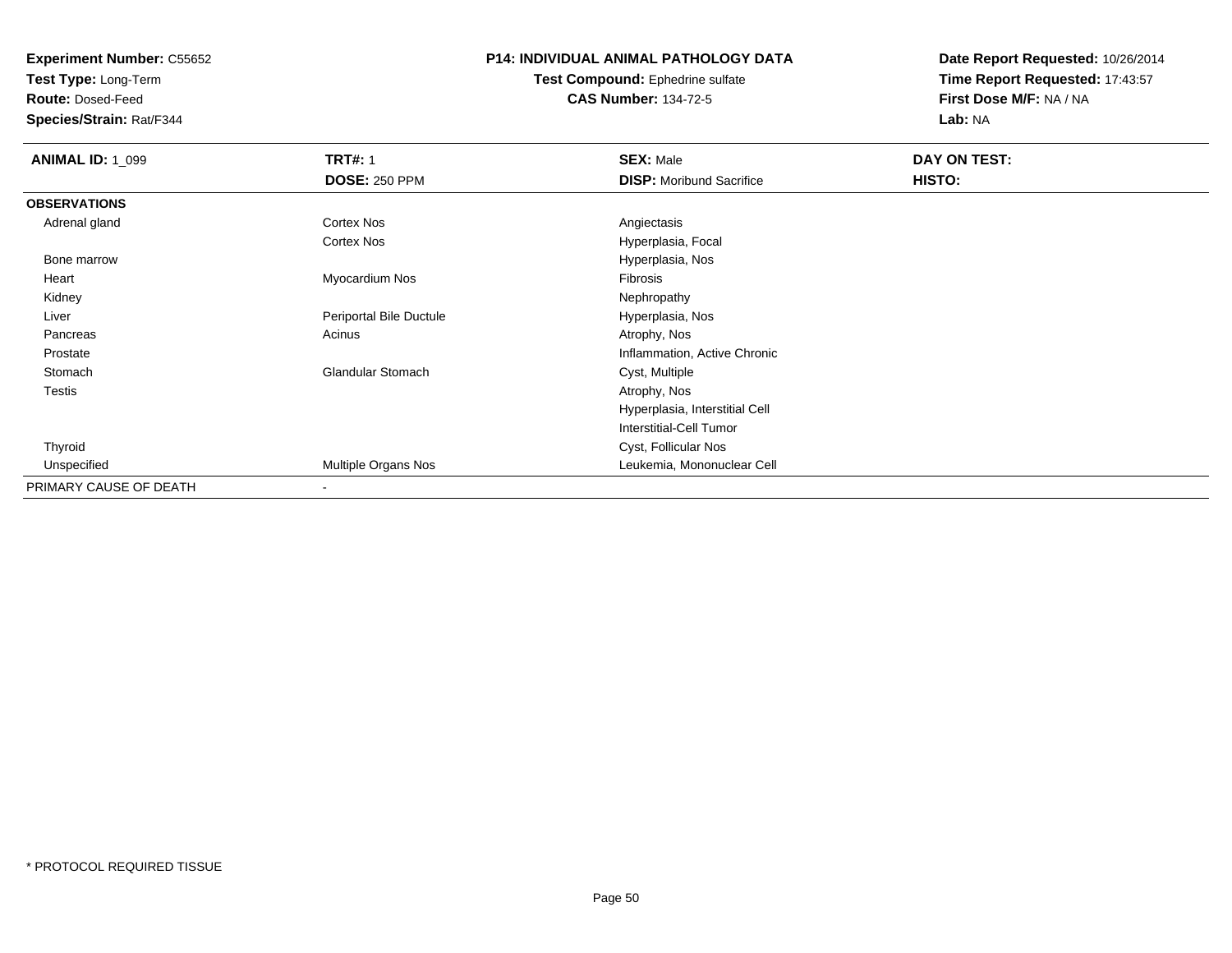**Test Type:** Long-Term

**Route:** Dosed-Feed

**Species/Strain:** Rat/F344

## **P14: INDIVIDUAL ANIMAL PATHOLOGY DATA**

**Test Compound:** Ephedrine sulfate**CAS Number:** 134-72-5

| <b>ANIMAL ID: 1_100</b> | <b>TRT#: 1</b>             | <b>SEX: Male</b>                | DAY ON TEST: |  |
|-------------------------|----------------------------|---------------------------------|--------------|--|
|                         | <b>DOSE: 250 PPM</b>       | <b>DISP:</b> Terminal Sacrifice | HISTO:       |  |
| <b>OBSERVATIONS</b>     |                            |                                 |              |  |
| Adrenal gland           | Cortex Nos                 | Hyperplasia, Focal              |              |  |
|                         | Medulla                    | Pheochromocytoma                |              |  |
| Heart                   | Myocardium Nos             | Fibrosis                        |              |  |
| Kidney                  |                            | Nephropathy                     |              |  |
| Liver                   | Periportal Bile Ductule    | Hyperplasia, Nos                |              |  |
|                         |                            | Metamorphosis, Fatty            |              |  |
| Prostate                |                            | Inflammation, Active Chronic    |              |  |
| Stomach                 | <b>Glandular Stomach</b>   | Cyst, Multiple                  |              |  |
| <b>Testis</b>           |                            | Hyperplasia, Interstitial Cell  |              |  |
|                         |                            | Interstitial-Cell Tumor         |              |  |
| Thyroid                 |                            | Hyperplasia, C Cell             |              |  |
| Unspecified             | <b>Multiple Organs Nos</b> | Leukemia, Mononuclear Cell      |              |  |
| PRIMARY CAUSE OF DEATH  |                            |                                 |              |  |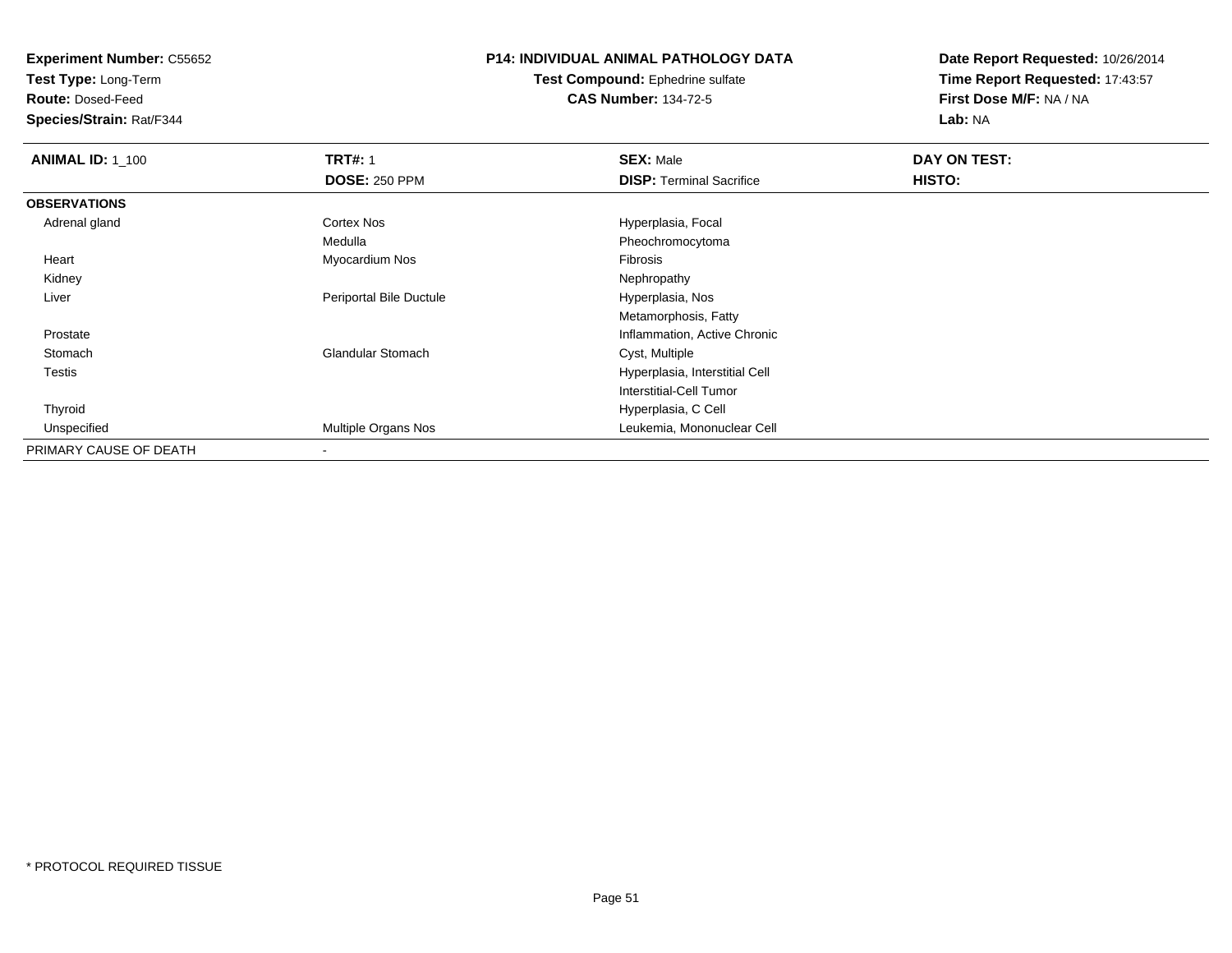**Test Type:** Long-Term

**Route:** Dosed-Feed

**Species/Strain:** Rat/F344

## **P14: INDIVIDUAL ANIMAL PATHOLOGY DATA**

**Test Compound:** Ephedrine sulfate**CAS Number:** 134-72-5

| <b>ANIMAL ID: 2_001</b> | <b>TRT#: 2</b>           | <b>SEX: Male</b>                | DAY ON TEST: |  |
|-------------------------|--------------------------|---------------------------------|--------------|--|
|                         | <b>DOSE: 125 PPM</b>     | <b>DISP:</b> Moribund Sacrifice | HISTO:       |  |
| <b>OBSERVATIONS</b>     |                          |                                 |              |  |
| Adrenal gland           | Medulla                  | Pheochromocytoma                |              |  |
| Bone marrow             |                          | Hyperplasia, Nos                |              |  |
| Heart                   | Myocardium Nos           | Fibrosis                        |              |  |
|                         | Myocardium Nos           | Inflammation, Chronic           |              |  |
| Kidney                  |                          | Nephropathy                     |              |  |
| Liver                   | Periportal Bile Ductule  | Hyperplasia, Nos                |              |  |
| Lung                    |                          | <b>Perivascular Cuffing</b>     |              |  |
| Preputial gland         |                          | Adenoma, Nos                    |              |  |
| Stomach                 | <b>Glandular Stomach</b> | Cyst, Multiple                  |              |  |
| Testis                  |                          | Hyperplasia, Interstitial Cell  |              |  |
|                         |                          | <b>Interstitial-Cell Tumor</b>  |              |  |
| PRIMARY CAUSE OF DEATH  |                          |                                 |              |  |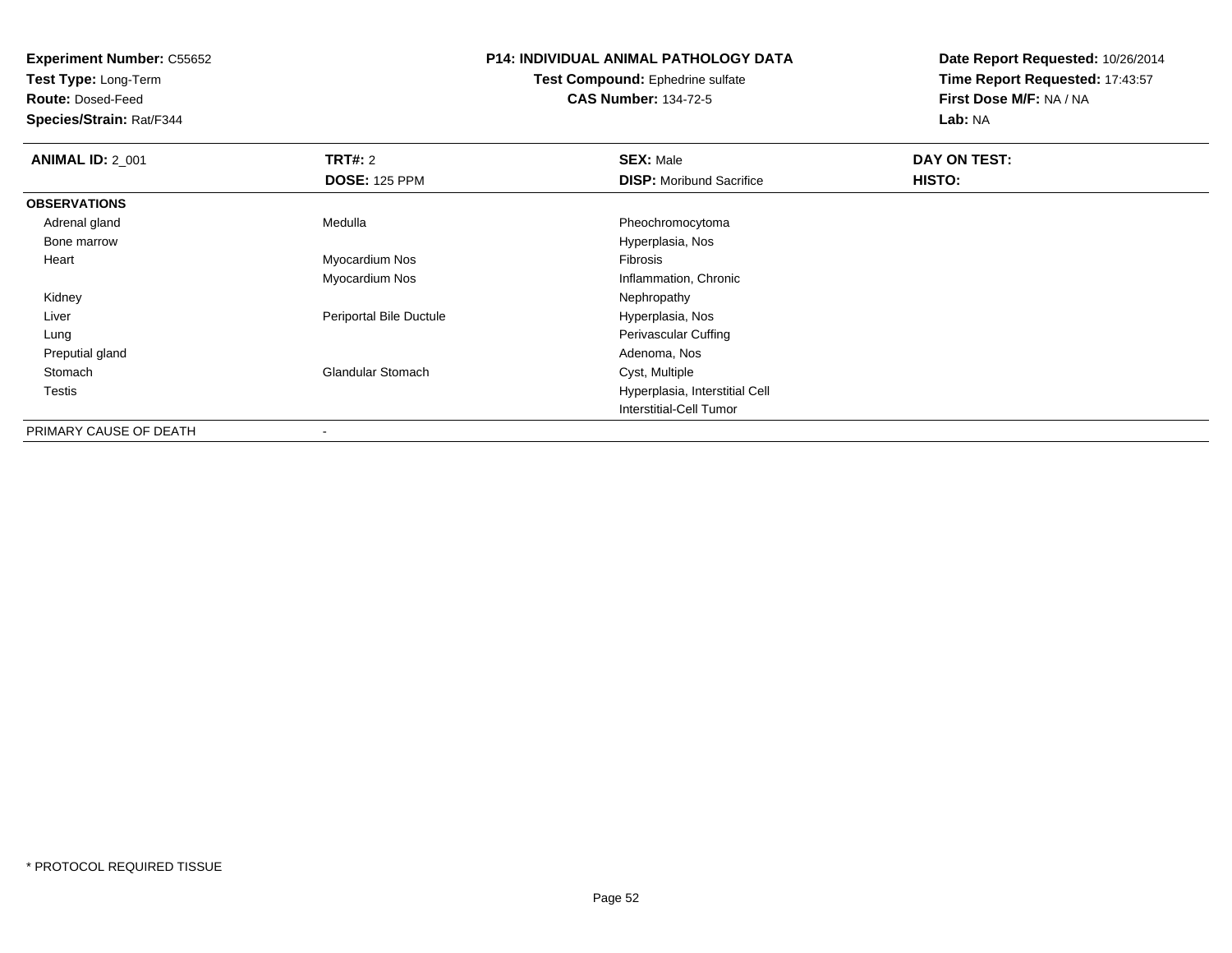**Test Type:** Long-Term

**Route:** Dosed-Feed

**Species/Strain:** Rat/F344

## **P14: INDIVIDUAL ANIMAL PATHOLOGY DATA**

#### **Test Compound:** Ephedrine sulfate**CAS Number:** 134-72-5

| <b>ANIMAL ID: 2_002</b> | TRT#: 2                    | <b>SEX: Male</b>                | DAY ON TEST: |  |
|-------------------------|----------------------------|---------------------------------|--------------|--|
|                         | <b>DOSE: 125 PPM</b>       | <b>DISP:</b> Moribund Sacrifice | HISTO:       |  |
| <b>OBSERVATIONS</b>     |                            |                                 |              |  |
| Adrenal gland           | <b>Cortex Nos</b>          | Hyperplasia, Focal              |              |  |
|                         | Medulla                    | Pheochromocytoma                |              |  |
| Bone marrow             |                            | Hyperplasia, Nos                |              |  |
| Heart                   | Myocardium Nos             | Fibrosis                        |              |  |
| Kidney                  |                            | Nephropathy                     |              |  |
| Liver                   | Periportal Bile Ductule    | Hyperplasia, Nos                |              |  |
|                         |                            | Necrosis, Coagulative           |              |  |
| Skin                    |                            | Cyst, Epidermal Inclusion       |              |  |
| Spleen                  |                            | Ectopia                         |              |  |
| <b>Testis</b>           |                            | Atrophy, Nos                    |              |  |
|                         |                            | Hyperplasia, Interstitial Cell  |              |  |
|                         |                            | <b>Interstitial-Cell Tumor</b>  |              |  |
| Thyroid                 |                            | Hyperplasia, C Cell             |              |  |
| Unspecified             | <b>Multiple Organs Nos</b> | Leukemia, Mononuclear Cell      |              |  |
| PRIMARY CAUSE OF DEATH  |                            |                                 |              |  |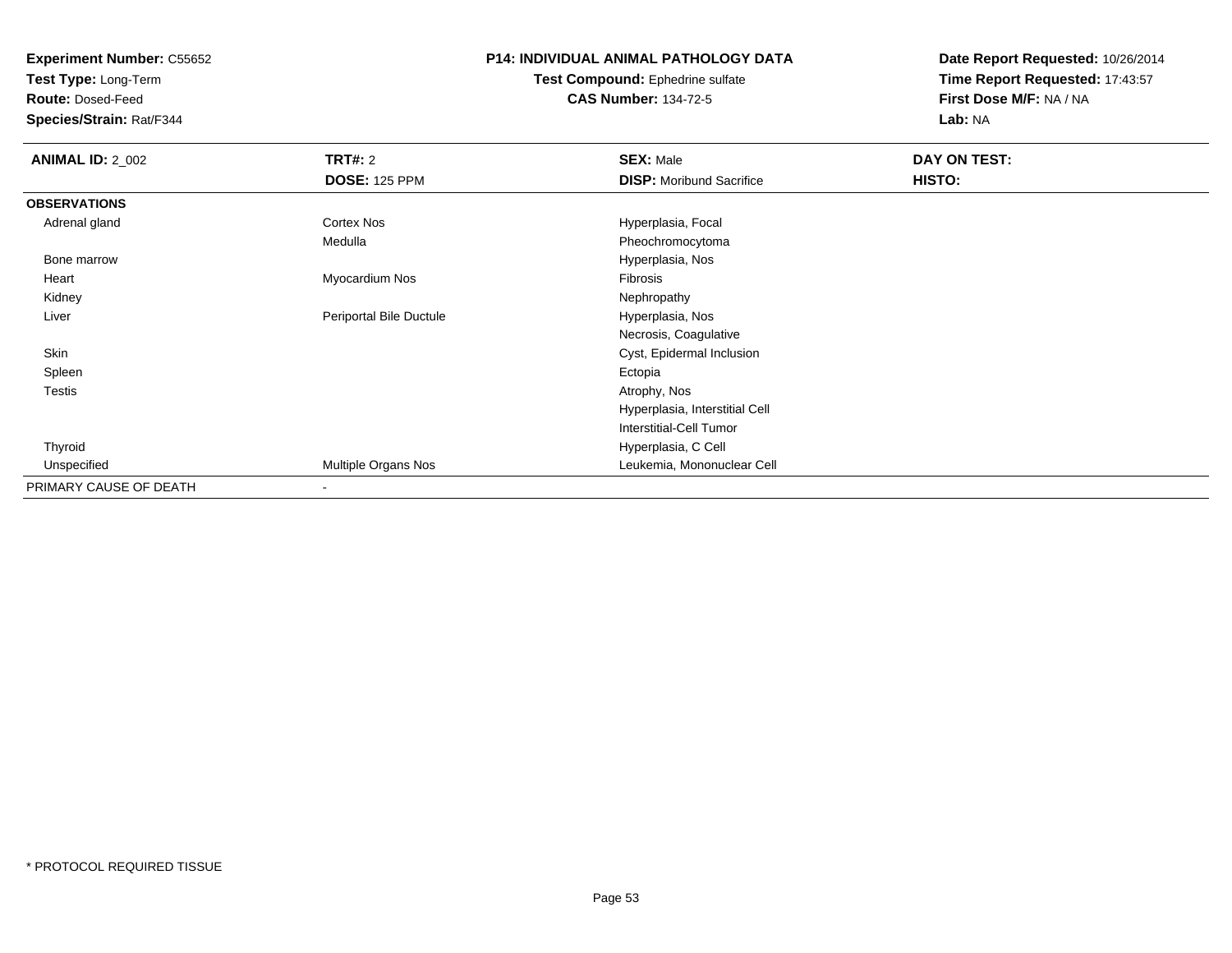**Test Type:** Long-Term

**Route:** Dosed-Feed

**Species/Strain:** Rat/F344

## **P14: INDIVIDUAL ANIMAL PATHOLOGY DATA**

**Test Compound:** Ephedrine sulfate**CAS Number:** 134-72-5

| <b>ANIMAL ID: 2_003</b> | <b>TRT#: 2</b>            | <b>SEX: Male</b>                | DAY ON TEST: |  |
|-------------------------|---------------------------|---------------------------------|--------------|--|
|                         | <b>DOSE: 125 PPM</b>      | <b>DISP:</b> Moribund Sacrifice | HISTO:       |  |
| <b>OBSERVATIONS</b>     |                           |                                 |              |  |
| Bone marrow             |                           | Hyperplasia, Nos                |              |  |
| Heart                   | Myocardium Nos            | Fibrosis                        |              |  |
| Kidney                  |                           | Nephropathy                     |              |  |
| Liver                   |                           | Angiectasis                     |              |  |
|                         | Periportal Bile Ductule   | Hyperplasia, Nos                |              |  |
| Pancreas                | Acinus                    | Atrophy, Nos                    |              |  |
| Pituitary gland         | <b>Anterior Pituitary</b> | Adenoma, Nos                    |              |  |
|                         | Intermedia                | Angiectasis                     |              |  |
| Stomach                 | <b>Glandular Stomach</b>  | Cyst, Multiple                  |              |  |
| <b>Testis</b>           |                           | Atrophy, Nos                    |              |  |
|                         |                           | Hyperplasia, Interstitial Cell  |              |  |
|                         |                           | Interstitial-Cell Tumor         |              |  |
| Unspecified             | Multiple Organs Nos       | Leukemia, Mononuclear Cell      |              |  |
| PRIMARY CAUSE OF DEATH  | $\overline{\phantom{a}}$  |                                 |              |  |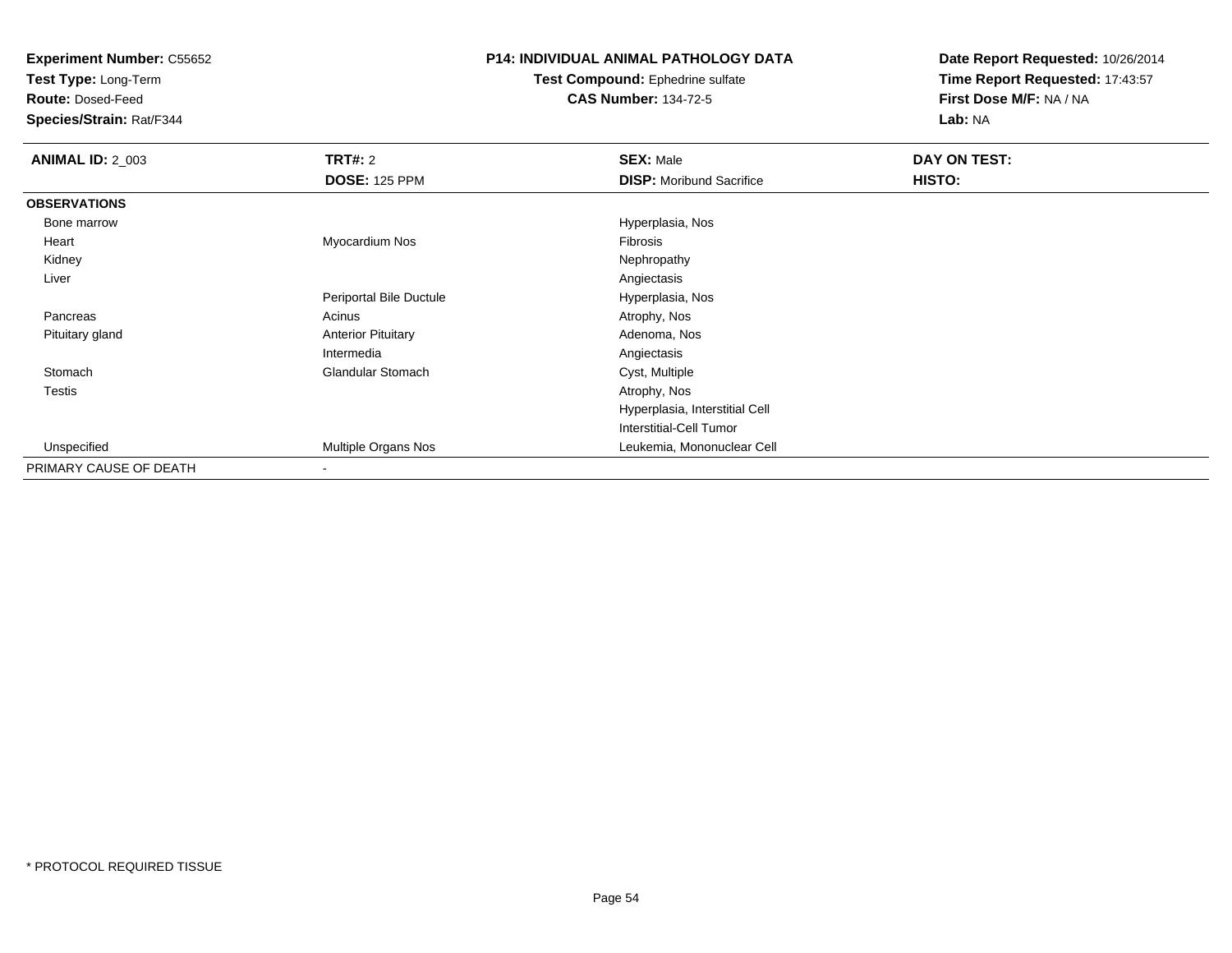**Test Type:** Long-Term

**Route:** Dosed-Feed

**Species/Strain:** Rat/F344

## **P14: INDIVIDUAL ANIMAL PATHOLOGY DATA**

**Test Compound:** Ephedrine sulfate**CAS Number:** 134-72-5

| <b>ANIMAL ID: 2_004</b> | TRT#: 2                  | <b>SEX: Male</b>                | DAY ON TEST: |  |
|-------------------------|--------------------------|---------------------------------|--------------|--|
|                         | <b>DOSE: 125 PPM</b>     | <b>DISP: Terminal Sacrifice</b> | HISTO:       |  |
| <b>OBSERVATIONS</b>     |                          |                                 |              |  |
| Adrenal gland           | <b>Cortex Nos</b>        | Hyperplasia, Focal              |              |  |
| Heart                   | Myocardium Nos           | Fibrosis                        |              |  |
| Kidney                  |                          | Nephropathy                     |              |  |
| Liver                   |                          | Clear-Cell Change               |              |  |
|                         |                          | Cytoplasmic Change, Basophilic  |              |  |
|                         | Hepatocytes              | Cytoplasmic Vacuolization       |              |  |
|                         | Periportal Bile Ductule  | Hyperplasia, Nos                |              |  |
| Stomach                 | <b>Glandular Stomach</b> | Cyst, Multiple                  |              |  |
| <b>Testis</b>           |                          | Atrophy, Nos                    |              |  |
|                         |                          | Hyperplasia, Interstitial Cell  |              |  |
|                         |                          | Interstitial-Cell Tumor         |              |  |
| Thyroid                 |                          | Hyperplasia, C Cell             |              |  |
| PRIMARY CAUSE OF DEATH  |                          |                                 |              |  |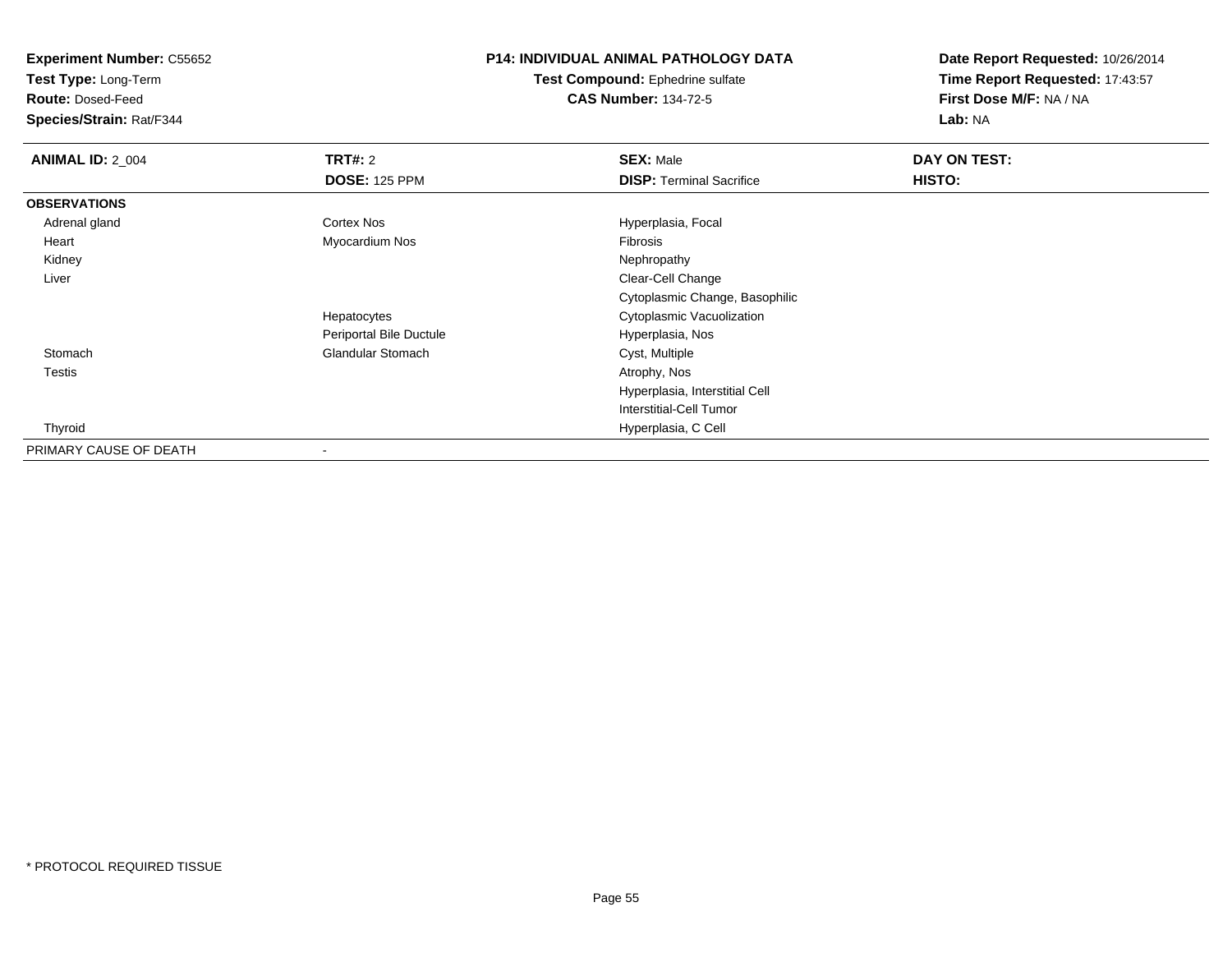**Test Type:** Long-Term

**Route:** Dosed-Feed

**Species/Strain:** Rat/F344

### **P14: INDIVIDUAL ANIMAL PATHOLOGY DATA**

**Test Compound:** Ephedrine sulfate**CAS Number:** 134-72-5

| <b>ANIMAL ID: 2_005</b> | <b>TRT#: 2</b><br><b>DOSE: 125 PPM</b> | <b>SEX: Male</b><br><b>DISP: Terminal Sacrifice</b> | DAY ON TEST:<br>HISTO: |
|-------------------------|----------------------------------------|-----------------------------------------------------|------------------------|
| <b>OBSERVATIONS</b>     |                                        |                                                     |                        |
| Adrenal gland           | <b>Cortex Nos</b>                      | Hyperplasia, Focal                                  |                        |
|                         | <b>Cortex Nos</b>                      | Metamorphosis, Fatty                                |                        |
|                         | Medulla                                | Pheochromocytoma                                    |                        |
| <b>Blood vessel</b>     | <b>Testicular Artery</b>               | Inflammation, Fibrinoid                             |                        |
| Heart                   | Myocardium Nos                         | Fibrosis                                            |                        |
|                         | Myocardium Nos                         | Mineralization                                      |                        |
| Kidney                  |                                        | Nephropathy                                         |                        |
| Liver                   |                                        | Angiectasis                                         |                        |
|                         |                                        | Cytoplasmic Change, Basophilic                      |                        |
|                         |                                        | Metamorphosis, Fatty                                |                        |
| Lung                    |                                        | Perivascular Cuffing                                |                        |
| Mammary gland           |                                        | Hyperplasia, Cystic                                 |                        |
| Pancreas                | Acinus                                 | Atrophy, Nos                                        |                        |
| Pituitary gland         | <b>Anterior Pituitary</b>              | Adenoma, Nos                                        |                        |
| Prostate                |                                        | Inflammation, Active Chronic                        |                        |
| Stomach                 | Glandular Stomach                      | Cyst, Multiple                                      |                        |
| Testis                  |                                        | Atrophy, Nos                                        |                        |
|                         |                                        | Hyperplasia, Interstitial Cell                      |                        |
|                         |                                        | <b>Interstitial-Cell Tumor</b>                      |                        |
| PRIMARY CAUSE OF DEATH  |                                        |                                                     |                        |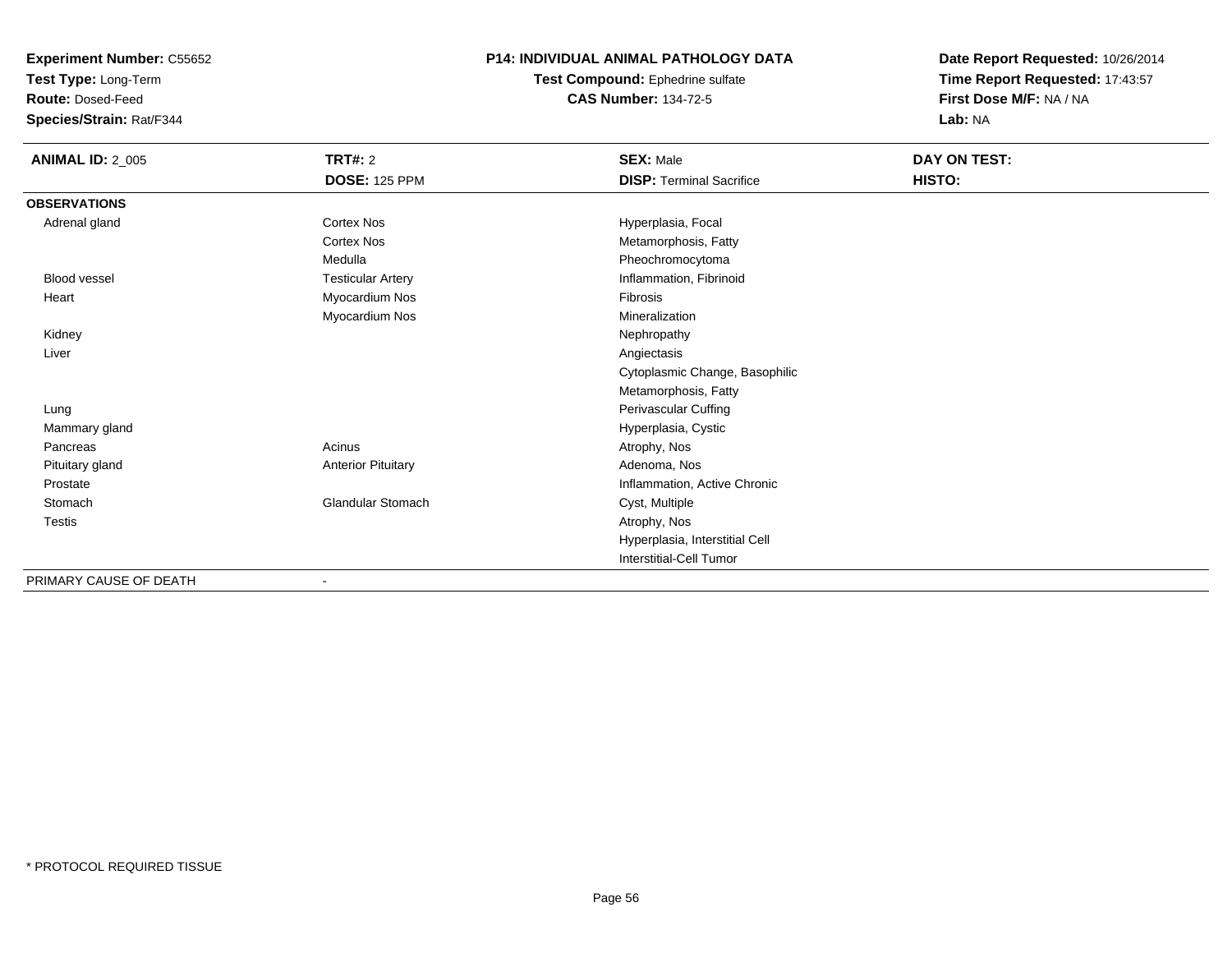**Test Type:** Long-Term

**Route:** Dosed-Feed

**Species/Strain:** Rat/F344

## **P14: INDIVIDUAL ANIMAL PATHOLOGY DATA**

**Test Compound:** Ephedrine sulfate**CAS Number:** 134-72-5

| <b>ANIMAL ID: 2_006</b> | <b>TRT#: 2</b>              | <b>SEX: Male</b>                | DAY ON TEST: |  |
|-------------------------|-----------------------------|---------------------------------|--------------|--|
|                         | <b>DOSE: 125 PPM</b>        | <b>DISP: Terminal Sacrifice</b> | HISTO:       |  |
| <b>OBSERVATIONS</b>     |                             |                                 |              |  |
| Blood vessel            | <b>Pulmonary Artery Nos</b> | Mineralization                  |              |  |
| Eye                     | Retina                      | Atrophy, Nos                    |              |  |
|                         | Lens, Cortex                | Mineralization                  |              |  |
| Heart                   | Myocardium Nos              | Fibrosis                        |              |  |
|                         | Myocardium Nos              | Mineralization                  |              |  |
| Kidney                  |                             | Nephropathy                     |              |  |
| Liver                   |                             | Clear-Cell Change               |              |  |
| Lymph node              | Mandibular Lymph Node       | Lymphangiectasis                |              |  |
| Pancreas                | Acinus                      | Atrophy, Nos                    |              |  |
| Pituitary gland         | <b>Anterior Pituitary</b>   | Hyperplasia, Focal              |              |  |
| Prostate                |                             | Inflammation, Active Chronic    |              |  |
| Spleen                  |                             | Leukemia, Mononuclear Cell      |              |  |
| <b>Testis</b>           |                             | Atrophy, Nos                    |              |  |
|                         |                             | Hyperplasia, Interstitial Cell  |              |  |
|                         |                             | Interstitial-Cell Tumor         |              |  |
| Unspecified             |                             | Inflammation, Chronic           |              |  |
| PRIMARY CAUSE OF DEATH  |                             |                                 |              |  |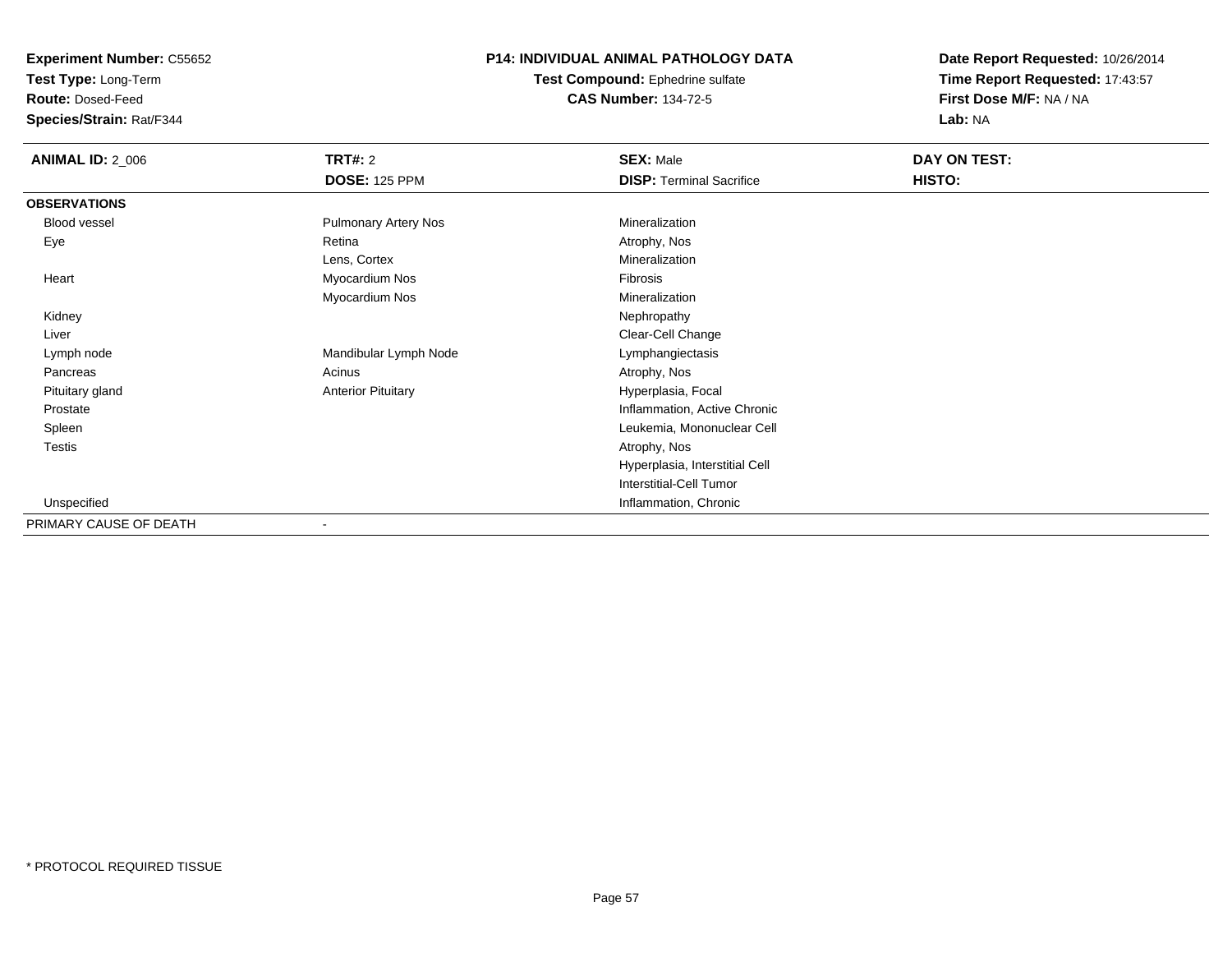**Test Type:** Long-Term

**Route:** Dosed-Feed

**Species/Strain:** Rat/F344

### **P14: INDIVIDUAL ANIMAL PATHOLOGY DATA**

**Test Compound:** Ephedrine sulfate**CAS Number:** 134-72-5

| <b>ANIMAL ID: 2_007</b> | <b>TRT#: 2</b>            | <b>SEX: Male</b>                | DAY ON TEST: |  |
|-------------------------|---------------------------|---------------------------------|--------------|--|
|                         | <b>DOSE: 125 PPM</b>      | <b>DISP: Terminal Sacrifice</b> | HISTO:       |  |
| <b>OBSERVATIONS</b>     |                           |                                 |              |  |
| Adrenal gland           | <b>Cortex Nos</b>         | Angiectasis                     |              |  |
|                         | Medulla                   | Pheochromocytoma                |              |  |
| Heart                   | Myocardium Nos            | Fibrosis                        |              |  |
|                         | Myocardium Nos            | Inflammation, Chronic           |              |  |
| Kidney                  |                           | Nephropathy                     |              |  |
| Liver                   |                           | Cytoplasmic Change, Basophilic  |              |  |
|                         | Periportal Bile Ductule   | Hyperplasia, Nos                |              |  |
| Pituitary gland         | <b>Anterior Pituitary</b> | Hyperplasia, Focal              |              |  |
| Prostate                |                           | Inflammation, Active Chronic    |              |  |
| Stomach                 | <b>Glandular Stomach</b>  | Cyst, Multiple                  |              |  |
| <b>Testis</b>           |                           | Atrophy, Nos                    |              |  |
|                         |                           | Hyperplasia, Interstitial Cell  |              |  |
|                         |                           | <b>Interstitial-Cell Tumor</b>  |              |  |
| Unspecified             | Multiple Organs Nos       | Leukemia, Mononuclear Cell      |              |  |
| PRIMARY CAUSE OF DEATH  | $\,$                      |                                 |              |  |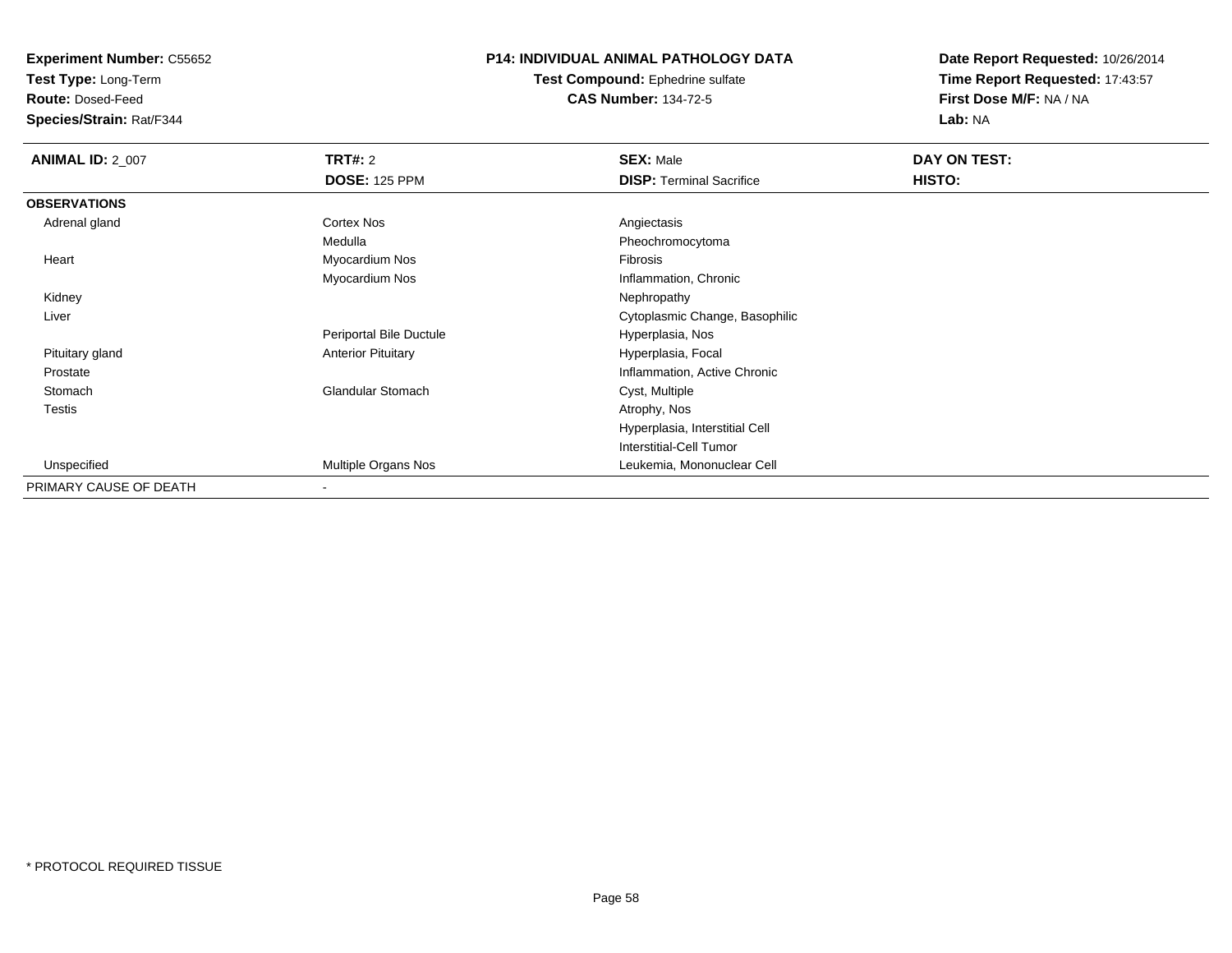**Test Type:** Long-Term

**Route:** Dosed-Feed

**Species/Strain:** Rat/F344

### **P14: INDIVIDUAL ANIMAL PATHOLOGY DATA**

**Test Compound:** Ephedrine sulfate**CAS Number:** 134-72-5

| <b>ANIMAL ID: 2_008</b> | <b>TRT#:</b> 2          | <b>SEX: Male</b>                | DAY ON TEST: |  |
|-------------------------|-------------------------|---------------------------------|--------------|--|
|                         | <b>DOSE: 125 PPM</b>    | <b>DISP: Terminal Sacrifice</b> | HISTO:       |  |
| <b>OBSERVATIONS</b>     |                         |                                 |              |  |
| Adrenal gland           | Cortex Nos              | Angiectasis                     |              |  |
|                         | Medulla                 | Pheochromocytoma                |              |  |
| Heart                   | Myocardium Nos          | Fibrosis                        |              |  |
| Kidney                  |                         | Nephropathy                     |              |  |
| Liver                   |                         | Clear-Cell Change               |              |  |
|                         |                         | Cytoplasmic Change, Basophilic  |              |  |
|                         | Periportal Bile Ductule | Hyperplasia, Nos                |              |  |
| Lung                    |                         | Perivascular Cuffing            |              |  |
| Lymph node              | Mandibular Lymph Node   | Lymphangiectasis                |              |  |
| Pancreas                | Acinus                  | Atrophy, Nos                    |              |  |
| Prostate                |                         | Inflammation, Active Chronic    |              |  |
| <b>Testis</b>           |                         | Atrophy, Nos                    |              |  |
|                         |                         | Hyperplasia, Interstitial Cell  |              |  |
|                         |                         | <b>Interstitial-Cell Tumor</b>  |              |  |
| PRIMARY CAUSE OF DEATH  | $\blacksquare$          |                                 |              |  |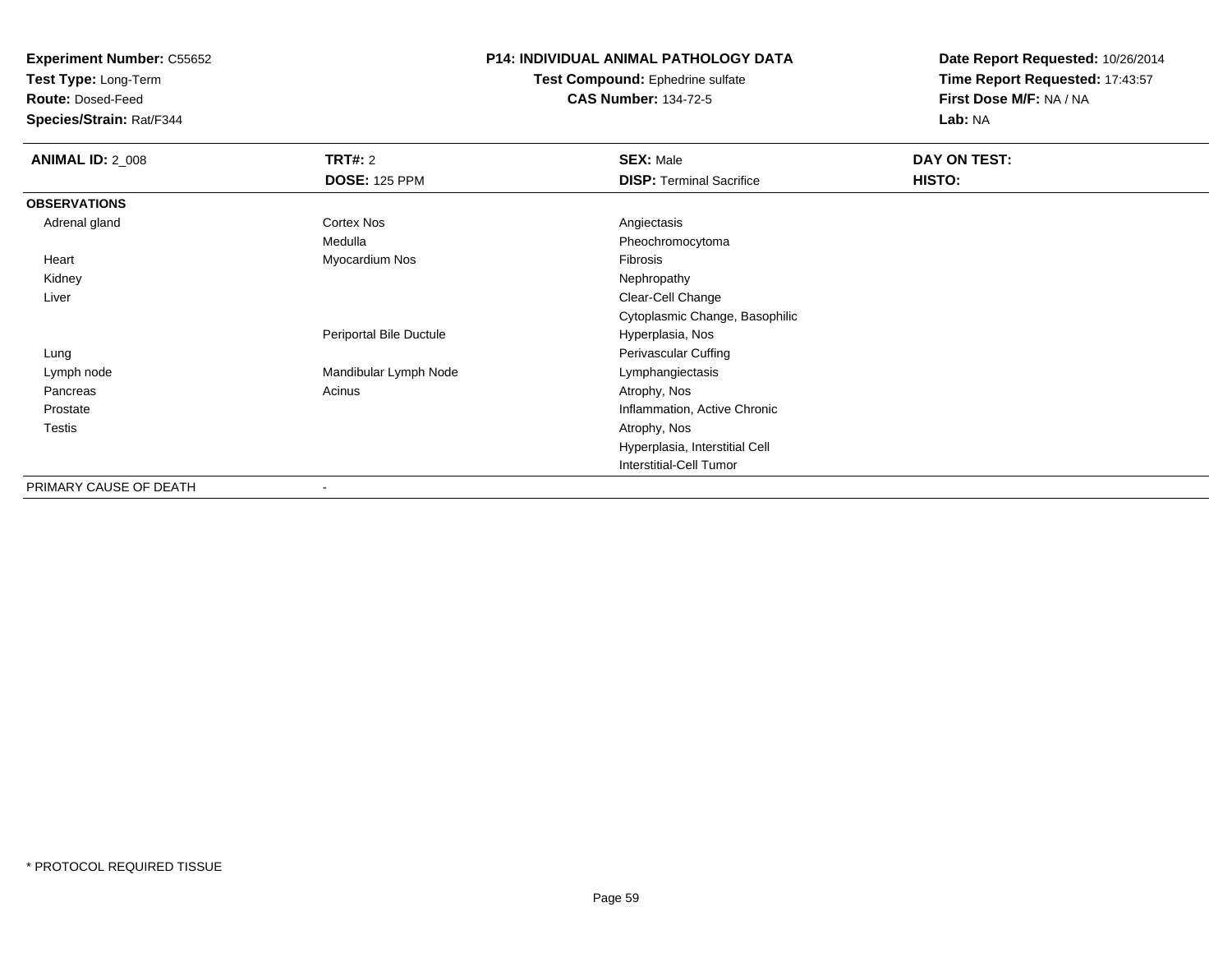**Test Type:** Long-Term

**Route:** Dosed-Feed

**Species/Strain:** Rat/F344

# **P14: INDIVIDUAL ANIMAL PATHOLOGY DATA**

**Test Compound:** Ephedrine sulfate**CAS Number:** 134-72-5

| <b>ANIMAL ID: 2_009</b> | TRT#: 2                  | <b>SEX: Male</b>                | DAY ON TEST:  |  |
|-------------------------|--------------------------|---------------------------------|---------------|--|
|                         | <b>DOSE: 125 PPM</b>     | <b>DISP:</b> Moribund Sacrifice | <b>HISTO:</b> |  |
| <b>OBSERVATIONS</b>     |                          |                                 |               |  |
| Bone marrow             |                          | Hyperplasia, Nos                |               |  |
| Heart                   | Myocardium Nos           | Fibrosis                        |               |  |
| Kidney                  |                          | Nephropathy                     |               |  |
|                         |                          | Pigmentation, Nos               |               |  |
| Liver                   | Periportal Bile Ductule  | Hyperplasia, Nos                |               |  |
| Pituitary gland         | Intermedia               | Angiectasis                     |               |  |
| Prostate                |                          | Inflammation, Active Chronic    |               |  |
| Testis                  |                          | Hyperplasia, Interstitial Cell  |               |  |
|                         |                          | Interstitial-Cell Tumor         |               |  |
| Unspecified             | Multiple Organs Nos      | Leukemia, Mononuclear Cell      |               |  |
| PRIMARY CAUSE OF DEATH  | $\overline{\phantom{a}}$ |                                 |               |  |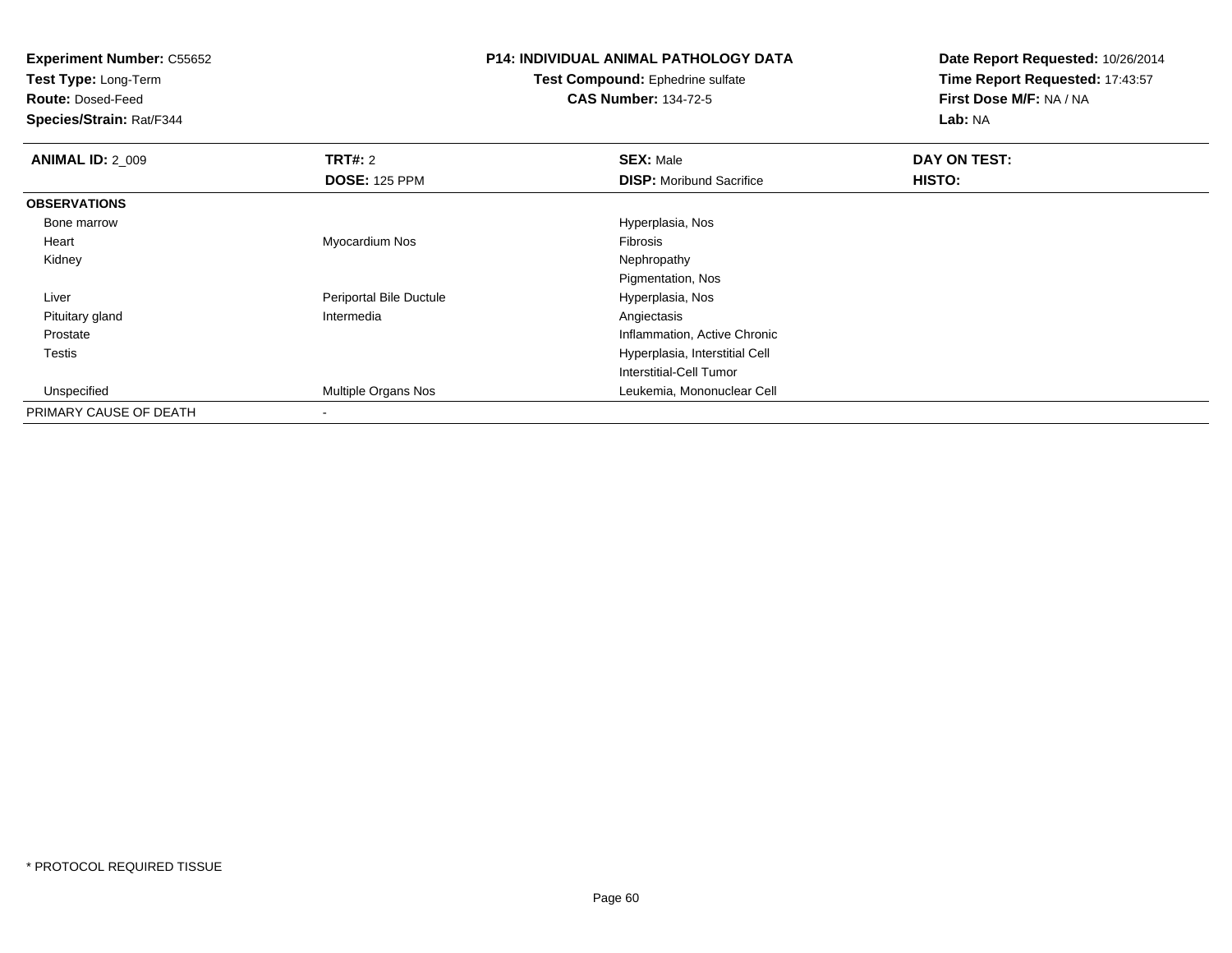**Test Type:** Long-Term

**Route:** Dosed-Feed

**Species/Strain:** Rat/F344

## **P14: INDIVIDUAL ANIMAL PATHOLOGY DATA**

**Test Compound:** Ephedrine sulfate**CAS Number:** 134-72-5

| <b>ANIMAL ID: 2_010</b> | TRT#: 2                  | <b>SEX: Male</b>                | DAY ON TEST: |  |
|-------------------------|--------------------------|---------------------------------|--------------|--|
|                         | <b>DOSE: 125 PPM</b>     | <b>DISP: Terminal Sacrifice</b> | HISTO:       |  |
| <b>OBSERVATIONS</b>     |                          |                                 |              |  |
| Adrenal gland           | <b>Cortex Nos</b>        | Angiectasis                     |              |  |
|                         | Medulla                  | Pheochromocytoma                |              |  |
| Heart                   | Myocardium Nos           | Fibrosis                        |              |  |
| Kidney                  |                          | Nephropathy                     |              |  |
| Liver                   |                          | Angiectasis                     |              |  |
|                         |                          | Clear-Cell Change               |              |  |
|                         |                          | Hyperplasia, Focal              |              |  |
|                         | Periportal Bile Ductule  | Hyperplasia, Nos                |              |  |
| Pancreas                | Acinus                   | Atrophy, Nos                    |              |  |
| Prostate                |                          | Hyperplasia, Epithelial         |              |  |
| Testis                  |                          | <b>Interstitial-Cell Tumor</b>  |              |  |
| Unspecified             | Multiple Organs Nos      | Leukemia, Mononuclear Cell      |              |  |
| PRIMARY CAUSE OF DEATH  | $\overline{\phantom{a}}$ |                                 |              |  |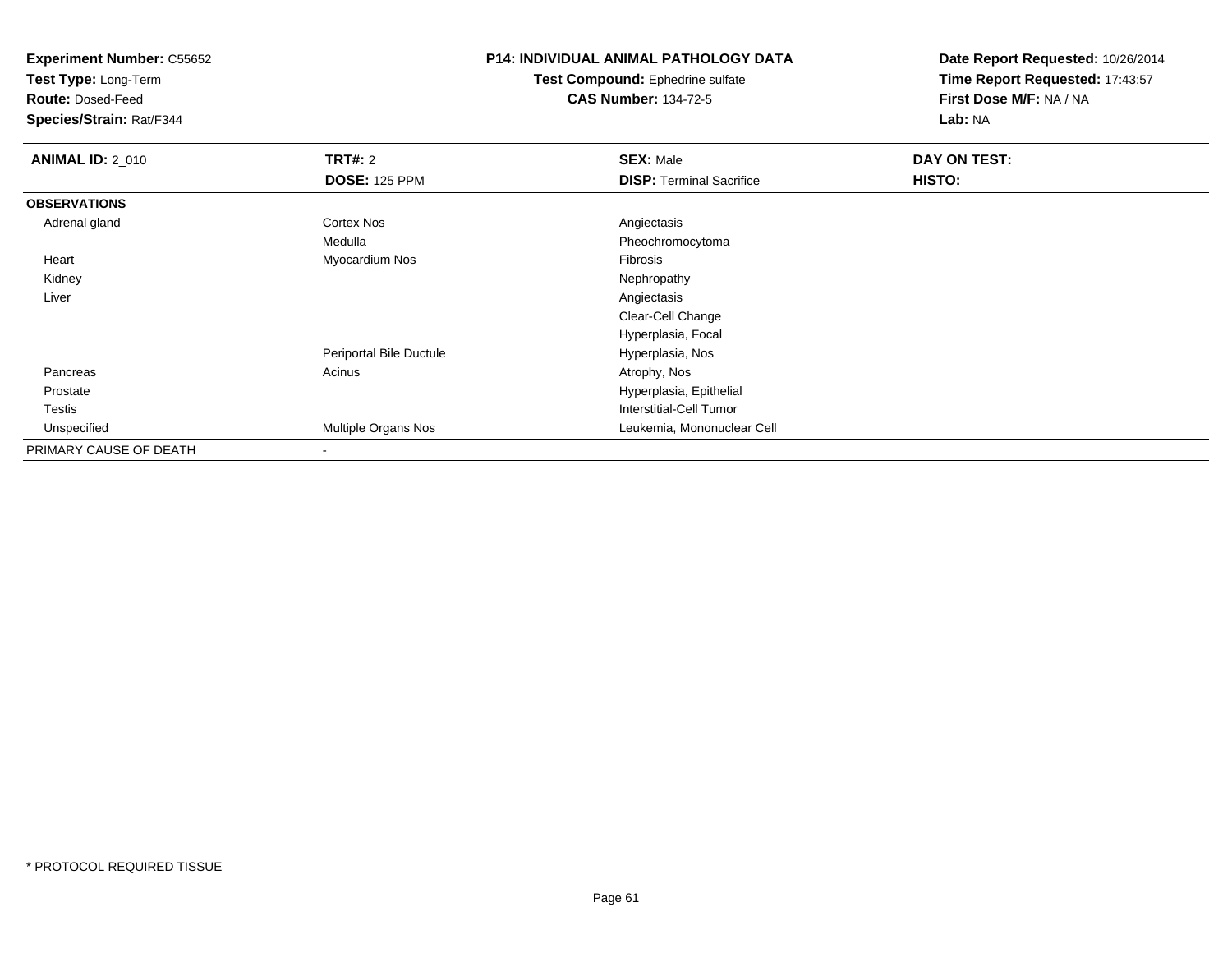**Test Type:** Long-Term

**Route:** Dosed-Feed

**Species/Strain:** Rat/F344

# **P14: INDIVIDUAL ANIMAL PATHOLOGY DATA**

**Test Compound:** Ephedrine sulfate**CAS Number:** 134-72-5

| <b>ANIMAL ID: 2 011</b> | <b>TRT#: 2</b>           | <b>SEX: Male</b>                 | DAY ON TEST: |  |
|-------------------------|--------------------------|----------------------------------|--------------|--|
|                         | <b>DOSE: 125 PPM</b>     | <b>DISP: Terminal Sacrifice</b>  | HISTO:       |  |
| <b>OBSERVATIONS</b>     |                          |                                  |              |  |
| Adrenal gland           | Medulla                  | Pheochromocytoma                 |              |  |
| Heart                   | Myocardium Nos           | Fibrosis                         |              |  |
| Kidney                  |                          | Nephropathy                      |              |  |
| Liver                   |                          | Cytoplasmic Change, Basophilic   |              |  |
|                         |                          | Cytoplasmic Change, Ground-Glass |              |  |
|                         | Periportal Bile Ductule  | Hyperplasia, Nos                 |              |  |
| Stomach                 | <b>Glandular Stomach</b> | Cyst, Multiple                   |              |  |
| Testis                  |                          | Atrophy, Nos                     |              |  |
|                         |                          | Hyperplasia, Interstitial Cell   |              |  |
|                         |                          | Interstitial-Cell Tumor          |              |  |
| PRIMARY CAUSE OF DEATH  |                          |                                  |              |  |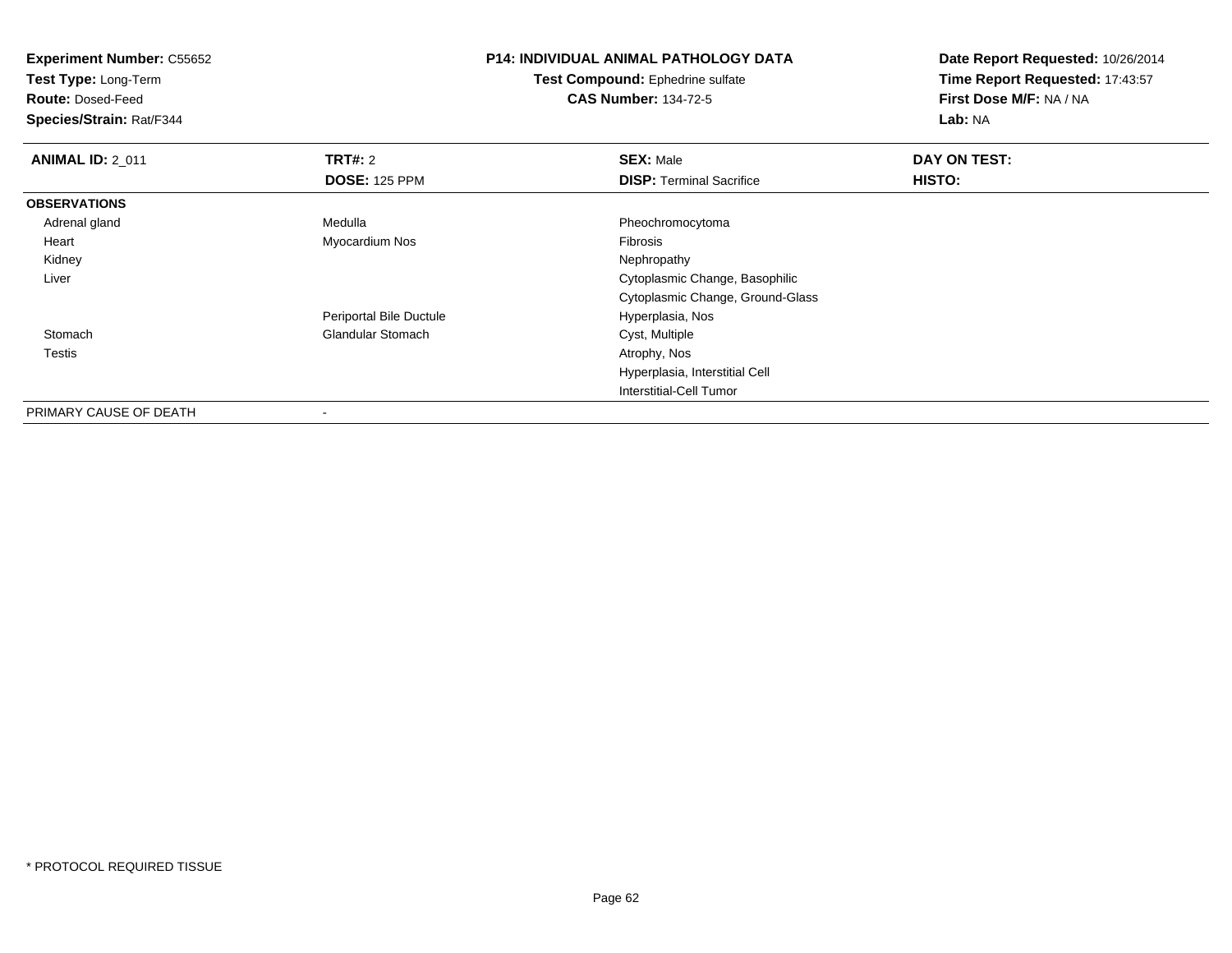**Test Type:** Long-Term

**Route:** Dosed-Feed

**Species/Strain:** Rat/F344

### **P14: INDIVIDUAL ANIMAL PATHOLOGY DATA**

**Test Compound:** Ephedrine sulfate**CAS Number:** 134-72-5

| <b>ANIMAL ID: 2_012</b> | <b>TRT#:</b> 2            | <b>SEX: Male</b>                | DAY ON TEST: |  |
|-------------------------|---------------------------|---------------------------------|--------------|--|
|                         | <b>DOSE: 125 PPM</b>      | <b>DISP:</b> Moribund Sacrifice | HISTO:       |  |
| <b>OBSERVATIONS</b>     |                           |                                 |              |  |
| Adrenal gland           | Medulla                   | Pheochromocytoma                |              |  |
| Heart                   | Myocardium Nos            | Fibrosis                        |              |  |
|                         | Epicardium                | Inflammation, Chronic           |              |  |
|                         | Myocardium Nos            | Inflammation, Chronic           |              |  |
| Kidney                  |                           | Nephropathy                     |              |  |
| Liver                   | Periportal Bile Ductule   | Hyperplasia, Nos                |              |  |
|                         | <b>Portal Tract</b>       | Inflammation, Chronic           |              |  |
| Pituitary gland         | <b>Anterior Pituitary</b> | Adenoma, Nos                    |              |  |
| Prostate                |                           | Inflammation, Active Chronic    |              |  |
| Stomach                 | <b>Glandular Stomach</b>  | Cyst, Multiple                  |              |  |
| <b>Testis</b>           |                           | Atrophy, Nos                    |              |  |
|                         |                           | Hyperplasia, Interstitial Cell  |              |  |
|                         |                           | Interstitial-Cell Tumor         |              |  |
| Unspecified             | Multiple Organs Nos       | Leukemia, Eosinophilic          |              |  |
|                         | Multiple Organs Nos       | Leukemia, Mononuclear Cell      |              |  |
| PRIMARY CAUSE OF DEATH  |                           |                                 |              |  |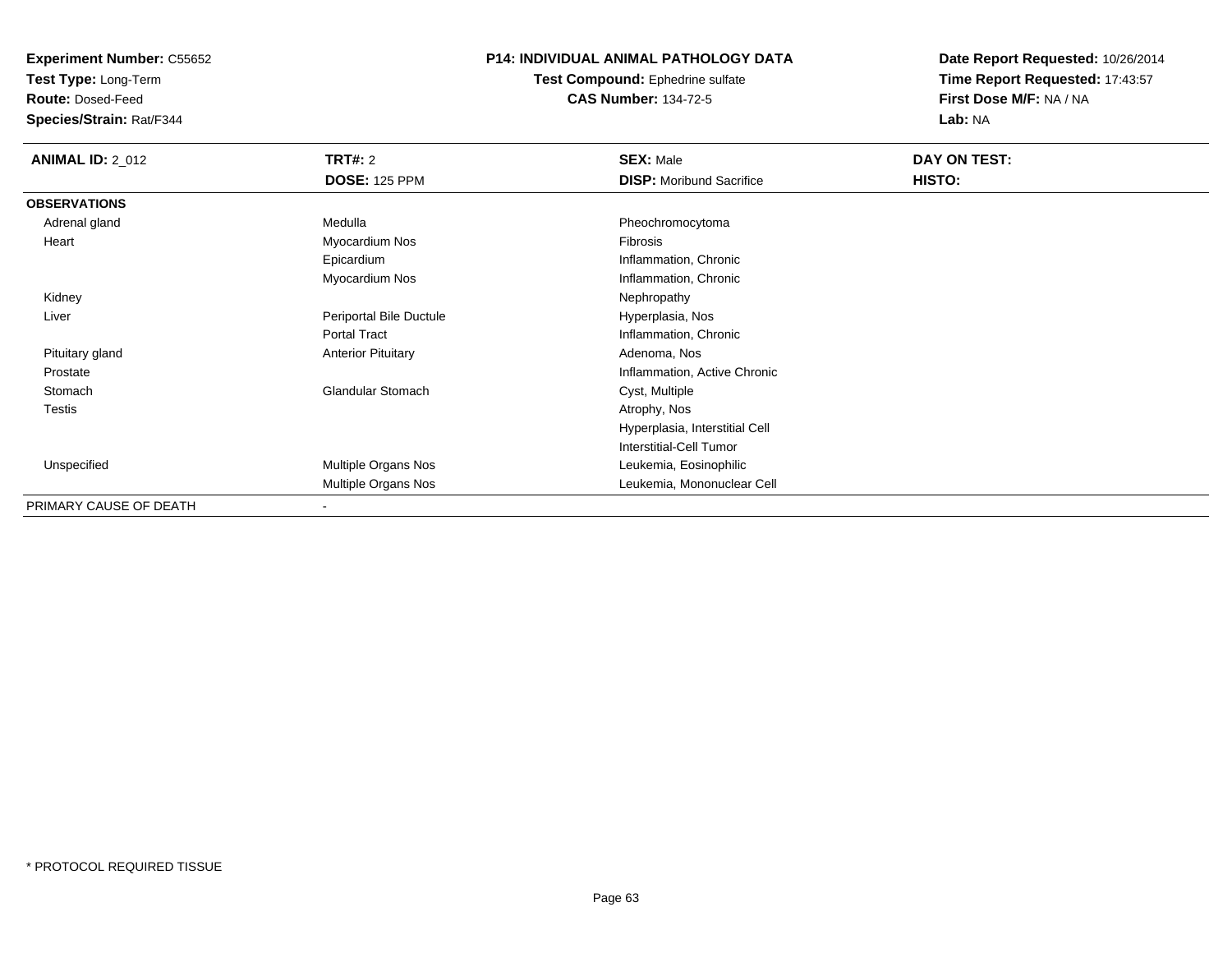**Experiment Number:** C55652**Test Type:** Long-Term**Route:** Dosed-Feed **Species/Strain:** Rat/F344**P14: INDIVIDUAL ANIMAL PATHOLOGY DATATest Compound:** Ephedrine sulfate**CAS Number:** 134-72-5**Date Report Requested:** 10/26/2014**Time Report Requested:** 17:43:57**First Dose M/F:** NA / NA**Lab:** NA**ANIMAL ID: 2 013 TRT#:** 2 **SEX:** Male **DAY ON TEST: DOSE:** 125 PPM**DISP:** Moribund Sacrifice **HISTO: OBSERVATIONS** Adrenal glandCortex Nos **Hyperplasia**, Focal Bone marrow Hyperplasia, Nos Kidneyy the control of the control of the control of the control of the control of the control of the control of the control of the control of the control of the control of the control of the control of the control of the contro Liver Periportal Bile Ductule Hyperplasia, Nos Pituitary glandAnterior Pituitary IntermediaAngiectasis<br>Cyst, Multiple StomachGlandular Stomach Cyst, Multiple<br>
Cyst, Multiple<br>
Atrophy, Nos Testiss and the contract of the contract of the contract of the contract of the contract of the contract of the contract of the contract of the contract of the contract of the contract of the contract of the contract of the cont Hyperplasia, Interstitial Cell Unspecified Multiple Organs Nos Leukemia, Mononuclear Cell PRIMARY CAUSE OF DEATH-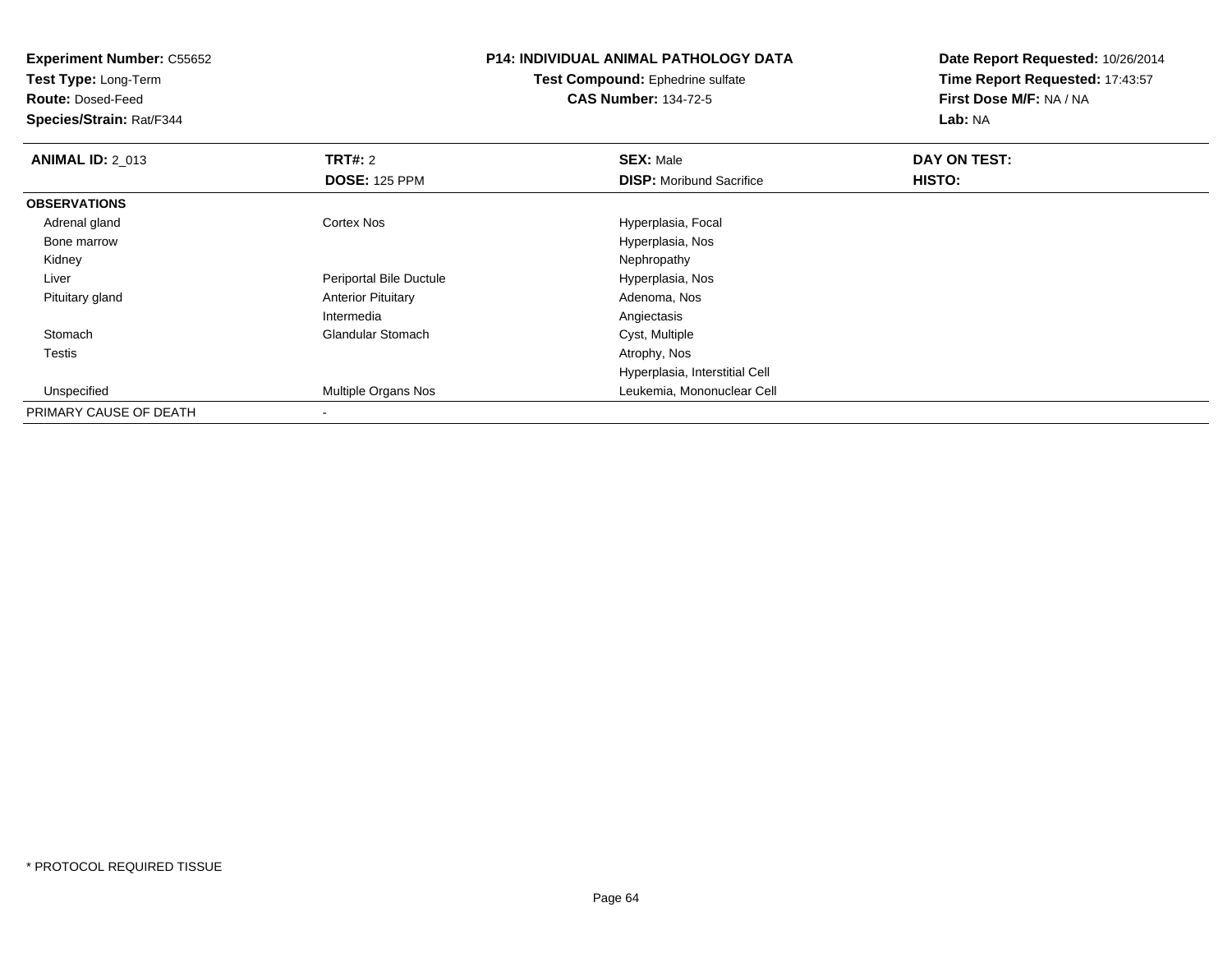**Test Type:** Long-Term

**Route:** Dosed-Feed

**Species/Strain:** Rat/F344

# **P14: INDIVIDUAL ANIMAL PATHOLOGY DATA**

**Test Compound:** Ephedrine sulfate**CAS Number:** 134-72-5

| <b>ANIMAL ID: 2_014</b> | TRT#: 2                 | <b>SEX: Male</b>                | DAY ON TEST: |  |
|-------------------------|-------------------------|---------------------------------|--------------|--|
|                         | <b>DOSE: 125 PPM</b>    | <b>DISP: Terminal Sacrifice</b> | HISTO:       |  |
| <b>OBSERVATIONS</b>     |                         |                                 |              |  |
| Adrenal gland           | <b>Cortex Nos</b>       | Hyperplasia, Focal              |              |  |
| Heart                   | Myocardium Nos          | Fibrosis                        |              |  |
|                         | Myocardium Nos          | Inflammation, Chronic           |              |  |
| Kidney                  |                         | Nephropathy                     |              |  |
| Liver                   |                         | Hyperplasia, Focal              |              |  |
|                         | Periportal Bile Ductule | Hyperplasia, Nos                |              |  |
|                         |                         | Neoplastic Nodule               |              |  |
| Spleen                  |                         | Fibrosis                        |              |  |
| <b>Testis</b>           |                         | Atrophy, Nos                    |              |  |
|                         |                         | Hyperplasia, Interstitial Cell  |              |  |
|                         |                         | Interstitial-Cell Tumor         |              |  |
| Unspecified             | Multiple Organs Nos     | Leukemia, Mononuclear Cell      |              |  |
| PRIMARY CAUSE OF DEATH  | $\blacksquare$          |                                 |              |  |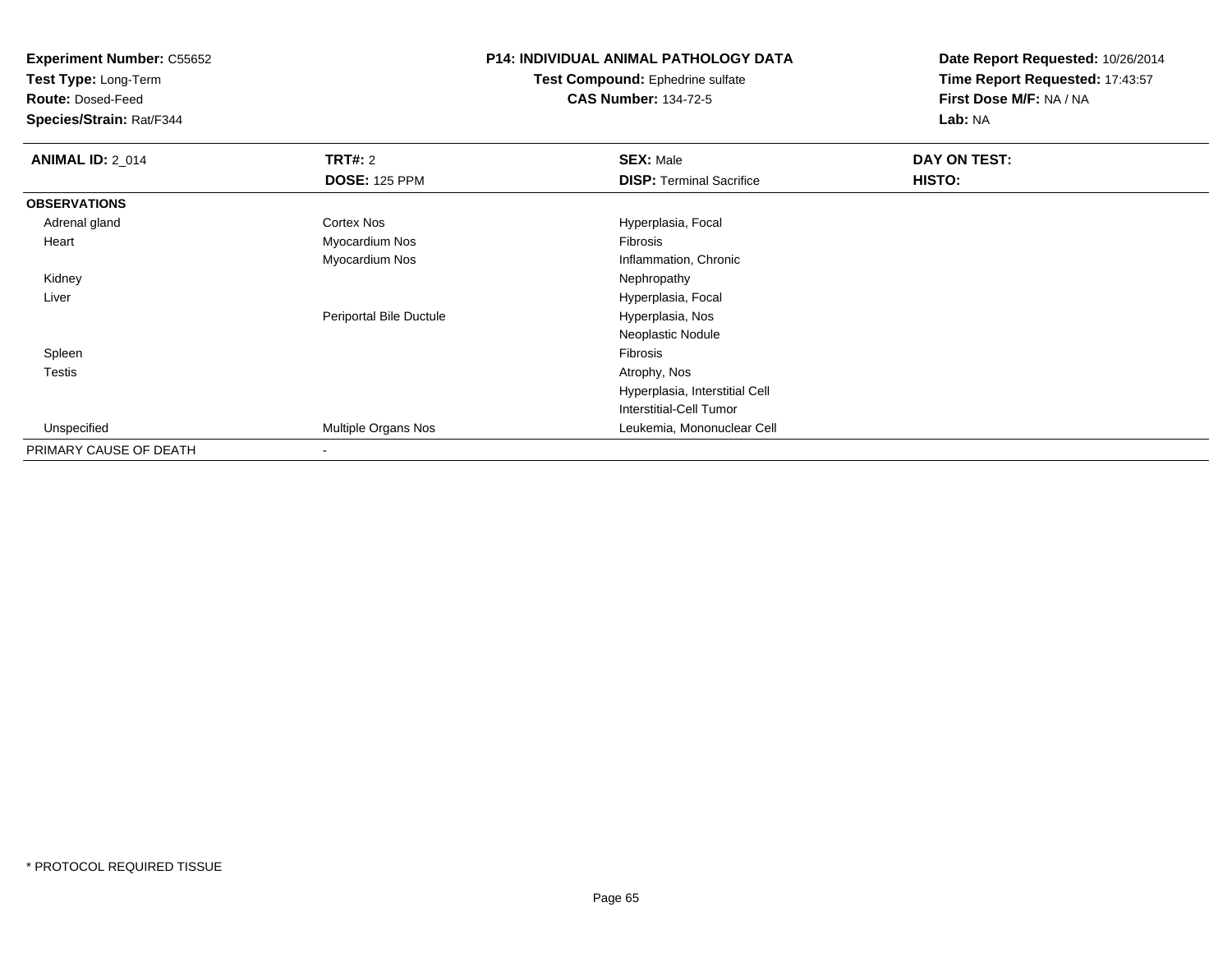**Test Type:** Long-Term

**Route:** Dosed-Feed

**Species/Strain:** Rat/F344

### **P14: INDIVIDUAL ANIMAL PATHOLOGY DATA**

#### **Test Compound:** Ephedrine sulfate**CAS Number:** 134-72-5

| <b>ANIMAL ID: 2_015</b> | <b>TRT#: 2</b>            | <b>SEX: Male</b>                | DAY ON TEST: |  |
|-------------------------|---------------------------|---------------------------------|--------------|--|
|                         | <b>DOSE: 125 PPM</b>      | <b>DISP:</b> Moribund Sacrifice | HISTO:       |  |
| <b>OBSERVATIONS</b>     |                           |                                 |              |  |
| Adrenal gland           | Cortex Nos                | Hyperplasia, Focal              |              |  |
| Bone marrow             |                           | Hyperplasia, Nos                |              |  |
| Kidney                  |                           | Nephropathy                     |              |  |
| Liver                   | Periportal Bile Ductule   | Hyperplasia, Nos                |              |  |
| Lung                    | Alveoli                   | Edema, Nos                      |              |  |
| Lymph node              | Mandibular Lymph Node     | Lymphangiectasis                |              |  |
| Mammary gland           |                           | Hyperplasia, Cystic             |              |  |
| Pancreas                | Acinus                    | Atrophy, Nos                    |              |  |
|                         | Peripancreatic Tissue     | Necrosis, Fat                   |              |  |
| Pituitary gland         | <b>Anterior Pituitary</b> | Adenoma, Nos                    |              |  |
| Prostate                |                           | Inflammation, Active Chronic    |              |  |
| Stomach                 | <b>Glandular Stomach</b>  | Cyst, Multiple                  |              |  |
| <b>Testis</b>           |                           | Atrophy, Nos                    |              |  |
|                         |                           | Hyperplasia, Interstitial Cell  |              |  |
|                         |                           | Interstitial-Cell Tumor         |              |  |
| Unspecified             | Multiple Organs Nos       | Leukemia, Mononuclear Cell      |              |  |
| PRIMARY CAUSE OF DEATH  | $\overline{\phantom{a}}$  |                                 |              |  |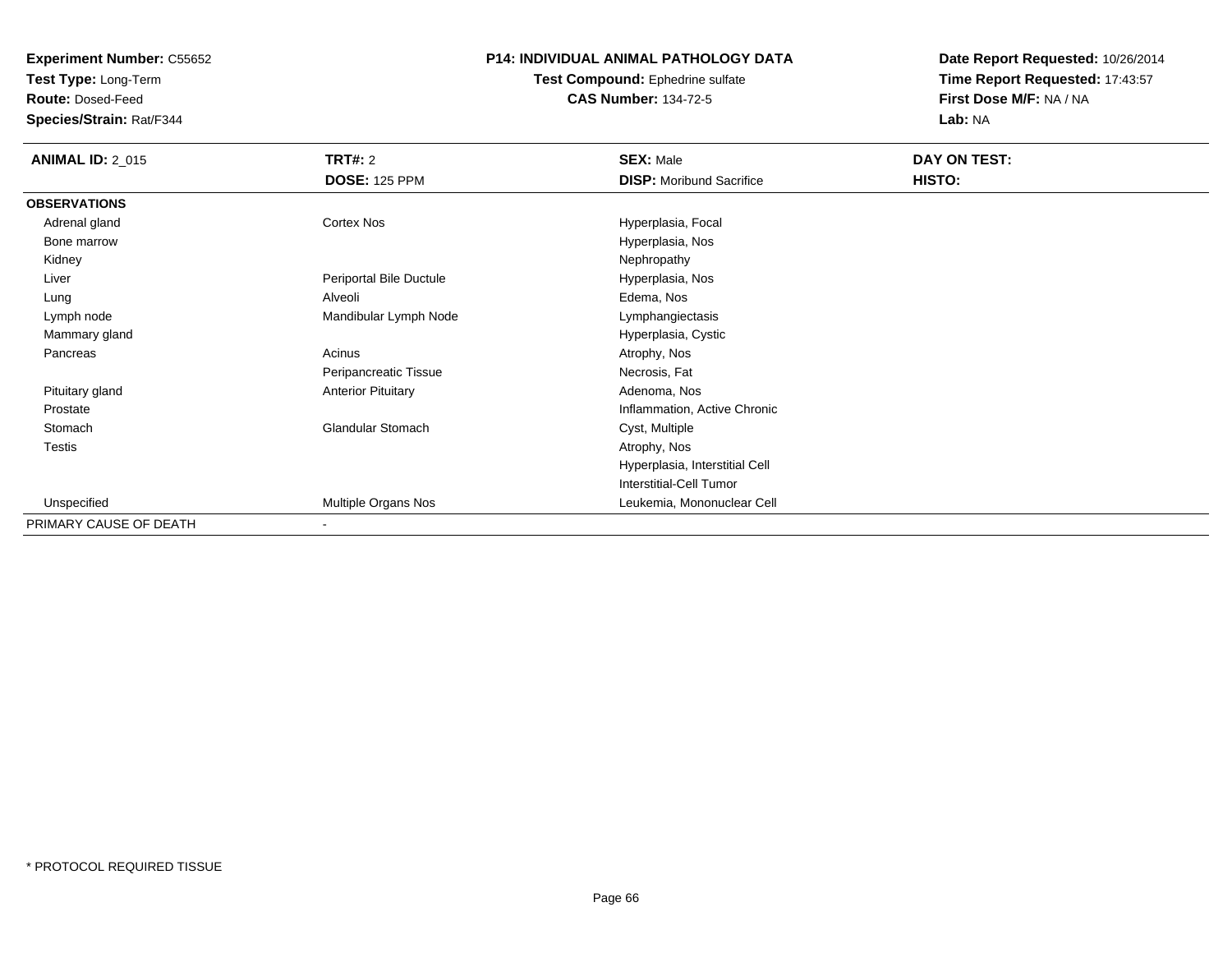**Test Type:** Long-Term

**Route:** Dosed-Feed

**Species/Strain:** Rat/F344

### **P14: INDIVIDUAL ANIMAL PATHOLOGY DATA**

**Test Compound:** Ephedrine sulfate**CAS Number:** 134-72-5

| <b>ANIMAL ID: 2_016</b> | TRT#: 2                   | <b>SEX: Male</b>                | DAY ON TEST: |
|-------------------------|---------------------------|---------------------------------|--------------|
|                         | <b>DOSE: 125 PPM</b>      | <b>DISP:</b> Moribund Sacrifice | HISTO:       |
| <b>OBSERVATIONS</b>     |                           |                                 |              |
| Adrenal gland           |                           | Cortical Adenoma                |              |
|                         | Cortex Nos                | Hyperplasia, Focal              |              |
|                         | <b>Cortex Nos</b>         | Metamorphosis, Fatty            |              |
| Bone marrow             |                           | Hyperplasia, Nos                |              |
| Heart                   | Myocardium Nos            | Fibrosis                        |              |
| Kidney                  |                           | Nephropathy                     |              |
| Liver                   | Periportal Bile Ductule   | Hyperplasia, Nos                |              |
| Pancreas                | Acinus                    | Atrophy, Nos                    |              |
| Pituitary gland         | <b>Anterior Pituitary</b> | Hyperplasia, Focal              |              |
| Prostate                |                           | Inflammation, Active Chronic    |              |
| Spleen                  |                           | Hematopoiesis                   |              |
| Stomach                 | Glandular Stomach         | Cyst, Multiple                  |              |
|                         | Forestomach               | Hyperplasia, Epithelial         |              |
|                         | Forestomach               | Inflammation, Active Chronic    |              |
|                         | Forestomach               | Ulcer, Nos                      |              |
| Testis                  |                           | Atrophy, Nos                    |              |
|                         |                           | Hyperplasia, Interstitial Cell  |              |
|                         |                           | Interstitial-Cell Tumor         |              |
| Thyroid                 |                           | Hyperplasia, C Cell             |              |
| PRIMARY CAUSE OF DEATH  | ۰                         |                                 |              |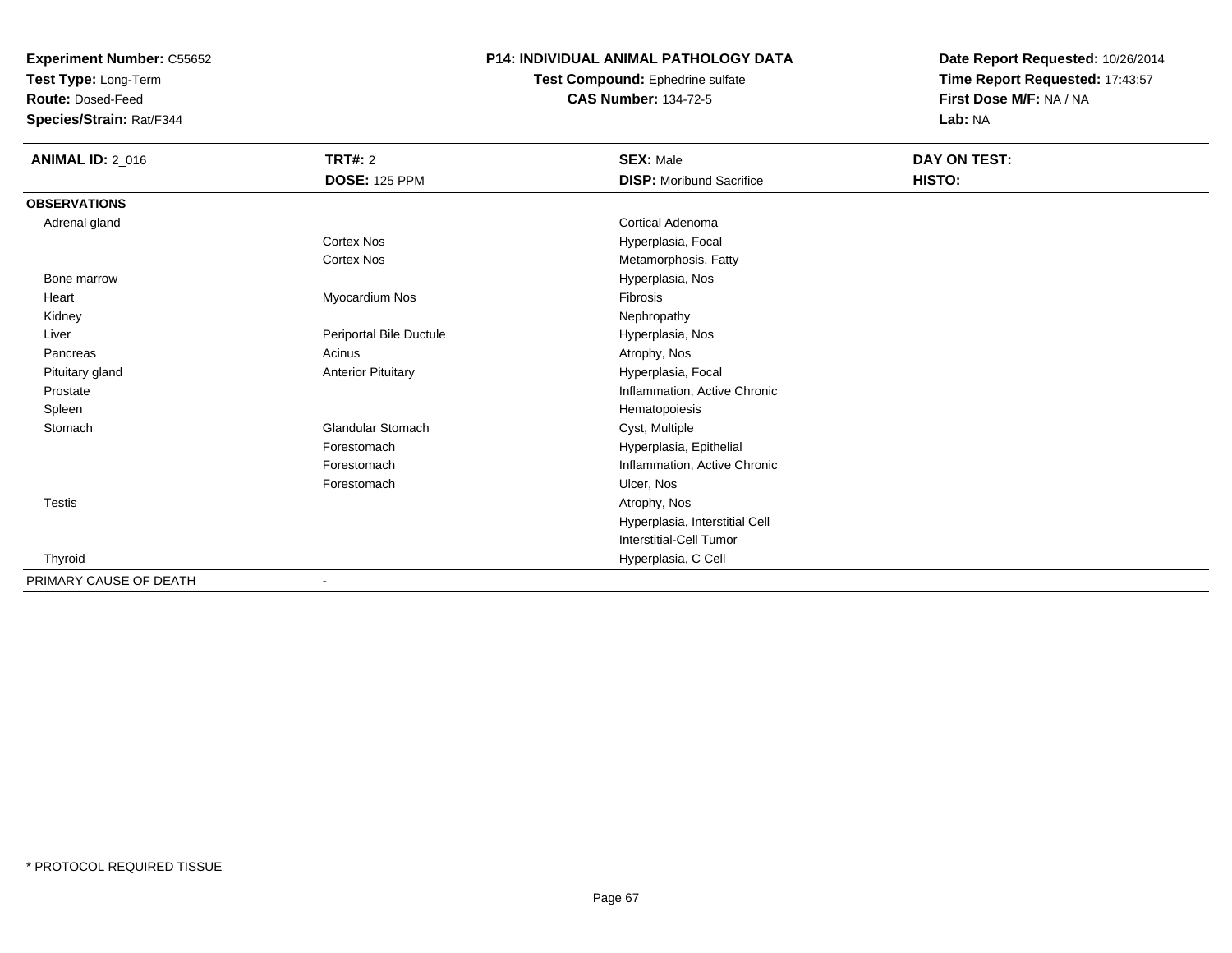**Test Type:** Long-Term

**Route:** Dosed-Feed

**Species/Strain:** Rat/F344

## **P14: INDIVIDUAL ANIMAL PATHOLOGY DATA**

**Test Compound:** Ephedrine sulfate**CAS Number:** 134-72-5

| <b>ANIMAL ID: 2_017</b> | <b>TRT#: 2</b>             | <b>SEX: Male</b>                | DAY ON TEST: |  |
|-------------------------|----------------------------|---------------------------------|--------------|--|
|                         | <b>DOSE: 125 PPM</b>       | <b>DISP:</b> Moribund Sacrifice | HISTO:       |  |
| <b>OBSERVATIONS</b>     |                            |                                 |              |  |
| Adrenal gland           | Cortex Nos                 | Angiectasis                     |              |  |
|                         | Medulla                    | Pheochromocytoma                |              |  |
| Bone marrow             |                            | Hyperplasia, Nos                |              |  |
| Heart                   | Myocardium Nos             | Fibrosis                        |              |  |
| Liver                   | Periportal Bile Ductule    | Hyperplasia, Nos                |              |  |
| Stomach                 | Forestomach                | Hyperplasia, Epithelial         |              |  |
| Testis                  |                            | Hyperplasia, Interstitial Cell  |              |  |
|                         |                            | Interstitial-Cell Tumor         |              |  |
| Thyroid                 |                            | Hyperplasia, C Cell             |              |  |
| Unspecified             | <b>Multiple Organs Nos</b> | Leukemia, Mononuclear Cell      |              |  |
|                         | Adipose Tissue             | Necrosis, Fat                   |              |  |
| PRIMARY CAUSE OF DEATH  |                            |                                 |              |  |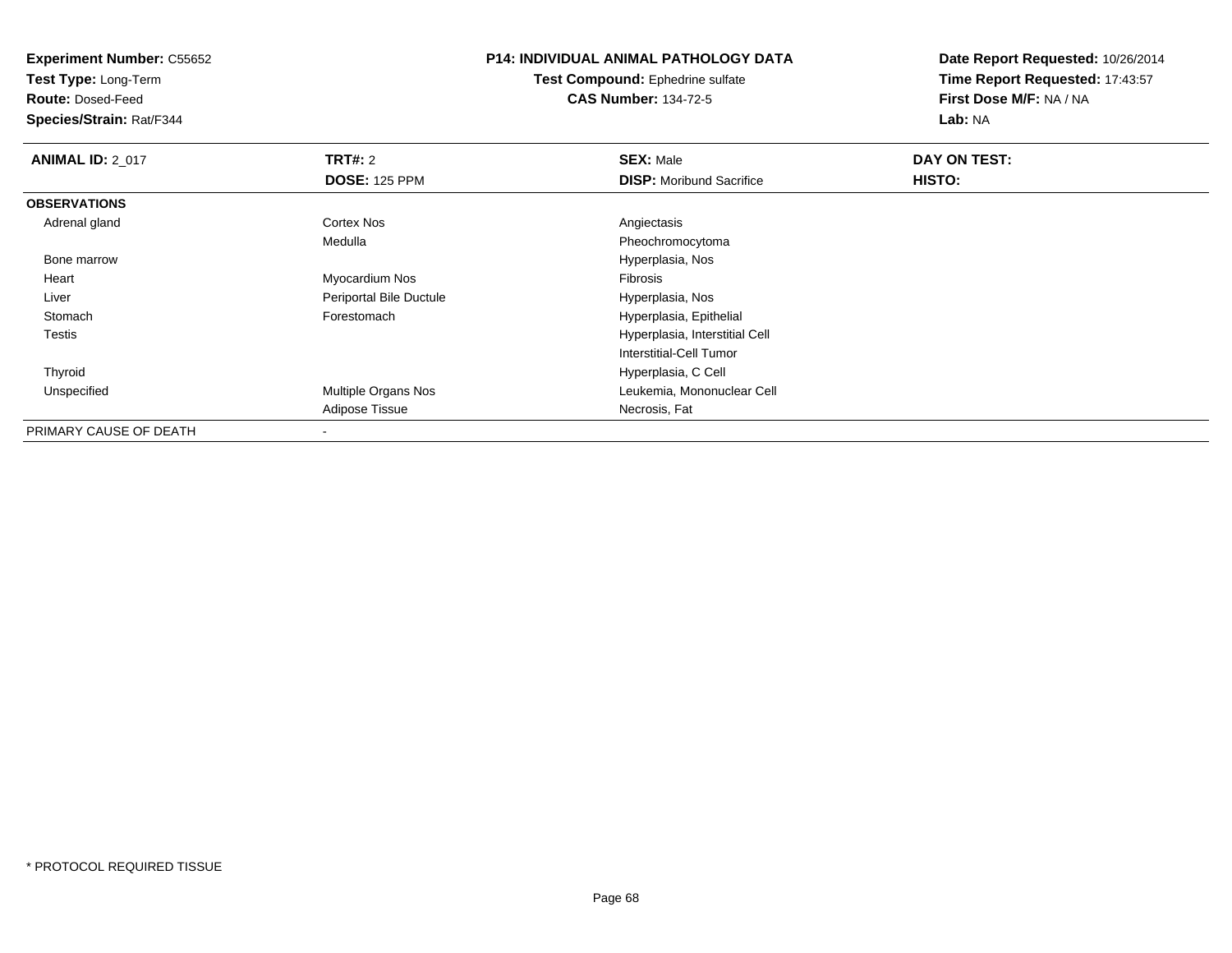**Test Type:** Long-Term

**Route:** Dosed-Feed

**Species/Strain:** Rat/F344

## **P14: INDIVIDUAL ANIMAL PATHOLOGY DATA**

**Test Compound:** Ephedrine sulfate**CAS Number:** 134-72-5

| <b>ANIMAL ID: 2_018</b> | TRT#: 2                   | <b>SEX: Male</b>                | DAY ON TEST: |
|-------------------------|---------------------------|---------------------------------|--------------|
|                         | <b>DOSE: 125 PPM</b>      | <b>DISP:</b> Moribund Sacrifice | HISTO:       |
| <b>OBSERVATIONS</b>     |                           |                                 |              |
| Adrenal gland           | Cortex Nos                | Angiectasis                     |              |
| Bone marrow             |                           | Hyperplasia, Nos                |              |
| Heart                   | Myocardium Nos            | Fibrosis                        |              |
| Kidney                  |                           | Nephropathy                     |              |
| Liver                   | Periportal Bile Ductule   | Hyperplasia, Nos                |              |
| Lung                    |                           | Perivascular Cuffing            |              |
| Mammary gland           |                           | Hyperplasia, Cystic             |              |
| Pituitary gland         | <b>Anterior Pituitary</b> | Adenoma, Nos                    |              |
| Prostate                |                           | Inflammation, Active Chronic    |              |
| Spleen                  |                           | Hematopoiesis                   |              |
| Testis                  |                           | Atrophy, Nos                    |              |
|                         |                           | Hyperplasia, Interstitial Cell  |              |
| PRIMARY CAUSE OF DEATH  | $\overline{\phantom{a}}$  |                                 |              |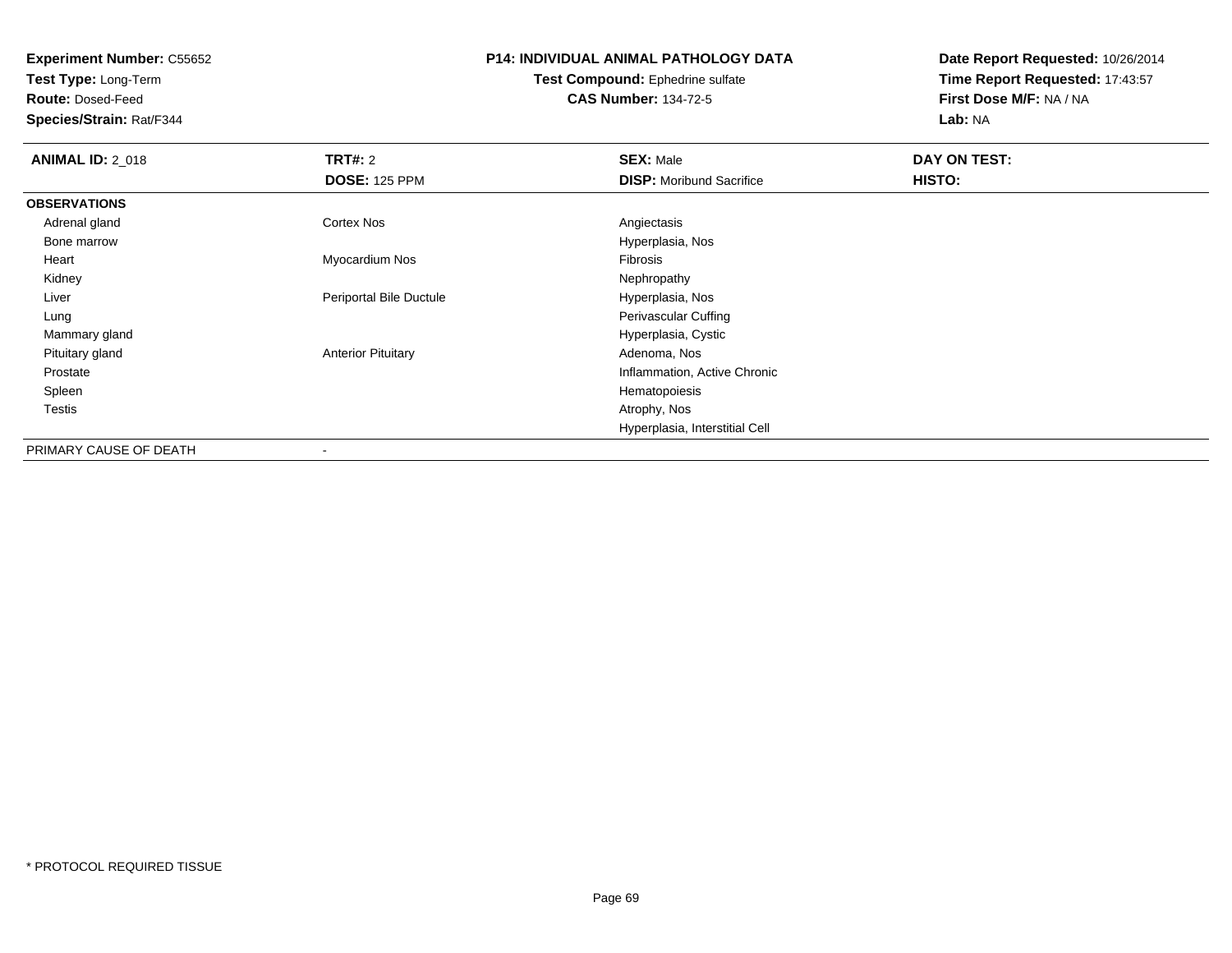**Test Type:** Long-Term

**Route:** Dosed-Feed

**Species/Strain:** Rat/F344

### **P14: INDIVIDUAL ANIMAL PATHOLOGY DATA**

**Test Compound:** Ephedrine sulfate**CAS Number:** 134-72-5

| <b>ANIMAL ID: 2_019</b> | TRT#: 2                   | <b>SEX: Male</b>                | DAY ON TEST: |  |
|-------------------------|---------------------------|---------------------------------|--------------|--|
|                         | <b>DOSE: 125 PPM</b>      | <b>DISP: Terminal Sacrifice</b> | HISTO:       |  |
| <b>OBSERVATIONS</b>     |                           |                                 |              |  |
| Bone marrow             |                           | Hyperplasia, Nos                |              |  |
| Heart                   | Myocardium Nos            | <b>Fibrosis</b>                 |              |  |
|                         | Myocardium Nos            | Mineralization                  |              |  |
| Kidney                  |                           | Nephropathy                     |              |  |
| Liver                   |                           | Angiectasis                     |              |  |
|                         |                           | Cytoplasmic Change, Basophilic  |              |  |
|                         | Periportal Bile Ductule   | Hyperplasia, Nos                |              |  |
|                         |                           | Neoplastic Nodule               |              |  |
| Pancreas                | Acinus                    | Atrophy, Nos                    |              |  |
| Pituitary gland         | <b>Anterior Pituitary</b> | Angiectasis                     |              |  |
|                         | <b>Anterior Pituitary</b> | Hyperplasia, Focal              |              |  |
| Prostate                |                           | Inflammation, Active Chronic    |              |  |
| Spleen                  |                           | <b>Fibrosis</b>                 |              |  |
| Stomach                 | <b>Glandular Stomach</b>  | Cyst, Multiple                  |              |  |
| Testis                  |                           | Hyperplasia, Interstitial Cell  |              |  |
|                         |                           | Interstitial-Cell Tumor         |              |  |
| Thyroid                 |                           | Hyperplasia, C Cell             |              |  |
| Unspecified             |                           | Cyst, Nos                       |              |  |
|                         | Multiple Organs Nos       | Leukemia, Mononuclear Cell      |              |  |
| PRIMARY CAUSE OF DEATH  | $\blacksquare$            |                                 |              |  |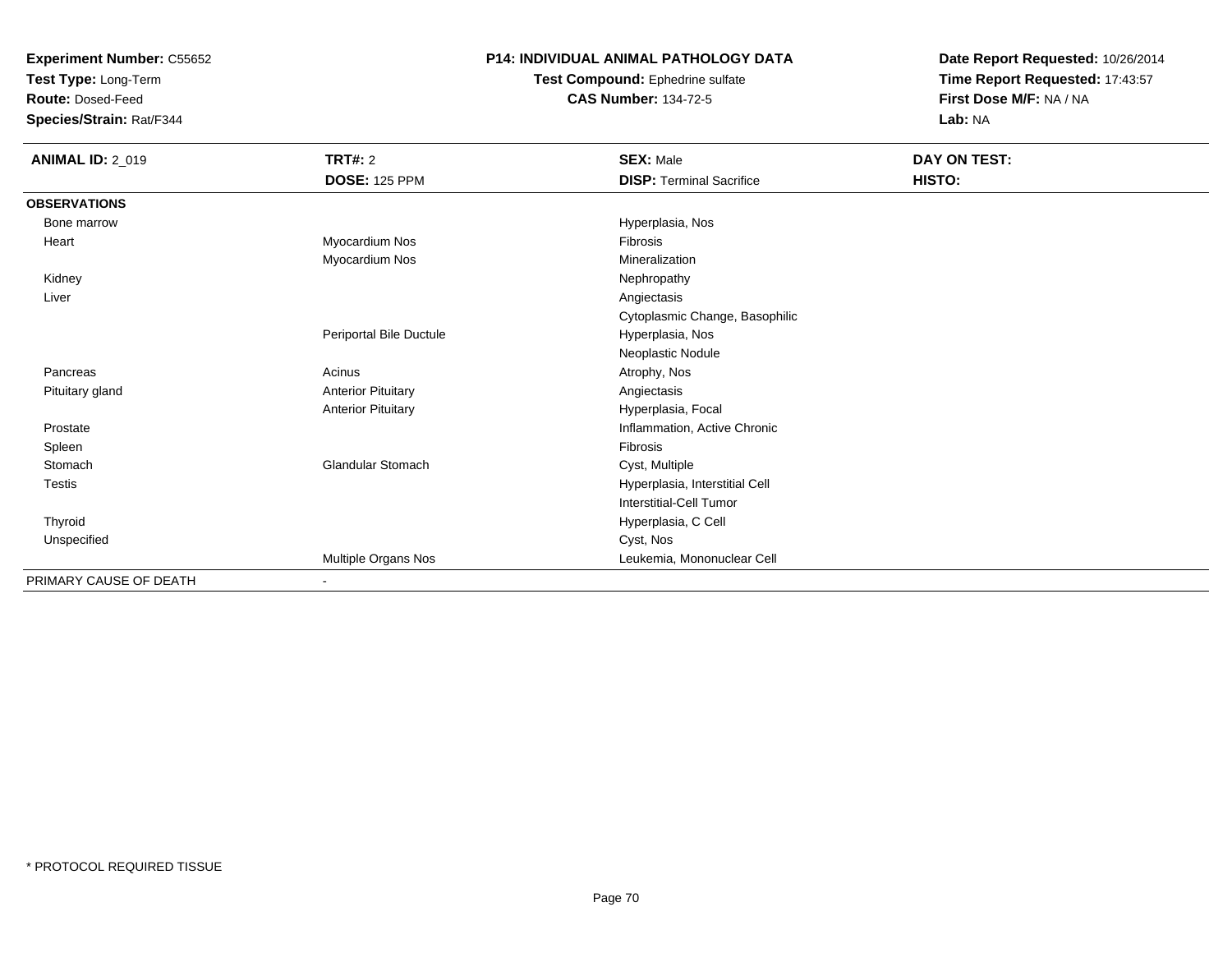**Test Type:** Long-Term

**Route:** Dosed-Feed

**Species/Strain:** Rat/F344

## **P14: INDIVIDUAL ANIMAL PATHOLOGY DATA**

#### **Test Compound:** Ephedrine sulfate**CAS Number:** 134-72-5

| <b>ANIMAL ID: 2_020</b> | <b>TRT#: 2</b>            | <b>SEX: Male</b>                | DAY ON TEST: |  |
|-------------------------|---------------------------|---------------------------------|--------------|--|
|                         | <b>DOSE: 125 PPM</b>      | <b>DISP:</b> Moribund Sacrifice | HISTO:       |  |
| <b>OBSERVATIONS</b>     |                           |                                 |              |  |
| Adrenal gland           | <b>Cortex Nos</b>         | Metamorphosis, Fatty            |              |  |
| Bone marrow             |                           | Hyperplasia, Nos                |              |  |
| Heart                   | Myocardium Nos            | Fibrosis                        |              |  |
| Kidney                  | <b>Convoluted Tubules</b> | Metamorphosis, Fatty            |              |  |
|                         |                           | Nephropathy                     |              |  |
| Liver                   |                           | Angiectasis                     |              |  |
|                         | Periportal Bile Ductule   | Hyperplasia, Nos                |              |  |
|                         |                           | Metamorphosis, Fatty            |              |  |
| Lung                    |                           | Necrosis, Nos                   |              |  |
| Pituitary gland         | <b>Anterior Pituitary</b> | Degeneration, Nos               |              |  |
| Stomach                 | <b>Glandular Stomach</b>  | Cyst, Multiple                  |              |  |
|                         | Forestomach               | Hyperplasia, Epithelial         |              |  |
| <b>Testis</b>           |                           | Atrophy, Nos                    |              |  |
|                         |                           | Hyperplasia, Interstitial Cell  |              |  |
|                         |                           | Interstitial-Cell Tumor         |              |  |
| Thyroid                 |                           | C-Cell Carcinoma                |              |  |
| Unspecified             | Multiple Organs Nos       | Leukemia, Mononuclear Cell      |              |  |
| PRIMARY CAUSE OF DEATH  | $\blacksquare$            |                                 |              |  |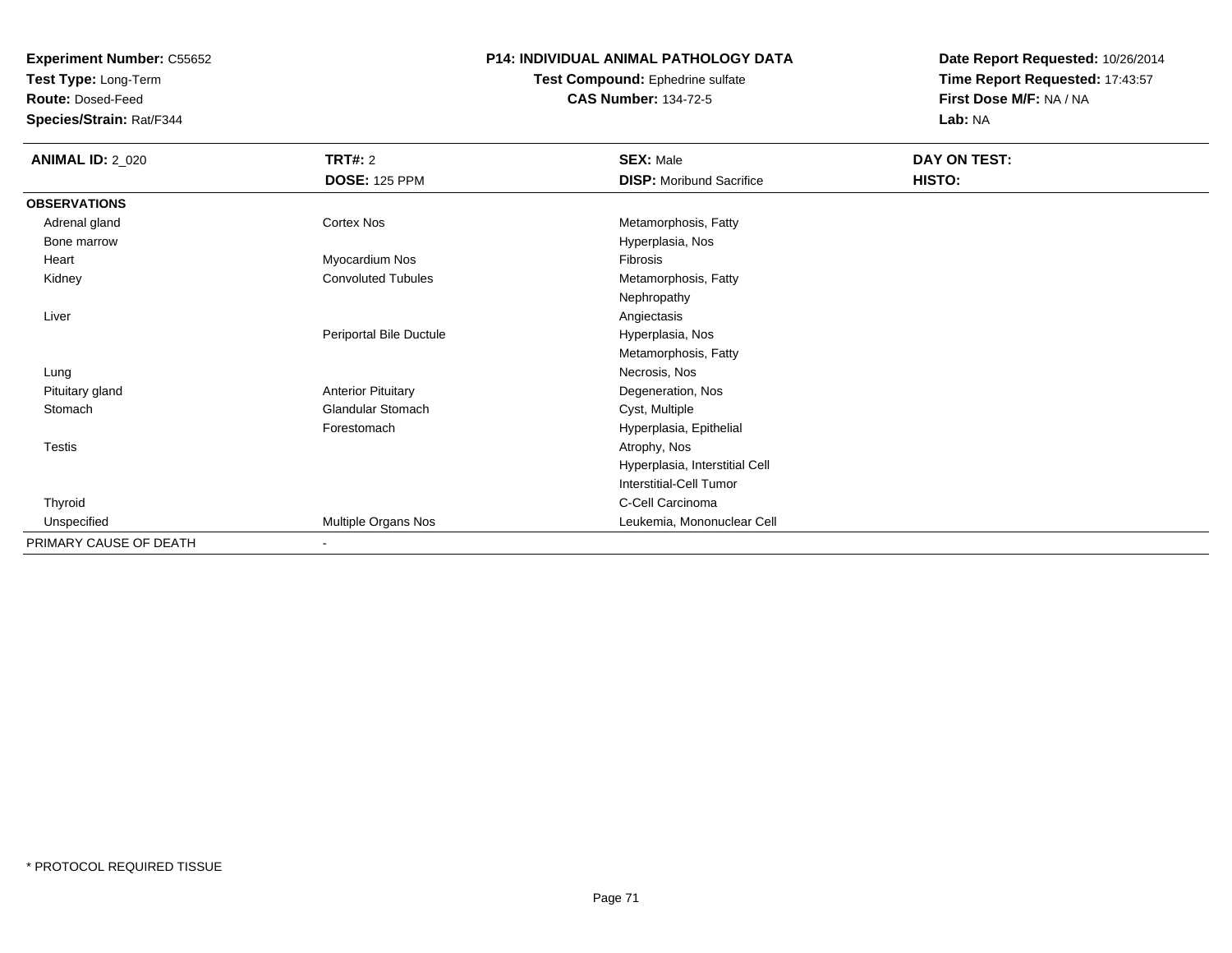**Test Type:** Long-Term

**Route:** Dosed-Feed

**Species/Strain:** Rat/F344

# **P14: INDIVIDUAL ANIMAL PATHOLOGY DATA**

**Test Compound:** Ephedrine sulfate**CAS Number:** 134-72-5

| <b>ANIMAL ID: 2_021</b> | TRT#: 2                  | <b>SEX: Male</b>                | DAY ON TEST: |  |
|-------------------------|--------------------------|---------------------------------|--------------|--|
|                         | <b>DOSE: 125 PPM</b>     | <b>DISP: Terminal Sacrifice</b> | HISTO:       |  |
| <b>OBSERVATIONS</b>     |                          |                                 |              |  |
| Adrenal gland           | <b>Cortex Nos</b>        | Angiectasis                     |              |  |
| Bone marrow             |                          | Hyperplasia, Nos                |              |  |
| Eye                     | Retina                   | Atrophy, Nos                    |              |  |
| Heart                   | Myocardium Nos           | Fibrosis                        |              |  |
|                         | Myocardium Nos           | Mineralization                  |              |  |
| Kidney                  |                          | Nephropathy                     |              |  |
| Liver                   |                          | Angiectasis                     |              |  |
|                         |                          | Cytoplasmic Change, Basophilic  |              |  |
|                         | Periportal Bile Ductule  | Hyperplasia, Nos                |              |  |
| <b>Testis</b>           |                          | Atrophy, Nos                    |              |  |
|                         |                          | Hyperplasia, Interstitial Cell  |              |  |
|                         |                          | Interstitial-Cell Tumor         |              |  |
| PRIMARY CAUSE OF DEATH  | $\overline{\phantom{a}}$ |                                 |              |  |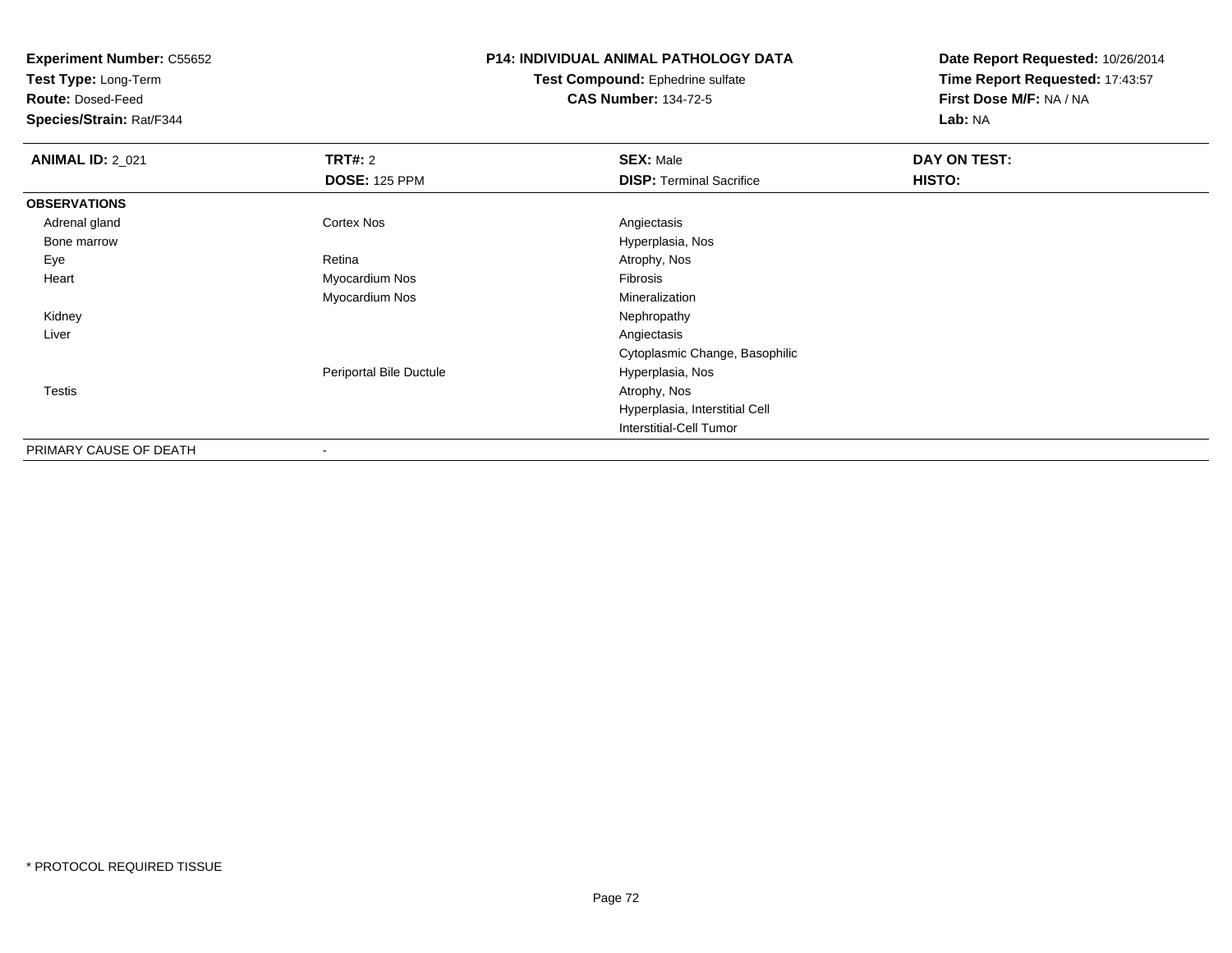**Test Type:** Long-Term

**Route:** Dosed-Feed

**Species/Strain:** Rat/F344

### **P14: INDIVIDUAL ANIMAL PATHOLOGY DATA**

**Test Compound:** Ephedrine sulfate**CAS Number:** 134-72-5

| <b>ANIMAL ID: 2_022</b> | <b>TRT#: 2</b>            | <b>SEX: Male</b>                | DAY ON TEST: |  |
|-------------------------|---------------------------|---------------------------------|--------------|--|
|                         | <b>DOSE: 125 PPM</b>      | <b>DISP:</b> Moribund Sacrifice | HISTO:       |  |
| <b>OBSERVATIONS</b>     |                           |                                 |              |  |
| Adrenal gland           | Cortex Nos                | Hyperplasia, Focal              |              |  |
|                         | Medulla                   | Hyperplasia, Focal              |              |  |
| Bone marrow             |                           | Hyperplasia, Nos                |              |  |
| Heart                   | Myocardium Nos            | Fibrosis                        |              |  |
| Kidney                  |                           | Nephropathy                     |              |  |
| Liver                   | Periportal Bile Ductule   | Hyperplasia, Nos                |              |  |
| Pituitary gland         | <b>Anterior Pituitary</b> | Angiectasis                     |              |  |
|                         | Intermedia                | Angiectasis                     |              |  |
|                         | <b>Anterior Pituitary</b> | Hyperplasia, Focal              |              |  |
| Prostate                |                           | Inflammation, Active Chronic    |              |  |
| Stomach                 | <b>Glandular Stomach</b>  | Cyst, Multiple                  |              |  |
| <b>Testis</b>           |                           | Atrophy, Nos                    |              |  |
|                         |                           | Hyperplasia, Interstitial Cell  |              |  |
|                         |                           | Interstitial-Cell Tumor         |              |  |
| Unspecified             | Multiple Organs Nos       | Leukemia, Mononuclear Cell      |              |  |
|                         | Adipose Tissue            | Necrosis, Fat                   |              |  |
| PRIMARY CAUSE OF DEATH  | $\overline{\phantom{a}}$  |                                 |              |  |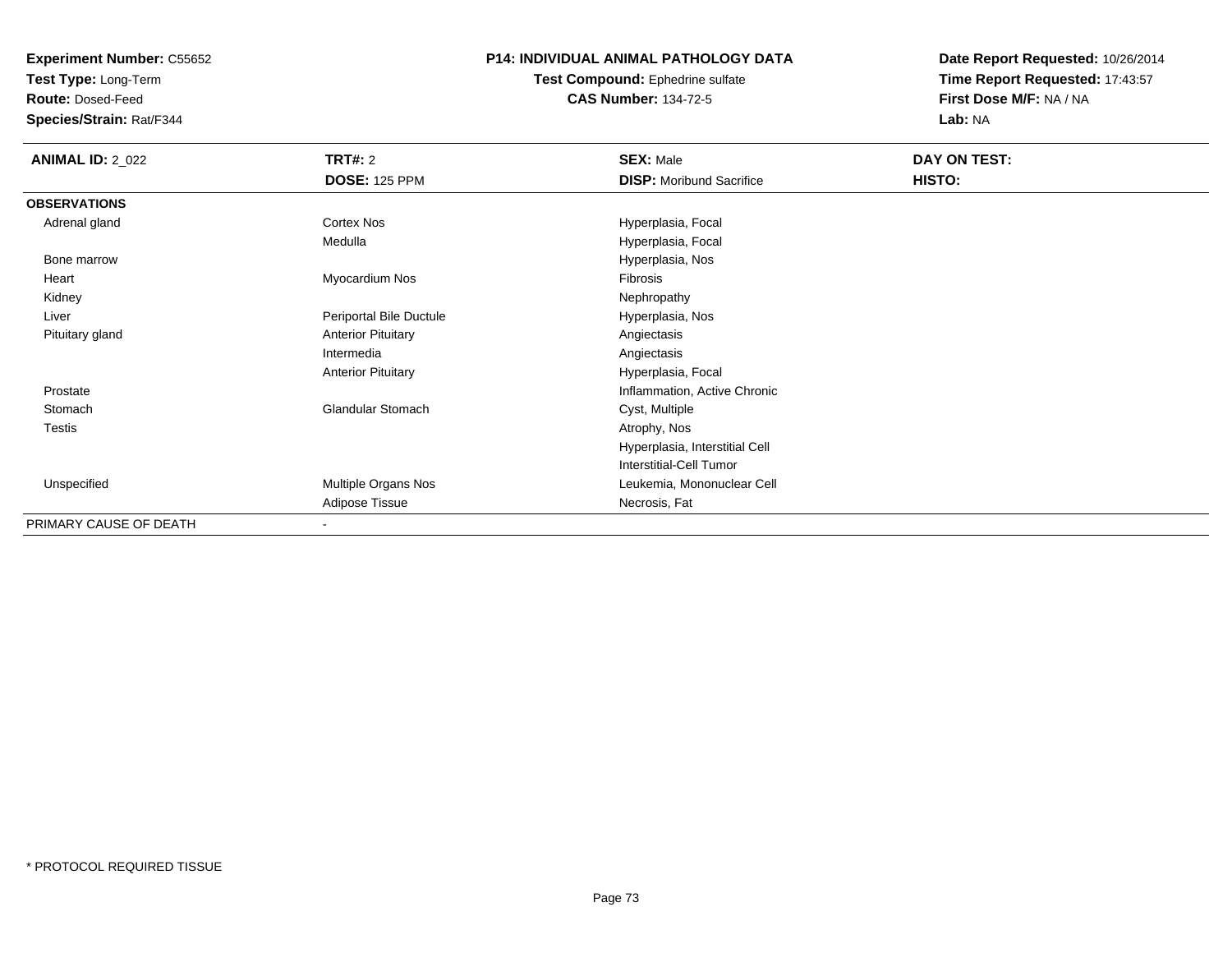**Test Type:** Long-Term

**Route:** Dosed-Feed

**Species/Strain:** Rat/F344

# **P14: INDIVIDUAL ANIMAL PATHOLOGY DATA**

**Test Compound:** Ephedrine sulfate**CAS Number:** 134-72-5

| <b>ANIMAL ID: 2_023</b> | TRT#: 2                    | <b>SEX: Male</b>                | DAY ON TEST: |  |
|-------------------------|----------------------------|---------------------------------|--------------|--|
|                         | <b>DOSE: 125 PPM</b>       | <b>DISP:</b> Moribund Sacrifice | HISTO:       |  |
| <b>OBSERVATIONS</b>     |                            |                                 |              |  |
| Bone marrow             |                            | Hyperplasia, Nos                |              |  |
| Heart                   | Myocardium Nos             | Degeneration, Nos               |              |  |
| Kidney                  |                            | Nephropathy                     |              |  |
| Liver                   | Periportal Bile Ductule    | Hyperplasia, Nos                |              |  |
| Pituitary gland         | Intermedia                 | Angiectasis                     |              |  |
|                         | <b>Anterior Pituitary</b>  | Hyperplasia, Focal              |              |  |
| Stomach                 | <b>Glandular Stomach</b>   | Cyst, Multiple                  |              |  |
| Testis                  |                            | Atrophy, Nos                    |              |  |
|                         |                            | Hyperplasia, Interstitial Cell  |              |  |
|                         |                            | Interstitial-Cell Tumor         |              |  |
| Unspecified             | <b>Multiple Organs Nos</b> | Leukemia, Mononuclear Cell      |              |  |
| PRIMARY CAUSE OF DEATH  |                            |                                 |              |  |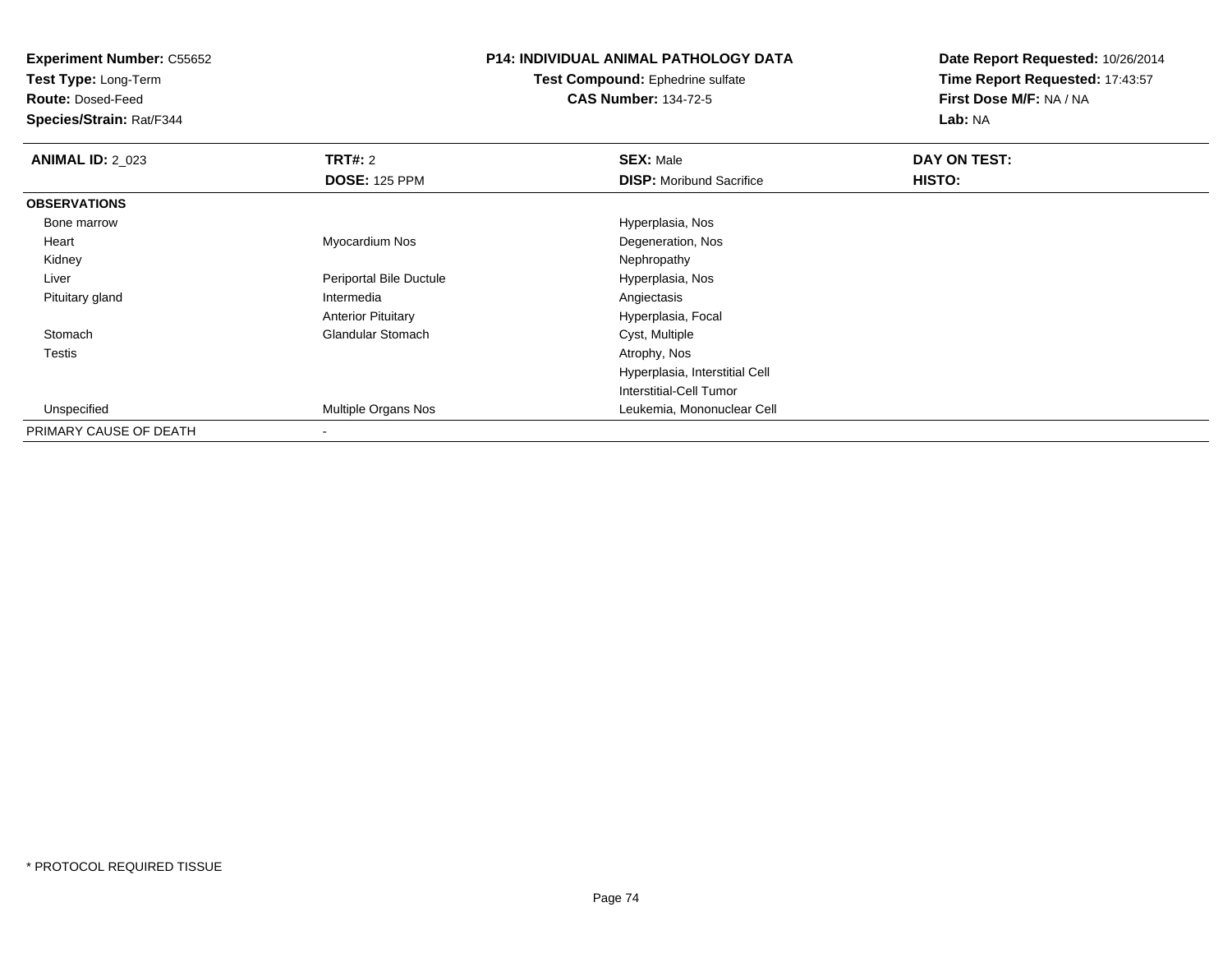**Test Type:** Long-Term

**Route:** Dosed-Feed

**Species/Strain:** Rat/F344

# **P14: INDIVIDUAL ANIMAL PATHOLOGY DATA**

#### **Test Compound:** Ephedrine sulfate**CAS Number:** 134-72-5

| <b>ANIMAL ID: 2_024</b> | <b>TRT#: 2</b>            | <b>SEX: Male</b>                | DAY ON TEST: |  |
|-------------------------|---------------------------|---------------------------------|--------------|--|
|                         | <b>DOSE: 125 PPM</b>      | <b>DISP: Terminal Sacrifice</b> | HISTO:       |  |
| <b>OBSERVATIONS</b>     |                           |                                 |              |  |
| Adrenal gland           | Cortex Nos                | Angiectasis                     |              |  |
|                         | Cortex Nos                | Hyperplasia, Focal              |              |  |
| Bone marrow             |                           | Hyperplasia, Nos                |              |  |
| Heart                   | Myocardium Nos            | Fibrosis                        |              |  |
| Kidney                  |                           | Nephropathy                     |              |  |
| Liver                   |                           | Angiectasis                     |              |  |
|                         |                           | Clear-Cell Change               |              |  |
|                         | Periportal Bile Ductule   | Hyperplasia, Nos                |              |  |
| Lung                    |                           | Perivascular Cuffing            |              |  |
| Pancreas                | Acinus                    | Atrophy, Nos                    |              |  |
| Pituitary gland         | <b>Anterior Pituitary</b> | Hyperplasia, Focal              |              |  |
| Testis                  |                           | Atrophy, Nos                    |              |  |
|                         |                           | Hyperplasia, Interstitial Cell  |              |  |
|                         |                           | <b>Interstitial-Cell Tumor</b>  |              |  |
| Thyroid                 |                           | Hyperplasia, C Cell             |              |  |
| Unspecified             | Multiple Organs Nos       | Leukemia, Mononuclear Cell      |              |  |
| PRIMARY CAUSE OF DEATH  | $\overline{\phantom{a}}$  |                                 |              |  |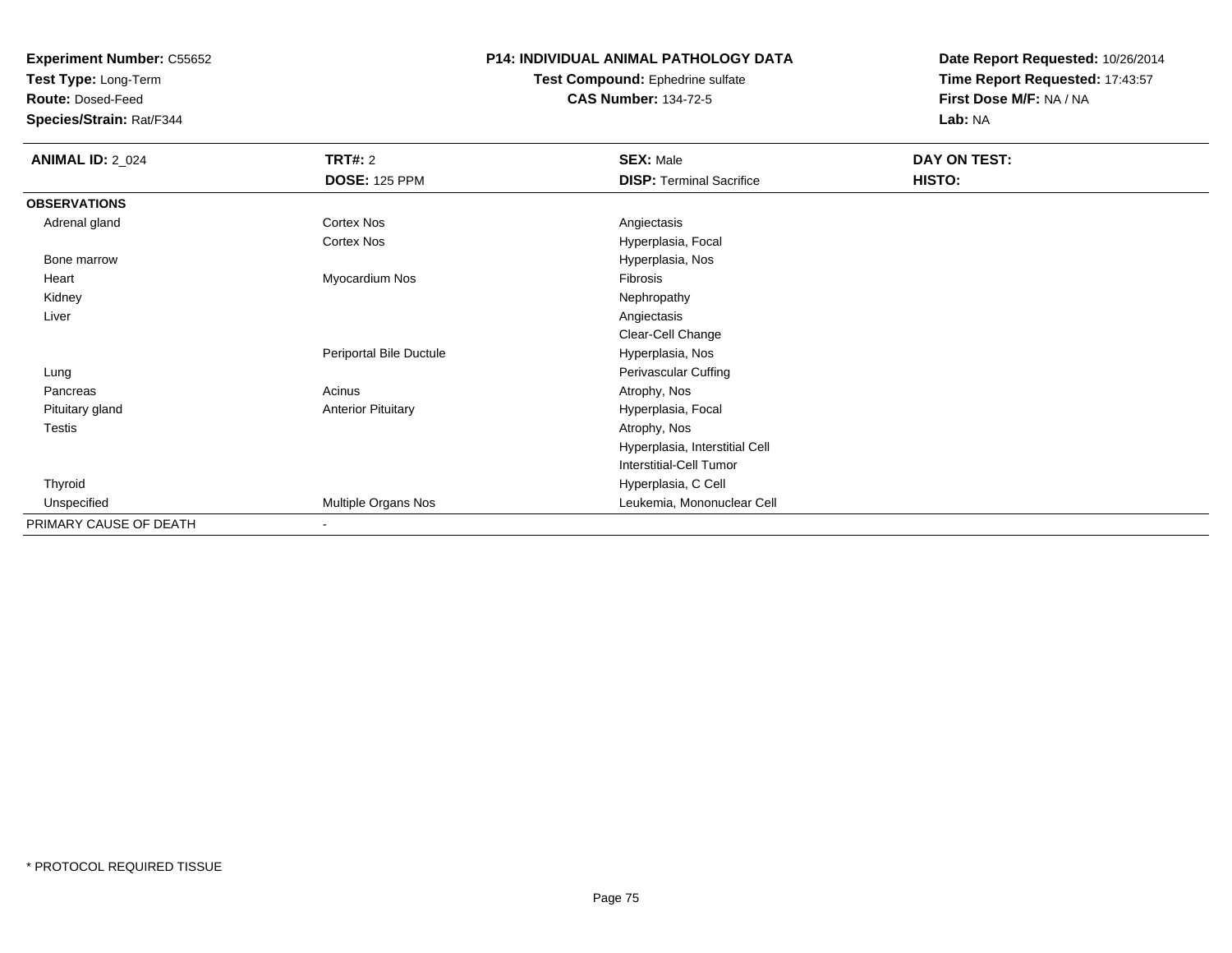**Test Type:** Long-Term

**Route:** Dosed-Feed

**Species/Strain:** Rat/F344

## **P14: INDIVIDUAL ANIMAL PATHOLOGY DATA**

**Test Compound:** Ephedrine sulfate**CAS Number:** 134-72-5

| <b>ANIMAL ID: 2_025</b> | <b>TRT#:</b> 2          | <b>SEX: Male</b>                | DAY ON TEST: |  |
|-------------------------|-------------------------|---------------------------------|--------------|--|
|                         | <b>DOSE: 125 PPM</b>    | <b>DISP: Terminal Sacrifice</b> | HISTO:       |  |
| <b>OBSERVATIONS</b>     |                         |                                 |              |  |
| Adrenal gland           | Cortex Nos              | Angiectasis                     |              |  |
|                         | Cortex Nos              | Hyperplasia, Focal              |              |  |
| Bone marrow             |                         | Hyperplasia, Nos                |              |  |
| Heart                   | Myocardium Nos          | Fibrosis                        |              |  |
|                         | Myocardium Nos          | Inflammation, Chronic           |              |  |
| Liver                   |                         | Angiectasis                     |              |  |
|                         |                         | Clear-Cell Change               |              |  |
|                         | Periportal Bile Ductule | Hyperplasia, Nos                |              |  |
| Prostate                |                         | Inflammation, Active Chronic    |              |  |
| Spleen                  |                         | Leukemia, Mononuclear Cell      |              |  |
| Testis                  |                         | Hyperplasia, Interstitial Cell  |              |  |
|                         |                         | <b>Interstitial-Cell Tumor</b>  |              |  |
| Thyroid                 |                         | Hyperplasia, C Cell             |              |  |
| Unspecified             |                         | Fibroma                         |              |  |
| PRIMARY CAUSE OF DEATH  |                         |                                 |              |  |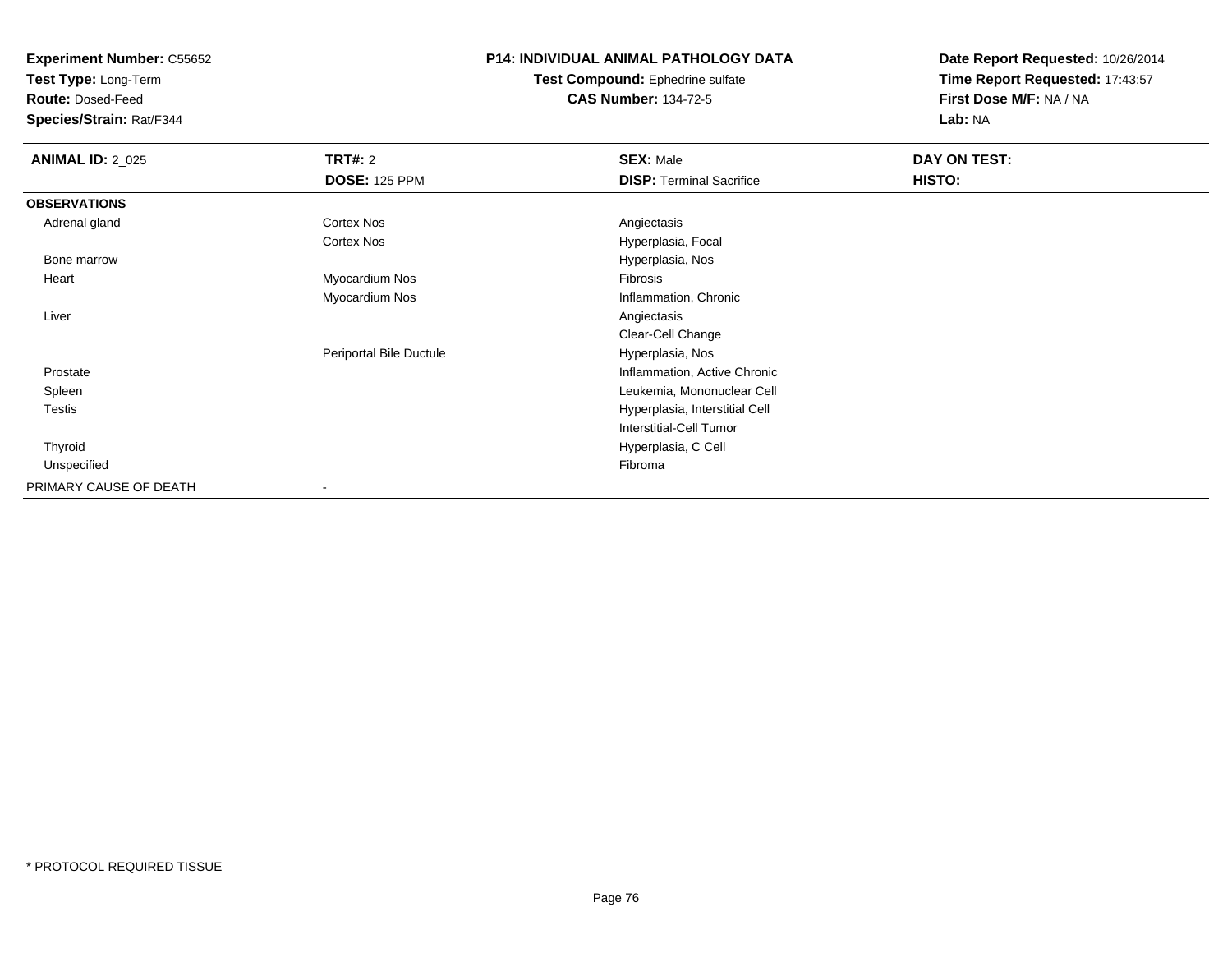**Test Type:** Long-Term

**Route:** Dosed-Feed

**Species/Strain:** Rat/F344

# **P14: INDIVIDUAL ANIMAL PATHOLOGY DATA**

**Test Compound:** Ephedrine sulfate**CAS Number:** 134-72-5

| <b>ANIMAL ID: 2_026</b> | TRT#: 2                  | <b>SEX: Male</b>                | DAY ON TEST: |  |
|-------------------------|--------------------------|---------------------------------|--------------|--|
|                         | <b>DOSE: 125 PPM</b>     | <b>DISP: Terminal Sacrifice</b> | HISTO:       |  |
| <b>OBSERVATIONS</b>     |                          |                                 |              |  |
| Adrenal gland           | <b>Cortex Nos</b>        | Angiectasis                     |              |  |
|                         | <b>Cortex Nos</b>        | Hyperplasia, Focal              |              |  |
| Heart                   | Myocardium Nos           | Fibrosis                        |              |  |
| Kidney                  |                          | Nephropathy                     |              |  |
| Liver                   |                          | Angiectasis                     |              |  |
|                         |                          | Clear-Cell Change               |              |  |
|                         |                          | Cytoplasmic Change, Basophilic  |              |  |
|                         | Periportal Bile Ductule  | Hyperplasia, Nos                |              |  |
|                         |                          | Neoplastic Nodule               |              |  |
| Spleen                  |                          | Fibrosis                        |              |  |
| Stomach                 | <b>Glandular Stomach</b> | Cyst, Multiple                  |              |  |
| Testis                  |                          | Atrophy, Nos                    |              |  |
|                         |                          | <b>Interstitial-Cell Tumor</b>  |              |  |
| PRIMARY CAUSE OF DEATH  |                          |                                 |              |  |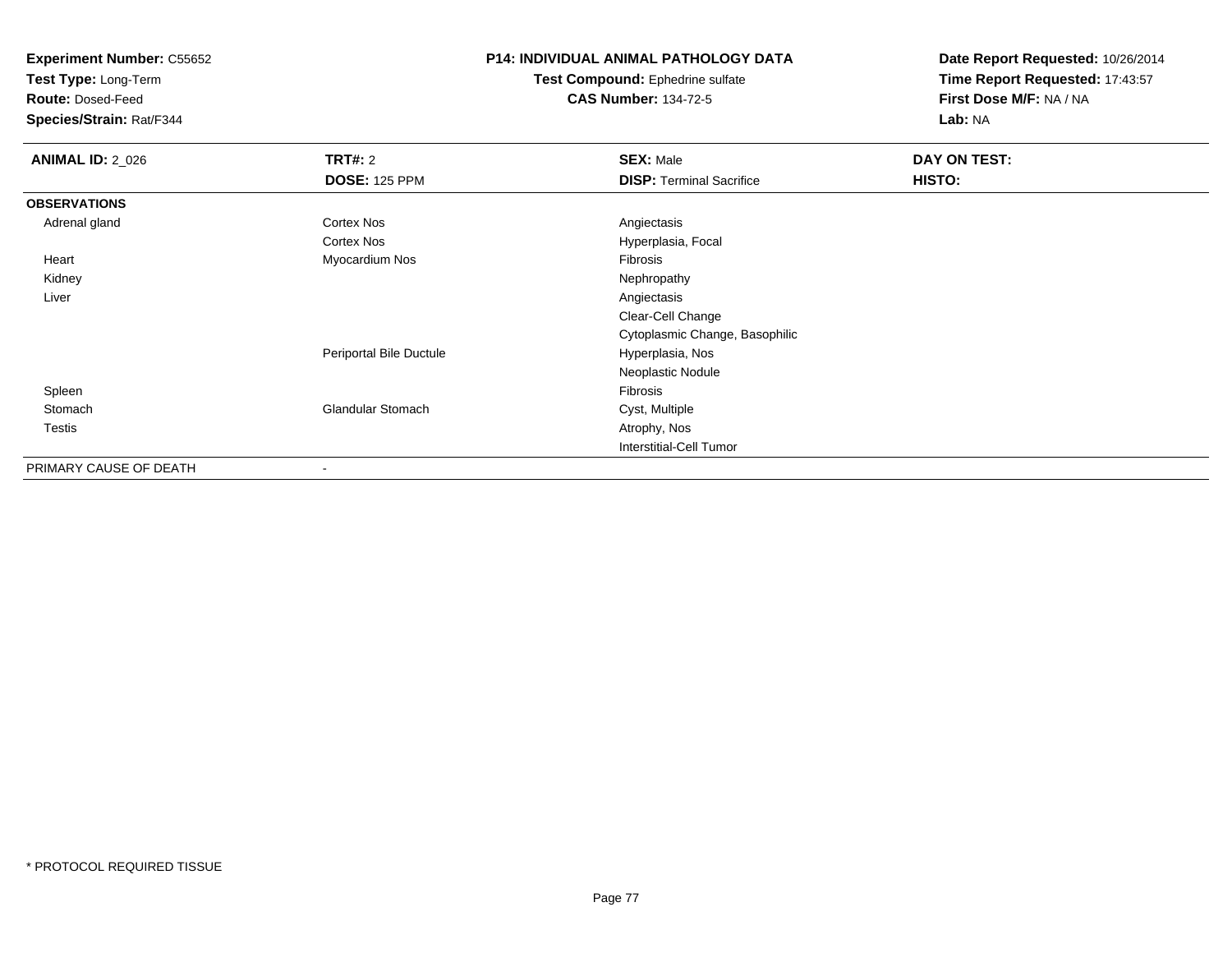**Test Type:** Long-Term

**Route:** Dosed-Feed

**Species/Strain:** Rat/F344

# **P14: INDIVIDUAL ANIMAL PATHOLOGY DATA**

#### **Test Compound:** Ephedrine sulfate**CAS Number:** 134-72-5

| <b>ANIMAL ID: 2_027</b> | <b>TRT#: 2</b>            | <b>SEX: Male</b>                | <b>DAY ON TEST:</b> |
|-------------------------|---------------------------|---------------------------------|---------------------|
|                         | <b>DOSE: 125 PPM</b>      | <b>DISP: Terminal Sacrifice</b> | HISTO:              |
| <b>OBSERVATIONS</b>     |                           |                                 |                     |
| Bone marrow             |                           | Hyperplasia, Nos                |                     |
| Heart                   | Myocardium Nos            | <b>Fibrosis</b>                 |                     |
| Kidney                  |                           | Nephropathy                     |                     |
| Liver                   |                           | Angiectasis                     |                     |
|                         |                           | Clear-Cell Change               |                     |
|                         |                           | Cytoplasmic Change, Basophilic  |                     |
|                         | Periportal Bile Ductule   | Hyperplasia, Nos                |                     |
| Pancreas                | Acinus                    | Atrophy, Nos                    |                     |
| Pituitary gland         | <b>Anterior Pituitary</b> | Hyperplasia, Focal              |                     |
| Prostate                |                           | Inflammation, Active Chronic    |                     |
| Spleen                  |                           | Fibrosis                        |                     |
| <b>Testis</b>           |                           | Atrophy, Nos                    |                     |
|                         |                           | Hyperplasia, Interstitial Cell  |                     |
|                         |                           | <b>Interstitial-Cell Tumor</b>  |                     |
| Thyroid                 |                           | Hyperplasia, C Cell             |                     |
| Unspecified             | Multiple Organs Nos       | Leukemia, Mononuclear Cell      |                     |
| PRIMARY CAUSE OF DEATH  | $\blacksquare$            |                                 |                     |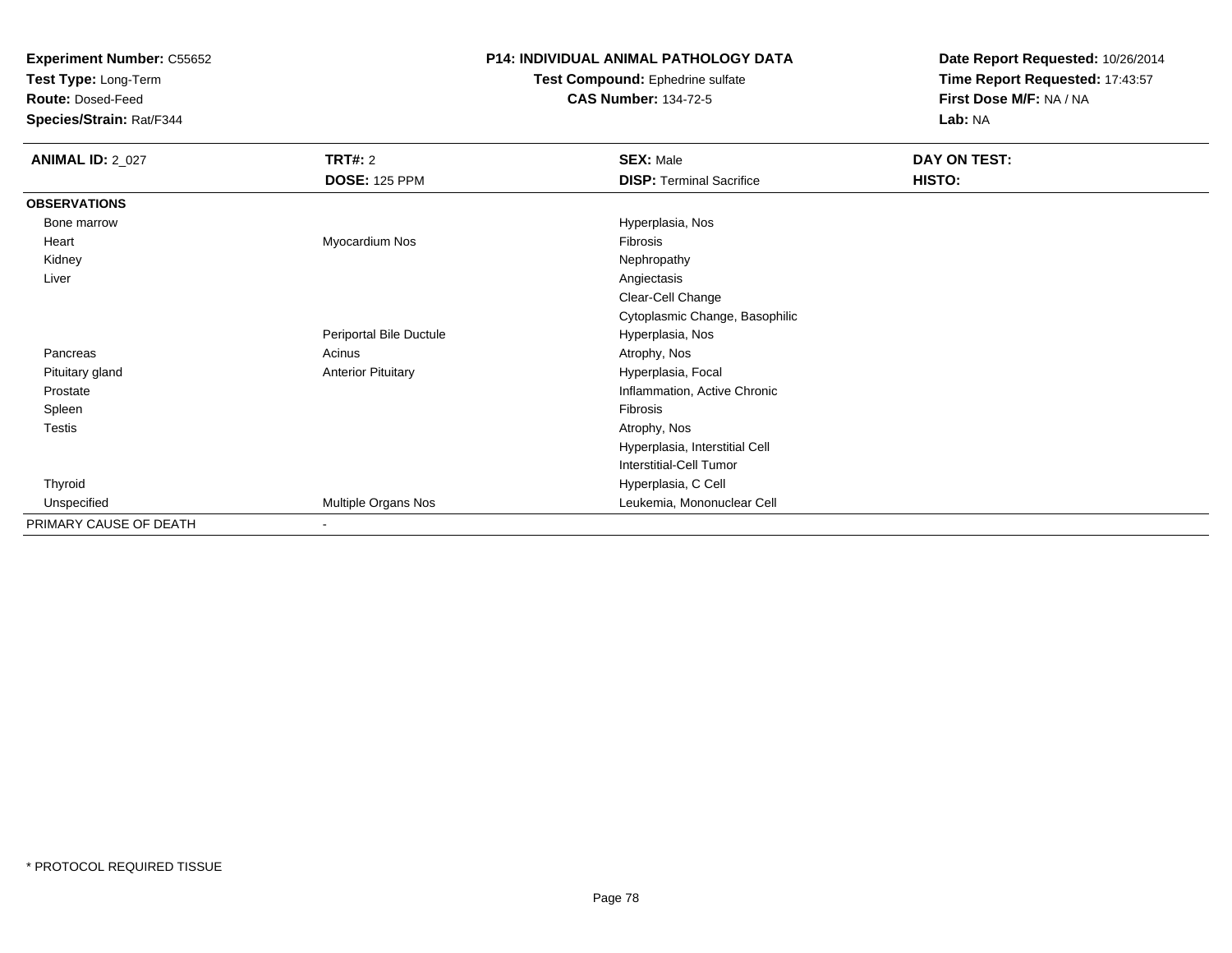**Test Type:** Long-Term

**Route:** Dosed-Feed

**Species/Strain:** Rat/F344

# **P14: INDIVIDUAL ANIMAL PATHOLOGY DATA**

**Test Compound:** Ephedrine sulfate**CAS Number:** 134-72-5

| <b>ANIMAL ID: 2_028</b> | TRT#: 2                 | <b>SEX: Male</b>                | DAY ON TEST: |  |
|-------------------------|-------------------------|---------------------------------|--------------|--|
|                         | <b>DOSE: 125 PPM</b>    | <b>DISP:</b> Moribund Sacrifice | HISTO:       |  |
| <b>OBSERVATIONS</b>     |                         |                                 |              |  |
| Adrenal gland           | <b>Cortex Nos</b>       | Hyperplasia, Focal              |              |  |
|                         | Medulla                 | Pheochromocytoma                |              |  |
| Bone marrow             |                         | Hyperplasia, Nos                |              |  |
| Brain                   | Cerebellum Nos          | Hemorrhage                      |              |  |
| Heart                   | Myocardium Nos          | Fibrosis                        |              |  |
| Kidney                  |                         | Nephropathy                     |              |  |
| Liver                   | Periportal Bile Ductule | Hyperplasia, Nos                |              |  |
| Stomach                 | Forestomach             | Edema, Nos                      |              |  |
|                         | Forestomach             | Inflammation, Chronic           |              |  |
| Testis                  |                         | Atrophy, Nos                    |              |  |
|                         |                         | Hyperplasia, Interstitial Cell  |              |  |
|                         |                         | Interstitial-Cell Tumor         |              |  |
| Unspecified             | Multiple Organs Nos     | Leukemia, Mononuclear Cell      |              |  |
| PRIMARY CAUSE OF DEATH  |                         |                                 |              |  |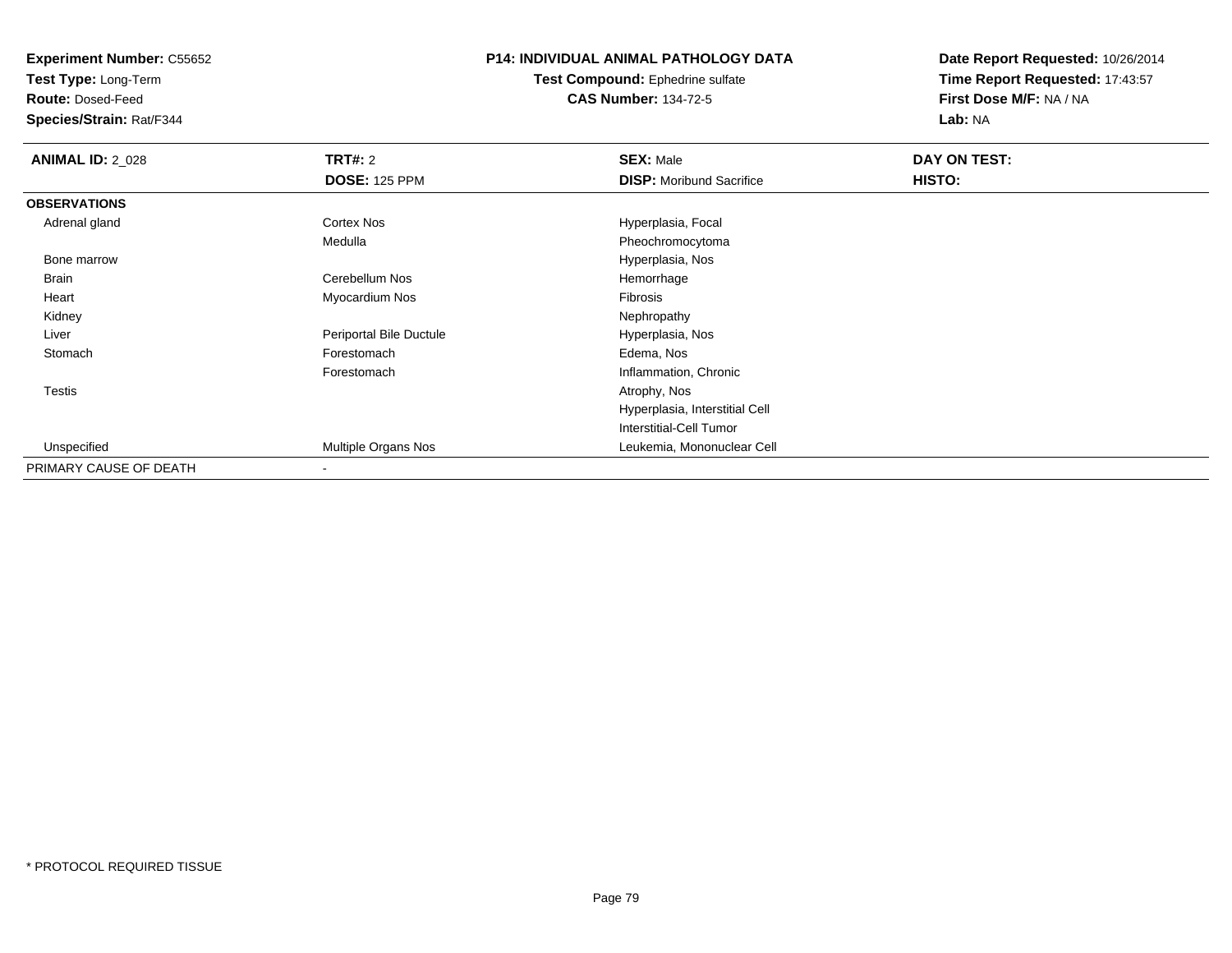**Test Type:** Long-Term

**Route:** Dosed-Feed

**Species/Strain:** Rat/F344

# **P14: INDIVIDUAL ANIMAL PATHOLOGY DATA**

#### **Test Compound:** Ephedrine sulfate**CAS Number:** 134-72-5

| <b>ANIMAL ID: 2_029</b> | TRT#: 2                 | <b>SEX: Male</b>                | DAY ON TEST: |  |
|-------------------------|-------------------------|---------------------------------|--------------|--|
|                         | <b>DOSE: 125 PPM</b>    | <b>DISP:</b> Moribund Sacrifice | HISTO:       |  |
| <b>OBSERVATIONS</b>     |                         |                                 |              |  |
| Adrenal gland           | Medulla                 | Pheochromocytoma                |              |  |
| Bone marrow             |                         | Hyperplasia, Nos                |              |  |
| Brain                   |                         | Hemorrhage                      |              |  |
| Kidney                  |                         | Nephropathy                     |              |  |
| Liver                   |                         | Angiectasis                     |              |  |
|                         | Periportal Bile Ductule | Hyperplasia, Nos                |              |  |
|                         |                         | Necrosis, Coagulative           |              |  |
| Testis                  |                         | Atrophy, Nos                    |              |  |
|                         |                         | Hyperplasia, Interstitial Cell  |              |  |
|                         |                         | Interstitial-Cell Tumor         |              |  |
| Unspecified             | Multiple Organs Nos     | Leukemia, Mononuclear Cell      |              |  |
| PRIMARY CAUSE OF DEATH  |                         |                                 |              |  |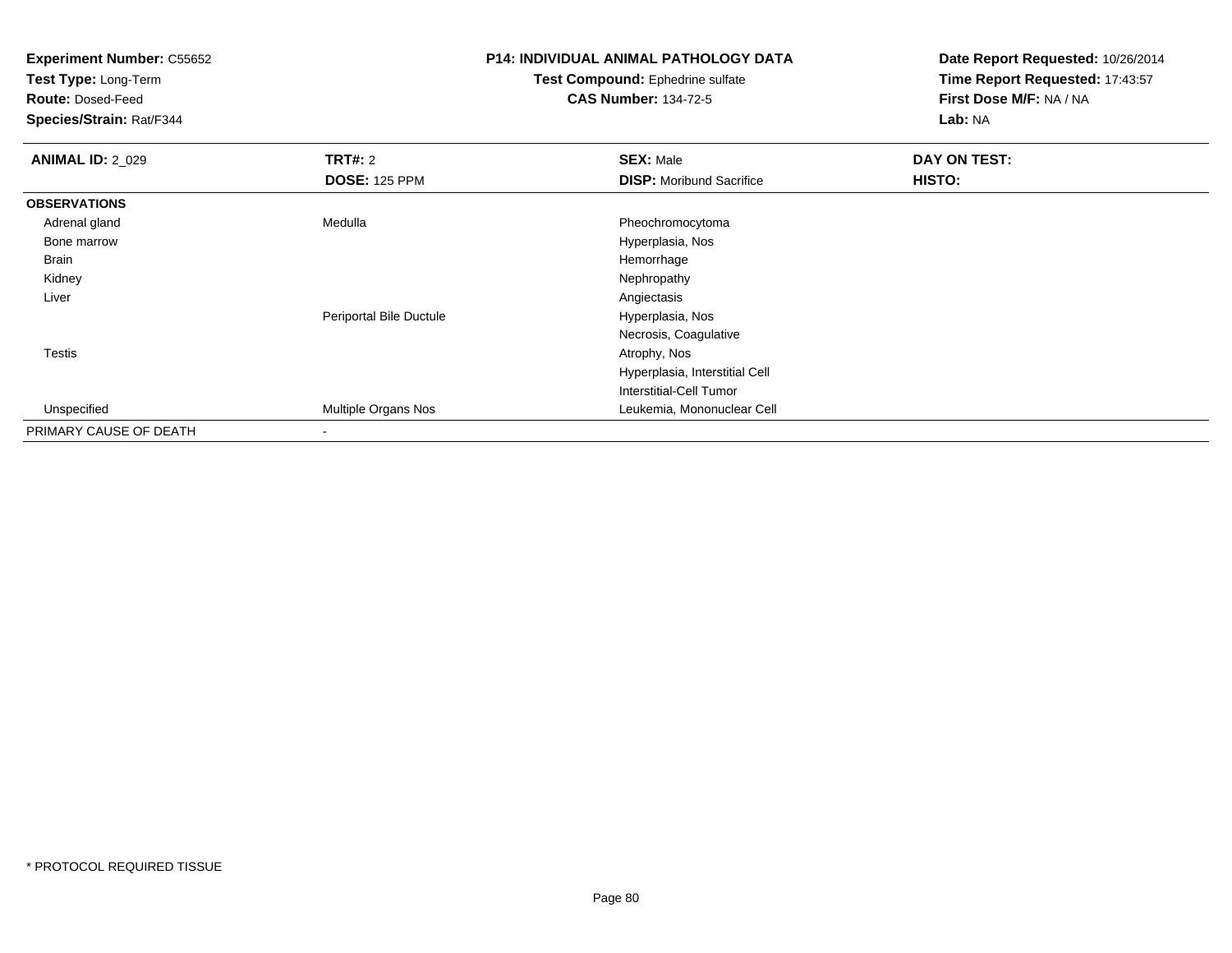**Test Type:** Long-Term

**Route:** Dosed-Feed

**Species/Strain:** Rat/F344

### **P14: INDIVIDUAL ANIMAL PATHOLOGY DATA**

**Test Compound:** Ephedrine sulfate**CAS Number:** 134-72-5

| <b>ANIMAL ID: 2_030</b> | TRT#: 2                   | <b>SEX: Male</b>                | DAY ON TEST: |
|-------------------------|---------------------------|---------------------------------|--------------|
|                         | <b>DOSE: 125 PPM</b>      | <b>DISP: Terminal Sacrifice</b> | HISTO:       |
| <b>OBSERVATIONS</b>     |                           |                                 |              |
| Adrenal gland           | Cortex Nos                | Metamorphosis, Fatty            |              |
| Bone marrow             |                           | Hyperplasia, Nos                |              |
| <b>Brain</b>            | Cerebellum Nos            | Hemorrhage                      |              |
| Heart                   | Myocardium Nos            | Fibrosis                        |              |
| Kidney                  |                           | Nephropathy                     |              |
| Liver                   | Periportal Bile Ductule   | Hyperplasia, Nos                |              |
|                         |                           | Necrosis, Coagulative           |              |
| Pituitary gland         | <b>Anterior Pituitary</b> | Necrosis, Focal                 |              |
| Prostate                |                           | Hyperplasia, Epithelial         |              |
| Spleen                  |                           | Necrosis, Focal                 |              |
| Stomach                 | <b>Glandular Stomach</b>  | Cyst, Multiple                  |              |
| <b>Testis</b>           |                           | Interstitial-Cell Tumor         |              |
|                         |                           | Necrosis, Diffuse               |              |
| Thymus                  |                           | Hemorrhage                      |              |
| Thyroid                 |                           | C-Cell Adenoma                  |              |
|                         |                           | Cyst, Follicular Nos            |              |
| Unspecified             |                           | Cyst, Epidermal Inclusion       |              |
|                         | Multiple Organs Nos       | Leukemia, Mononuclear Cell      |              |
|                         | Adipose Tissue            | Necrosis, Fat                   |              |
|                         | Multiple Organs Nos       | Thrombus, Fibrin                |              |
| PRIMARY CAUSE OF DEATH  | $\blacksquare$            |                                 |              |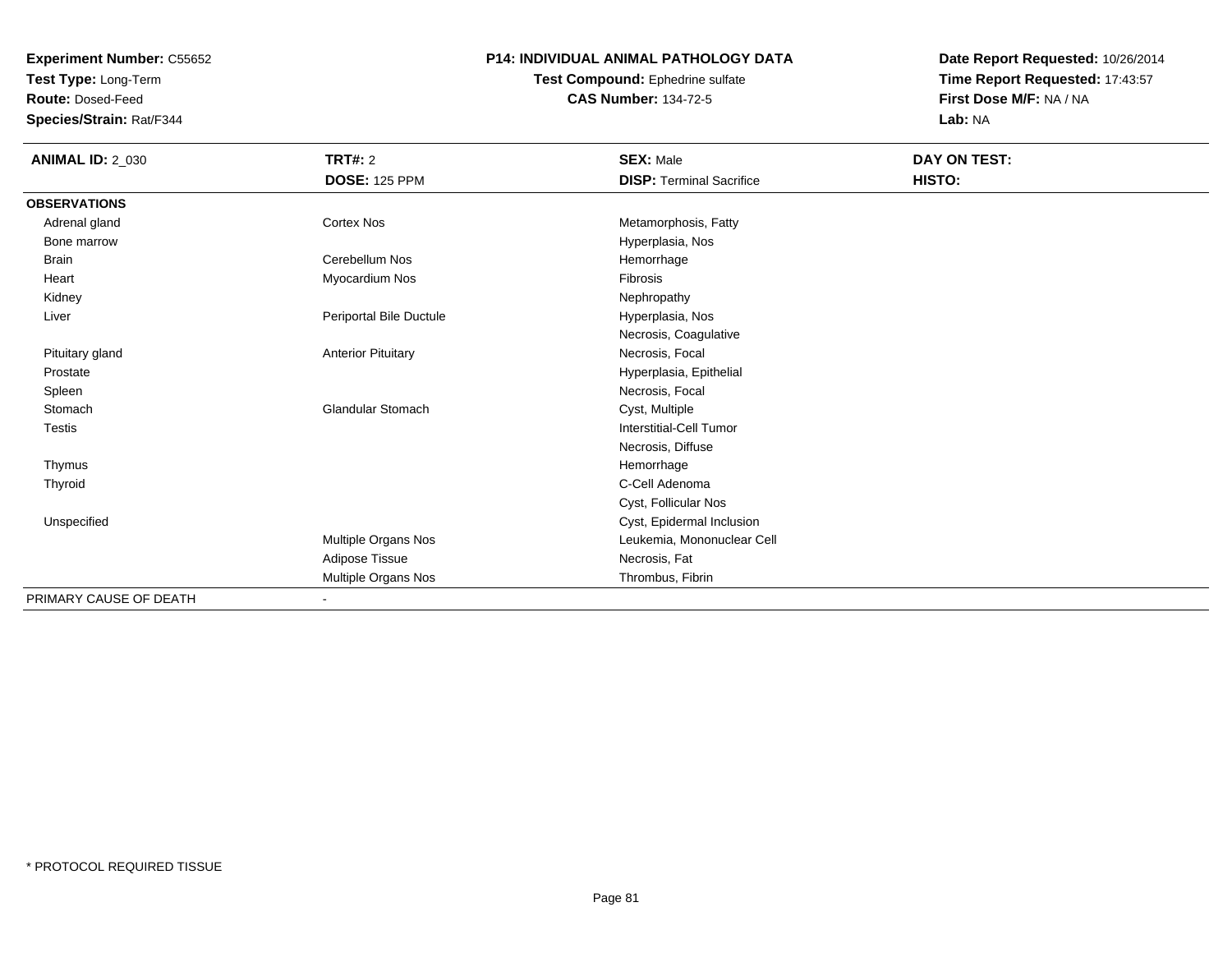**Test Type:** Long-Term

**Route:** Dosed-Feed

**Species/Strain:** Rat/F344

# **P14: INDIVIDUAL ANIMAL PATHOLOGY DATA**

**Test Compound:** Ephedrine sulfate**CAS Number:** 134-72-5

| <b>ANIMAL ID: 2_031</b> | <b>TRT#: 2</b>            | <b>SEX: Male</b>                | DAY ON TEST: |  |
|-------------------------|---------------------------|---------------------------------|--------------|--|
|                         | <b>DOSE: 125 PPM</b>      | <b>DISP: Terminal Sacrifice</b> | HISTO:       |  |
| <b>OBSERVATIONS</b>     |                           |                                 |              |  |
| Adrenal gland           | Medulla                   | Pheochromocytoma                |              |  |
| Bone marrow             |                           | Hyperplasia, Nos                |              |  |
| Heart                   | Myocardium Nos            | Fibrosis                        |              |  |
| Kidney                  |                           | Nephropathy                     |              |  |
| Liver                   | Periportal Bile Ductule   | Hyperplasia, Nos                |              |  |
| Pancreas                | Acinus                    | Atrophy, Nos                    |              |  |
| Pituitary gland         | Intermedia                | Angiectasis                     |              |  |
|                         | <b>Anterior Pituitary</b> | Hyperplasia, Focal              |              |  |
| Prostate                |                           | Inflammation, Active Chronic    |              |  |
| Spleen                  | Capsule                   | Fibrosis                        |              |  |
| Stomach                 | <b>Glandular Stomach</b>  | Cyst, Multiple                  |              |  |
| Testis                  |                           | Atrophy, Nos                    |              |  |
|                         |                           | Hyperplasia, Interstitial Cell  |              |  |
|                         |                           | <b>Interstitial-Cell Tumor</b>  |              |  |
| Thyroid                 |                           | Hyperplasia, C Cell             |              |  |
| Unspecified             | Multiple Organs Nos       | Leukemia, Mononuclear Cell      |              |  |
| PRIMARY CAUSE OF DEATH  | $\overline{\phantom{a}}$  |                                 |              |  |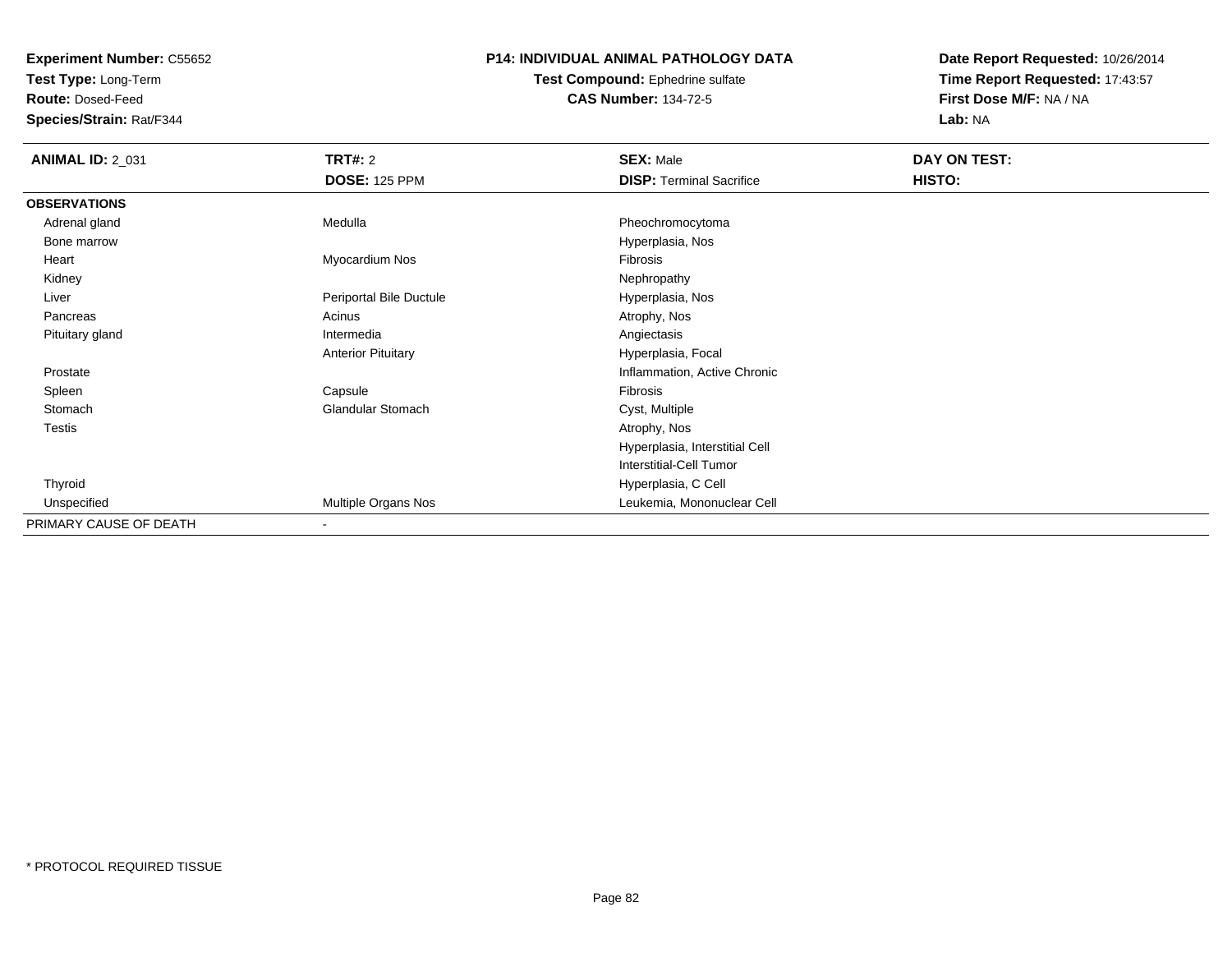**Test Type:** Long-Term

**Route:** Dosed-Feed

**Species/Strain:** Rat/F344

# **P14: INDIVIDUAL ANIMAL PATHOLOGY DATA**

**Test Compound:** Ephedrine sulfate**CAS Number:** 134-72-5

| <b>ANIMAL ID: 2_032</b> | <b>TRT#: 2</b>            | <b>SEX: Male</b>                | DAY ON TEST: |  |
|-------------------------|---------------------------|---------------------------------|--------------|--|
|                         | <b>DOSE: 125 PPM</b>      | <b>DISP: Terminal Sacrifice</b> | HISTO:       |  |
| <b>OBSERVATIONS</b>     |                           |                                 |              |  |
| Adrenal gland           | Cortex Nos                | Hyperplasia, Focal              |              |  |
| Heart                   | Myocardium Nos            | Fibrosis                        |              |  |
| Kidney                  |                           | Nephropathy                     |              |  |
| Liver                   | Periportal Bile Ductule   | Hyperplasia, Nos                |              |  |
| Lung                    |                           | Perivascular Cuffing            |              |  |
| Mammary gland           |                           | Hyperplasia, Cystic             |              |  |
| Pituitary gland         | <b>Anterior Pituitary</b> | Adenoma, Nos                    |              |  |
|                         | <b>Anterior Pituitary</b> | Hyperplasia, Focal              |              |  |
| Prostate                |                           | Inflammation, Active Chronic    |              |  |
| Spleen                  |                           | Hemosiderosis                   |              |  |
| Stomach                 | <b>Glandular Stomach</b>  | Cyst, Multiple                  |              |  |
|                         | Forestomach               | Hyperplasia, Epithelial         |              |  |
|                         | Forestomach               | Inflammation, Chronic           |              |  |
| <b>Testis</b>           |                           | Hyperplasia, Interstitial Cell  |              |  |
|                         |                           | Interstitial-Cell Tumor         |              |  |
| Unspecified             |                           | Cyst, Epidermal Inclusion       |              |  |
| PRIMARY CAUSE OF DEATH  |                           |                                 |              |  |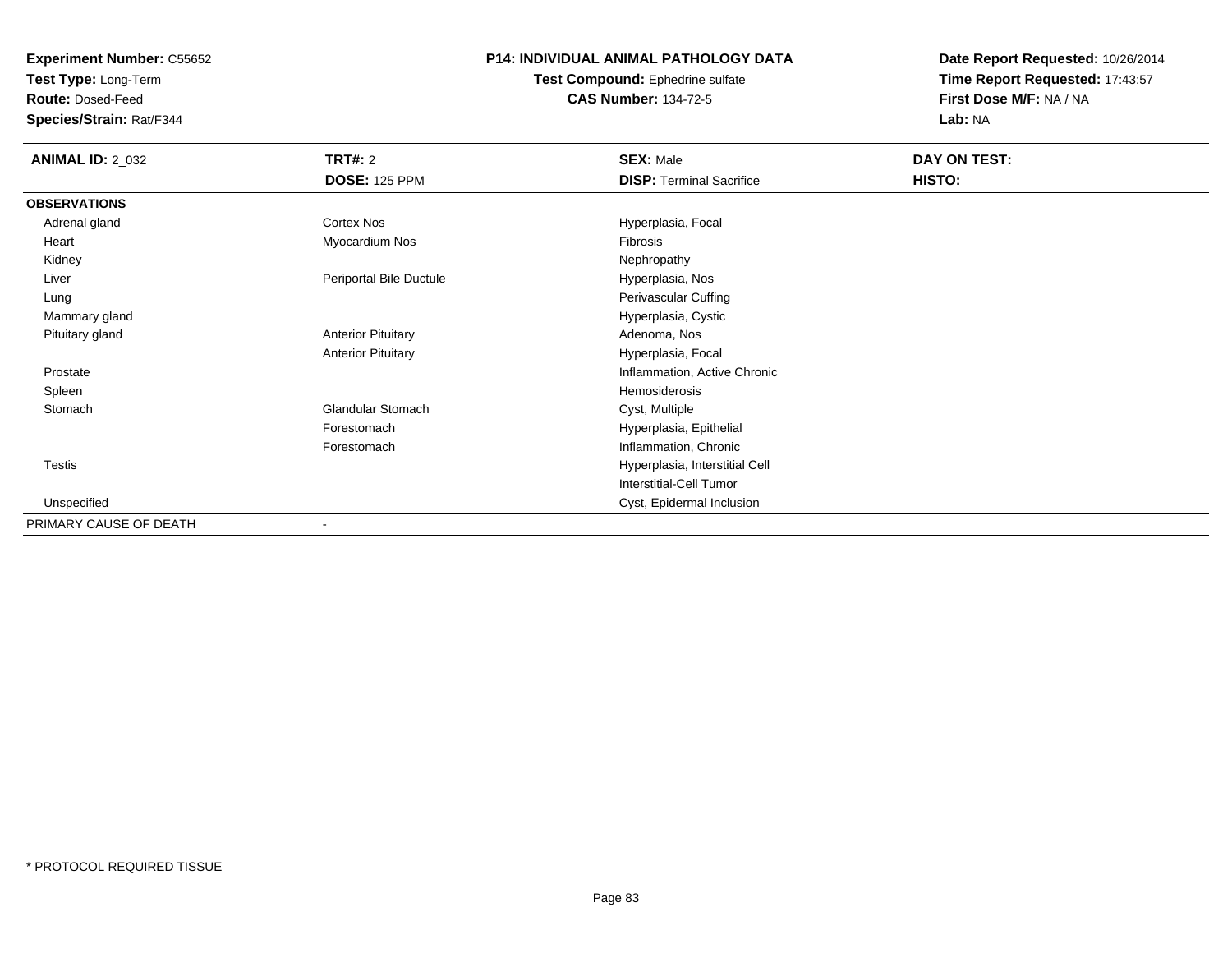**Test Type:** Long-Term

**Route:** Dosed-Feed

**Species/Strain:** Rat/F344

## **P14: INDIVIDUAL ANIMAL PATHOLOGY DATA**

**Test Compound:** Ephedrine sulfate**CAS Number:** 134-72-5

| <b>ANIMAL ID: 2_033</b> | <b>TRT#: 2</b>            | <b>SEX: Male</b>                | DAY ON TEST: |  |
|-------------------------|---------------------------|---------------------------------|--------------|--|
|                         | <b>DOSE: 125 PPM</b>      | <b>DISP: Terminal Sacrifice</b> | HISTO:       |  |
| <b>OBSERVATIONS</b>     |                           |                                 |              |  |
| Adrenal gland           | Cortex Nos                | Angiectasis                     |              |  |
|                         | Cortex Nos                | Hyperplasia, Focal              |              |  |
|                         | Medulla                   | Pheochromocytoma                |              |  |
| Heart                   | Myocardium Nos            | Fibrosis                        |              |  |
| Kidney                  |                           | Nephropathy                     |              |  |
| Liver                   |                           | Angiectasis                     |              |  |
|                         |                           | Clear-Cell Change               |              |  |
|                         | Periportal Bile Ductule   | Hyperplasia, Nos                |              |  |
|                         |                           | Metamorphosis, Fatty            |              |  |
| Pancreas                | Acinus                    | Atrophy, Nos                    |              |  |
| Pituitary gland         | <b>Anterior Pituitary</b> | Hyperplasia, Focal              |              |  |
| Prostate                |                           | Hyperplasia, Epithelial         |              |  |
|                         |                           | Inflammation, Active Chronic    |              |  |
| Stomach                 | Glandular Stomach         | Cyst, Multiple                  |              |  |
| Testis                  |                           | Hyperplasia, Interstitial Cell  |              |  |
|                         |                           | <b>Interstitial-Cell Tumor</b>  |              |  |
| Thyroid                 |                           | Hyperplasia, C Cell             |              |  |
| Unspecified             |                           | Cyst, Epidermal Inclusion       |              |  |
| PRIMARY CAUSE OF DEATH  | $\overline{\phantom{a}}$  |                                 |              |  |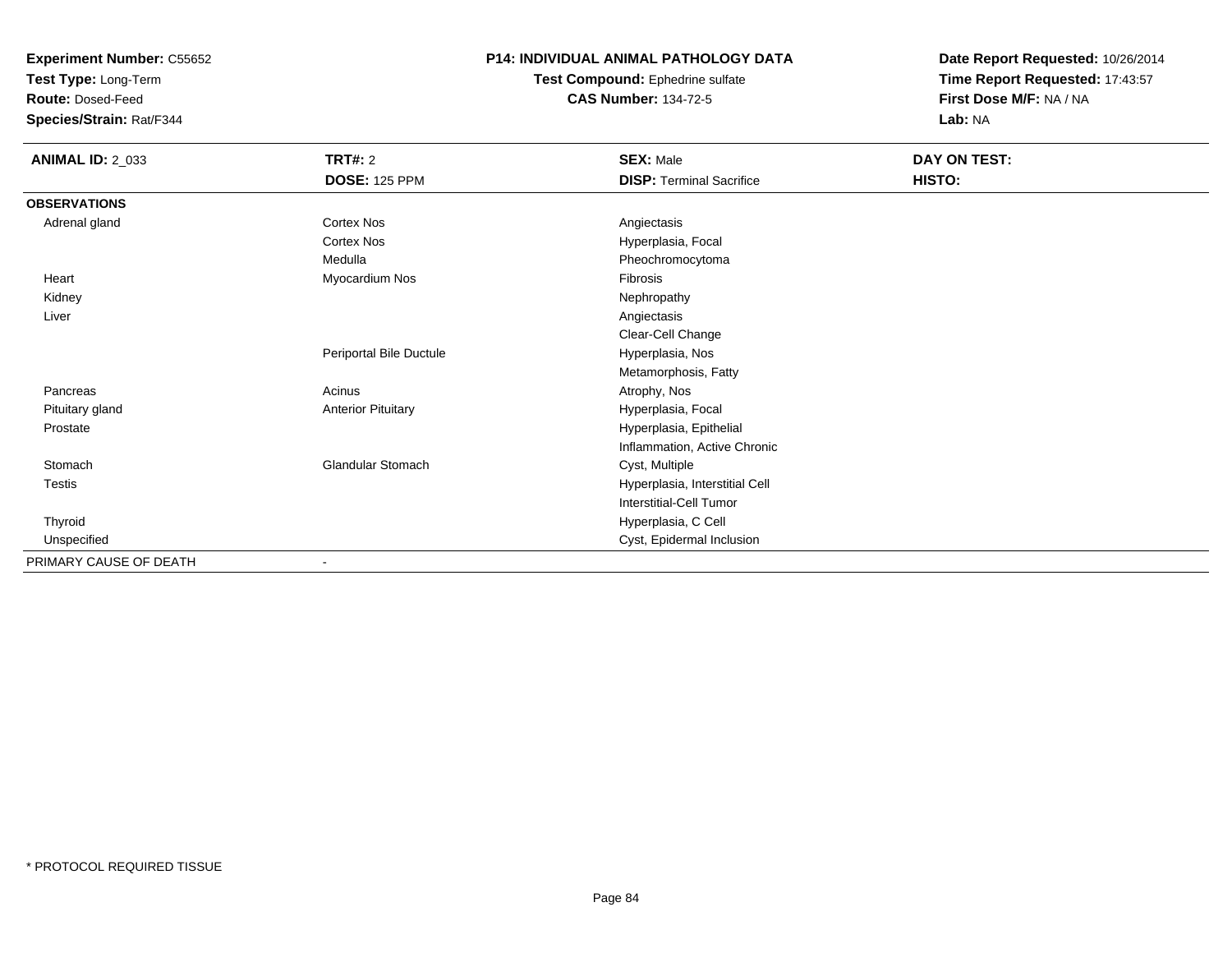**Test Type:** Long-Term

**Route:** Dosed-Feed

**Species/Strain:** Rat/F344

# **P14: INDIVIDUAL ANIMAL PATHOLOGY DATA**

**Test Compound:** Ephedrine sulfate**CAS Number:** 134-72-5

| <b>ANIMAL ID: 2_034</b> | <b>TRT#: 2</b><br><b>DOSE: 125 PPM</b> | <b>SEX: Male</b><br><b>DISP:</b> Moribund Sacrifice | <b>DAY ON TEST:</b><br>HISTO: |
|-------------------------|----------------------------------------|-----------------------------------------------------|-------------------------------|
| <b>OBSERVATIONS</b>     |                                        |                                                     |                               |
| Bone marrow             |                                        | Hyperplasia, Nos                                    |                               |
| Heart                   | Myocardium Nos                         | Degeneration, Nos                                   |                               |
|                         | Myocardium Nos                         | Fibrosis                                            |                               |
|                         | Myocardium Nos                         | Mineralization                                      |                               |
| Kidney                  |                                        | Nephropathy                                         |                               |
| Liver                   |                                        | Angiectasis                                         |                               |
|                         |                                        | Cytoplasmic Change, Basophilic                      |                               |
|                         |                                        | Cytoplasmic Change, Ground-Glass                    |                               |
|                         |                                        | Hepatocellular Carcinoma                            |                               |
|                         | Periportal Bile Ductule                | Hyperplasia, Nos                                    |                               |
|                         |                                        | Neoplastic Nodule                                   |                               |
| Lymph node              | Mandibular Lymph Node                  | Lymphangiectasis                                    |                               |
| Prostate                |                                        | <b>Distention</b>                                   |                               |
|                         |                                        | Inflammation, Active Chronic                        |                               |
| Testis                  |                                        | Hyperplasia, Interstitial Cell                      |                               |
|                         |                                        | Interstitial-Cell Tumor                             |                               |
| Thymus                  |                                        | Cyst, Nos                                           |                               |
| Unspecified             | Multiple Organs Nos                    | Leukemia, Mononuclear Cell                          |                               |
| PRIMARY CAUSE OF DEATH  | ٠                                      |                                                     |                               |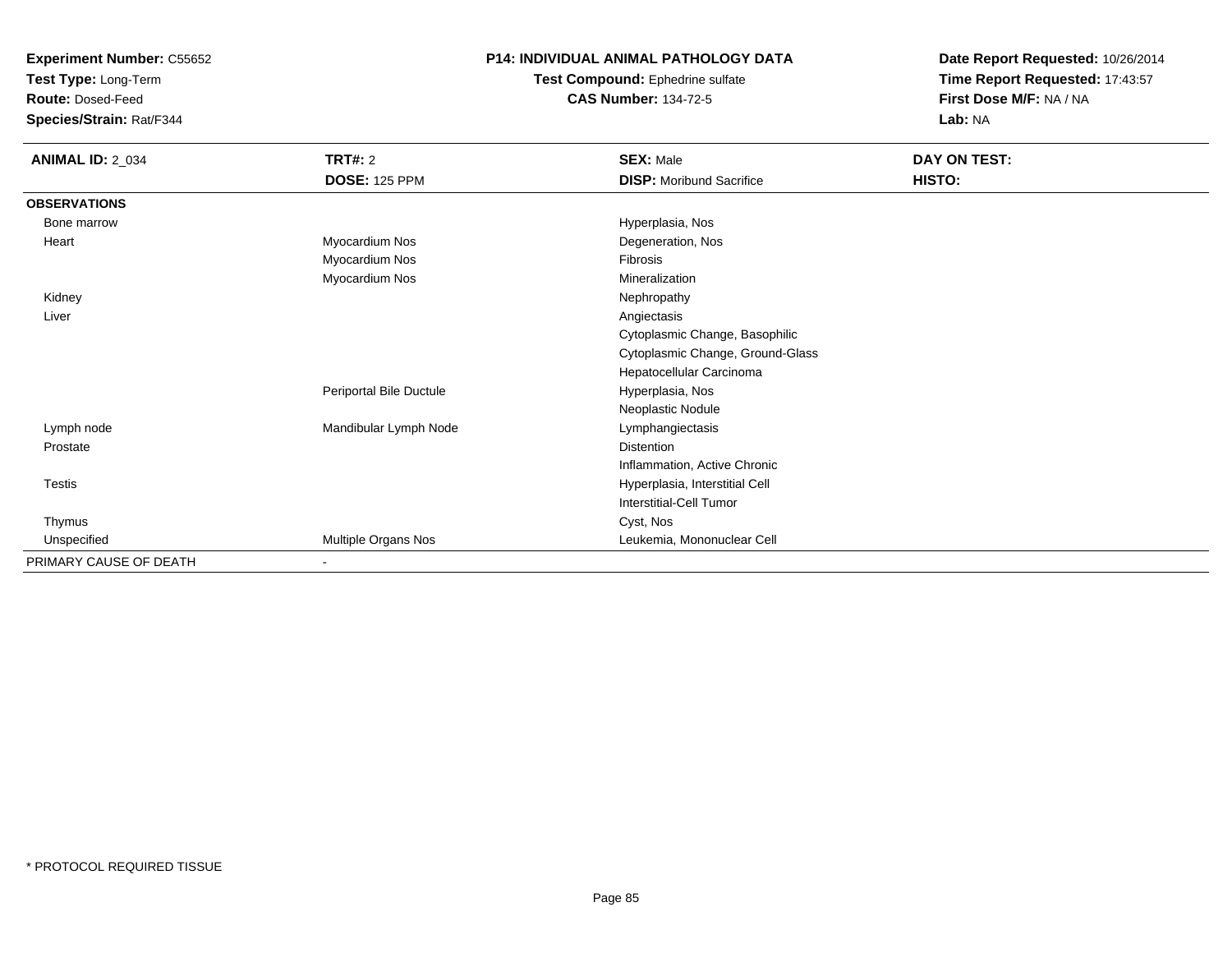**Test Type:** Long-Term

**Route:** Dosed-Feed

**Species/Strain:** Rat/F344

### **P14: INDIVIDUAL ANIMAL PATHOLOGY DATA**

#### **Test Compound:** Ephedrine sulfate**CAS Number:** 134-72-5

| <b>ANIMAL ID: 2_035</b> | TRT#: 2                   | <b>SEX: Male</b>                | DAY ON TEST: |
|-------------------------|---------------------------|---------------------------------|--------------|
|                         | <b>DOSE: 125 PPM</b>      | <b>DISP: Terminal Sacrifice</b> | HISTO:       |
| <b>OBSERVATIONS</b>     |                           |                                 |              |
| Heart                   | Myocardium Nos            | Fibrosis                        |              |
|                         | Myocardium Nos            | Inflammation, Chronic           |              |
| Kidney                  |                           | Nephropathy                     |              |
| Liver                   |                           | Angiectasis                     |              |
|                         |                           | Cytoplasmic Change, Basophilic  |              |
|                         | Periportal Bile Ductule   | Hyperplasia, Nos                |              |
| Pancreas                | Acinus                    | Atrophy, Nos                    |              |
| Pituitary gland         | <b>Anterior Pituitary</b> | Adenoma, Nos                    |              |
|                         | <b>Anterior Pituitary</b> | Hyperplasia, Focal              |              |
| Prostate                |                           | Inflammation, Active Chronic    |              |
| Spleen                  |                           | Fibrosis                        |              |
| Stomach                 | <b>Glandular Stomach</b>  | Cyst, Multiple                  |              |
| Testis                  |                           | Atrophy, Nos                    |              |
|                         |                           | Hyperplasia, Interstitial Cell  |              |
|                         |                           | <b>Interstitial-Cell Tumor</b>  |              |
| Thyroid                 |                           | Hyperplasia, C Cell             |              |
| Unspecified             | Multiple Organs Nos       | Leukemia, Mononuclear Cell      |              |
| PRIMARY CAUSE OF DEATH  | $\sim$                    |                                 |              |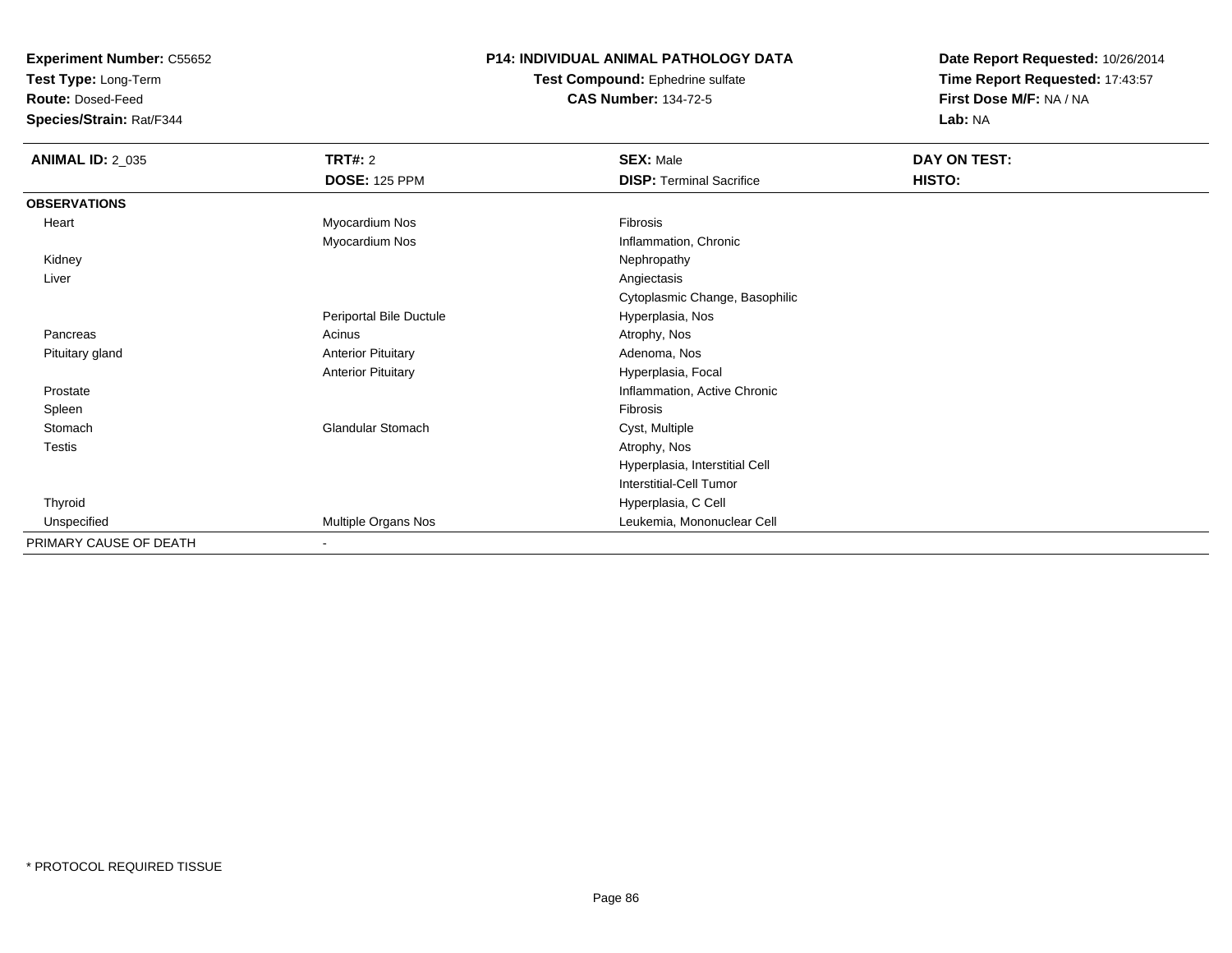**Test Type:** Long-Term

**Route:** Dosed-Feed

**Species/Strain:** Rat/F344

# **P14: INDIVIDUAL ANIMAL PATHOLOGY DATA**

#### **Test Compound:** Ephedrine sulfate**CAS Number:** 134-72-5

| <b>ANIMAL ID: 2_036</b> | <b>TRT#: 2</b>           | <b>SEX: Male</b>                 | DAY ON TEST: |  |
|-------------------------|--------------------------|----------------------------------|--------------|--|
|                         | <b>DOSE: 125 PPM</b>     | <b>DISP: Terminal Sacrifice</b>  | HISTO:       |  |
| <b>OBSERVATIONS</b>     |                          |                                  |              |  |
| Adrenal gland           | Cortex Nos               | Hyperplasia, Focal               |              |  |
| Heart                   | Myocardium Nos           | Fibrosis                         |              |  |
| Kidney                  |                          | Nephropathy                      |              |  |
| Liver                   |                          | Angiectasis                      |              |  |
|                         |                          | Cytoplasmic Change, Basophilic   |              |  |
|                         |                          | Cytoplasmic Change, Ground-Glass |              |  |
|                         | Periportal Bile Ductule  | Hyperplasia, Nos                 |              |  |
| Spleen                  |                          | Hyperplasia, Stromal             |              |  |
| Stomach                 | <b>Glandular Stomach</b> | Cyst, Multiple                   |              |  |
| <b>Testis</b>           |                          | Atrophy, Nos                     |              |  |
|                         |                          | Hyperplasia, Interstitial Cell   |              |  |
|                         |                          | Interstitial-Cell Tumor          |              |  |
| Thyroid                 |                          | C-Cell Carcinoma                 |              |  |
| Unspecified             | Multiple Organs Nos      | Leukemia, Mononuclear Cell       |              |  |
| PRIMARY CAUSE OF DEATH  | $\overline{\phantom{a}}$ |                                  |              |  |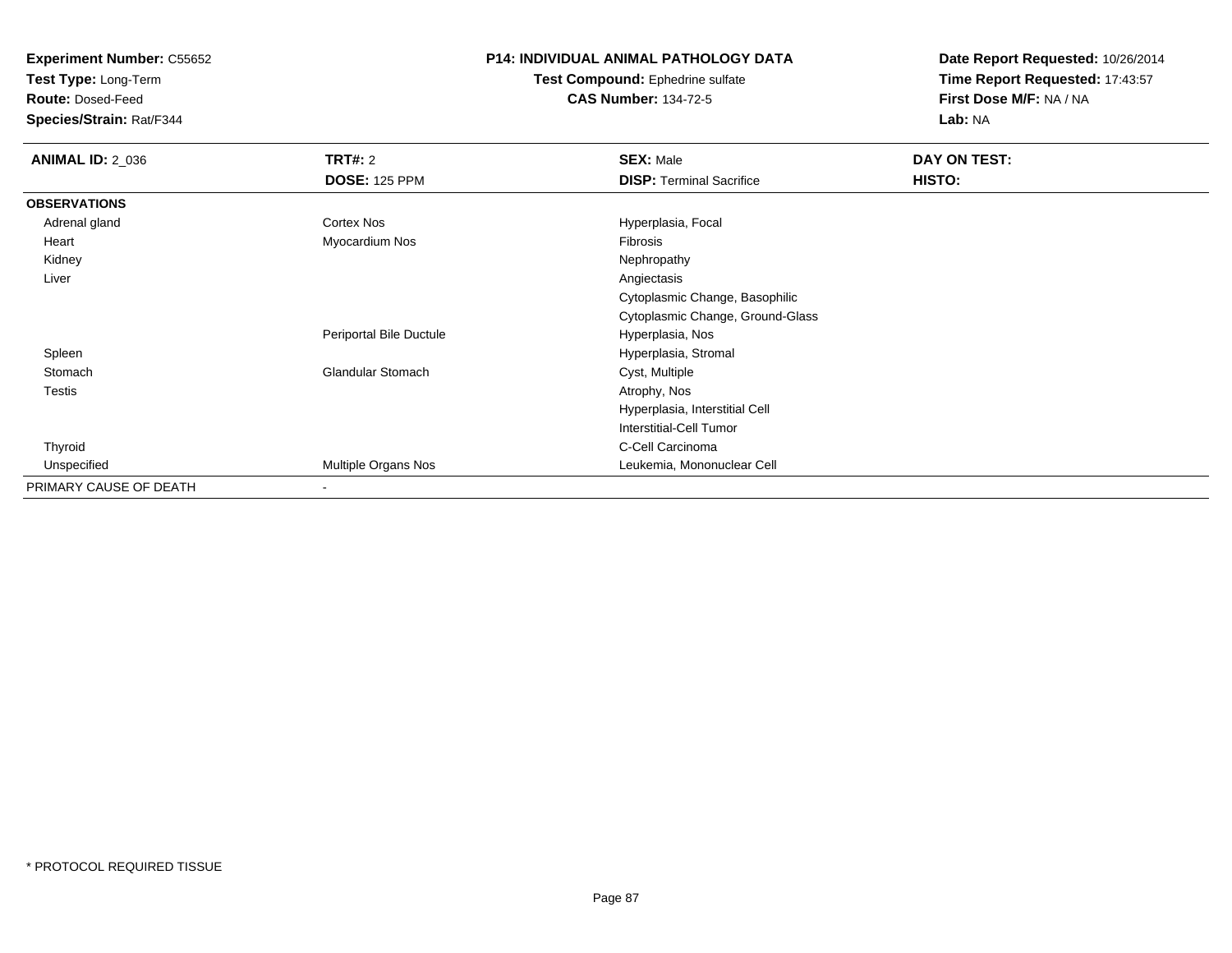**Test Type:** Long-Term

**Route:** Dosed-Feed

**Species/Strain:** Rat/F344

# **P14: INDIVIDUAL ANIMAL PATHOLOGY DATA**

**Test Compound:** Ephedrine sulfate**CAS Number:** 134-72-5

| <b>ANIMAL ID: 2_037</b> | <b>TRT#: 2</b>            | <b>SEX: Male</b>                | DAY ON TEST: |  |
|-------------------------|---------------------------|---------------------------------|--------------|--|
|                         | <b>DOSE: 125 PPM</b>      | <b>DISP: Terminal Sacrifice</b> | HISTO:       |  |
| <b>OBSERVATIONS</b>     |                           |                                 |              |  |
| Adrenal gland           | Cortex Nos                | Hyperplasia, Focal              |              |  |
|                         | Medulla                   | Pheochromocytoma                |              |  |
| Eye                     | Retina                    | Atrophy, Nos                    |              |  |
|                         | Lens, Cortex              | Mineralization                  |              |  |
| Heart                   | Myocardium Nos            | Fibrosis                        |              |  |
| Kidney                  |                           | Nephropathy                     |              |  |
|                         |                           | Scar                            |              |  |
| Liver                   |                           | Cytoplasmic Change, Basophilic  |              |  |
|                         |                           | Cytoplasmic Change, Nos         |              |  |
|                         | Periportal Bile Ductule   | Hyperplasia, Nos                |              |  |
| Pituitary gland         | <b>Anterior Pituitary</b> | Hyperplasia, Focal              |              |  |
| <b>Testis</b>           |                           | Hyperplasia, Interstitial Cell  |              |  |
|                         |                           | Interstitial-Cell Tumor         |              |  |
| PRIMARY CAUSE OF DEATH  |                           |                                 |              |  |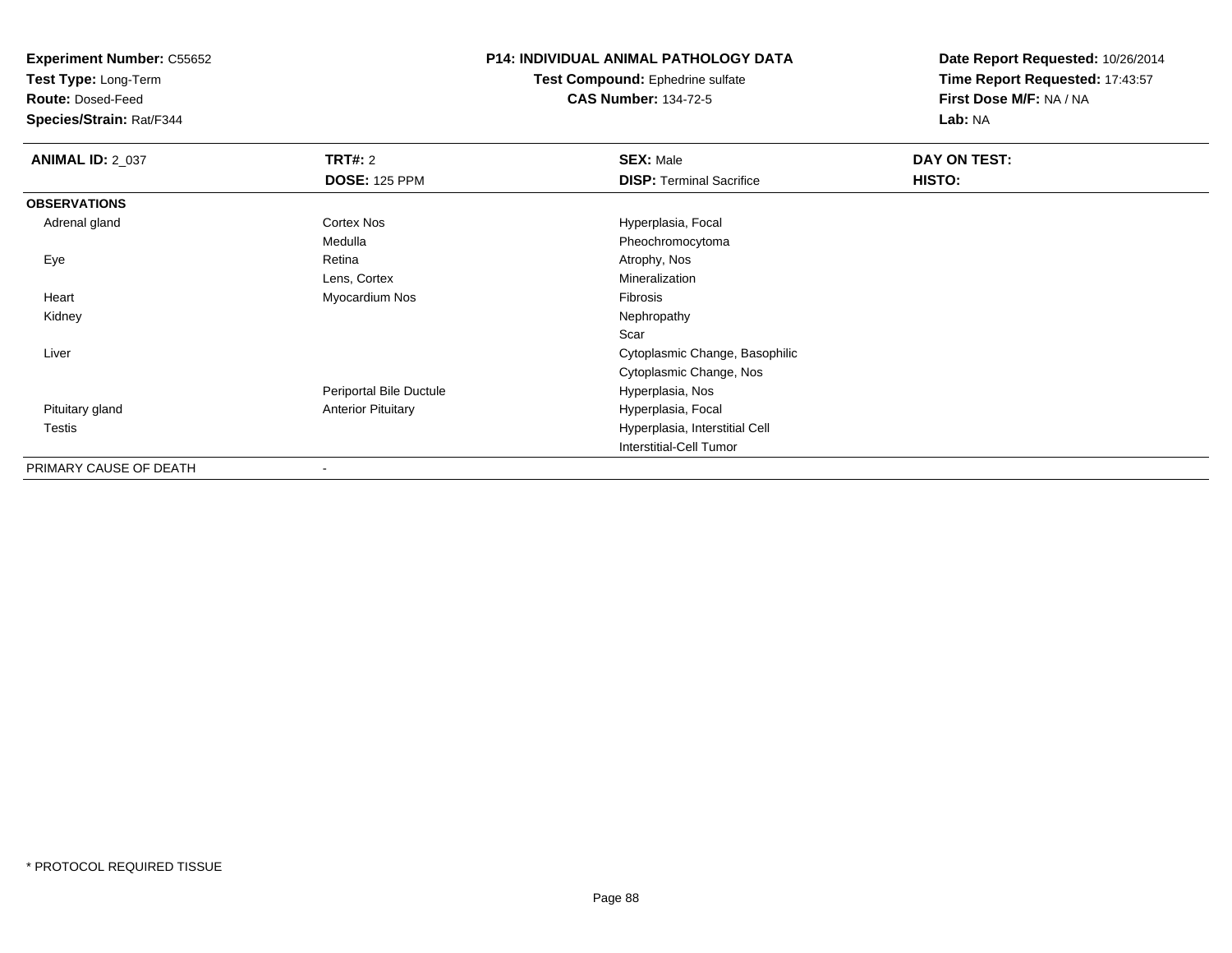**Test Type:** Long-Term

**Route:** Dosed-Feed

**Species/Strain:** Rat/F344

# **P14: INDIVIDUAL ANIMAL PATHOLOGY DATA**

#### **Test Compound:** Ephedrine sulfate**CAS Number:** 134-72-5

| <b>ANIMAL ID: 2_038</b> | <b>TRT#: 2</b>            | <b>SEX: Male</b>                | DAY ON TEST: |  |
|-------------------------|---------------------------|---------------------------------|--------------|--|
|                         | <b>DOSE: 125 PPM</b>      | <b>DISP:</b> Moribund Sacrifice | HISTO:       |  |
| <b>OBSERVATIONS</b>     |                           |                                 |              |  |
| Adrenal gland           | <b>Cortex Nos</b>         | Hyperplasia, Focal              |              |  |
| Bone marrow             |                           | Hyperplasia, Nos                |              |  |
| Kidney                  |                           | Nephropathy                     |              |  |
| Liver                   | Periportal Bile Ductule   | Hyperplasia, Nos                |              |  |
|                         |                           | Necrosis, Coagulative           |              |  |
| Pancreas                | Acinus                    | Atrophy, Nos                    |              |  |
| Pituitary gland         | <b>Anterior Pituitary</b> | Hyperplasia, Focal              |              |  |
| Preputial gland         |                           | Adenoma, Nos                    |              |  |
| Stomach                 | <b>Glandular Stomach</b>  | Cyst, Multiple                  |              |  |
| Testis                  |                           | Hyperplasia, Interstitial Cell  |              |  |
|                         |                           | Interstitial-Cell Tumor         |              |  |
| Thymus                  |                           | Hemorrhage                      |              |  |
| Unspecified             | Multiple Organs Nos       | Leukemia, Mononuclear Cell      |              |  |
| PRIMARY CAUSE OF DEATH  | $\,$                      |                                 |              |  |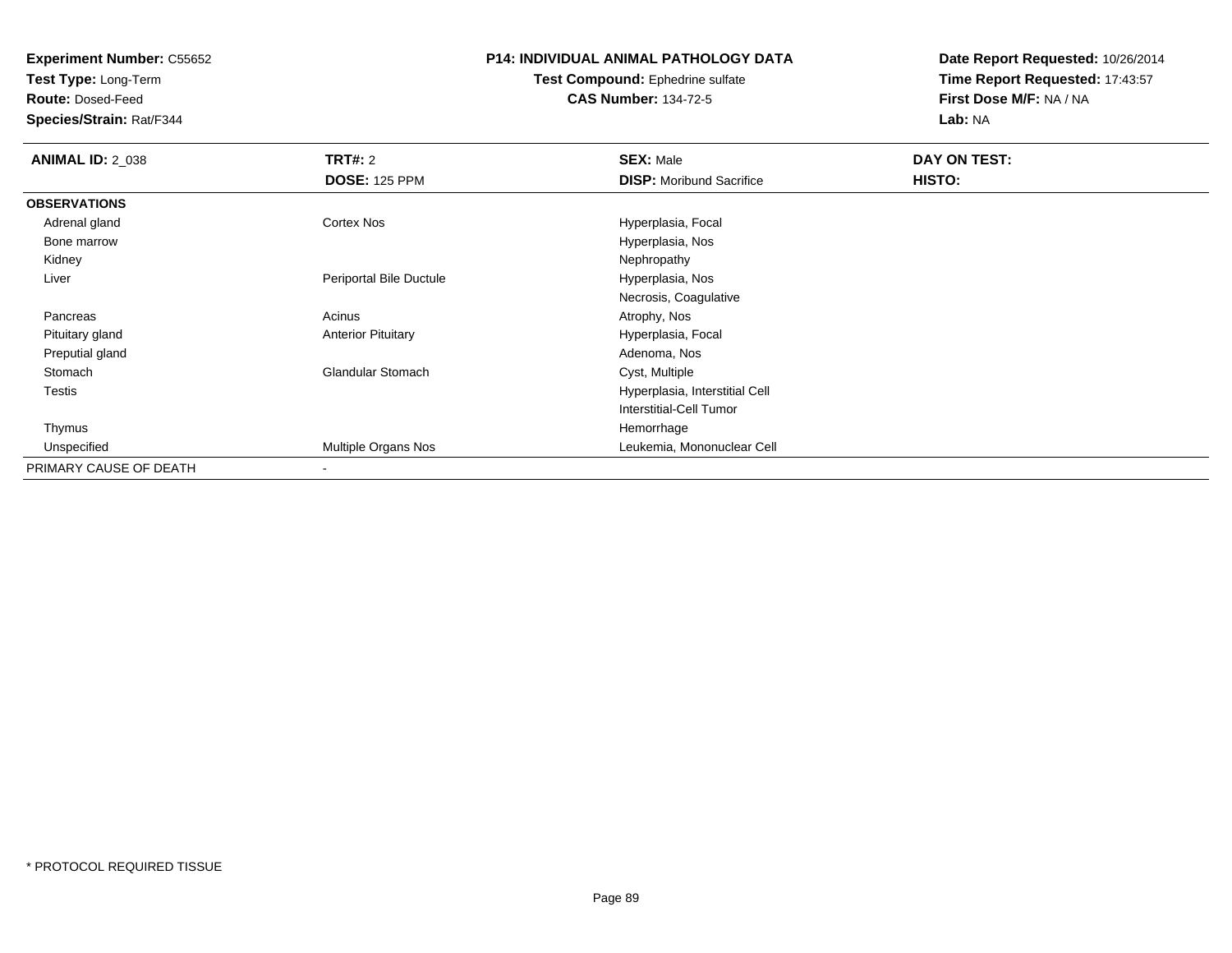**Test Type:** Long-Term

**Route:** Dosed-Feed

**Species/Strain:** Rat/F344

# **P14: INDIVIDUAL ANIMAL PATHOLOGY DATA**

**Test Compound:** Ephedrine sulfate**CAS Number:** 134-72-5

| <b>ANIMAL ID: 2_039</b> | <b>TRT#: 2</b>            | <b>SEX: Male</b>                | DAY ON TEST: |
|-------------------------|---------------------------|---------------------------------|--------------|
|                         | <b>DOSE: 125 PPM</b>      | <b>DISP: Terminal Sacrifice</b> | HISTO:       |
| <b>OBSERVATIONS</b>     |                           |                                 |              |
| Adrenal gland           | Cortex Nos                | Hyperplasia, Focal              |              |
|                         | Medulla                   | Pheochromocytoma                |              |
| Eye                     | Lens, Cortex              | Cataract                        |              |
| Heart                   | Myocardium Nos            | Fibrosis                        |              |
|                         | Myocardium Nos            | Inflammation, Chronic           |              |
| Kidney                  |                           | Nephropathy                     |              |
| Liver                   |                           | Clear-Cell Change               |              |
|                         |                           | Cytoplasmic Change, Basophilic  |              |
|                         | Periportal Bile Ductule   | Hyperplasia, Nos                |              |
|                         |                           | Neoplastic Nodule               |              |
| Pancreas                | Acinus                    | Atrophy, Nos                    |              |
| Pituitary gland         | <b>Anterior Pituitary</b> | Cyst, Nos                       |              |
| Prostate                |                           | Inflammation, Active Chronic    |              |
| Stomach                 | <b>Glandular Stomach</b>  | Cyst, Multiple                  |              |
| Testis                  |                           | Hyperplasia, Interstitial Cell  |              |
|                         |                           | Interstitial-Cell Tumor         |              |
| Unspecified             |                           | Cyst, Epidermal Inclusion       |              |
| PRIMARY CAUSE OF DEATH  | $\blacksquare$            |                                 |              |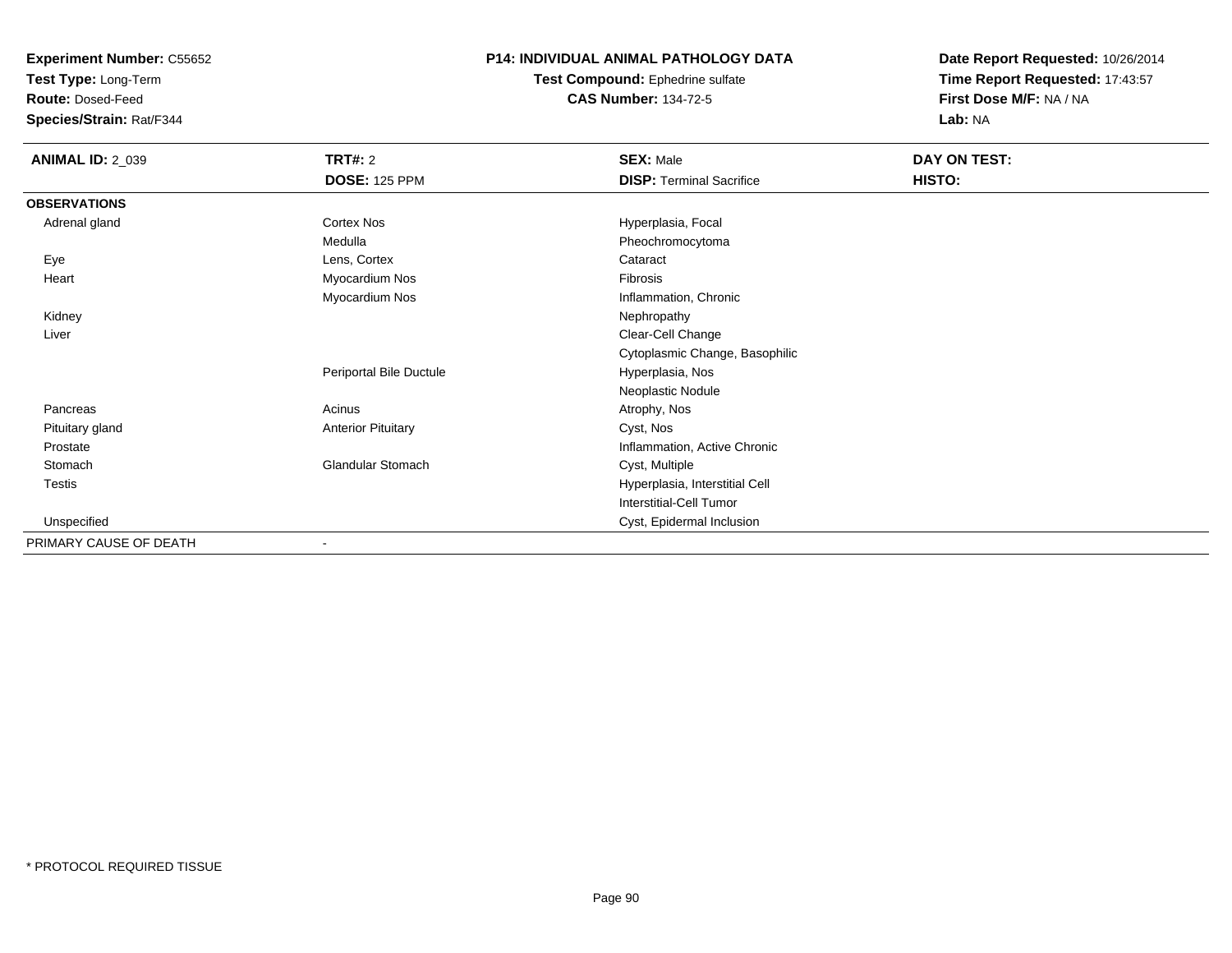**Test Type:** Long-Term

**Route:** Dosed-Feed

**Species/Strain:** Rat/F344

# **P14: INDIVIDUAL ANIMAL PATHOLOGY DATA**

**Test Compound:** Ephedrine sulfate**CAS Number:** 134-72-5

| <b>ANIMAL ID: 2_040</b> | <b>TRT#: 2</b>           | <b>SEX: Male</b>                | DAY ON TEST: |  |
|-------------------------|--------------------------|---------------------------------|--------------|--|
|                         | <b>DOSE: 125 PPM</b>     | <b>DISP: Terminal Sacrifice</b> | HISTO:       |  |
| <b>OBSERVATIONS</b>     |                          |                                 |              |  |
| Adrenal gland           | Cortex Nos               | Angiectasis                     |              |  |
|                         | Medulla                  | Pheochromocytoma                |              |  |
| Eye                     | Retina                   | Atrophy, Nos                    |              |  |
|                         | Lens, Cortex             | Mineralization                  |              |  |
| Heart                   | Myocardium Nos           | Fibrosis                        |              |  |
|                         | Myocardium Nos           | Mineralization                  |              |  |
| Kidney                  |                          | Nephropathy                     |              |  |
| Liver                   |                          | Clear-Cell Change               |              |  |
|                         |                          | Cytoplasmic Change, Basophilic  |              |  |
|                         | Periportal Bile Ductule  | Hyperplasia, Nos                |              |  |
| Prostate                |                          | Inflammation, Active Chronic    |              |  |
| Stomach                 | <b>Glandular Stomach</b> | Cyst, Multiple                  |              |  |
| <b>Testis</b>           |                          | Atrophy, Nos                    |              |  |
|                         |                          | Hyperplasia, Interstitial Cell  |              |  |
|                         |                          | <b>Interstitial-Cell Tumor</b>  |              |  |
| Thyroid                 |                          | C-Cell Carcinoma                |              |  |
| PRIMARY CAUSE OF DEATH  |                          |                                 |              |  |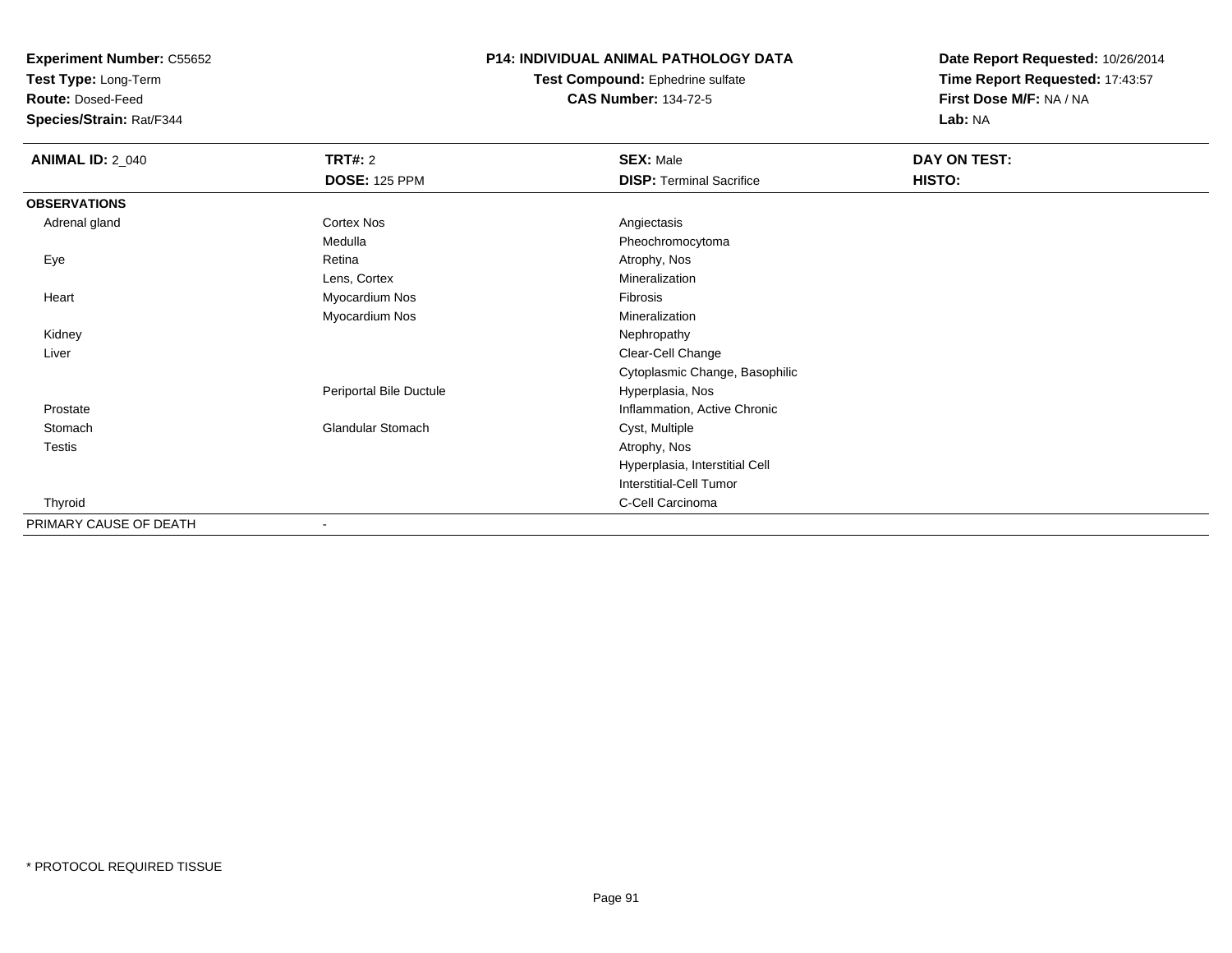| <b>Experiment Number: C55652</b><br>Test Type: Long-Term |                           | <b>P14: INDIVIDUAL ANIMAL PATHOLOGY DATA</b> | Date Report Requested: 10/26/2014 |
|----------------------------------------------------------|---------------------------|----------------------------------------------|-----------------------------------|
|                                                          |                           | Test Compound: Ephedrine sulfate             | Time Report Requested: 17:43:57   |
| <b>Route: Dosed-Feed</b>                                 |                           | <b>CAS Number: 134-72-5</b>                  | First Dose M/F: NA / NA           |
| Species/Strain: Rat/F344                                 |                           |                                              | Lab: NA                           |
| <b>ANIMAL ID: 2_041</b>                                  | <b>TRT#: 2</b>            | <b>SEX: Male</b>                             | DAY ON TEST:                      |
|                                                          | <b>DOSE: 125 PPM</b>      | <b>DISP: Natural Death</b>                   | HISTO:                            |
| <b>OBSERVATIONS</b>                                      |                           |                                              |                                   |
| Adrenal gland                                            | Medulla                   | Pheochromocytoma                             |                                   |
| Bone marrow                                              |                           | Hyperplasia, Nos                             |                                   |
| Heart                                                    | Myocardium Nos            | Fibrosis                                     |                                   |
| Kidney                                                   |                           | Nephropathy                                  |                                   |
| Liver                                                    | Periportal Bile Ductule   | Hyperplasia, Nos                             |                                   |
| Pituitary gland                                          | <b>Anterior Pituitary</b> | Adenoma, Nos                                 |                                   |
| Prostate                                                 |                           | Inflammation, Active Chronic                 |                                   |
| Testis                                                   |                           | Hyperplasia, Interstitial Cell               |                                   |
| Unspecified                                              |                           | Lipoma                                       |                                   |
| PRIMARY CAUSE OF DEATH                                   |                           |                                              |                                   |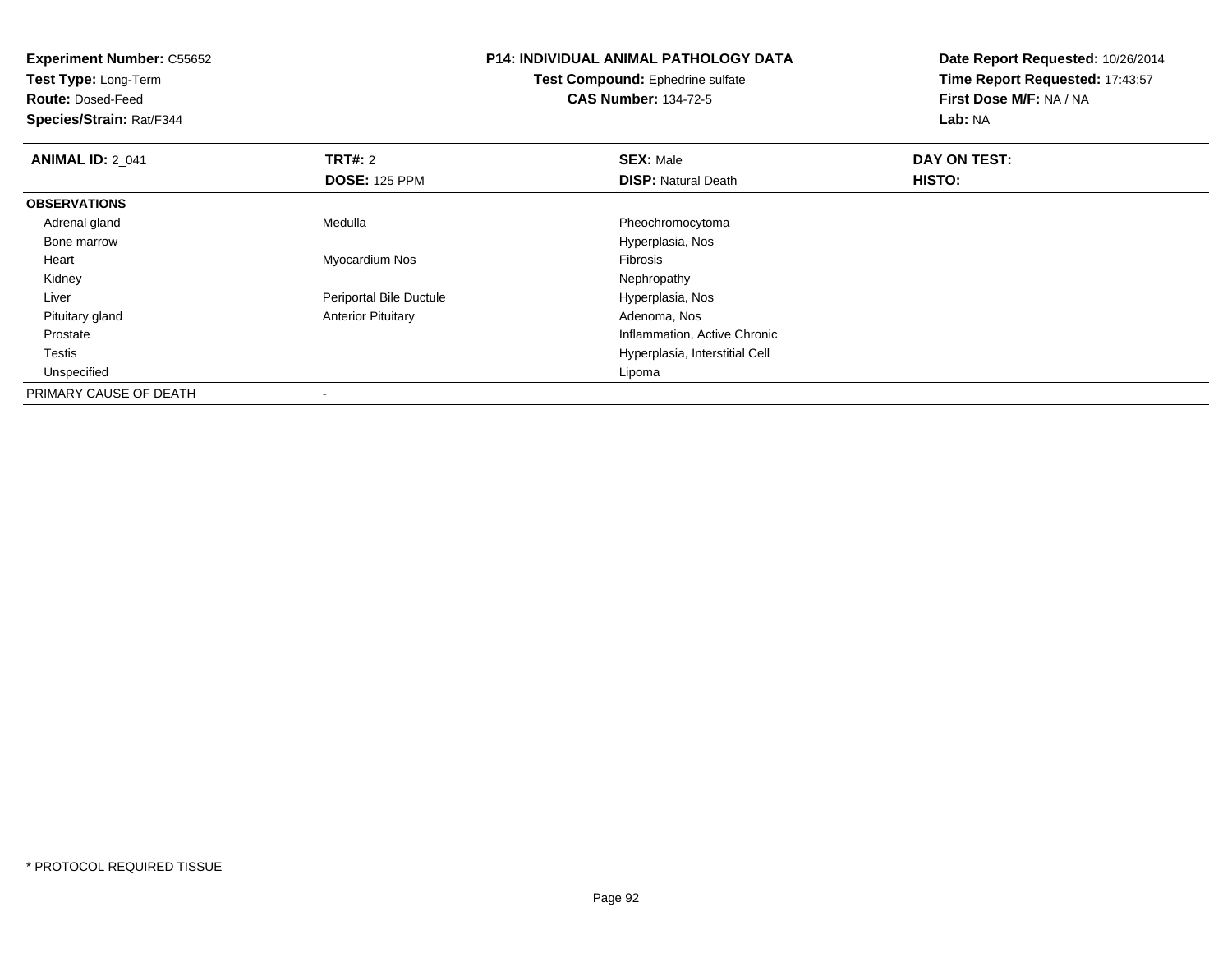**Test Type:** Long-Term

**Route:** Dosed-Feed

**Species/Strain:** Rat/F344

# **P14: INDIVIDUAL ANIMAL PATHOLOGY DATA**

**Test Compound:** Ephedrine sulfate**CAS Number:** 134-72-5

| <b>ANIMAL ID: 2_042</b> | <b>TRT#: 2</b>            | <b>SEX: Male</b>                | DAY ON TEST: |  |
|-------------------------|---------------------------|---------------------------------|--------------|--|
|                         | <b>DOSE: 125 PPM</b>      | <b>DISP: Terminal Sacrifice</b> | HISTO:       |  |
| <b>OBSERVATIONS</b>     |                           |                                 |              |  |
| Adrenal gland           | <b>Cortex Nos</b>         | Hyperplasia, Focal              |              |  |
|                         | Medulla                   | Hyperplasia, Focal              |              |  |
| Heart                   | Myocardium Nos            | Fibrosis                        |              |  |
|                         | Myocardium Nos            | Inflammation, Chronic           |              |  |
| Kidney                  |                           | Nephropathy                     |              |  |
| Liver                   |                           | Clear-Cell Change               |              |  |
|                         |                           | Cytoplasmic Change, Basophilic  |              |  |
|                         | Periportal Bile Ductule   | Hyperplasia, Nos                |              |  |
| Pancreas                | Acinus                    | Atrophy, Nos                    |              |  |
| Pituitary gland         | <b>Anterior Pituitary</b> | Adenoma, Nos                    |              |  |
| Prostate                |                           | Inflammation, Active Chronic    |              |  |
| Testis                  |                           | Atrophy, Nos                    |              |  |
|                         |                           | Hyperplasia, Interstitial Cell  |              |  |
|                         |                           | <b>Interstitial-Cell Tumor</b>  |              |  |
| PRIMARY CAUSE OF DEATH  | $\,$                      |                                 |              |  |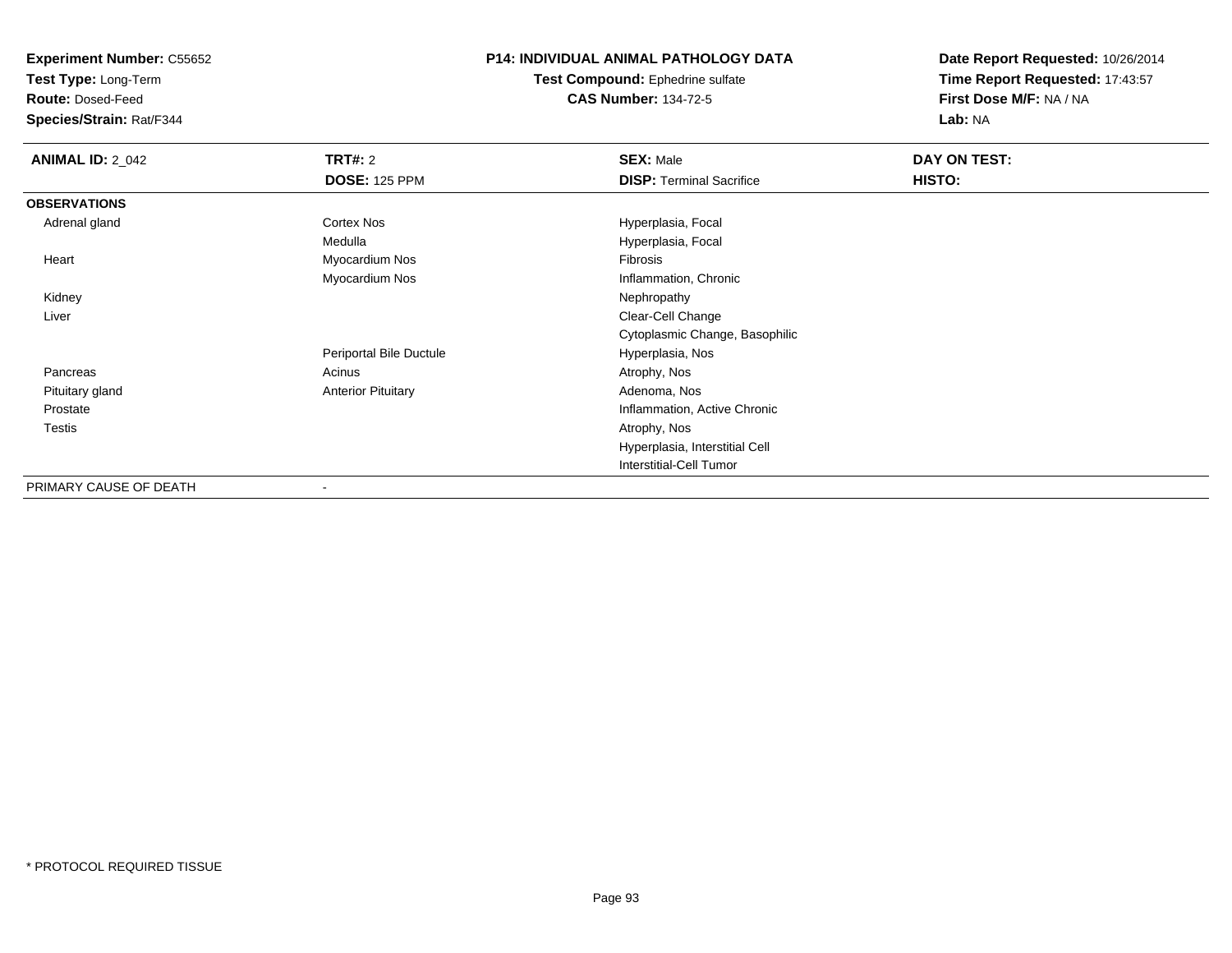| <b>Experiment Number: C55652</b> |                         | <b>P14: INDIVIDUAL ANIMAL PATHOLOGY DATA</b> | Date Report Requested: 10/26/2014 |
|----------------------------------|-------------------------|----------------------------------------------|-----------------------------------|
| Test Type: Long-Term             |                         | Test Compound: Ephedrine sulfate             | Time Report Requested: 17:43:57   |
| <b>Route: Dosed-Feed</b>         |                         | <b>CAS Number: 134-72-5</b>                  | First Dose M/F: NA / NA           |
| <b>Species/Strain: Rat/F344</b>  |                         |                                              | Lab: NA                           |
| <b>ANIMAL ID: 2 043</b>          | <b>TRT#: 2</b>          | <b>SEX: Male</b>                             | DAY ON TEST:                      |
|                                  | <b>DOSE: 125 PPM</b>    | <b>DISP:</b> Moribund Sacrifice              | <b>HISTO:</b>                     |
| <b>OBSERVATIONS</b>              |                         |                                              |                                   |
| Adrenal gland                    | Cortex Nos              | Hyperplasia, Focal                           |                                   |
| Heart                            | Myocardium Nos          | <b>Fibrosis</b>                              |                                   |
| Kidney                           |                         | Nephropathy                                  |                                   |
| Liver                            | Periportal Bile Ductule | Hyperplasia, Nos                             |                                   |
| Stomach                          | Glandular Stomach       | Cyst, Multiple                               |                                   |
| Testis                           |                         | Hyperplasia, Interstitial Cell               |                                   |
|                                  |                         | Interstitial-Cell Tumor                      |                                   |
| Unspecified                      | Multiple Organs Nos     | Leukemia, Mononuclear Cell                   |                                   |
| PRIMARY CAUSE OF DEATH           |                         |                                              |                                   |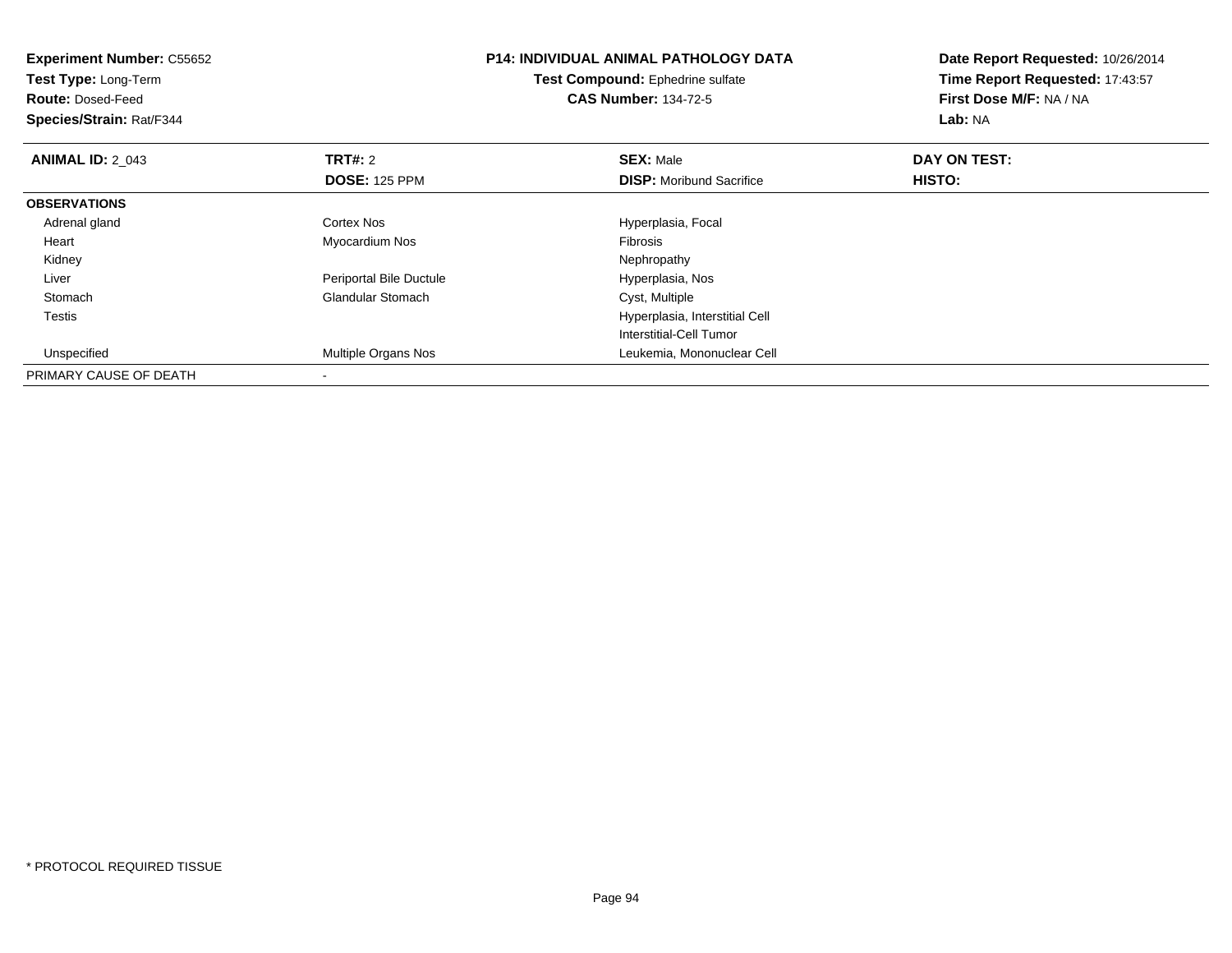**Test Type:** Long-Term

**Route:** Dosed-Feed

**Species/Strain:** Rat/F344

### **P14: INDIVIDUAL ANIMAL PATHOLOGY DATA**

**Test Compound:** Ephedrine sulfate**CAS Number:** 134-72-5

| <b>ANIMAL ID: 2_044</b> | TRT#: 2                   | <b>SEX: Male</b>                | DAY ON TEST: |  |
|-------------------------|---------------------------|---------------------------------|--------------|--|
|                         | <b>DOSE: 125 PPM</b>      | <b>DISP: Terminal Sacrifice</b> | HISTO:       |  |
| <b>OBSERVATIONS</b>     |                           |                                 |              |  |
| Adrenal gland           | Medulla                   | Pheochromocytoma                |              |  |
| Bone marrow             |                           | Hyperplasia, Nos                |              |  |
| Heart                   | Myocardium Nos            | Degeneration, Nos               |              |  |
|                         | Myocardium Nos            | Fibrosis                        |              |  |
| Kidney                  |                           | Nephropathy                     |              |  |
| Liver                   |                           | Clear-Cell Change               |              |  |
|                         |                           | Focal Cellular Change           |              |  |
|                         | Periportal Bile Ductule   | Hyperplasia, Nos                |              |  |
| Lung                    |                           | Perivascular Cuffing            |              |  |
| Lymph node              | Mandibular Lymph Node     | Lymphangiectasis                |              |  |
| Pancreas                | Acinus                    | Atrophy, Nos                    |              |  |
| Pituitary gland         | <b>Anterior Pituitary</b> | Adenoma, Nos                    |              |  |
| Preputial gland         |                           | Adenoma, Nos                    |              |  |
| Prostate                |                           | Inflammation, Active Chronic    |              |  |
| Stomach                 | <b>Glandular Stomach</b>  | Cyst, Multiple                  |              |  |
| Testis                  |                           | Atrophy, Nos                    |              |  |
|                         |                           | Hyperplasia, Interstitial Cell  |              |  |
|                         |                           | Interstitial-Cell Tumor         |              |  |
| Unspecified             | Multiple Organs Nos       | Leukemia, Mononuclear Cell      |              |  |
| PRIMARY CAUSE OF DEATH  | $\overline{\phantom{a}}$  |                                 |              |  |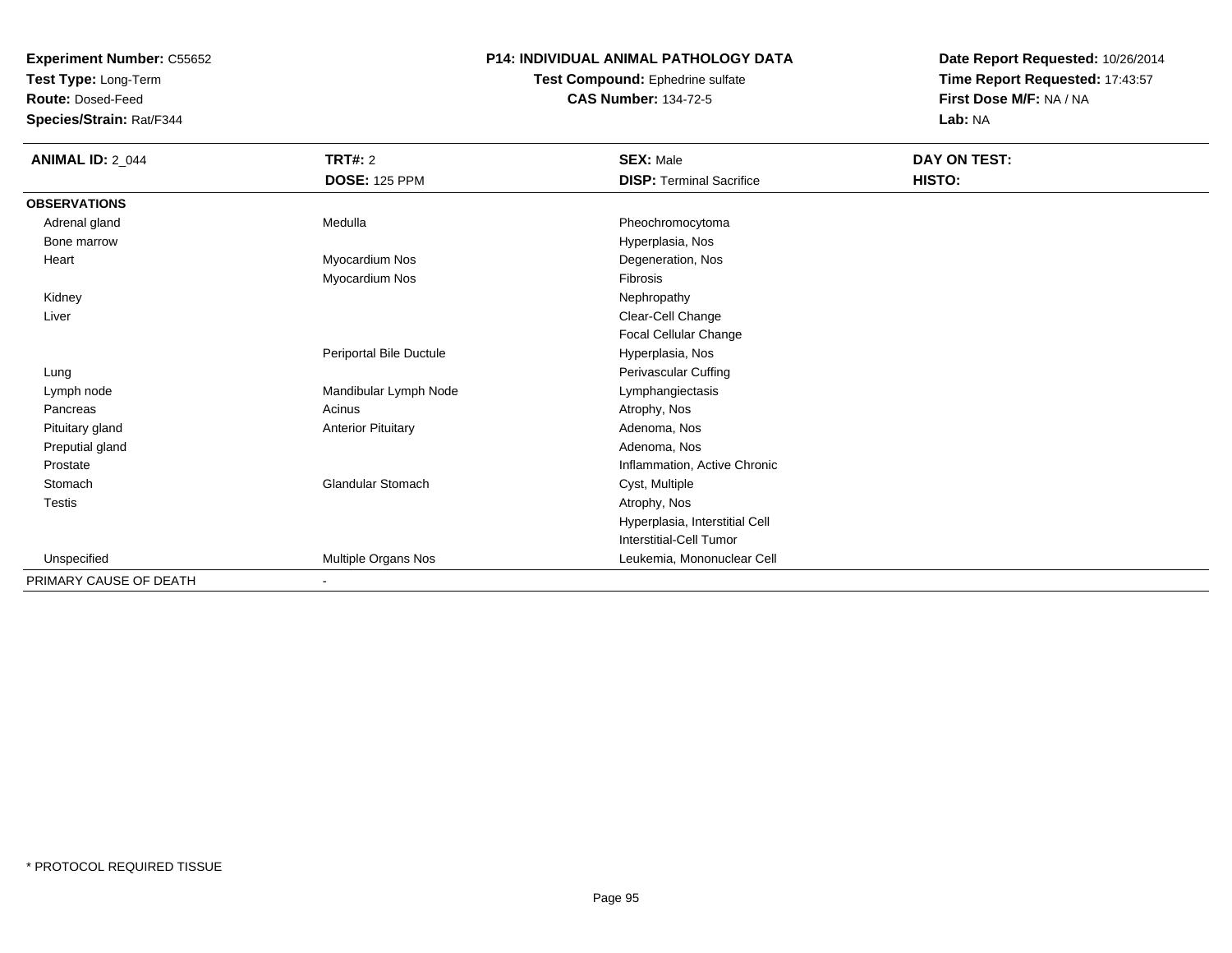**Test Type:** Long-Term

**Route:** Dosed-Feed

**Species/Strain:** Rat/F344

# **P14: INDIVIDUAL ANIMAL PATHOLOGY DATA**

**Test Compound:** Ephedrine sulfate**CAS Number:** 134-72-5

| <b>ANIMAL ID: 2_045</b> | <b>TRT#: 2</b>           | <b>SEX: Male</b>                 | DAY ON TEST: |  |
|-------------------------|--------------------------|----------------------------------|--------------|--|
|                         | <b>DOSE: 125 PPM</b>     | <b>DISP:</b> Moribund Sacrifice  | HISTO:       |  |
| <b>OBSERVATIONS</b>     |                          |                                  |              |  |
| Adrenal gland           | Cortex Nos               | Hyperplasia, Focal               |              |  |
| Bone marrow             |                          | Hyperplasia, Nos                 |              |  |
| Heart                   | Myocardium Nos           | <b>Fibrosis</b>                  |              |  |
| Kidney                  |                          | Nephropathy                      |              |  |
| Liver                   | Periportal Bile Ductule  | Hyperplasia, Nos                 |              |  |
|                         |                          | Metamorphosis, Fatty             |              |  |
| Lung                    |                          | Hyperplasia, Alveolar Epithelium |              |  |
| Pancreas                | Acinus                   | Atrophy, Nos                     |              |  |
| Prostate                |                          | Inflammation, Active Chronic     |              |  |
| Stomach                 | <b>Glandular Stomach</b> | Cyst, Multiple                   |              |  |
|                         | Forestomach              | Edema, Nos                       |              |  |
|                         | Forestomach              | Hyperplasia, Epithelial          |              |  |
|                         | Forestomach              | Inflammation, Active Chronic     |              |  |
| <b>Testis</b>           |                          | Atrophy, Nos                     |              |  |
|                         |                          | Hyperplasia, Interstitial Cell   |              |  |
|                         |                          | Interstitial-Cell Tumor          |              |  |
| Thyroid                 |                          | C-Cell Adenoma                   |              |  |
| Unspecified             | Multiple Organs Nos      | Leukemia, Mononuclear Cell       |              |  |
| PRIMARY CAUSE OF DEATH  | $\overline{\phantom{a}}$ |                                  |              |  |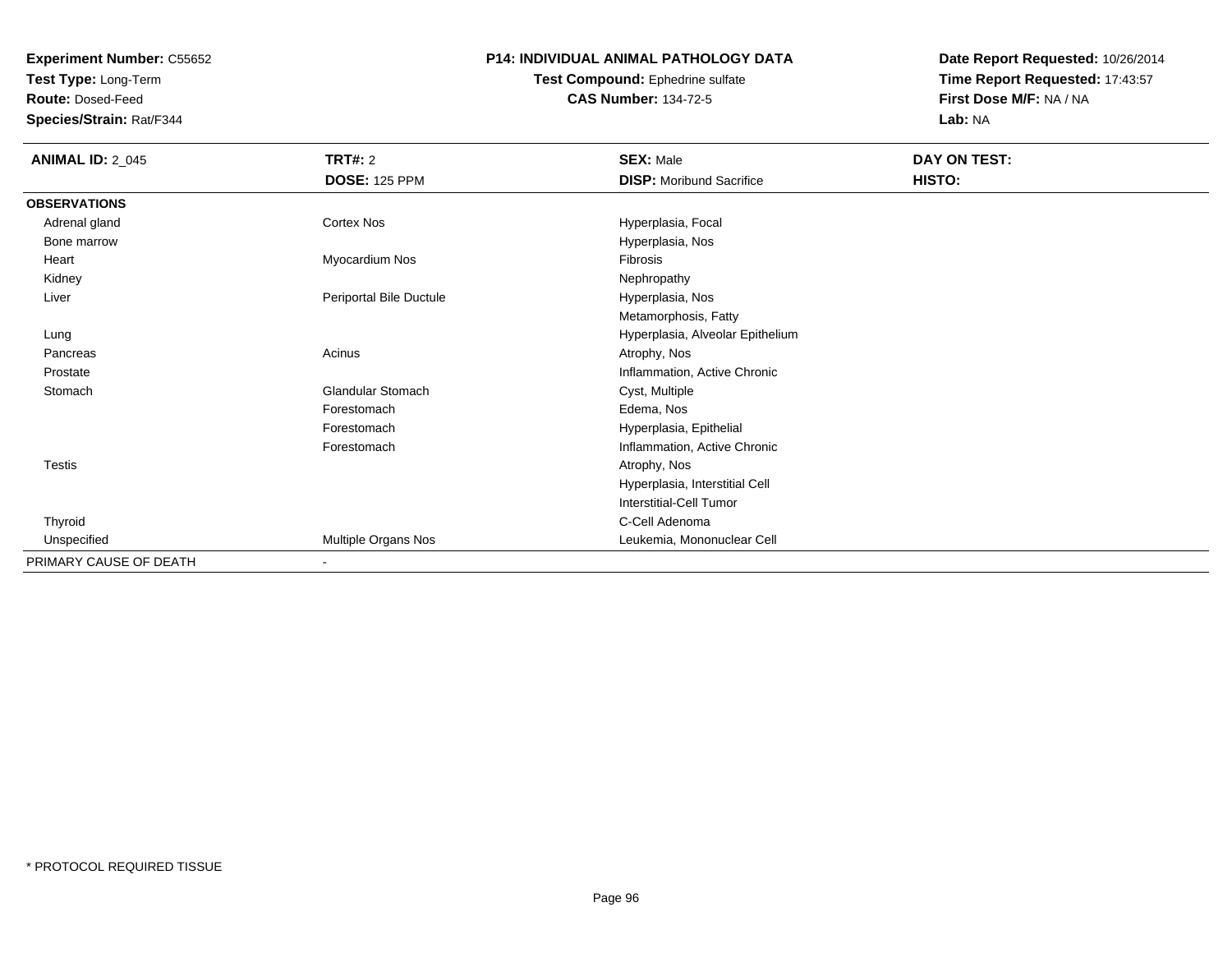**Test Type:** Long-Term

**Route:** Dosed-Feed

**Species/Strain:** Rat/F344

### **P14: INDIVIDUAL ANIMAL PATHOLOGY DATA**

**Test Compound:** Ephedrine sulfate**CAS Number:** 134-72-5

| <b>ANIMAL ID: 2_046</b> | <b>TRT#: 2</b>            | <b>SEX: Male</b>                | DAY ON TEST: |  |
|-------------------------|---------------------------|---------------------------------|--------------|--|
|                         | <b>DOSE: 125 PPM</b>      | <b>DISP:</b> Moribund Sacrifice | HISTO:       |  |
| <b>OBSERVATIONS</b>     |                           |                                 |              |  |
| Adrenal gland           | <b>Cortex Nos</b>         | Angiectasis                     |              |  |
| Bone marrow             |                           | Hyperplasia, Nos                |              |  |
| Eye                     | Retina                    | Atrophy, Nos                    |              |  |
|                         | Lens, Cortex              | Mineralization                  |              |  |
| Heart                   | Myocardium Nos            | Fibrosis                        |              |  |
| Kidney                  |                           | Nephropathy                     |              |  |
| Liver                   |                           | Cytoplasmic Change, Basophilic  |              |  |
|                         |                           | Granuloma, Nos                  |              |  |
|                         | Periportal Bile Ductule   | Hyperplasia, Nos                |              |  |
| Lung                    | Alveoli                   | Inflammation, Chronic Focal     |              |  |
| Mammary gland           |                           | Fibroadenoma                    |              |  |
| Pituitary gland         | <b>Anterior Pituitary</b> | Angiectasis                     |              |  |
|                         | <b>Anterior Pituitary</b> | Hyperplasia, Focal              |              |  |
| Spleen                  |                           | Hematopoiesis                   |              |  |
| Stomach                 | <b>Glandular Stomach</b>  | Cyst, Multiple                  |              |  |
| Testis                  |                           | Atrophy, Nos                    |              |  |
|                         |                           | Hyperplasia, Interstitial Cell  |              |  |
|                         |                           | <b>Interstitial-Cell Tumor</b>  |              |  |
| Thyroid                 |                           | Hyperplasia, C Cell             |              |  |
| Unspecified             | Multiple Organs Nos       | Leukemia, Mononuclear Cell      |              |  |
| PRIMARY CAUSE OF DEATH  | $\blacksquare$            |                                 |              |  |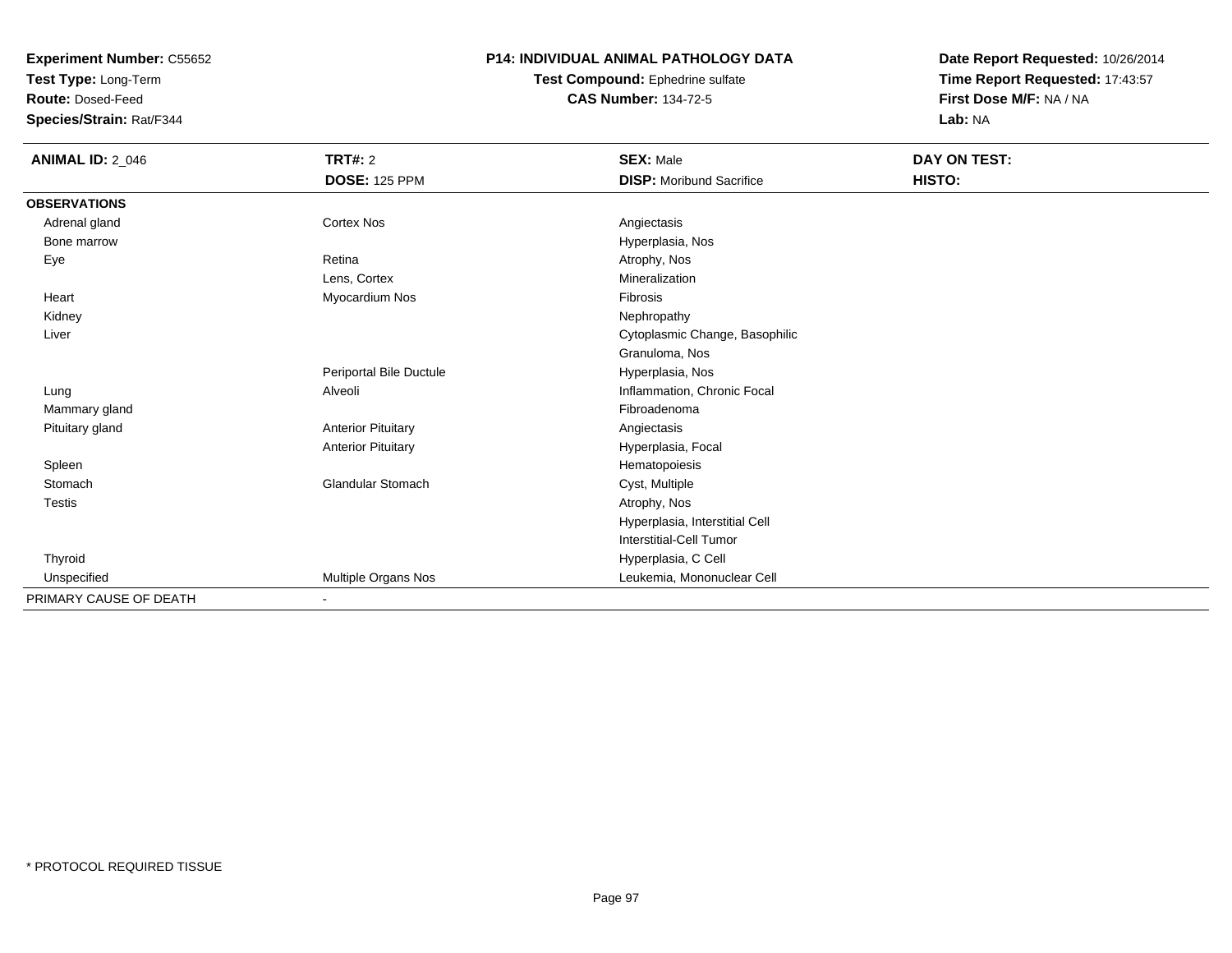**Test Type:** Long-Term

**Route:** Dosed-Feed

**Species/Strain:** Rat/F344

# **P14: INDIVIDUAL ANIMAL PATHOLOGY DATA**

**Test Compound:** Ephedrine sulfate**CAS Number:** 134-72-5

| <b>ANIMAL ID: 2_047</b> | <b>TRT#: 2</b>           | <b>SEX: Male</b>                | <b>DAY ON TEST:</b> |  |
|-------------------------|--------------------------|---------------------------------|---------------------|--|
|                         | <b>DOSE: 125 PPM</b>     | <b>DISP: Terminal Sacrifice</b> | HISTO:              |  |
| <b>OBSERVATIONS</b>     |                          |                                 |                     |  |
| Adrenal gland           | <b>Cortex Nos</b>        | Angiectasis                     |                     |  |
|                         | <b>Cortex Nos</b>        | Hyperplasia, Focal              |                     |  |
|                         | Medulla                  | Pheochromocytoma                |                     |  |
| Heart                   | Myocardium Nos           | Fibrosis                        |                     |  |
|                         | Myocardium Nos           | Inflammation, Chronic           |                     |  |
| Kidney                  |                          | Nephropathy                     |                     |  |
| Liver                   |                          | Cytoplasmic Change, Basophilic  |                     |  |
|                         |                          | Cytoplasmic Change, Nos         |                     |  |
|                         | Periportal Bile Ductule  | Hyperplasia, Nos                |                     |  |
| Pancreas                | Acinus                   | Atrophy, Nos                    |                     |  |
| Salivary gland          | Submaxillary Duct        | Hyperplasia, Epithelial         |                     |  |
| Stomach                 | <b>Glandular Stomach</b> | Cyst, Multiple                  |                     |  |
| Testis                  |                          | Atrophy, Nos                    |                     |  |
|                         |                          | Hyperplasia, Interstitial Cell  |                     |  |
|                         |                          | Interstitial-Cell Tumor         |                     |  |
| PRIMARY CAUSE OF DEATH  |                          |                                 |                     |  |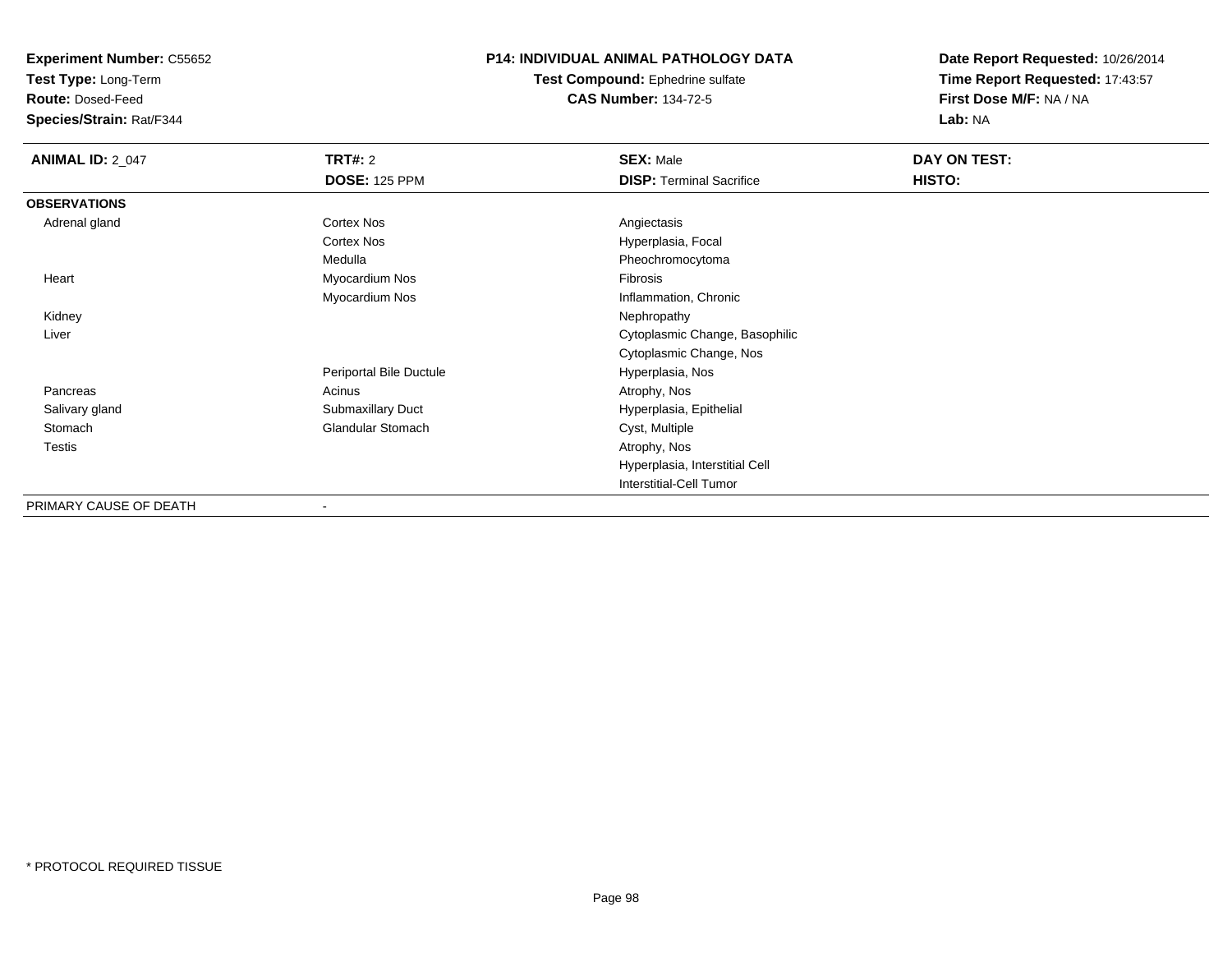**Test Type:** Long-Term

**Route:** Dosed-Feed

**Species/Strain:** Rat/F344

# **P14: INDIVIDUAL ANIMAL PATHOLOGY DATA**

**Test Compound:** Ephedrine sulfate**CAS Number:** 134-72-5

| <b>ANIMAL ID: 2_048</b> | <b>TRT#: 2</b>            | <b>SEX: Male</b>                | DAY ON TEST: |  |
|-------------------------|---------------------------|---------------------------------|--------------|--|
|                         | <b>DOSE: 125 PPM</b>      | <b>DISP:</b> Moribund Sacrifice | HISTO:       |  |
| <b>OBSERVATIONS</b>     |                           |                                 |              |  |
| Bone marrow             |                           | Hyperplasia, Nos                |              |  |
| Heart                   | Myocardium Nos            | Fibrosis                        |              |  |
| Kidney                  |                           | Nephropathy                     |              |  |
| Liver                   |                           | Angiectasis                     |              |  |
|                         | Periportal Bile Ductule   | Hyperplasia, Nos                |              |  |
| Pancreas                | Acinus                    | Atrophy, Nos                    |              |  |
| Pituitary gland         | <b>Anterior Pituitary</b> | Adenoma, Nos                    |              |  |
| Prostate                |                           | Inflammation, Active Chronic    |              |  |
| Stomach                 | Glandular Stomach         | Cyst, Multiple                  |              |  |
| <b>Testis</b>           |                           | Atrophy, Nos                    |              |  |
|                         |                           | Hyperplasia, Interstitial Cell  |              |  |
|                         |                           | Interstitial-Cell Tumor         |              |  |
| Unspecified             | Multiple Organs Nos       | Leukemia, Mononuclear Cell      |              |  |
| PRIMARY CAUSE OF DEATH  | -                         |                                 |              |  |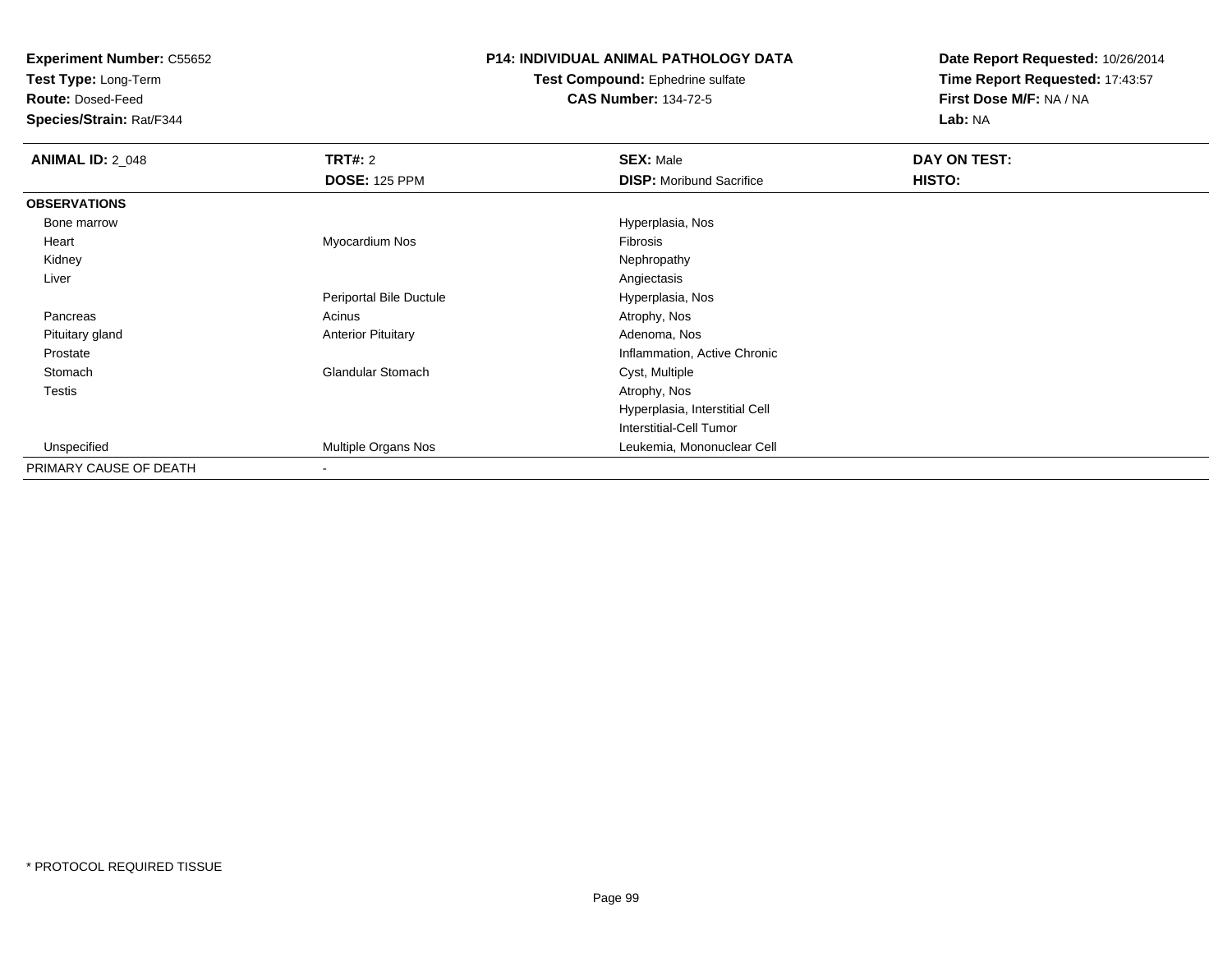| <b>Experiment Number: C55652</b><br>Test Type: Long-Term<br><b>Route: Dosed-Feed</b><br>Species/Strain: Rat/F344 |                         | <b>P14: INDIVIDUAL ANIMAL PATHOLOGY DATA</b><br>Test Compound: Ephedrine sulfate<br><b>CAS Number: 134-72-5</b> | Date Report Requested: 10/26/2014<br>Time Report Requested: 17:43:57<br>First Dose M/F: NA / NA<br>Lab: NA |
|------------------------------------------------------------------------------------------------------------------|-------------------------|-----------------------------------------------------------------------------------------------------------------|------------------------------------------------------------------------------------------------------------|
| <b>ANIMAL ID: 2 049</b>                                                                                          | <b>TRT#: 2</b>          | <b>SEX: Male</b>                                                                                                | DAY ON TEST:                                                                                               |
|                                                                                                                  | <b>DOSE: 125 PPM</b>    | <b>DISP:</b> Terminal Sacrifice                                                                                 | HISTO:                                                                                                     |
| <b>OBSERVATIONS</b>                                                                                              |                         |                                                                                                                 |                                                                                                            |
| Adrenal gland                                                                                                    | Cortex Nos              | Hyperplasia, Focal                                                                                              |                                                                                                            |
| Bone marrow                                                                                                      |                         | Hyperplasia, Nos                                                                                                |                                                                                                            |
| Heart                                                                                                            | Myocardium Nos          | <b>Fibrosis</b>                                                                                                 |                                                                                                            |
| Kidney                                                                                                           |                         | Nephropathy                                                                                                     |                                                                                                            |
| Liver                                                                                                            | Periportal Bile Ductule | Hyperplasia, Nos                                                                                                |                                                                                                            |
| Testis                                                                                                           |                         | Hyperplasia, Interstitial Cell                                                                                  |                                                                                                            |
|                                                                                                                  |                         | Interstitial-Cell Tumor                                                                                         |                                                                                                            |
| PRIMARY CAUSE OF DEATH                                                                                           |                         |                                                                                                                 |                                                                                                            |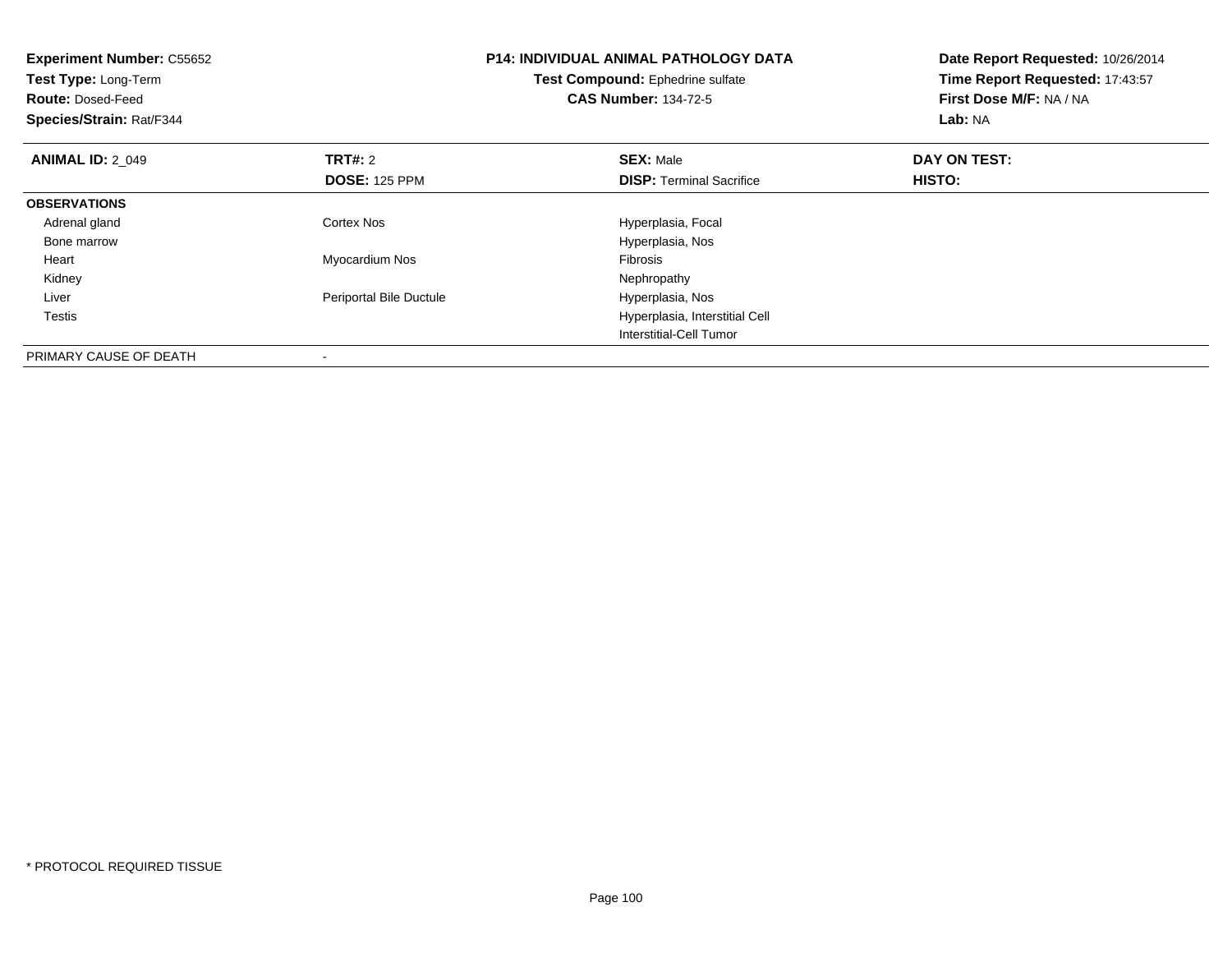**Test Type:** Long-Term

**Route:** Dosed-Feed

**Species/Strain:** Rat/F344

# **P14: INDIVIDUAL ANIMAL PATHOLOGY DATA**

**Test Compound:** Ephedrine sulfate**CAS Number:** 134-72-5

| <b>ANIMAL ID: 2_050</b> | <b>TRT#: 2</b>            | <b>SEX: Male</b>                | DAY ON TEST: |  |
|-------------------------|---------------------------|---------------------------------|--------------|--|
|                         | <b>DOSE: 125 PPM</b>      | <b>DISP:</b> Moribund Sacrifice | HISTO:       |  |
| <b>OBSERVATIONS</b>     |                           |                                 |              |  |
| Adrenal gland           | Cortex Nos                | Hyperplasia, Focal              |              |  |
| <b>Blood vessel</b>     | <b>Splenic Artery</b>     | Hypertrophy, Nos                |              |  |
| Heart                   | Myocardium Nos            | Fibrosis                        |              |  |
| Kidney                  |                           | Nephropathy                     |              |  |
| Liver                   | Periportal Bile Ductule   | Hyperplasia, Nos                |              |  |
| Lymph node              | Mandibular Lymph Node     | Lymphangiectasis                |              |  |
| Pituitary gland         | <b>Anterior Pituitary</b> | Adenoma, Nos                    |              |  |
| Testis                  |                           | Atrophy, Nos                    |              |  |
|                         |                           | Hyperplasia, Interstitial Cell  |              |  |
|                         |                           | Interstitial-Cell Tumor         |              |  |
| Unspecified             | Adipose Tissue            | Necrosis, Fat                   |              |  |
| PRIMARY CAUSE OF DEATH  |                           |                                 |              |  |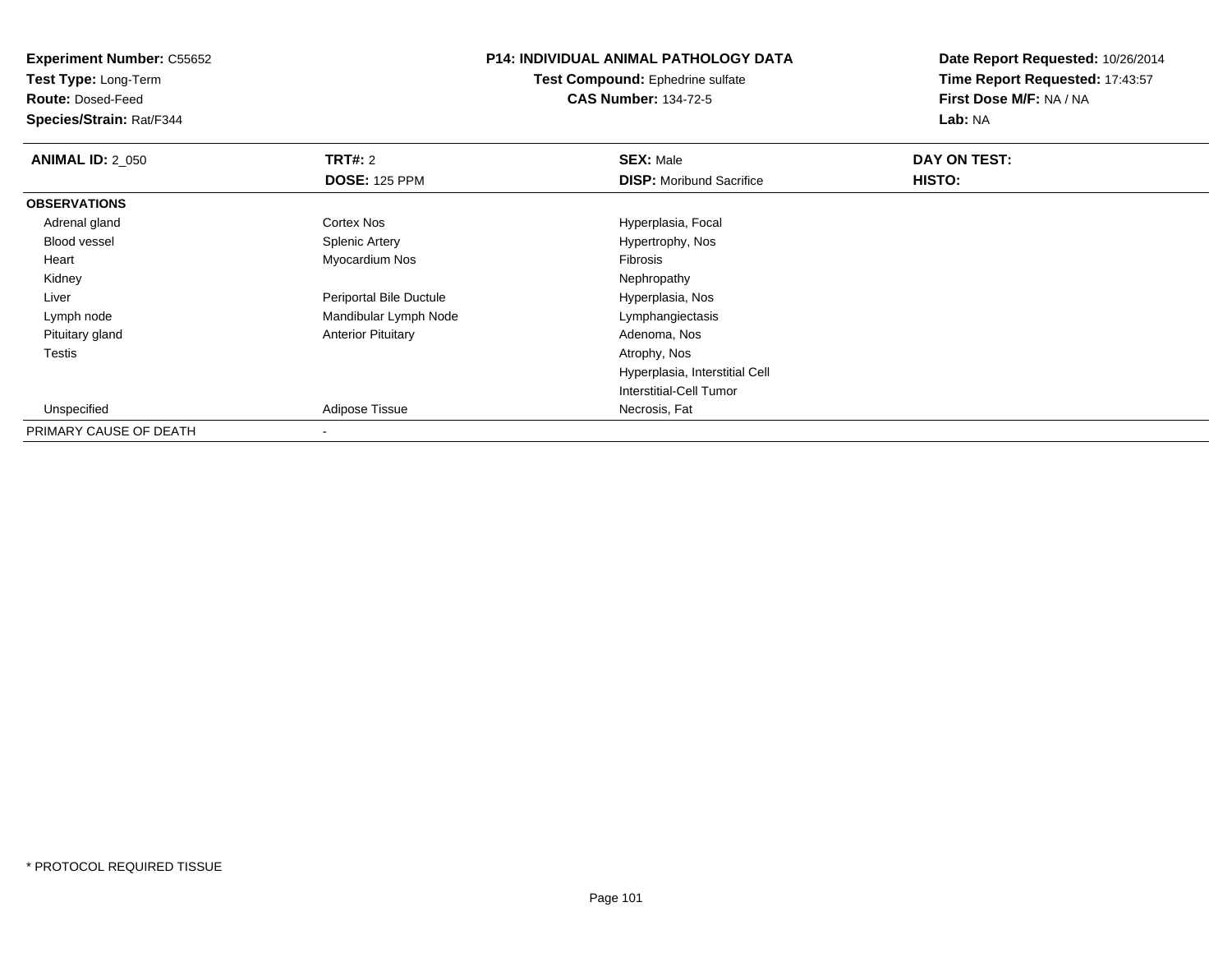**Test Type:** Long-Term

**Route:** Dosed-Feed

**Species/Strain:** Rat/F344

# **P14: INDIVIDUAL ANIMAL PATHOLOGY DATA**

**Test Compound:** Ephedrine sulfate**CAS Number:** 134-72-5

| <b>ANIMAL ID: 3_101</b> | <b>TRT#: 3</b>           | <b>SEX: Male</b>                 | DAY ON TEST: |  |
|-------------------------|--------------------------|----------------------------------|--------------|--|
|                         | <b>DOSE: 0</b>           | <b>DISP: Terminal Sacrifice</b>  | HISTO:       |  |
| <b>OBSERVATIONS</b>     |                          |                                  |              |  |
| Adrenal gland           | Cortex Nos               | Hyperplasia, Focal               |              |  |
| Heart                   | Myocardium Nos           | Fibrosis                         |              |  |
|                         | Myocardium Nos           | Mineralization                   |              |  |
| Kidney                  |                          | Nephropathy                      |              |  |
| Liver                   |                          | Cytoplasmic Change, Basophilic   |              |  |
|                         | Periportal Bile Ductule  | Hyperplasia, Nos                 |              |  |
| Lung                    |                          | Hyperplasia, Alveolar Epithelium |              |  |
| Lymph node              | Mandibular Lymph Node    | Lymphangiectasis                 |              |  |
| Mammary gland           |                          | Hyperplasia, Cystic              |              |  |
| Testis                  |                          | Atrophy, Nos                     |              |  |
|                         |                          | Hyperplasia, Interstitial Cell   |              |  |
|                         |                          | <b>Interstitial-Cell Tumor</b>   |              |  |
| Thyroid                 |                          | C-Cell Adenoma                   |              |  |
| Unspecified             |                          | Inflammation, Chronic            |              |  |
|                         | Multiple Organs Nos      | Leukemia, Mononuclear Cell       |              |  |
| PRIMARY CAUSE OF DEATH  | $\overline{\phantom{a}}$ |                                  |              |  |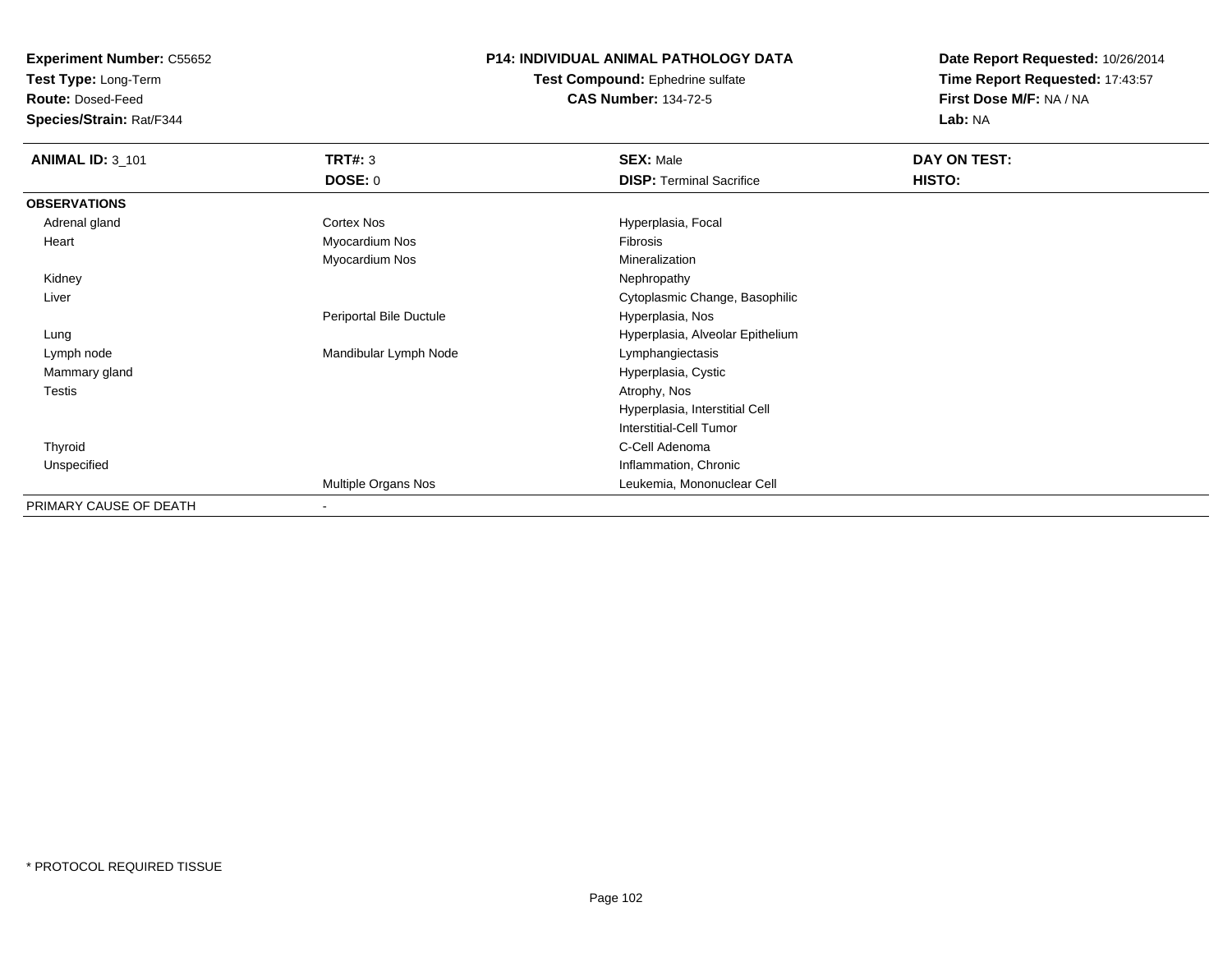**Experiment Number:** C55652**Test Type:** Long-Term**Route:** Dosed-Feed **Species/Strain:** Rat/F344**P14: INDIVIDUAL ANIMAL PATHOLOGY DATATest Compound:** Ephedrine sulfate**CAS Number:** 134-72-5**Date Report Requested:** 10/26/2014**Time Report Requested:** 17:43:57**First Dose M/F:** NA / NA**Lab:** NA**ANIMAL ID:** 3\_102 **TRT#:** <sup>3</sup> **SEX:** Male **DAY ON TEST: DOSE:** 0**DISP:** Terminal Sacrifice **HISTO: OBSERVATIONS** Adrenal glandd and the Cortex Nos and the Cortex Nos and the Angiectasis Cortex Nos Hyperplasia, Focal Heart Myocardium Nos Fibrosis Myocardium Nos MineralizationNephropathy Kidneyy the control of the control of the control of the control of the control of the control of the control of the control of the control of the control of the control of the control of the control of the control of the contro Liver Cytoplasmic Change, BasophilicHepatocytes Cytoplasmic VacuolizationPeriportal Bile Ductule Hyperplasia, Nos Pituitary glandAnterior Pituitary **Hyperplasia**, Focal Testis Interstitial-Cell Tumor PRIMARY CAUSE OF DEATH-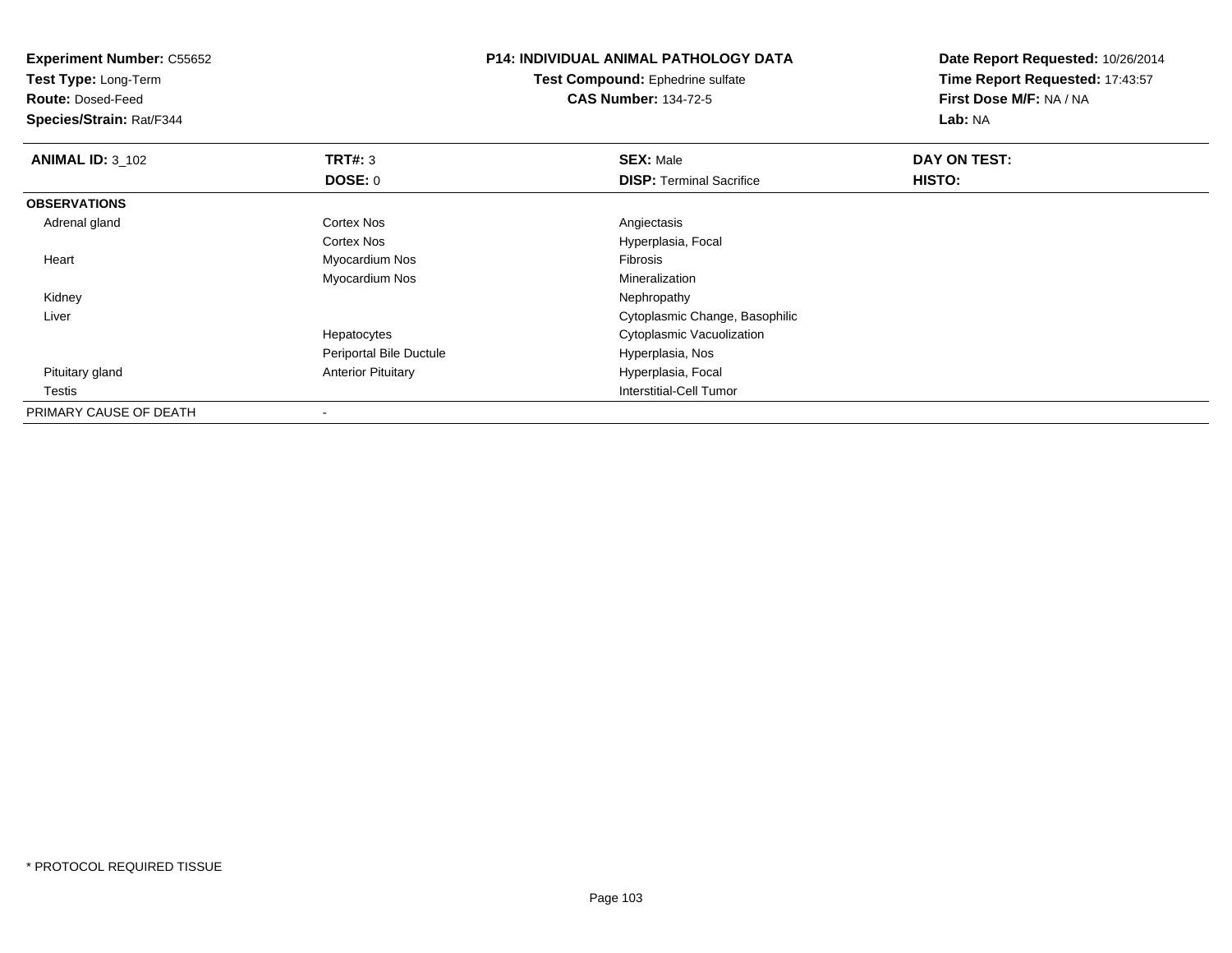| <b>Experiment Number: C55652</b><br>Test Type: Long-Term<br><b>Route: Dosed-Feed</b><br>Species/Strain: Rat/F344 |                         | <b>P14: INDIVIDUAL ANIMAL PATHOLOGY DATA</b><br>Test Compound: Ephedrine sulfate<br><b>CAS Number: 134-72-5</b> | Date Report Requested: 10/26/2014<br>Time Report Requested: 17:43:57<br>First Dose M/F: NA / NA<br>Lab: NA |  |
|------------------------------------------------------------------------------------------------------------------|-------------------------|-----------------------------------------------------------------------------------------------------------------|------------------------------------------------------------------------------------------------------------|--|
| <b>ANIMAL ID: 3 103</b>                                                                                          | TRT#: 3                 | <b>SEX: Male</b>                                                                                                | DAY ON TEST:                                                                                               |  |
|                                                                                                                  | DOSE: 0                 | <b>DISP:</b> Moribund Sacrifice                                                                                 | HISTO:                                                                                                     |  |
| <b>OBSERVATIONS</b>                                                                                              |                         |                                                                                                                 |                                                                                                            |  |
| Adrenal gland                                                                                                    | Cortex Nos              | Angiectasis                                                                                                     |                                                                                                            |  |
| Bone marrow                                                                                                      |                         | Hyperplasia, Nos                                                                                                |                                                                                                            |  |
| Heart                                                                                                            | Myocardium Nos          | Fibrosis                                                                                                        |                                                                                                            |  |
| Kidney                                                                                                           |                         | Nephropathy                                                                                                     |                                                                                                            |  |
| Liver                                                                                                            | Periportal Bile Ductule | Hyperplasia, Nos                                                                                                |                                                                                                            |  |
| Prostate                                                                                                         |                         | Inflammation, Active Chronic                                                                                    |                                                                                                            |  |
| Spleen                                                                                                           |                         | Hematopoiesis                                                                                                   |                                                                                                            |  |
| Testis                                                                                                           |                         | Interstitial-Cell Tumor                                                                                         |                                                                                                            |  |
| Unspecified                                                                                                      |                         | Fibrosarcoma                                                                                                    |                                                                                                            |  |
| PRIMARY CAUSE OF DEATH                                                                                           |                         |                                                                                                                 |                                                                                                            |  |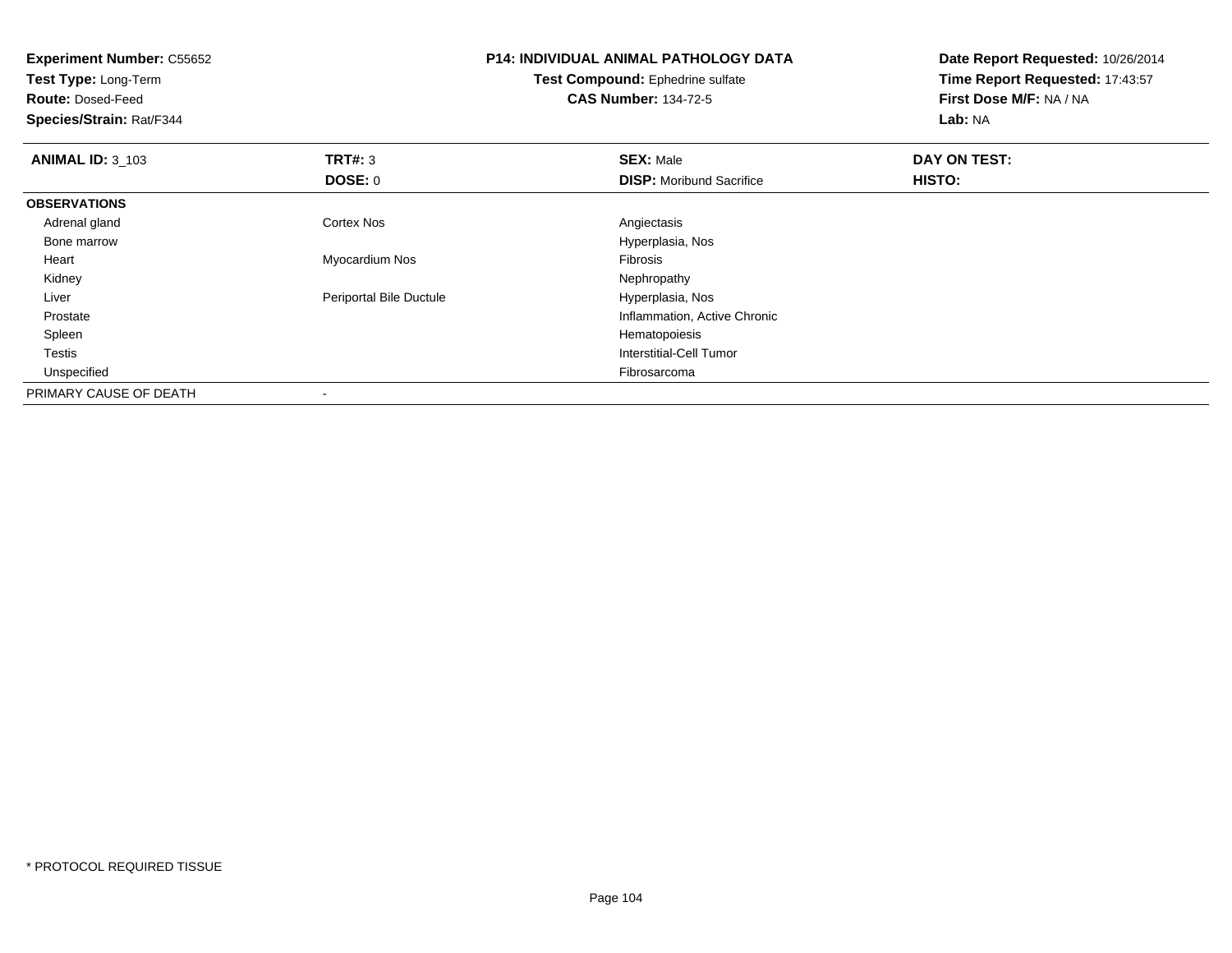**Test Type:** Long-Term

**Route:** Dosed-Feed

**Species/Strain:** Rat/F344

### **P14: INDIVIDUAL ANIMAL PATHOLOGY DATA**

**Test Compound:** Ephedrine sulfate**CAS Number:** 134-72-5

| <b>ANIMAL ID: 3_104</b> | <b>TRT#:</b> 3           | <b>SEX: Male</b>                | DAY ON TEST: |  |
|-------------------------|--------------------------|---------------------------------|--------------|--|
|                         | <b>DOSE: 0</b>           | <b>DISP: Terminal Sacrifice</b> | HISTO:       |  |
| <b>OBSERVATIONS</b>     |                          |                                 |              |  |
| Adrenal gland           | Cortex Nos               | Hyperplasia, Focal              |              |  |
| Bone marrow             |                          | Hyperplasia, Nos                |              |  |
| Heart                   | Myocardium Nos           | Degeneration, Nos               |              |  |
|                         | Myocardium Nos           | Fibrosis                        |              |  |
|                         | Myocardium Nos           | Mineralization                  |              |  |
| Kidney                  |                          | Nephropathy                     |              |  |
| Liver                   |                          | Cytoplasmic Change, Basophilic  |              |  |
|                         | Hepatocytes              | Cytoplasmic Vacuolization       |              |  |
|                         | Periportal Bile Ductule  | Hyperplasia, Nos                |              |  |
| Lung                    |                          | Perivascular Cuffing            |              |  |
| Pancreas                | Acinus                   | Atrophy, Nos                    |              |  |
| Skin                    | Tail                     | Inflammation, Necrotizing       |              |  |
| Spleen                  | Capsule                  | Fibrosis                        |              |  |
| Stomach                 | <b>Glandular Stomach</b> | Cyst, Multiple                  |              |  |
| Testis                  |                          | Hyperplasia, Interstitial Cell  |              |  |
|                         |                          | Interstitial-Cell Tumor         |              |  |
| PRIMARY CAUSE OF DEATH  |                          |                                 |              |  |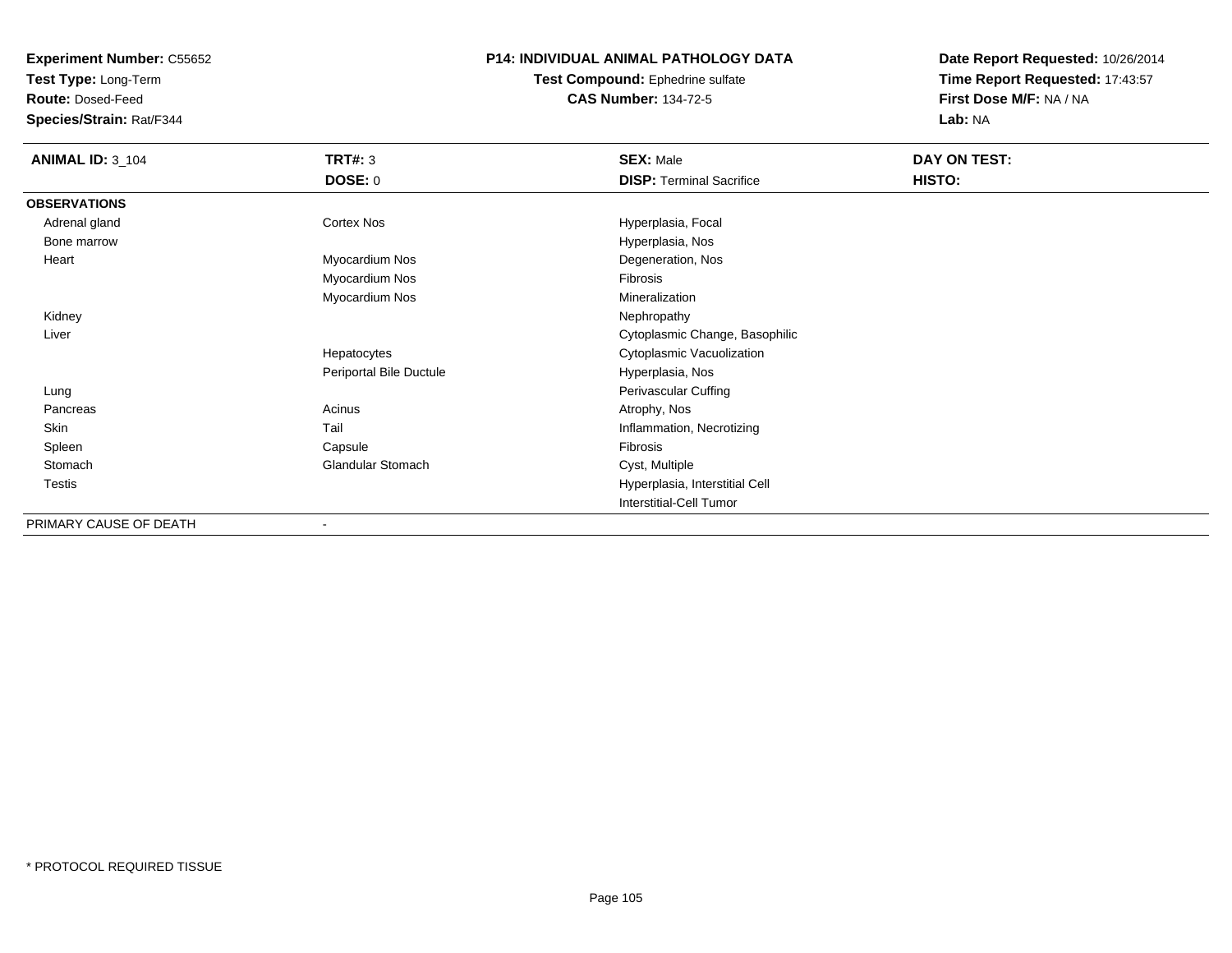**Test Type:** Long-Term

**Route:** Dosed-Feed

**Species/Strain:** Rat/F344

### **P14: INDIVIDUAL ANIMAL PATHOLOGY DATA**

**Test Compound:** Ephedrine sulfate**CAS Number:** 134-72-5

| <b>ANIMAL ID: 3_105</b> | TRT#: 3<br><b>DOSE: 0</b> | <b>SEX: Male</b><br><b>DISP: Terminal Sacrifice</b> | DAY ON TEST:<br>HISTO: |
|-------------------------|---------------------------|-----------------------------------------------------|------------------------|
| <b>OBSERVATIONS</b>     |                           |                                                     |                        |
| Adrenal gland           | Medulla                   | Angiectasis                                         |                        |
|                         | Cortex Nos                | Hyperplasia, Focal                                  |                        |
|                         | Medulla                   | Hyperplasia, Focal                                  |                        |
| Bone marrow             |                           | Hyperplasia, Nos                                    |                        |
| Heart                   | Myocardium Nos            | Degeneration, Nos                                   |                        |
|                         | Myocardium Nos            | Fibrosis                                            |                        |
|                         | Myocardium Nos            | Inflammation, Chronic                               |                        |
| Kidney                  |                           | Nephropathy                                         |                        |
| Liver                   |                           | Angiectasis                                         |                        |
|                         |                           | Cytoplasmic Change, Ground-Glass                    |                        |
|                         |                           | Hyperplasia, Focal                                  |                        |
|                         | Periportal Bile Ductule   | Hyperplasia, Nos                                    |                        |
|                         |                           | Necrosis, Coagulative                               |                        |
| Parathyroid gland       |                           | Adenoma, Nos                                        |                        |
| Testis                  |                           | Hyperplasia, Interstitial Cell                      |                        |
|                         |                           | Interstitial-Cell Tumor                             |                        |
| Unspecified             |                           | Fibroma                                             |                        |
|                         | Multiple Organs Nos       | Leukemia, Mononuclear Cell                          |                        |
| PRIMARY CAUSE OF DEATH  | ۰.                        |                                                     |                        |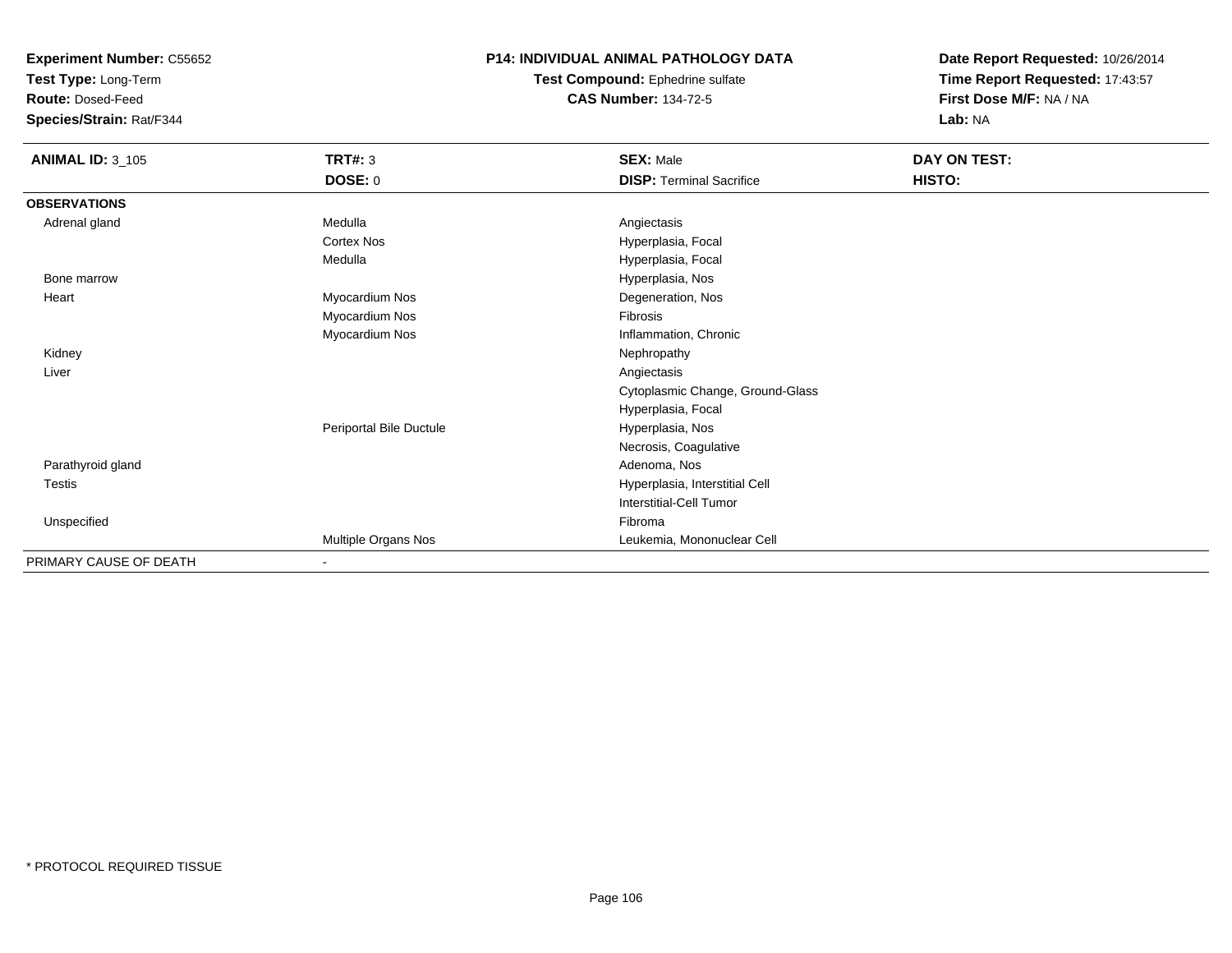**Test Type:** Long-Term

**Route:** Dosed-Feed

**Species/Strain:** Rat/F344

### **P14: INDIVIDUAL ANIMAL PATHOLOGY DATA**

**Test Compound:** Ephedrine sulfate**CAS Number:** 134-72-5

| <b>ANIMAL ID: 3_106</b> | TRT#: 3                   | <b>SEX: Male</b>                | DAY ON TEST: |  |
|-------------------------|---------------------------|---------------------------------|--------------|--|
|                         | <b>DOSE: 0</b>            | <b>DISP:</b> Moribund Sacrifice | HISTO:       |  |
| <b>OBSERVATIONS</b>     |                           |                                 |              |  |
| Adrenal gland           | Medulla                   | Pheochromocytoma                |              |  |
| Bone marrow             |                           | Hyperplasia, Nos                |              |  |
| Heart                   | Myocardium Nos            | Mineralization                  |              |  |
| Kidney                  |                           | Nephropathy                     |              |  |
| Liver                   |                           | Cytoplasmic Change, Nos         |              |  |
|                         | Periportal Bile Ductule   | Hyperplasia, Nos                |              |  |
| Pancreas                | Acinus                    | Atrophy, Nos                    |              |  |
| Pituitary gland         | <b>Anterior Pituitary</b> | Hyperplasia, Focal              |              |  |
| Prostate                |                           | Inflammation, Active Chronic    |              |  |
| Stomach                 | <b>Glandular Stomach</b>  | Cyst, Multiple                  |              |  |
| Testis                  |                           | Atrophy, Nos                    |              |  |
|                         |                           | Hyperplasia, Interstitial Cell  |              |  |
|                         |                           | <b>Interstitial-Cell Tumor</b>  |              |  |
| Unspecified             | Multiple Organs Nos       | Leukemia, Mononuclear Cell      |              |  |
| PRIMARY CAUSE OF DEATH  | $\overline{\phantom{a}}$  |                                 |              |  |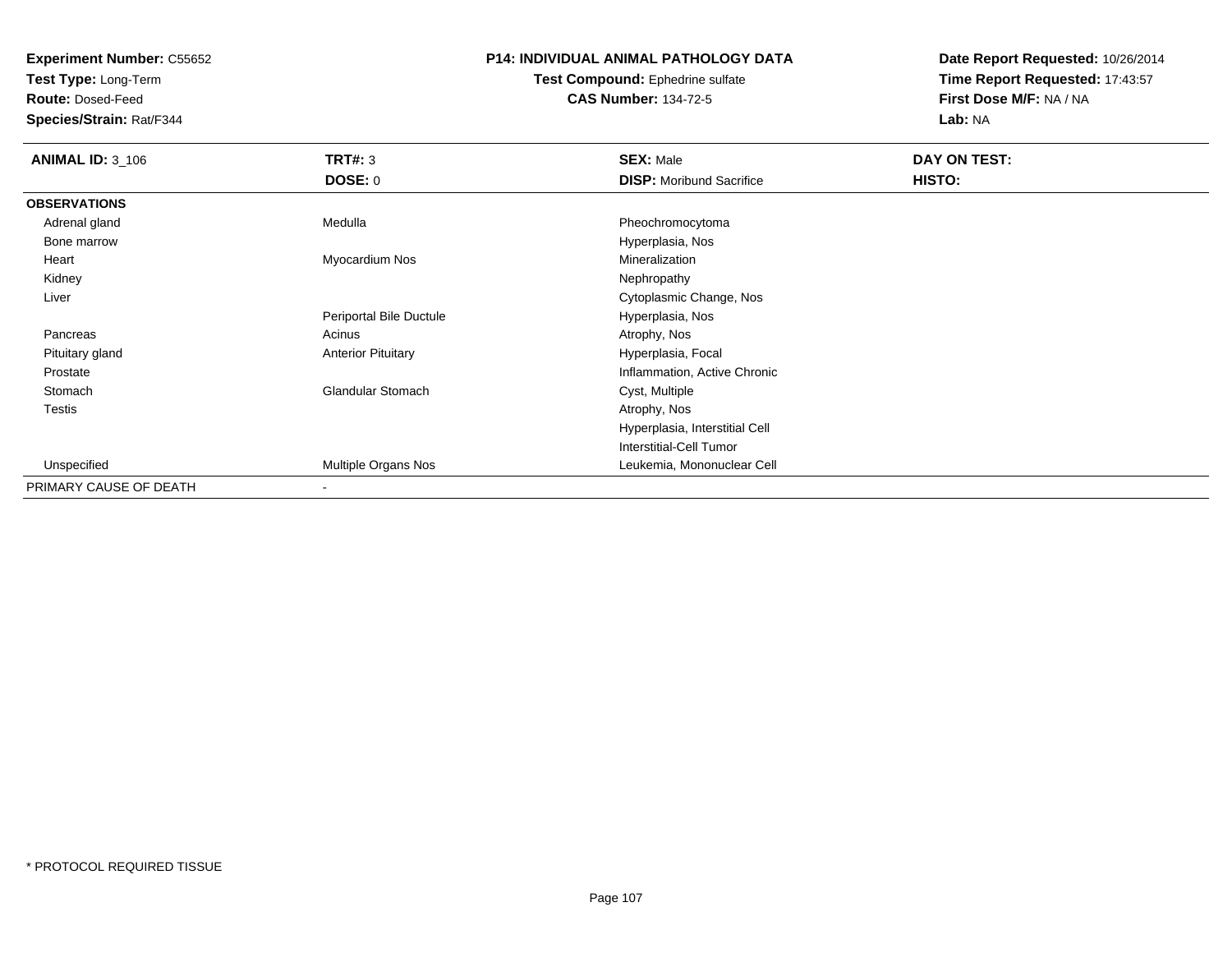**Test Type:** Long-Term

**Route:** Dosed-Feed

**Species/Strain:** Rat/F344

### **P14: INDIVIDUAL ANIMAL PATHOLOGY DATA**

**Test Compound:** Ephedrine sulfate**CAS Number:** 134-72-5

**Date Report Requested:** 10/26/2014**Time Report Requested:** 17:43:57**First Dose M/F:** NA / NA**Lab:** NA

| <b>ANIMAL ID: 3_107</b> | <b>TRT#: 3</b>           | <b>SEX: Male</b>                | DAY ON TEST: |  |
|-------------------------|--------------------------|---------------------------------|--------------|--|
|                         | <b>DOSE: 0</b>           | <b>DISP: Terminal Sacrifice</b> | HISTO:       |  |
| <b>OBSERVATIONS</b>     |                          |                                 |              |  |
| Adrenal gland           | <b>Cortex Nos</b>        | Angiectasis                     |              |  |
|                         | Cortex Nos               | Degeneration, Ballooning        |              |  |
|                         | Cortex Nos               | Hyperplasia, Focal              |              |  |
|                         | Cortex Nos               | Metamorphosis, Fatty            |              |  |
| Heart                   | Myocardium Nos           | Degeneration, Nos               |              |  |
|                         | Myocardium Nos           | Fibrosis                        |              |  |
| Kidney                  |                          | Nephropathy                     |              |  |
| Liver                   |                          | Angiectasis                     |              |  |
|                         | Hepatocytes              | Cytoplasmic Vacuolization       |              |  |
|                         | Periportal Bile Ductule  | Hyperplasia, Nos                |              |  |
| Pancreas                | Acinus                   | Atrophy, Nos                    |              |  |
|                         | Islets                   | Islet-Cell Adenoma              |              |  |
| Pituitary gland         | Intermedia               | Adenoma, Nos                    |              |  |
| Prostate                |                          | Inflammation, Active Chronic    |              |  |
| Stomach                 | <b>Glandular Stomach</b> | Cyst, Multiple                  |              |  |
| <b>Testis</b>           |                          | Atrophy, Nos                    |              |  |
|                         |                          | Hyperplasia, Interstitial Cell  |              |  |
|                         |                          | <b>Interstitial-Cell Tumor</b>  |              |  |

PRIMARY CAUSE OF DEATH-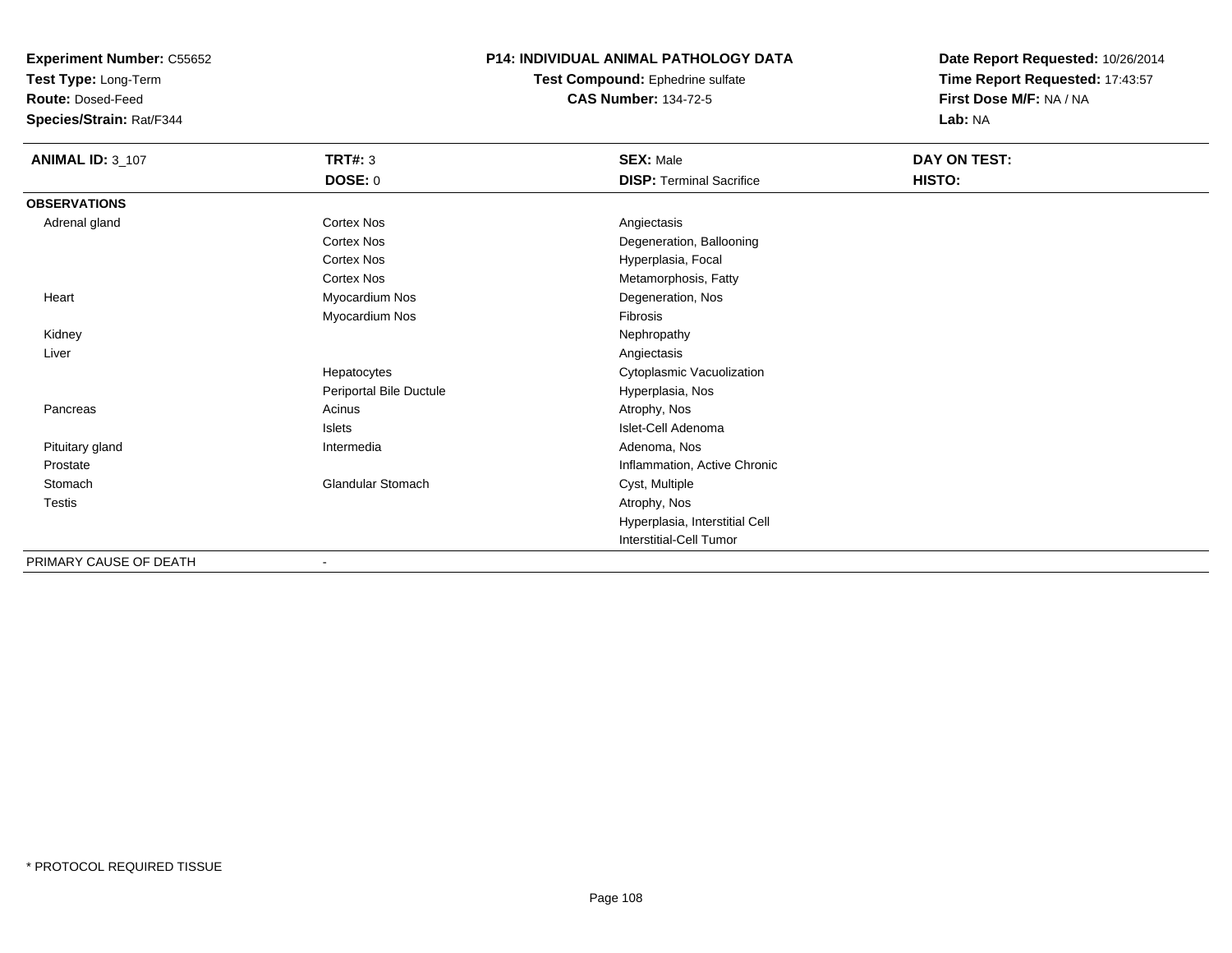**Test Type:** Long-Term

**Route:** Dosed-Feed

**Species/Strain:** Rat/F344

# **P14: INDIVIDUAL ANIMAL PATHOLOGY DATA**

**Test Compound:** Ephedrine sulfate**CAS Number:** 134-72-5

| <b>ANIMAL ID: 3_108</b> | TRT#: 3                 | <b>SEX: Male</b>                 | DAY ON TEST: |  |
|-------------------------|-------------------------|----------------------------------|--------------|--|
|                         | <b>DOSE: 0</b>          | <b>DISP:</b> Terminal Sacrifice  | HISTO:       |  |
| <b>OBSERVATIONS</b>     |                         |                                  |              |  |
| Adrenal gland           | <b>Cortex Nos</b>       | Angiectasis                      |              |  |
|                         | Cortex Nos              | Hyperplasia, Focal               |              |  |
| Heart                   | Myocardium Nos          | Fibrosis                         |              |  |
| Kidney                  |                         | Nephropathy                      |              |  |
| Liver                   |                         | Clear-Cell Change                |              |  |
|                         | Hepatocytes             | Cytoplasmic Vacuolization        |              |  |
|                         | Periportal Bile Ductule | Hyperplasia, Nos                 |              |  |
| Lung                    |                         | Hyperplasia, Alveolar Epithelium |              |  |
| Prostate                |                         | Inflammation, Active Chronic     |              |  |
| Testis                  |                         | Hyperplasia, Interstitial Cell   |              |  |
|                         |                         | <b>Interstitial-Cell Tumor</b>   |              |  |
| Thyroid                 |                         | Hyperplasia, C Cell              |              |  |
| PRIMARY CAUSE OF DEATH  |                         |                                  |              |  |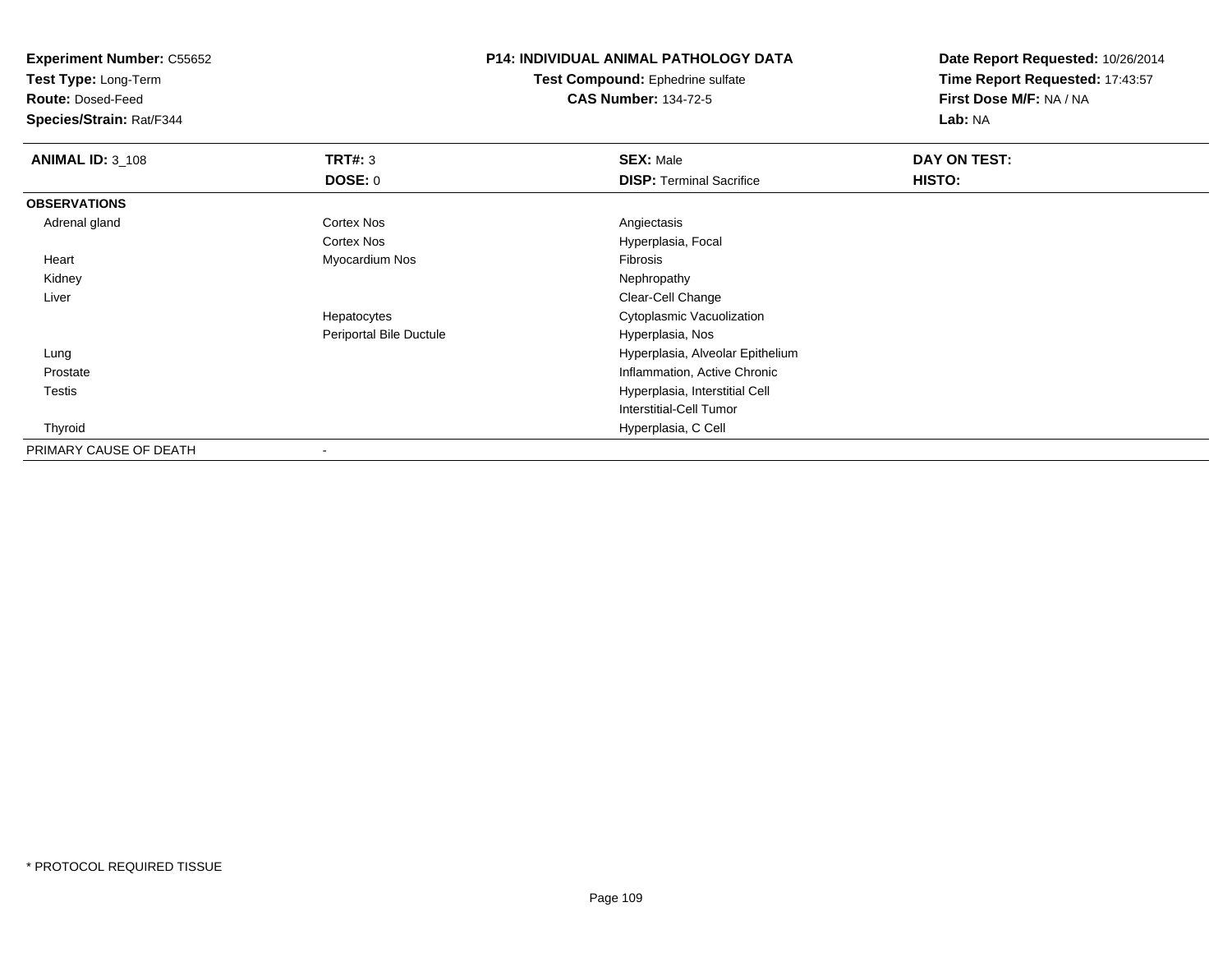**Test Type:** Long-Term

**Route:** Dosed-Feed

**Species/Strain:** Rat/F344

#### **P14: INDIVIDUAL ANIMAL PATHOLOGY DATA**

**Test Compound:** Ephedrine sulfate**CAS Number:** 134-72-5

| <b>ANIMAL ID: 3_109</b> | <b>TRT#: 3</b>           | <b>SEX: Male</b>                | DAY ON TEST: |  |
|-------------------------|--------------------------|---------------------------------|--------------|--|
|                         | <b>DOSE: 0</b>           | <b>DISP: Terminal Sacrifice</b> | HISTO:       |  |
| <b>OBSERVATIONS</b>     |                          |                                 |              |  |
| Adrenal gland           | <b>Cortex Nos</b>        | Hyperplasia, Focal              |              |  |
|                         | <b>Cortex Nos</b>        | Metamorphosis, Fatty            |              |  |
|                         | Medulla                  | Pheochromocytoma                |              |  |
| Bone marrow             |                          | Hyperplasia, Nos                |              |  |
| Heart                   | Myocardium Nos           | Degeneration, Nos               |              |  |
|                         | Myocardium Nos           | Fibrosis                        |              |  |
| Kidney                  |                          | Nephropathy                     |              |  |
| Liver                   |                          | Angiectasis                     |              |  |
|                         |                          | Hepatocellular Carcinoma        |              |  |
|                         |                          | Hyperplasia, Focal              |              |  |
|                         | Periportal Bile Ductule  | Hyperplasia, Nos                |              |  |
| Stomach                 | <b>Glandular Stomach</b> | Cyst, Multiple                  |              |  |
| <b>Testis</b>           |                          | Atrophy, Nos                    |              |  |
|                         |                          | Hyperplasia, Interstitial Cell  |              |  |
|                         |                          | Interstitial-Cell Tumor         |              |  |
| Thyroid                 |                          | Follicular-Cell Adenoma         |              |  |
| Unspecified             | Multiple Organs Nos      | Leukemia, Mononuclear Cell      |              |  |
| PRIMARY CAUSE OF DEATH  | $\blacksquare$           |                                 |              |  |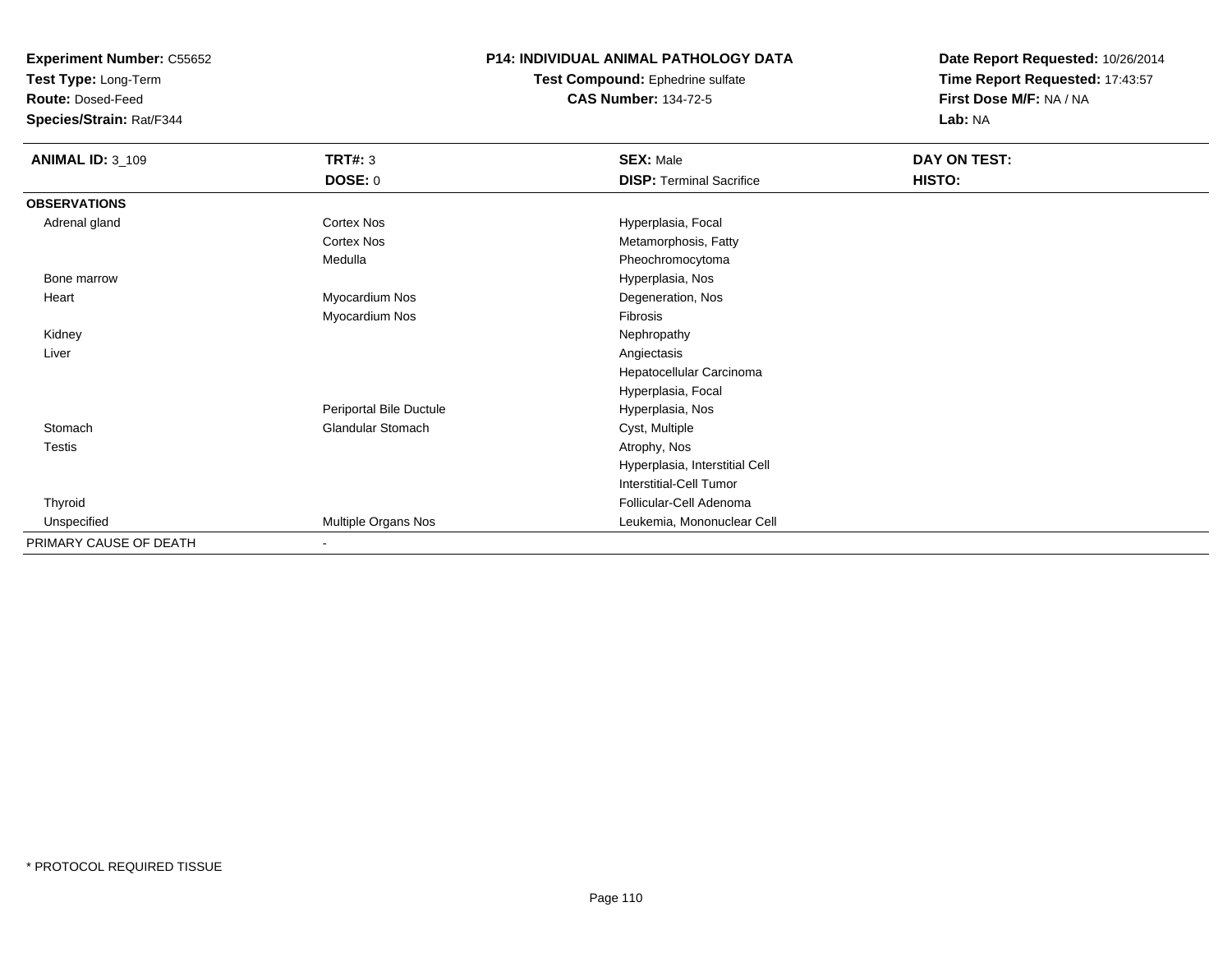**Test Type:** Long-Term

**Route:** Dosed-Feed

**Species/Strain:** Rat/F344

## **P14: INDIVIDUAL ANIMAL PATHOLOGY DATA**

**Test Compound:** Ephedrine sulfate**CAS Number:** 134-72-5

| <b>ANIMAL ID: 3_110</b> | TRT#: 3                   | <b>SEX: Male</b>                | DAY ON TEST: |  |
|-------------------------|---------------------------|---------------------------------|--------------|--|
|                         | <b>DOSE: 0</b>            | <b>DISP: Terminal Sacrifice</b> | HISTO:       |  |
| <b>OBSERVATIONS</b>     |                           |                                 |              |  |
| Adrenal gland           | <b>Cortex Nos</b>         | Metamorphosis, Fatty            |              |  |
| Heart                   | Myocardium Nos            | Fibrosis                        |              |  |
|                         | Myocardium Nos            | Mineralization                  |              |  |
| Kidney                  |                           | Nephropathy                     |              |  |
| Liver                   |                           | Cytoplasmic Change, Basophilic  |              |  |
|                         | Periportal Bile Ductule   | Hyperplasia, Nos                |              |  |
| Mammary gland           |                           | Hyperplasia, Cystic             |              |  |
| Pancreas                | Acinus                    | Atrophy, Nos                    |              |  |
| Pituitary gland         | <b>Anterior Pituitary</b> | Carcinoma, Nos                  |              |  |
| Prostate                |                           | Inflammation, Active Chronic    |              |  |
| Skin                    |                           | Ulcer, Nos                      |              |  |
| <b>Testis</b>           |                           | Hyperplasia, Interstitial Cell  |              |  |
| Thyroid                 |                           | C-Cell Carcinoma                |              |  |
| PRIMARY CAUSE OF DEATH  |                           |                                 |              |  |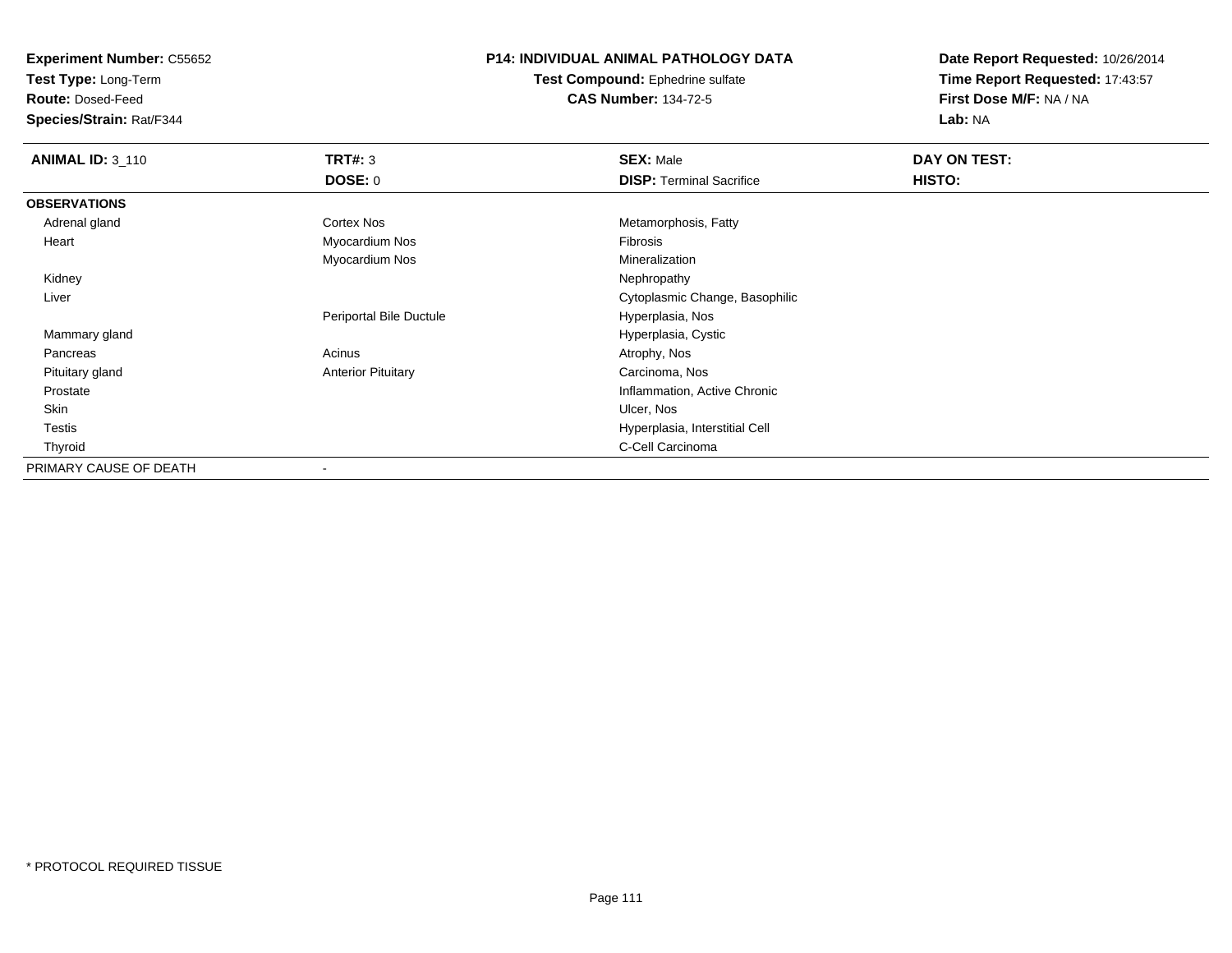**Test Type:** Long-Term

**Route:** Dosed-Feed

**Species/Strain:** Rat/F344

## **P14: INDIVIDUAL ANIMAL PATHOLOGY DATA**

**Test Compound:** Ephedrine sulfate**CAS Number:** 134-72-5

| <b>ANIMAL ID: 3_111</b> | TRT#: 3                  | <b>SEX: Male</b>                | DAY ON TEST: |
|-------------------------|--------------------------|---------------------------------|--------------|
|                         | <b>DOSE: 0</b>           | <b>DISP: Terminal Sacrifice</b> | HISTO:       |
| <b>OBSERVATIONS</b>     |                          |                                 |              |
| Bone marrow             |                          | Hyperplasia, Nos                |              |
| Heart                   | Myocardium Nos           | Degeneration, Nos               |              |
|                         | Myocardium Nos           | Fibrosis                        |              |
|                         | Myocardium Nos           | Inflammation, Chronic           |              |
|                         | Myocardium Nos           | Mineralization                  |              |
| Kidney                  |                          | Nephropathy                     |              |
| Liver                   |                          | Angiectasis                     |              |
|                         |                          | Cytoplasmic Change, Basophilic  |              |
|                         | Periportal Bile Ductule  | Hyperplasia, Nos                |              |
| Lymph node              | Mandibular Lymph Node    | Lymphangiectasis                |              |
| Pancreas                | Acinus                   | Atrophy, Nos                    |              |
| Prostate                |                          | Inflammation, Active Chronic    |              |
| Skin                    |                          | Fibrosis                        |              |
|                         |                          | Mineralization                  |              |
| Stomach                 | Glandular Stomach        | Cyst, Multiple                  |              |
| Testis                  |                          | Hyperplasia, Interstitial Cell  |              |
|                         |                          | Interstitial-Cell Tumor         |              |
| Unspecified             | Multiple Organs Nos      | Leukemia, Mononuclear Cell      |              |
| PRIMARY CAUSE OF DEATH  | $\overline{\phantom{a}}$ |                                 |              |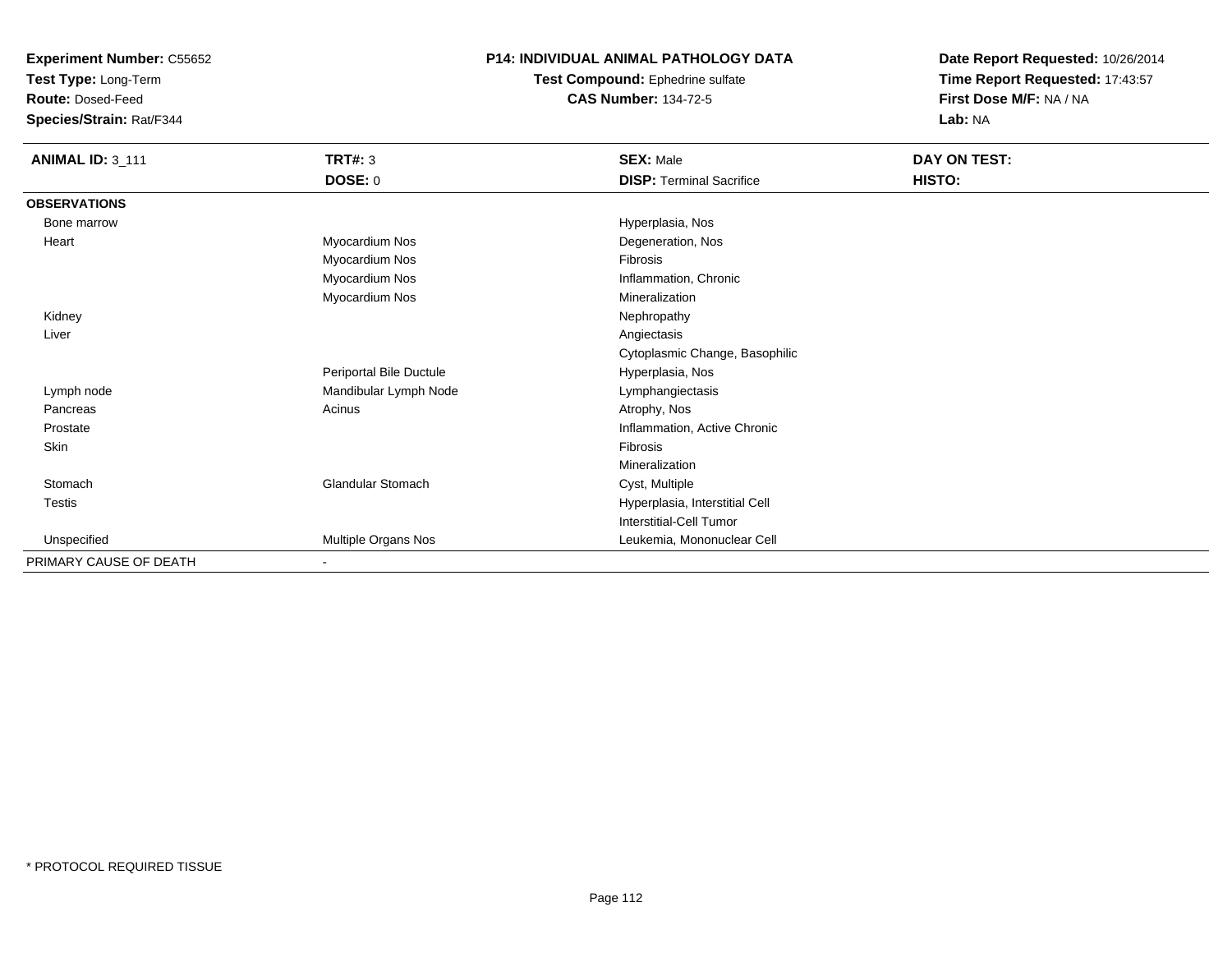| <b>Experiment Number: C55652</b><br>Test Type: Long-Term<br><b>Route: Dosed-Feed</b><br>Species/Strain: Rat/F344 |                         | <b>P14: INDIVIDUAL ANIMAL PATHOLOGY DATA</b><br>Test Compound: Ephedrine sulfate<br><b>CAS Number: 134-72-5</b> | Date Report Requested: 10/26/2014<br>Time Report Requested: 17:43:57<br>First Dose M/F: NA / NA<br>Lab: NA |  |
|------------------------------------------------------------------------------------------------------------------|-------------------------|-----------------------------------------------------------------------------------------------------------------|------------------------------------------------------------------------------------------------------------|--|
| <b>ANIMAL ID: 3 112</b>                                                                                          | <b>TRT#: 3</b>          | <b>SEX: Male</b>                                                                                                | DAY ON TEST:                                                                                               |  |
|                                                                                                                  | DOSE: 0                 | <b>DISP:</b> Moribund Sacrifice                                                                                 | HISTO:                                                                                                     |  |
| <b>OBSERVATIONS</b>                                                                                              |                         |                                                                                                                 |                                                                                                            |  |
| Adrenal gland                                                                                                    | <b>Cortex Nos</b>       | Hyperplasia, Focal                                                                                              |                                                                                                            |  |
| Bone marrow                                                                                                      |                         | Hyperplasia, Nos                                                                                                |                                                                                                            |  |
| Kidney                                                                                                           |                         | Nephropathy                                                                                                     |                                                                                                            |  |
| Liver                                                                                                            | Periportal Bile Ductule | Hyperplasia, Nos                                                                                                |                                                                                                            |  |
| Prostate                                                                                                         |                         | Inflammation, Active Chronic                                                                                    |                                                                                                            |  |
| Testis                                                                                                           |                         | Hyperplasia, Interstitial Cell                                                                                  |                                                                                                            |  |
|                                                                                                                  |                         | Interstitial-Cell Tumor                                                                                         |                                                                                                            |  |
| Unspecified                                                                                                      | Multiple Organs Nos     | Leukemia, Mononuclear Cell                                                                                      |                                                                                                            |  |
| PRIMARY CAUSE OF DEATH                                                                                           |                         |                                                                                                                 |                                                                                                            |  |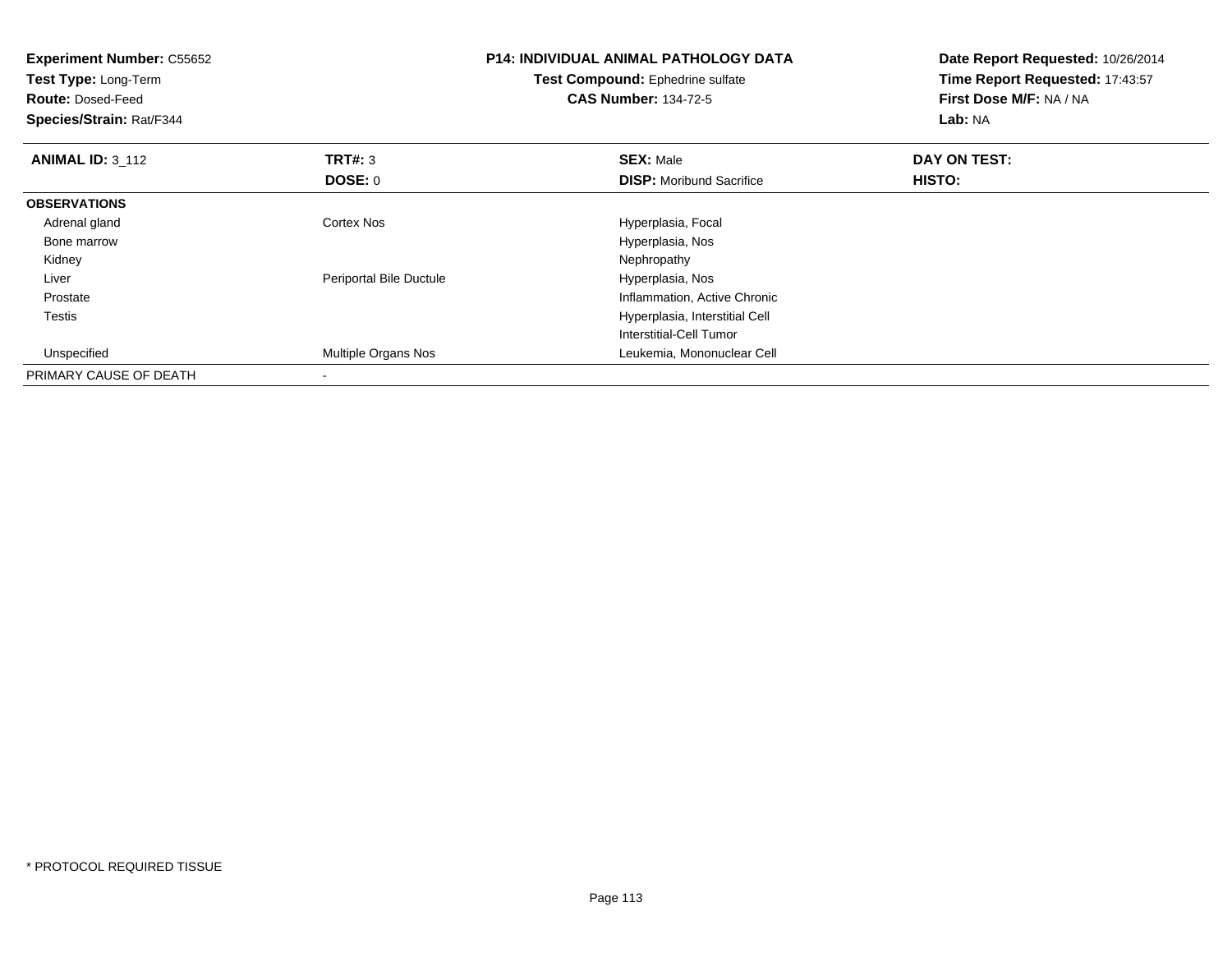| <b>Experiment Number: C55652</b><br>Test Type: Long-Term<br><b>Route: Dosed-Feed</b><br>Species/Strain: Rat/F344 |            | <b>P14: INDIVIDUAL ANIMAL PATHOLOGY DATA</b><br>Test Compound: Ephedrine sulfate<br><b>CAS Number: 134-72-5</b> | Date Report Requested: 10/26/2014<br>Time Report Requested: 17:43:57<br>First Dose M/F: NA / NA<br>Lab: NA |
|------------------------------------------------------------------------------------------------------------------|------------|-----------------------------------------------------------------------------------------------------------------|------------------------------------------------------------------------------------------------------------|
| <b>ANIMAL ID: 3 113</b>                                                                                          | TRT#: 3    | <b>SEX: Male</b>                                                                                                | DAY ON TEST:                                                                                               |
|                                                                                                                  | DOSE: 0    | <b>DISP: Natural Death</b>                                                                                      | HISTO:                                                                                                     |
| <b>OBSERVATIONS</b>                                                                                              |            |                                                                                                                 |                                                                                                            |
| Bone marrow                                                                                                      |            | Hyperplasia, Nos                                                                                                |                                                                                                            |
| Kidney                                                                                                           |            | Nephropathy                                                                                                     |                                                                                                            |
| Liver                                                                                                            | Periportal | Inflammation, Active Chronic                                                                                    |                                                                                                            |
|                                                                                                                  |            | Inflammation, Acute Focal                                                                                       |                                                                                                            |
| Lung                                                                                                             |            | Congestion, Nos                                                                                                 |                                                                                                            |
|                                                                                                                  | Alveoli    | Edema, Nos                                                                                                      |                                                                                                            |
| Pancreas                                                                                                         |            | Inflammation, Acute Diffuse                                                                                     |                                                                                                            |
| Thymus                                                                                                           |            | Hemorrhage                                                                                                      |                                                                                                            |
| PRIMARY CAUSE OF DEATH                                                                                           |            |                                                                                                                 |                                                                                                            |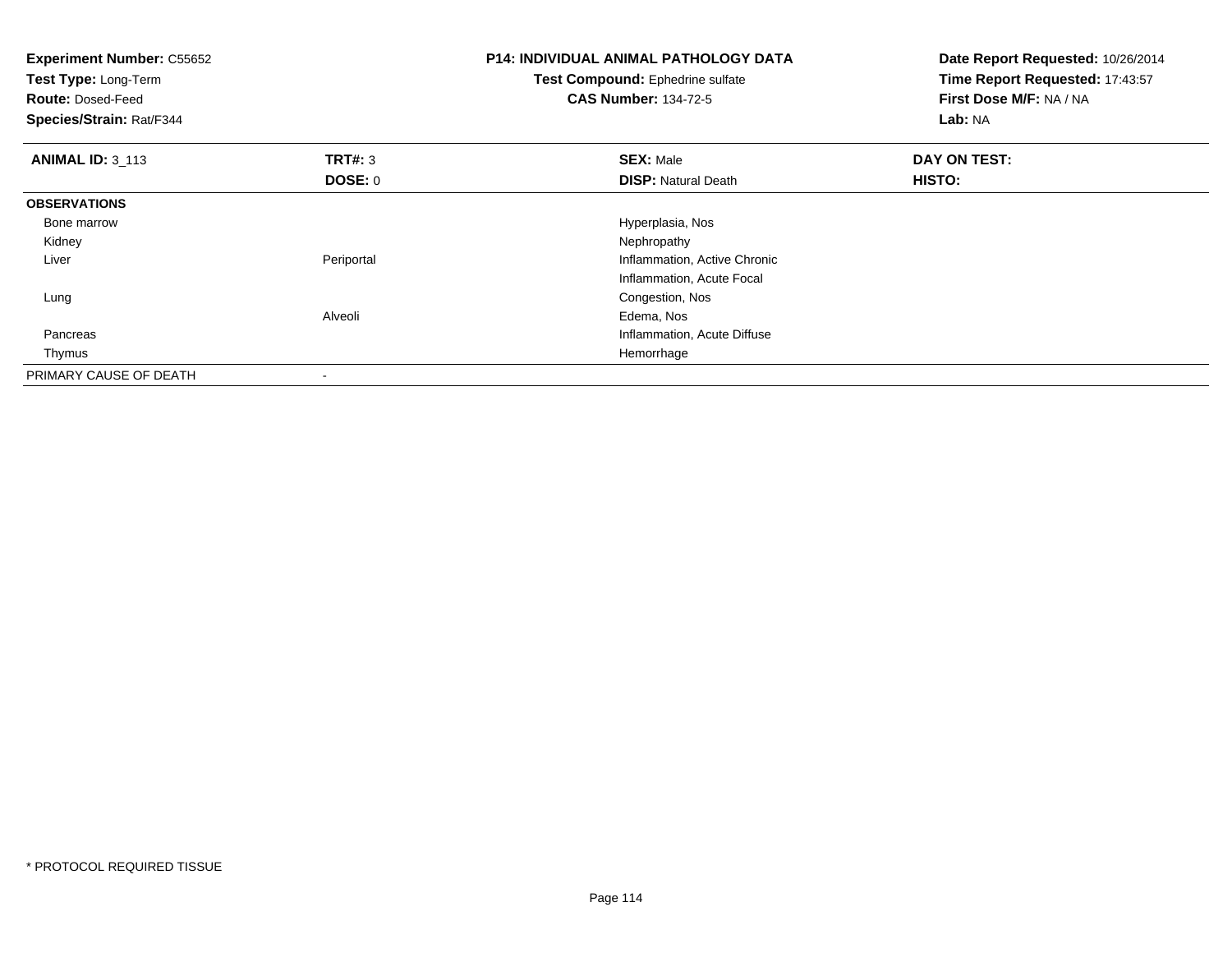**Test Type:** Long-Term

**Route:** Dosed-Feed

**Species/Strain:** Rat/F344

# **P14: INDIVIDUAL ANIMAL PATHOLOGY DATA**

**Test Compound:** Ephedrine sulfate**CAS Number:** 134-72-5

| <b>ANIMAL ID: 3_114</b> | TRT#: 3                   | <b>SEX: Male</b>                | DAY ON TEST: |  |
|-------------------------|---------------------------|---------------------------------|--------------|--|
|                         | <b>DOSE: 0</b>            | <b>DISP: Terminal Sacrifice</b> | HISTO:       |  |
| <b>OBSERVATIONS</b>     |                           |                                 |              |  |
| Adrenal gland           | <b>Cortex Nos</b>         | Hyperplasia, Focal              |              |  |
| Bone marrow             |                           | Fibrosis, Myelo                 |              |  |
| Kidney                  |                           | Nephropathy                     |              |  |
| Liver                   |                           | Clear-Cell Change               |              |  |
|                         |                           | Cytoplasmic Change, Basophilic  |              |  |
|                         | Hepatocytes               | Cytoplasmic Vacuolization       |              |  |
|                         |                           | Granuloma, Nos                  |              |  |
|                         | Periportal Bile Ductule   | Hyperplasia, Nos                |              |  |
| Pituitary gland         | <b>Anterior Pituitary</b> | Hyperplasia, Focal              |              |  |
| Testis                  |                           | Interstitial-Cell Tumor         |              |  |
| Thyroid                 |                           | C-Cell Adenoma                  |              |  |
|                         |                           | Cyst, Follicular Nos            |              |  |
| PRIMARY CAUSE OF DEATH  |                           |                                 |              |  |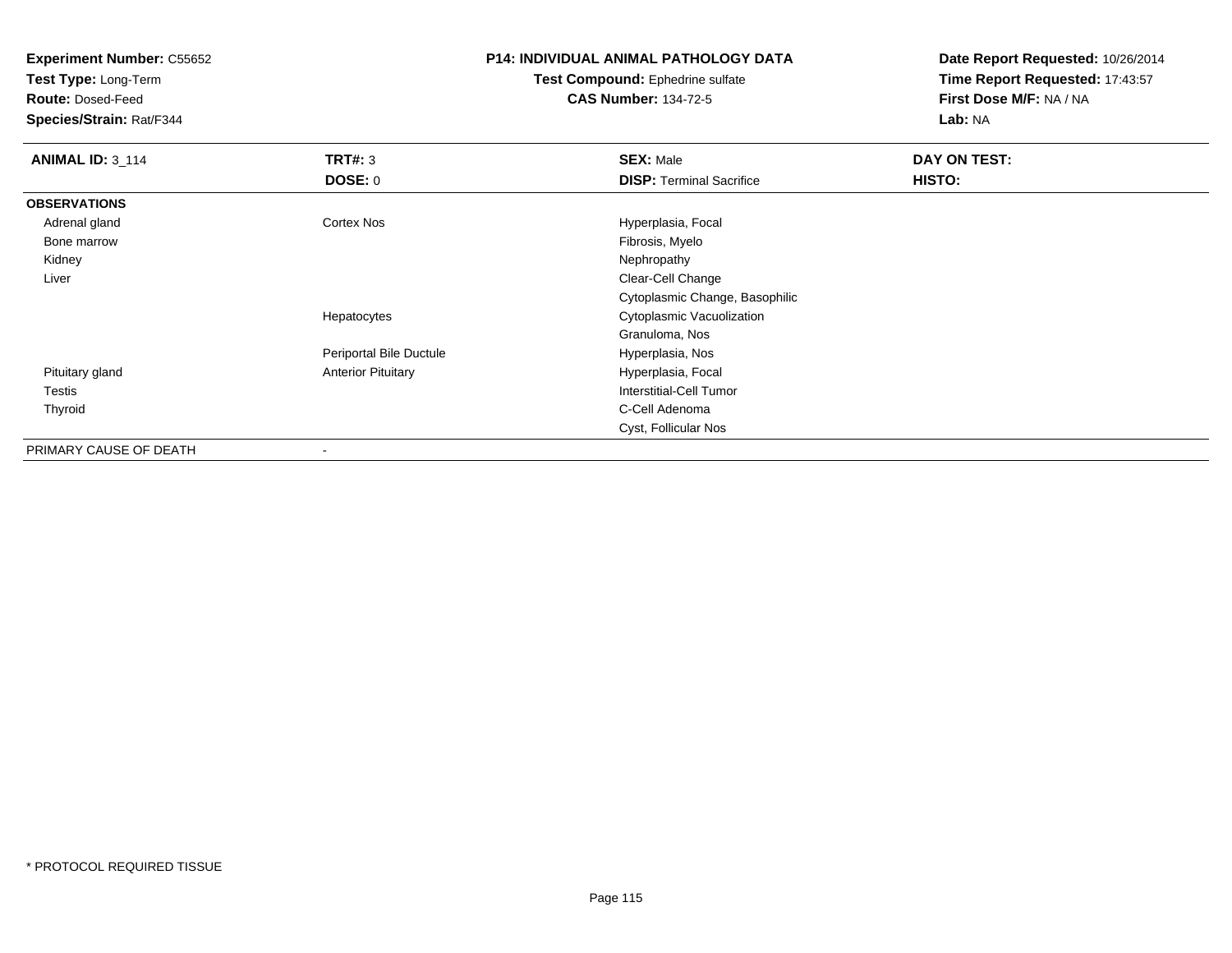**Test Type:** Long-Term

**Route:** Dosed-Feed

**Species/Strain:** Rat/F344

## **P14: INDIVIDUAL ANIMAL PATHOLOGY DATA**

**Test Compound:** Ephedrine sulfate**CAS Number:** 134-72-5

| <b>ANIMAL ID: 3_115</b> | <b>TRT#: 3</b>           | <b>SEX: Male</b>                | DAY ON TEST: |  |
|-------------------------|--------------------------|---------------------------------|--------------|--|
|                         | <b>DOSE: 0</b>           | <b>DISP: Terminal Sacrifice</b> | HISTO:       |  |
| <b>OBSERVATIONS</b>     |                          |                                 |              |  |
| Adrenal gland           | <b>Cortex Nos</b>        | Angiectasis                     |              |  |
|                         | <b>Cortex Nos</b>        | Hyperplasia, Focal              |              |  |
|                         | Medulla                  | Pheochromocytoma                |              |  |
| Heart                   | Myocardium Nos           | Degeneration, Nos               |              |  |
|                         | Myocardium Nos           | Fibrosis                        |              |  |
|                         | Myocardium Nos           | Inflammation, Chronic           |              |  |
| Kidney                  |                          | Nephropathy                     |              |  |
| Liver                   |                          | Angiectasis                     |              |  |
|                         | Periportal Bile Ductule  | Hyperplasia, Nos                |              |  |
| Pancreas                | Acinus                   | Atrophy, Nos                    |              |  |
| Testis                  |                          | Atrophy, Nos                    |              |  |
|                         |                          | Hyperplasia, Interstitial Cell  |              |  |
|                         |                          | <b>Interstitial-Cell Tumor</b>  |              |  |
| Thyroid                 |                          | Hyperplasia, C Cell             |              |  |
| PRIMARY CAUSE OF DEATH  | $\overline{\phantom{a}}$ |                                 |              |  |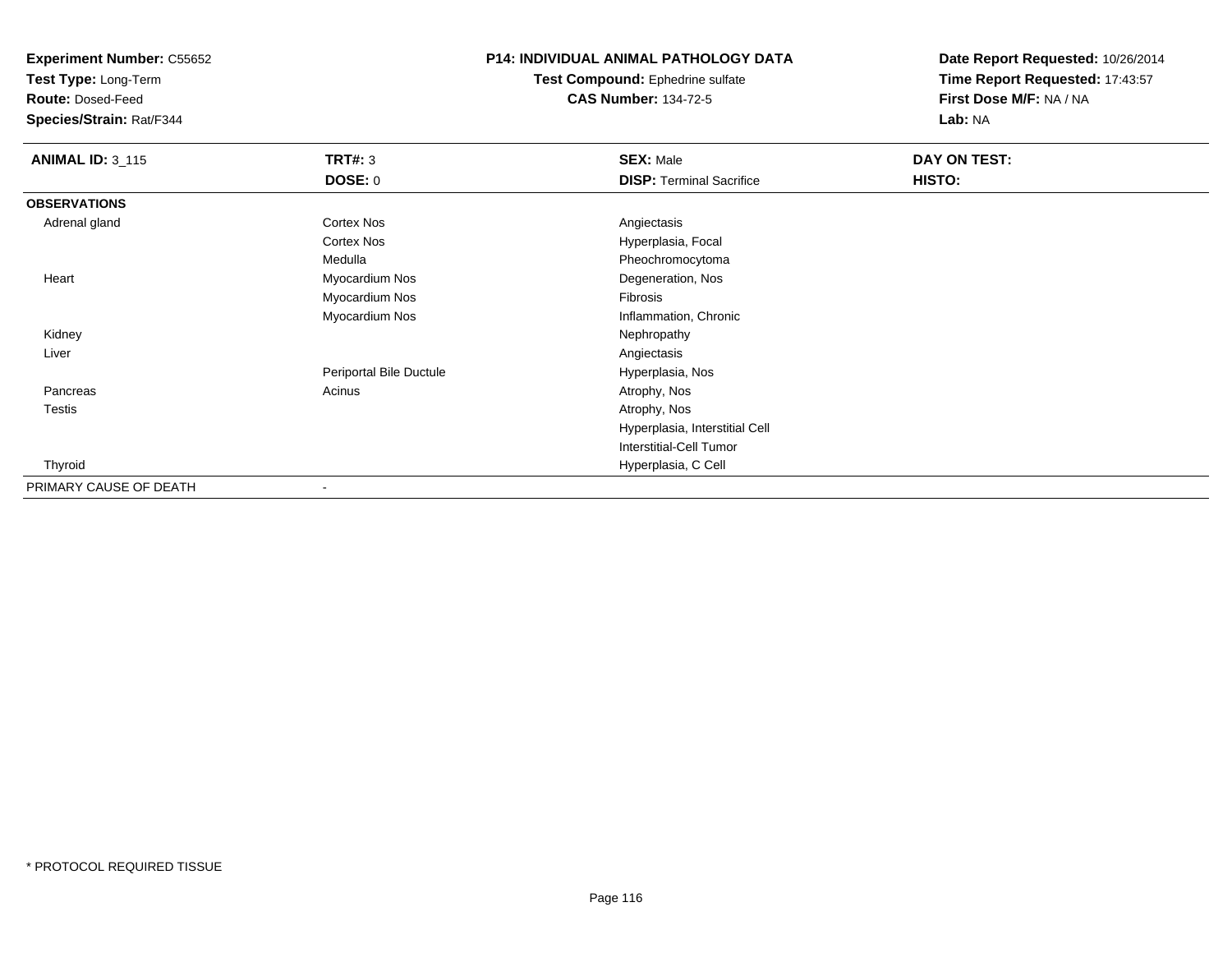**Test Type:** Long-Term

**Route:** Dosed-Feed

**Species/Strain:** Rat/F344

# **P14: INDIVIDUAL ANIMAL PATHOLOGY DATA**

**Test Compound:** Ephedrine sulfate**CAS Number:** 134-72-5

| <b>ANIMAL ID: 3_116</b> | TRT#: 3                 | <b>SEX: Male</b>                | DAY ON TEST: |  |
|-------------------------|-------------------------|---------------------------------|--------------|--|
|                         | DOSE: 0                 | <b>DISP: Terminal Sacrifice</b> | HISTO:       |  |
| <b>OBSERVATIONS</b>     |                         |                                 |              |  |
| Adrenal gland           | Medulla                 | Pheochromocytoma                |              |  |
| Heart                   | Myocardium Nos          | Fibrosis                        |              |  |
|                         | Myocardium Nos          | Mineralization                  |              |  |
| Kidney                  |                         | Nephropathy                     |              |  |
|                         |                         | Nephrosis, Hydro                |              |  |
| Liver                   |                         | Cytoplasmic Change, Basophilic  |              |  |
|                         | Periportal Bile Ductule | Hyperplasia, Nos                |              |  |
| <b>Testis</b>           |                         | Atrophy, Nos                    |              |  |
|                         |                         | <b>Interstitial-Cell Tumor</b>  |              |  |
| Thyroid                 |                         | Hyperplasia, C Cell             |              |  |
| Unspecified             |                         | Cyst, Epidermal Inclusion       |              |  |
| PRIMARY CAUSE OF DEATH  |                         |                                 |              |  |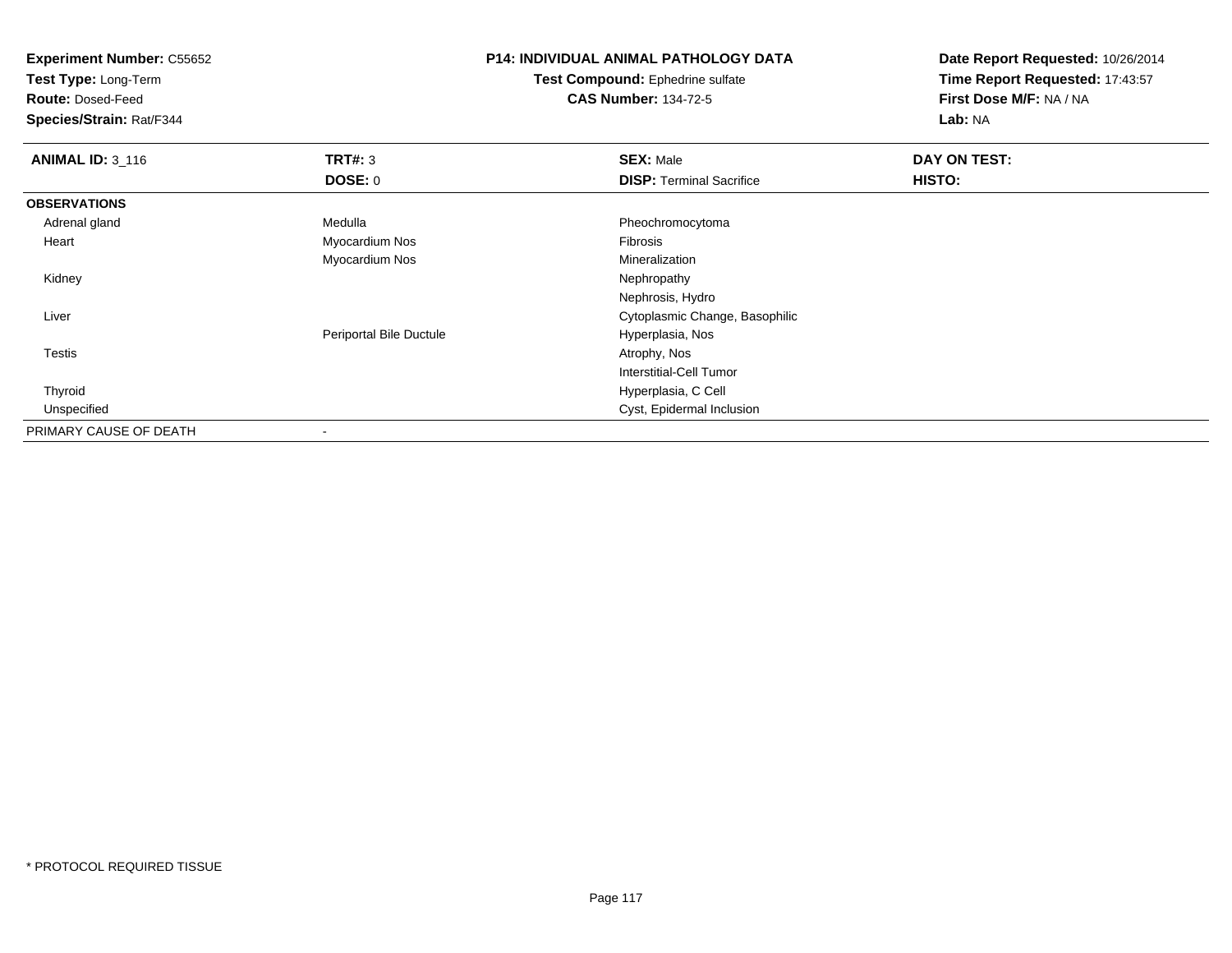**Test Type:** Long-Term

**Route:** Dosed-Feed

**Species/Strain:** Rat/F344

# **P14: INDIVIDUAL ANIMAL PATHOLOGY DATA**

**Test Compound:** Ephedrine sulfate**CAS Number:** 134-72-5

| <b>ANIMAL ID: 3_117</b> | TRT#: 3                  | <b>SEX: Male</b>                | DAY ON TEST: |  |
|-------------------------|--------------------------|---------------------------------|--------------|--|
|                         | <b>DOSE: 0</b>           | <b>DISP:</b> Moribund Sacrifice | HISTO:       |  |
| <b>OBSERVATIONS</b>     |                          |                                 |              |  |
| <b>Brain</b>            | Cerebellum Nos           | Medulloblastoma                 |              |  |
| Heart                   | Myocardium Nos           | Fibrosis                        |              |  |
|                         | Myocardium Nos           | Inflammation, Chronic           |              |  |
| Kidney                  |                          | Nephropathy                     |              |  |
| Liver                   | Capsule                  | Inflammation, Chronic Focal     |              |  |
|                         |                          | Metamorphosis, Fatty            |              |  |
| Lung                    |                          | Congestion, Nos                 |              |  |
| Pancreas                |                          | Inflammation, Chronic           |              |  |
| Prostate                |                          | Inflammation, Active Chronic    |              |  |
| Spleen                  |                          | Hemosiderosis                   |              |  |
| Stomach                 | <b>Glandular Stomach</b> | Cyst, Multiple                  |              |  |
| PRIMARY CAUSE OF DEATH  |                          |                                 |              |  |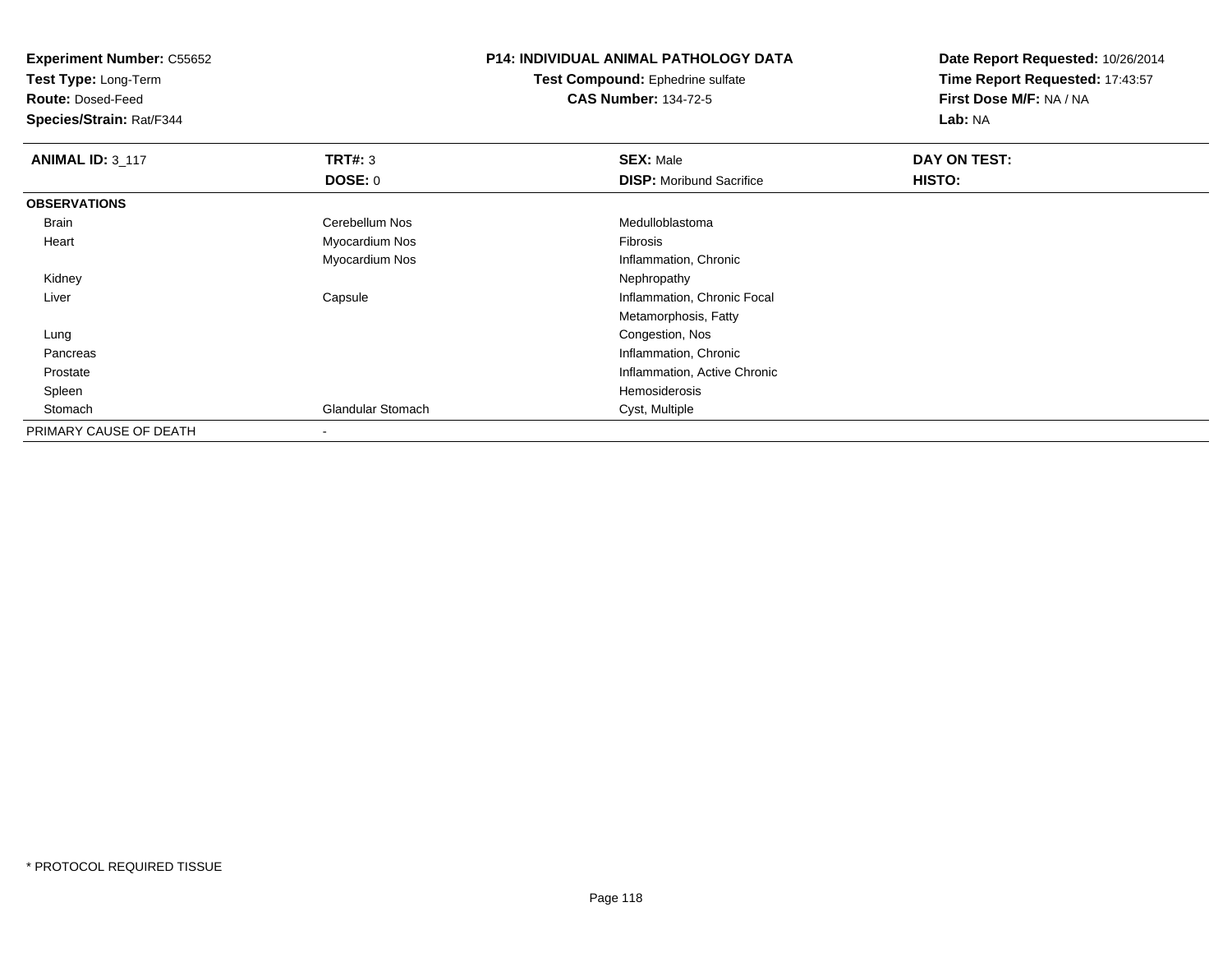**Test Type:** Long-Term

**Route:** Dosed-Feed

**Species/Strain:** Rat/F344

# **P14: INDIVIDUAL ANIMAL PATHOLOGY DATA**

**Test Compound:** Ephedrine sulfate**CAS Number:** 134-72-5

| <b>ANIMAL ID: 3_118</b> | TRT#: 3                  | <b>SEX: Male</b>                | DAY ON TEST: |  |
|-------------------------|--------------------------|---------------------------------|--------------|--|
|                         | <b>DOSE: 0</b>           | <b>DISP:</b> Moribund Sacrifice | HISTO:       |  |
| <b>OBSERVATIONS</b>     |                          |                                 |              |  |
| Adrenal gland           | Cortex Nos               | Hyperplasia, Focal              |              |  |
| Bone marrow             |                          | Hyperplasia, Nos                |              |  |
| Heart                   | Myocardium Nos           | Fibrosis                        |              |  |
| Kidney                  |                          | Nephropathy                     |              |  |
| Liver                   |                          | Angiectasis                     |              |  |
|                         | Periportal Bile Ductule  | Hyperplasia, Nos                |              |  |
| Pancreas                | Acinus                   | Atrophy, Nos                    |              |  |
| Prostate                |                          | Inflammation, Active Chronic    |              |  |
| Spleen                  |                          | Fibrosis                        |              |  |
| Stomach                 | <b>Glandular Stomach</b> | Cyst, Multiple                  |              |  |
| Testis                  |                          | Hyperplasia, Interstitial Cell  |              |  |
| Unspecified             | Multiple Organs Nos      | Leukemia, Mononuclear Cell      |              |  |
| PRIMARY CAUSE OF DEATH  |                          |                                 |              |  |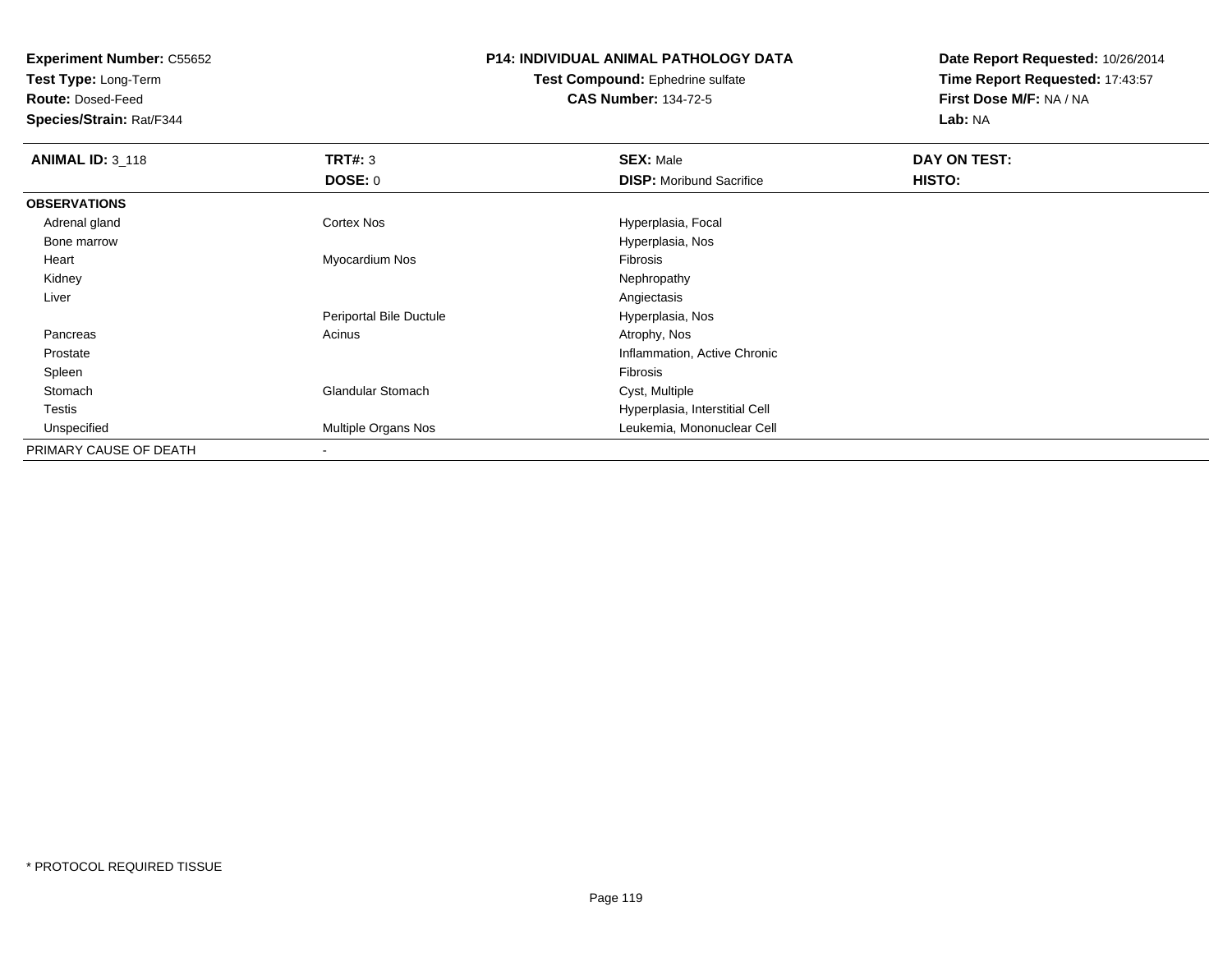**Test Type:** Long-Term

**Route:** Dosed-Feed

**Species/Strain:** Rat/F344

## **P14: INDIVIDUAL ANIMAL PATHOLOGY DATA**

**Test Compound:** Ephedrine sulfate**CAS Number:** 134-72-5

| <b>ANIMAL ID: 3_119</b> | <b>TRT#: 3</b>           | <b>SEX: Male</b>                 | DAY ON TEST: |  |
|-------------------------|--------------------------|----------------------------------|--------------|--|
|                         | <b>DOSE: 0</b>           | <b>DISP: Terminal Sacrifice</b>  | HISTO:       |  |
| <b>OBSERVATIONS</b>     |                          |                                  |              |  |
| Adrenal gland           | <b>Cortex Nos</b>        | Cyst, Nos                        |              |  |
|                         | <b>Cortex Nos</b>        | Hyperplasia, Focal               |              |  |
| Bone marrow             |                          | Hyperplasia, Nos                 |              |  |
| Heart                   | Myocardium Nos           | <b>Fibrosis</b>                  |              |  |
| Kidney                  |                          | Nephropathy                      |              |  |
| Liver                   |                          | Cytoplasmic Change, Basophilic   |              |  |
|                         |                          | Cytoplasmic Change, Ground-Glass |              |  |
|                         | Periportal Bile Ductule  | Hyperplasia, Nos                 |              |  |
| Pituitary gland         | Intermedia               | Cyst, Nos                        |              |  |
| Preputial gland         |                          | Inflammation, Necrotizing        |              |  |
| Stomach                 | <b>Glandular Stomach</b> | Cyst, Multiple                   |              |  |
| <b>Testis</b>           |                          | Hyperplasia, Interstitial Cell   |              |  |
|                         |                          | <b>Interstitial-Cell Tumor</b>   |              |  |
| Unspecified             |                          | Fibroma                          |              |  |
| PRIMARY CAUSE OF DEATH  | $\overline{\phantom{a}}$ |                                  |              |  |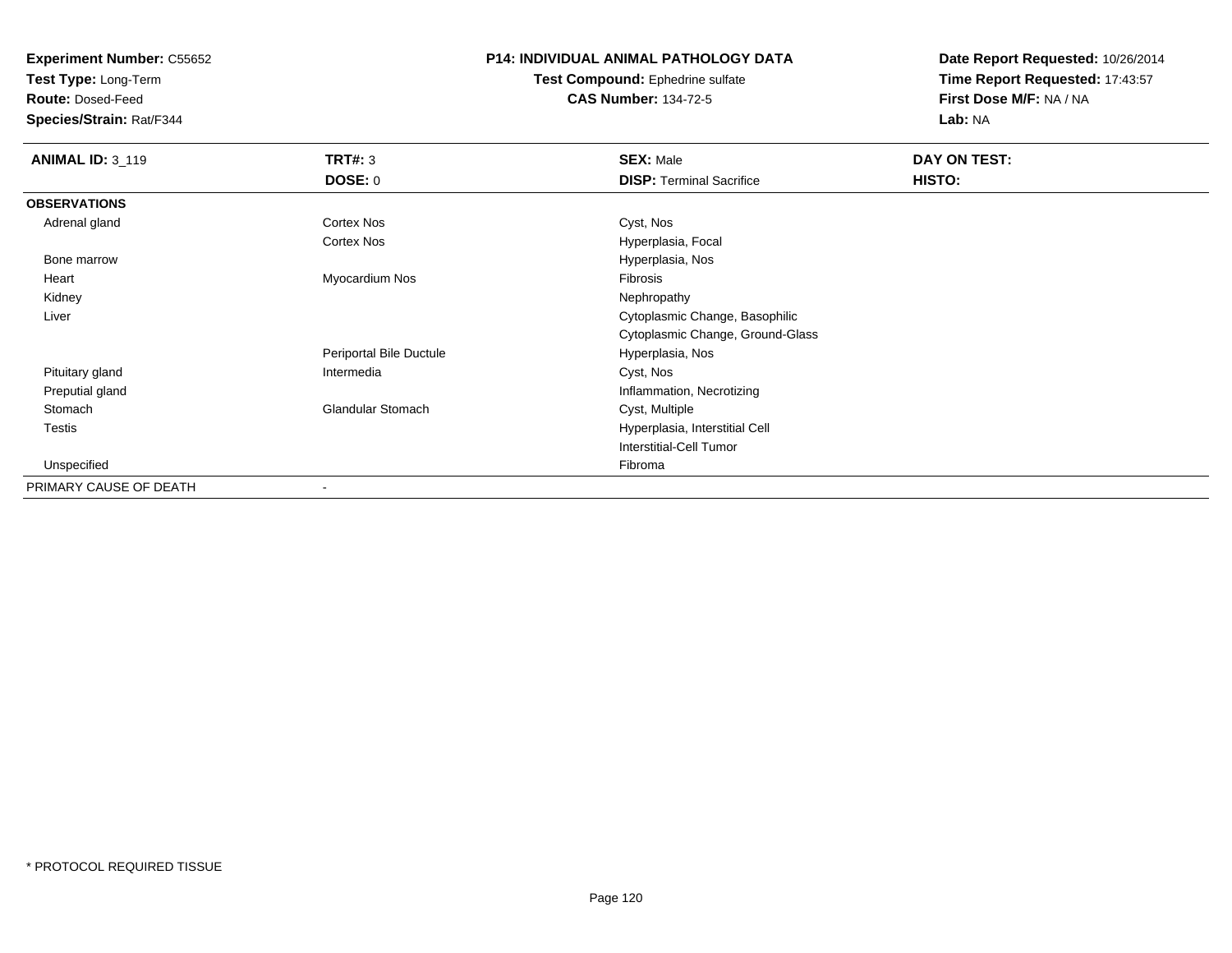**Test Type:** Long-Term

**Route:** Dosed-Feed

**Species/Strain:** Rat/F344

# **P14: INDIVIDUAL ANIMAL PATHOLOGY DATA**

**Test Compound:** Ephedrine sulfate**CAS Number:** 134-72-5

| <b>ANIMAL ID: 3_120</b> | TRT#: 3                     | <b>SEX: Male</b>                | DAY ON TEST: |  |
|-------------------------|-----------------------------|---------------------------------|--------------|--|
|                         | <b>DOSE: 0</b>              | <b>DISP:</b> Moribund Sacrifice | HISTO:       |  |
| <b>OBSERVATIONS</b>     |                             |                                 |              |  |
| Adrenal gland           | Cortex Nos                  | Metamorphosis, Fatty            |              |  |
| Blood vessel            | <b>Pulmonary Artery Nos</b> | Mineralization                  |              |  |
| Bone marrow             |                             | Hyperplasia, Nos                |              |  |
| Heart                   | Myocardium Nos              | Fibrosis                        |              |  |
| Kidney                  |                             | Nephropathy                     |              |  |
|                         |                             | Pigmentation, Nos               |              |  |
| Liver                   | Periportal Bile Ductule     | Hyperplasia, Nos                |              |  |
|                         |                             | Metamorphosis, Fatty            |              |  |
| Mammary gland           |                             | Hyperplasia, Nos                |              |  |
| Pancreas                | Acinus                      | Atrophy, Nos                    |              |  |
| Prostate                |                             | Inflammation, Active Chronic    |              |  |
| Stomach                 | <b>Glandular Stomach</b>    | Cyst, Multiple                  |              |  |
| <b>Testis</b>           |                             | Hyperplasia, Interstitial Cell  |              |  |
|                         |                             | <b>Interstitial-Cell Tumor</b>  |              |  |
| Thyroid                 |                             | Hyperplasia, C Cell             |              |  |
| Unspecified             | Multiple Organs Nos         | Leukemia, Mononuclear Cell      |              |  |
| PRIMARY CAUSE OF DEATH  | $\overline{\phantom{a}}$    |                                 |              |  |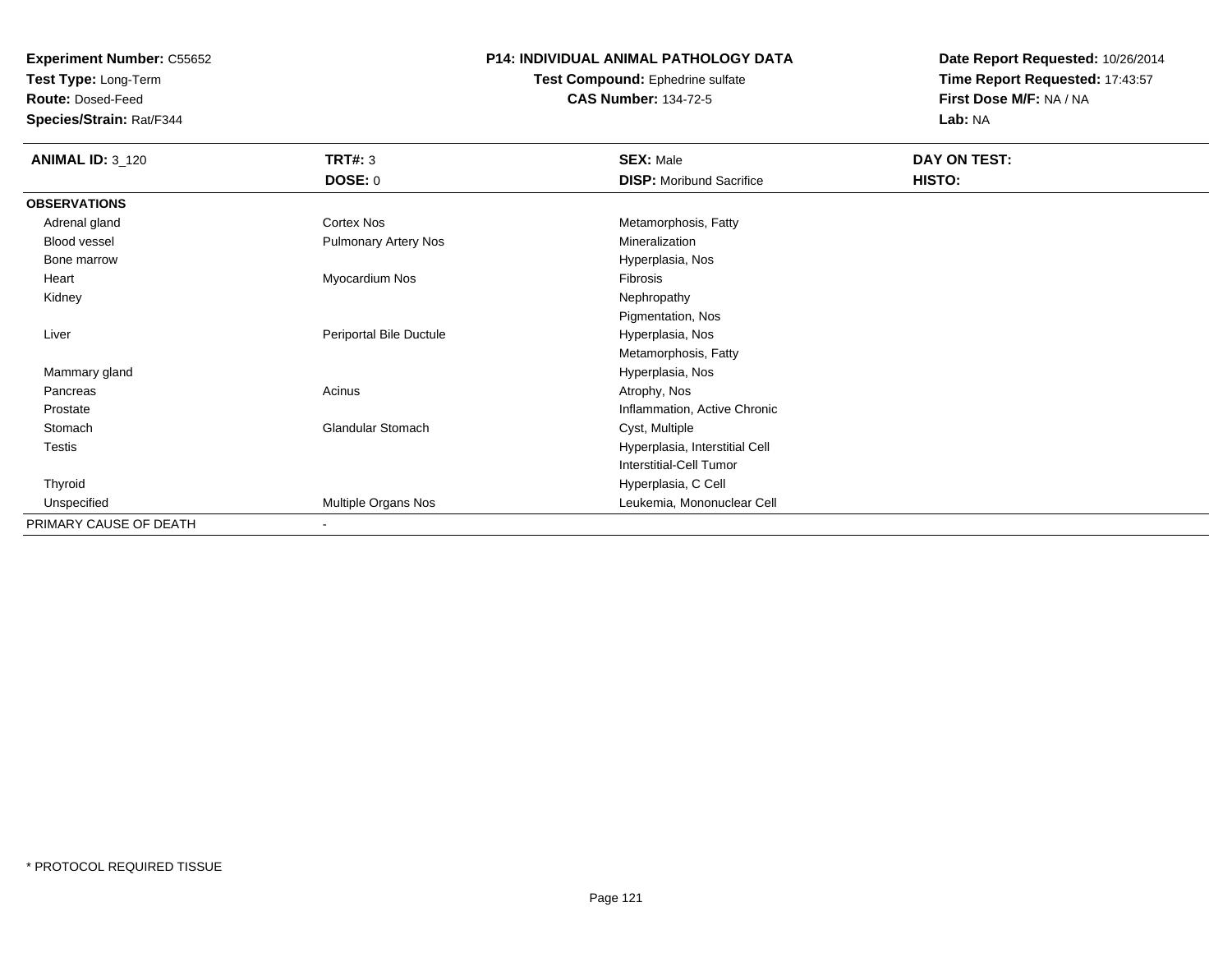**Test Type:** Long-Term

**Route:** Dosed-Feed

**Species/Strain:** Rat/F344

## **P14: INDIVIDUAL ANIMAL PATHOLOGY DATA**

#### **Test Compound:** Ephedrine sulfate**CAS Number:** 134-72-5

| <b>ANIMAL ID: 3_121</b> | TRT#: 3                  | <b>SEX: Male</b>                | DAY ON TEST: |
|-------------------------|--------------------------|---------------------------------|--------------|
|                         | DOSE: 0                  | <b>DISP: Terminal Sacrifice</b> | HISTO:       |
| <b>OBSERVATIONS</b>     |                          |                                 |              |
| Bone marrow             |                          | Hyperplasia, Nos                |              |
| Heart                   | Myocardium Nos           | Fibrosis                        |              |
| Kidney                  |                          | Nephropathy                     |              |
| Liver                   |                          | Angiectasis                     |              |
|                         |                          | Cytoplasmic Change, Basophilic  |              |
|                         |                          | Cytoplasmic Change, Nos         |              |
|                         | Periportal Bile Ductule  | Hyperplasia, Nos                |              |
| Pancreas                | Acinus                   | Atrophy, Nos                    |              |
| Skin                    |                          | Squamous Cell Papilloma         |              |
| Stomach                 | <b>Glandular Stomach</b> | Cyst, Multiple                  |              |
| Testis                  |                          | Hyperplasia, Interstitial Cell  |              |
|                         |                          | <b>Interstitial-Cell Tumor</b>  |              |
| Thyroid                 |                          | C-Cell Carcinoma                |              |
| Unspecified             | Multiple Organs Nos      | Leukemia, Mononuclear Cell      |              |
| PRIMARY CAUSE OF DEATH  | $\blacksquare$           |                                 |              |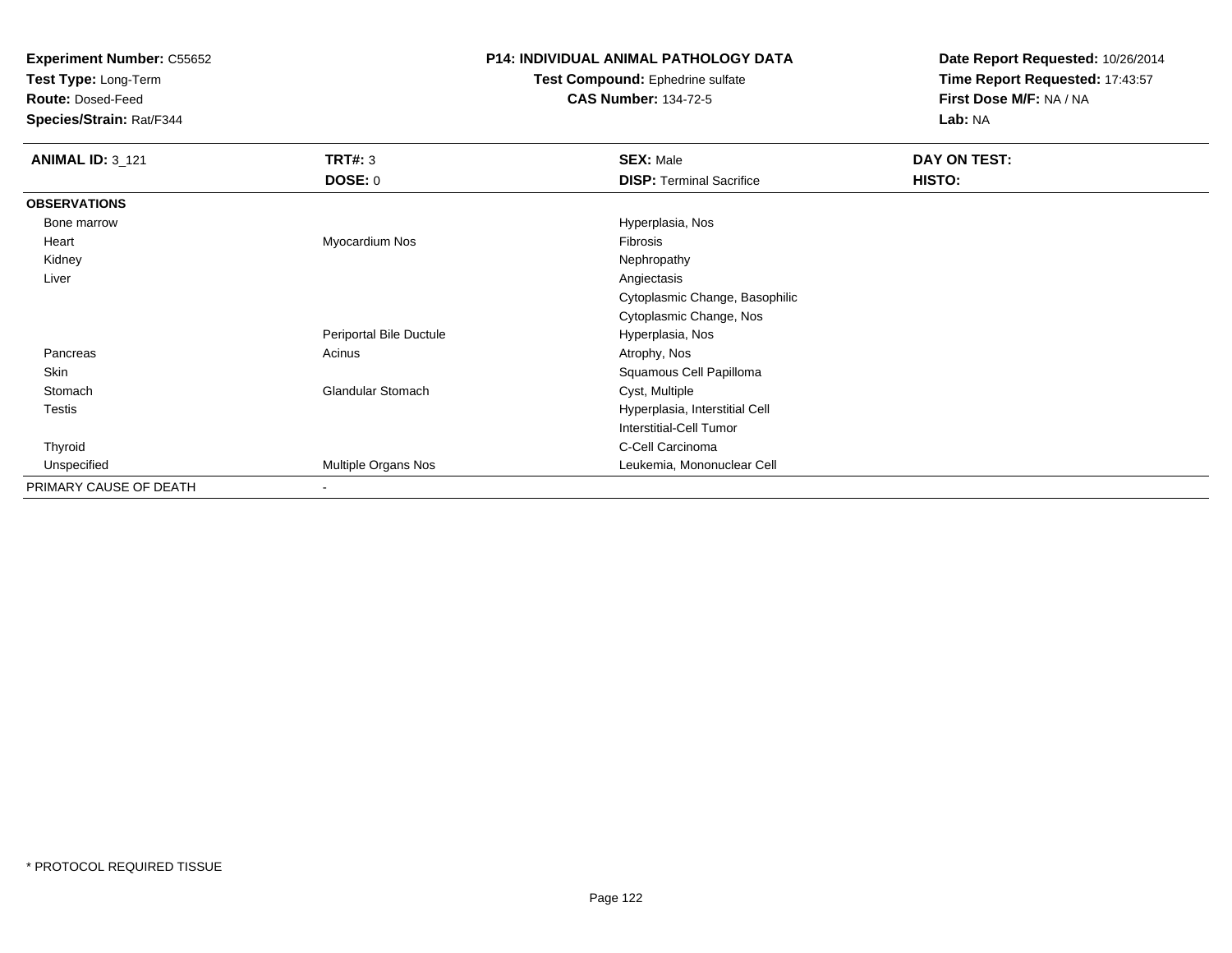**Test Type:** Long-Term

**Route:** Dosed-Feed

**Species/Strain:** Rat/F344

# **P14: INDIVIDUAL ANIMAL PATHOLOGY DATA**

#### **Test Compound:** Ephedrine sulfate**CAS Number:** 134-72-5

| <b>ANIMAL ID: 3_122</b> | <b>TRT#: 3</b>          | <b>SEX: Male</b>                | DAY ON TEST: |  |
|-------------------------|-------------------------|---------------------------------|--------------|--|
|                         | DOSE: 0                 | <b>DISP:</b> Moribund Sacrifice | HISTO:       |  |
| <b>OBSERVATIONS</b>     |                         |                                 |              |  |
| Adrenal gland           | Cortex Nos              | Hyperplasia, Focal              |              |  |
| Bone marrow             |                         | Hyperplasia, Nos                |              |  |
| Heart                   | Myocardium Nos          | Inflammation, Chronic           |              |  |
| Kidney                  |                         | Nephropathy                     |              |  |
| Liver                   |                         | Angiectasis                     |              |  |
|                         |                         | Cytoplasmic Change, Basophilic  |              |  |
|                         | Periportal Bile Ductule | Hyperplasia, Nos                |              |  |
| Lung                    |                         | Inflammation, Chronic Focal     |              |  |
|                         |                         | Perivascular Cuffing            |              |  |
| Lymph node              | Mandibular Lymph Node   | Lymphangiectasis                |              |  |
| Prostate                |                         | Inflammation, Active Chronic    |              |  |
| Spleen                  |                         | Hematopoiesis                   |              |  |
| <b>Testis</b>           |                         | Hyperplasia, Interstitial Cell  |              |  |
|                         |                         | <b>Interstitial-Cell Tumor</b>  |              |  |
| PRIMARY CAUSE OF DEATH  |                         |                                 |              |  |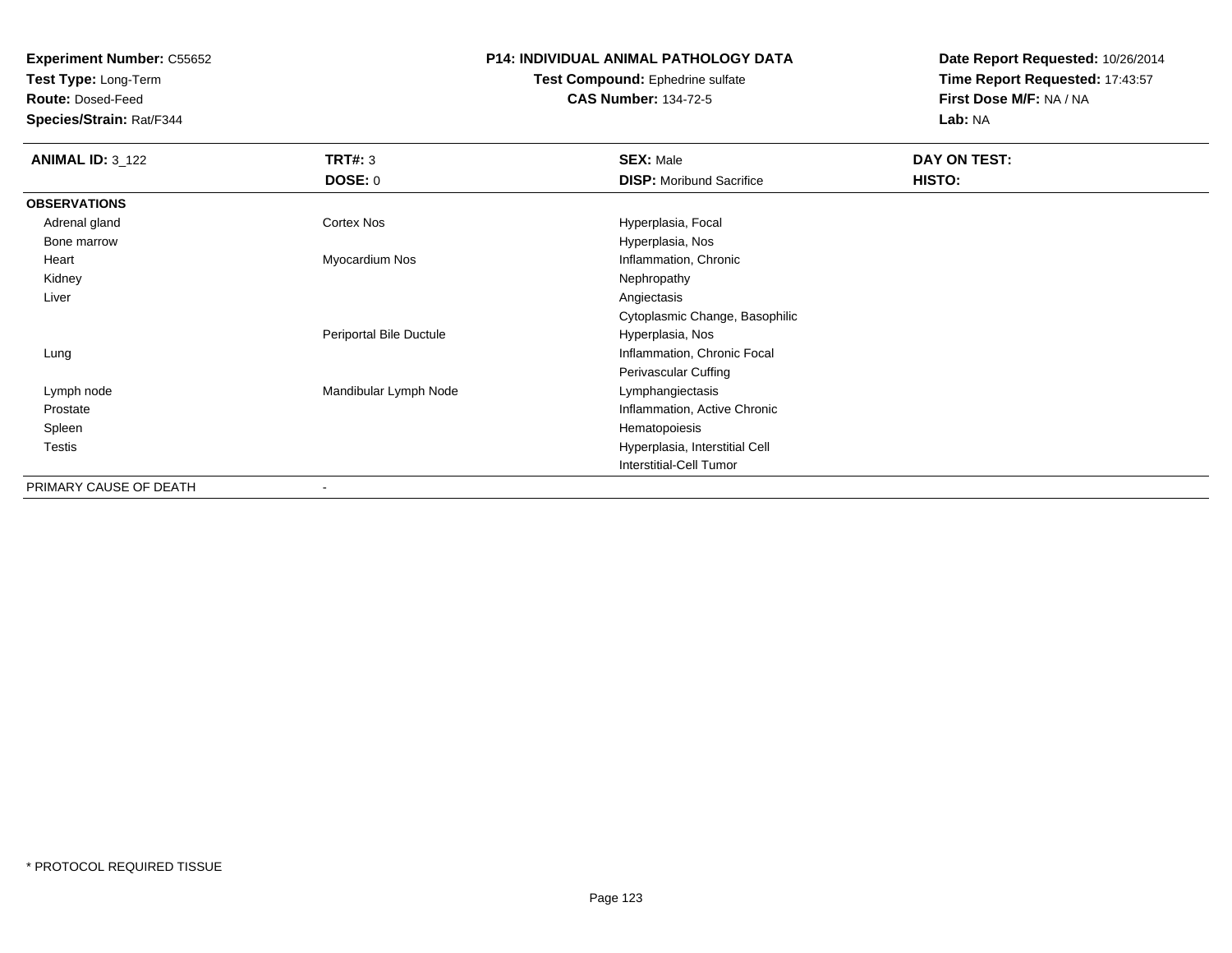**Test Type:** Long-Term

**Route:** Dosed-Feed

**Species/Strain:** Rat/F344

#### **P14: INDIVIDUAL ANIMAL PATHOLOGY DATA**

**Test Compound:** Ephedrine sulfate**CAS Number:** 134-72-5

| <b>ANIMAL ID: 3_123</b> | <b>TRT#: 3</b>            | <b>SEX: Male</b>                | DAY ON TEST: |  |
|-------------------------|---------------------------|---------------------------------|--------------|--|
|                         | <b>DOSE: 0</b>            | <b>DISP: Terminal Sacrifice</b> | HISTO:       |  |
| <b>OBSERVATIONS</b>     |                           |                                 |              |  |
| Adrenal gland           | Cortex Nos                | Hyperplasia, Focal              |              |  |
|                         | Medulla                   | Pheochromocytoma                |              |  |
| Heart                   | Myocardium Nos            | Fibrosis                        |              |  |
|                         | Myocardium Nos            | Mineralization                  |              |  |
| Kidney                  |                           | Nephropathy                     |              |  |
| Liver                   |                           | Cytoplasmic Change, Basophilic  |              |  |
|                         | Periportal Bile Ductule   | Hyperplasia, Nos                |              |  |
| Lung                    |                           | C-Cell Carcinoma, Metastatic    |              |  |
| Mammary gland           |                           | Hyperplasia, Nos                |              |  |
| Pituitary gland         | <b>Anterior Pituitary</b> | Adenoma, Nos                    |              |  |
| Preputial gland         |                           | Inflammation, Necrotizing       |              |  |
| Prostate                |                           | Inflammation, Active Chronic    |              |  |
| Testis                  |                           | Atrophy, Nos                    |              |  |
|                         |                           | Hyperplasia, Interstitial Cell  |              |  |
|                         |                           | Interstitial-Cell Tumor         |              |  |
| Thyroid                 |                           | C-Cell Carcinoma                |              |  |
| PRIMARY CAUSE OF DEATH  |                           |                                 |              |  |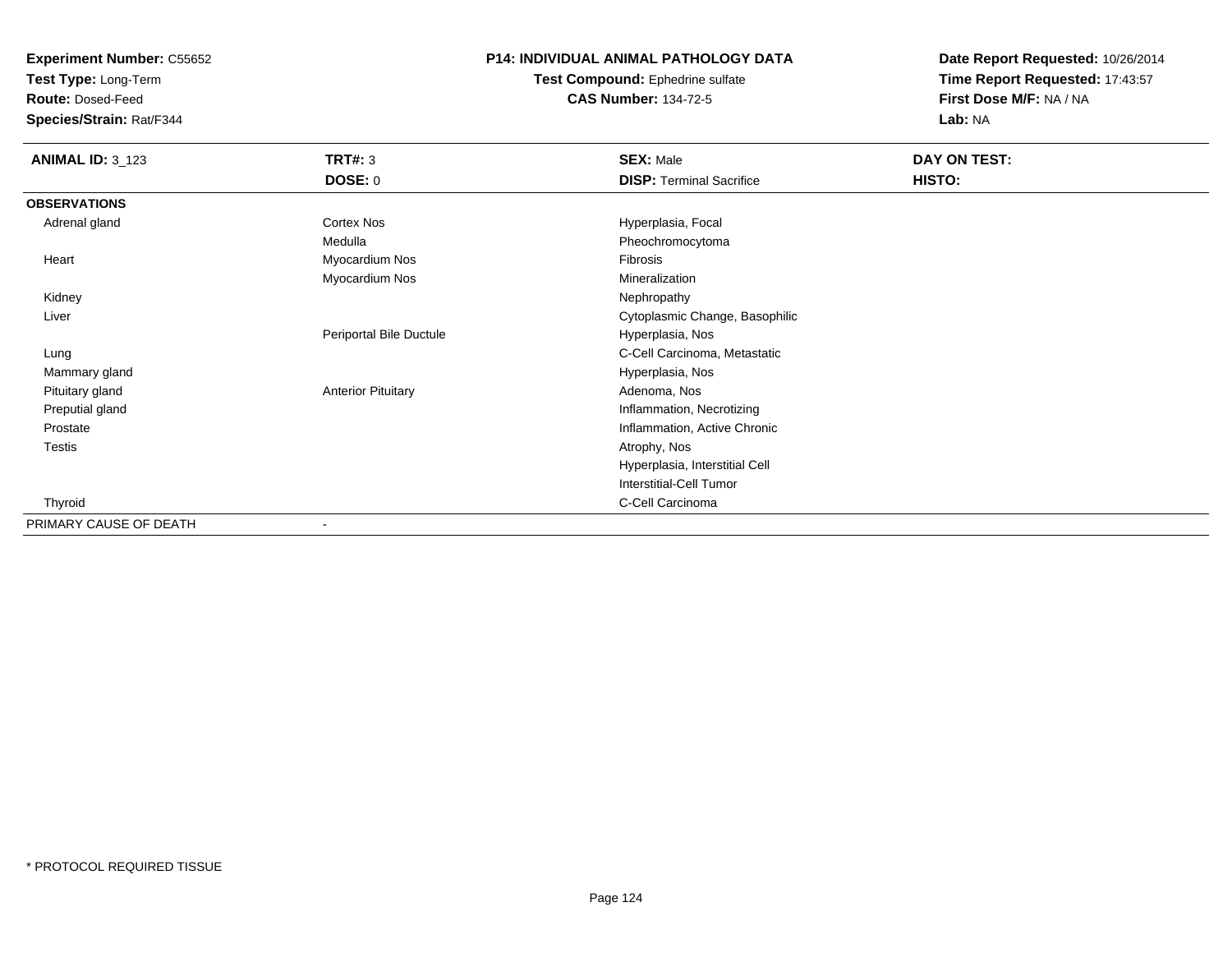**Test Type:** Long-Term

**Route:** Dosed-Feed

**Species/Strain:** Rat/F344

#### **P14: INDIVIDUAL ANIMAL PATHOLOGY DATA**

**Test Compound:** Ephedrine sulfate**CAS Number:** 134-72-5

| <b>ANIMAL ID: 3_124</b> | TRT#: 3                   | <b>SEX: Male</b>                | DAY ON TEST: |  |
|-------------------------|---------------------------|---------------------------------|--------------|--|
|                         | <b>DOSE: 0</b>            | <b>DISP: Terminal Sacrifice</b> | HISTO:       |  |
| <b>OBSERVATIONS</b>     |                           |                                 |              |  |
| Adrenal gland           | Cortex Nos                | Angiectasis                     |              |  |
|                         | Cortex Nos                | Hyperplasia, Focal              |              |  |
| Bone marrow             |                           | Hyperplasia, Nos                |              |  |
| Heart                   | Myocardium Nos            | Fibrosis                        |              |  |
| Kidney                  |                           | Nephropathy                     |              |  |
| Liver                   |                           | Clear-Cell Change               |              |  |
|                         |                           | Cytoplasmic Change, Basophilic  |              |  |
|                         | Periportal Bile Ductule   | Hyperplasia, Nos                |              |  |
| Lung                    |                           | Perivascular Cuffing            |              |  |
| Pancreas                | Acinus                    | Atrophy, Nos                    |              |  |
| Pituitary gland         | <b>Anterior Pituitary</b> | Hyperplasia, Focal              |              |  |
| Stomach                 | <b>Glandular Stomach</b>  | Cyst, Multiple                  |              |  |
| Testis                  |                           | Hyperplasia, Interstitial Cell  |              |  |
|                         |                           | <b>Interstitial-Cell Tumor</b>  |              |  |
| PRIMARY CAUSE OF DEATH  | $\overline{\phantom{a}}$  |                                 |              |  |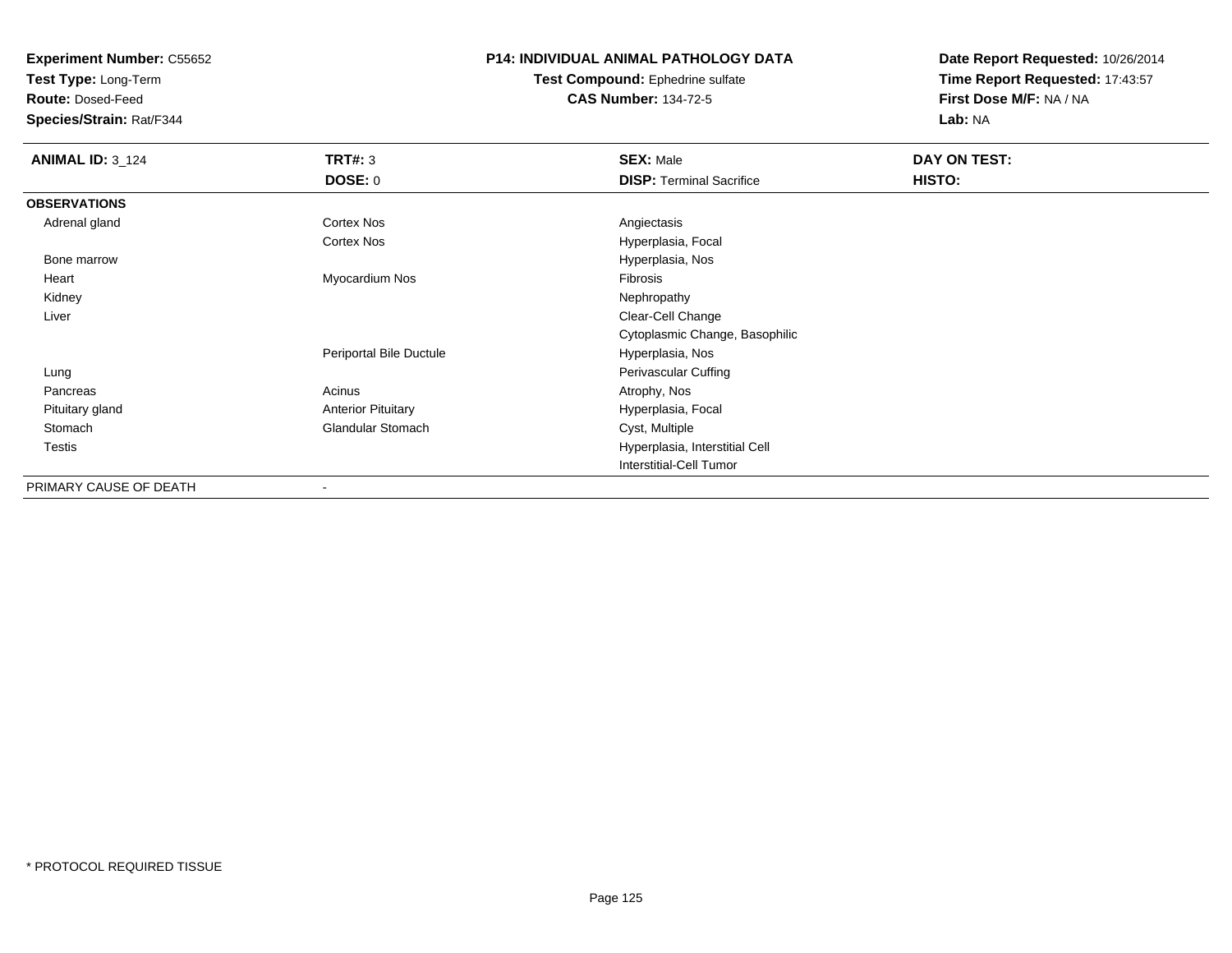**Test Type:** Long-Term

**Route:** Dosed-Feed

**Species/Strain:** Rat/F344

# **P14: INDIVIDUAL ANIMAL PATHOLOGY DATA**

**Test Compound:** Ephedrine sulfate**CAS Number:** 134-72-5

| <b>ANIMAL ID: 3_125</b> | TRT#: 3                  | <b>SEX: Male</b>                | DAY ON TEST: |  |
|-------------------------|--------------------------|---------------------------------|--------------|--|
|                         | <b>DOSE: 0</b>           | <b>DISP:</b> Moribund Sacrifice | HISTO:       |  |
| <b>OBSERVATIONS</b>     |                          |                                 |              |  |
| Bone marrow             |                          | Hyperplasia, Nos                |              |  |
| Eye                     | Retina                   | Atrophy, Nos                    |              |  |
| Heart                   | Myocardium Nos           | Fibrosis                        |              |  |
| Kidney                  |                          | Nephropathy                     |              |  |
| Liver                   | Periportal Bile Ductule  | Hyperplasia, Nos                |              |  |
| Preputial gland         |                          | Adenoma, Nos                    |              |  |
| Prostate                |                          | Inflammation, Active Chronic    |              |  |
| Stomach                 | <b>Glandular Stomach</b> | Cyst, Multiple                  |              |  |
| <b>Testis</b>           |                          | Hyperplasia, Interstitial Cell  |              |  |
|                         |                          | <b>Interstitial-Cell Tumor</b>  |              |  |
| Unspecified             | Adipose Tissue           | Necrosis, Fat                   |              |  |
| PRIMARY CAUSE OF DEATH  |                          |                                 |              |  |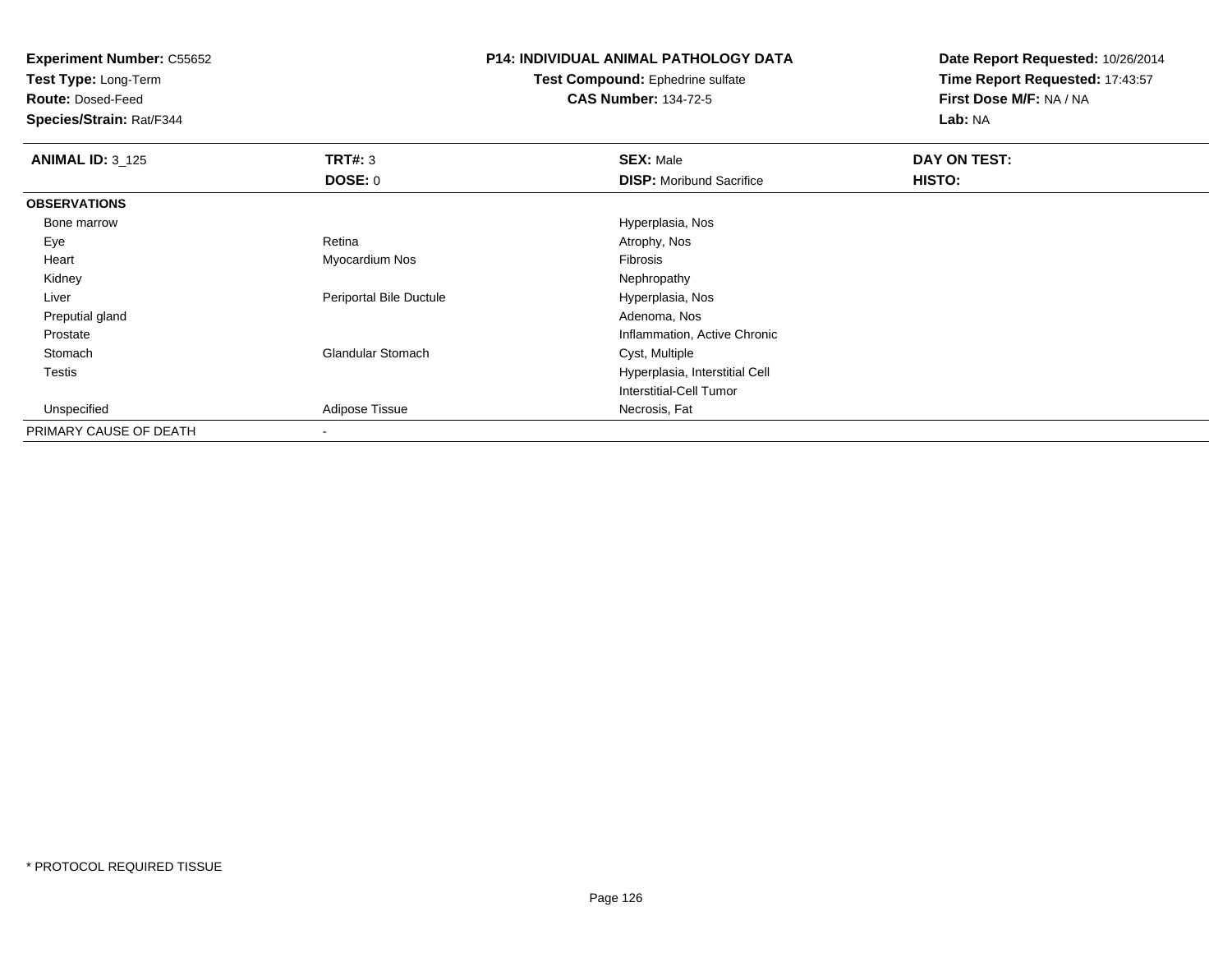**Test Type:** Long-Term

**Route:** Dosed-Feed

**Species/Strain:** Rat/F344

#### **P14: INDIVIDUAL ANIMAL PATHOLOGY DATA**

**Test Compound:** Ephedrine sulfate**CAS Number:** 134-72-5

| <b>ANIMAL ID: 3_126</b> | TRT#: 3                    | <b>SEX: Male</b>                | DAY ON TEST: |
|-------------------------|----------------------------|---------------------------------|--------------|
|                         | <b>DOSE: 0</b>             | <b>DISP:</b> Moribund Sacrifice | HISTO:       |
| <b>OBSERVATIONS</b>     |                            |                                 |              |
| Adrenal gland           | Cortex Nos                 | Hyperplasia, Focal              |              |
| Blood vessel            | Portal Vein                | Thrombus, Organized             |              |
| Bone marrow             |                            | Fibrosis, Myelo                 |              |
| Heart                   | Myocardium Nos             | Degeneration, Nos               |              |
|                         | Myocardium Nos             | <b>Fibrosis</b>                 |              |
| Kidney                  |                            | Nephropathy                     |              |
| Liver                   | Periportal Bile Ductule    | Hyperplasia, Nos                |              |
|                         |                            | Necrosis, Coagulative           |              |
| Mammary gland           |                            | Hyperplasia, Cystic             |              |
| Pancreas                | Acinus                     | Atrophy, Nos                    |              |
| Pituitary gland         | <b>Anterior Pituitary</b>  | Adenoma, Nos                    |              |
|                         | Intermedia                 | Angiectasis                     |              |
| Prostate                |                            | Inflammation, Active Chronic    |              |
| <b>Testis</b>           |                            | Atrophy, Nos                    |              |
|                         |                            | Hyperplasia, Interstitial Cell  |              |
|                         |                            | Interstitial-Cell Tumor         |              |
| Unspecified             | <b>Multiple Organs Nos</b> | Leukemia, Mononuclear Cell      |              |
| PRIMARY CAUSE OF DEATH  | $\overline{\phantom{a}}$   |                                 |              |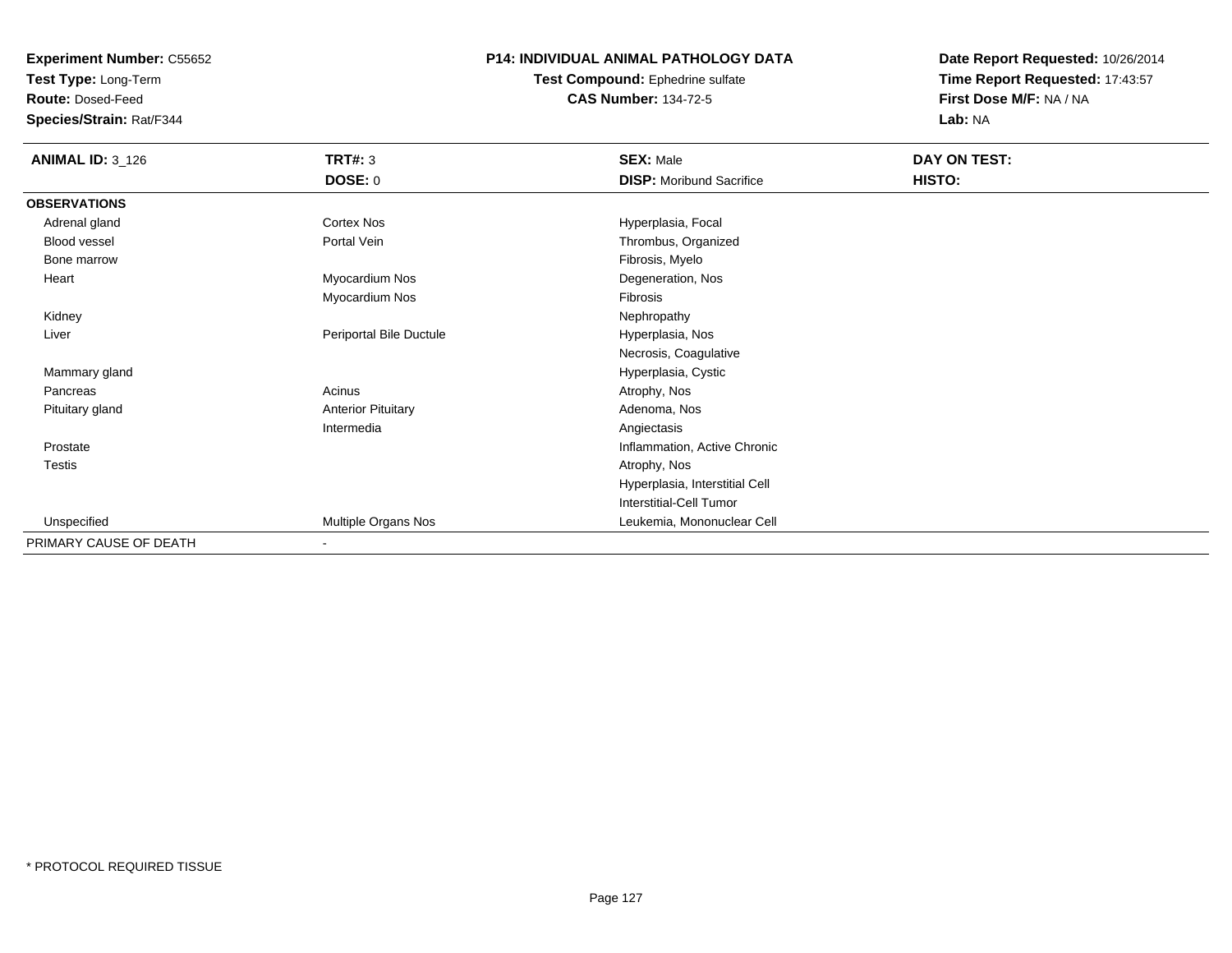**Test Type:** Long-Term

**Route:** Dosed-Feed

**Species/Strain:** Rat/F344

# **P14: INDIVIDUAL ANIMAL PATHOLOGY DATA**

**Test Compound:** Ephedrine sulfate**CAS Number:** 134-72-5

| <b>ANIMAL ID: 3_127</b> | TRT#: 3                  | <b>SEX: Male</b>                | DAY ON TEST: |  |
|-------------------------|--------------------------|---------------------------------|--------------|--|
|                         | <b>DOSE: 0</b>           | <b>DISP: Terminal Sacrifice</b> | HISTO:       |  |
| <b>OBSERVATIONS</b>     |                          |                                 |              |  |
| Adrenal gland           | <b>Cortex Nos</b>        | Angiectasis                     |              |  |
|                         | <b>Cortex Nos</b>        | Hyperplasia, Focal              |              |  |
| Heart                   | Myocardium Nos           | Fibrosis                        |              |  |
|                         | Myocardium Nos           | Mineralization                  |              |  |
| Kidney                  |                          | Nephropathy                     |              |  |
| Liver                   |                          | Angiectasis                     |              |  |
|                         |                          | Clear-Cell Change               |              |  |
|                         |                          | Cytoplasmic Change, Basophilic  |              |  |
|                         | Hepatocytes              | Cytoplasmic Vacuolization       |              |  |
|                         | Periportal Bile Ductule  | Hyperplasia, Nos                |              |  |
| Prostate                |                          | Inflammation, Active Chronic    |              |  |
| Stomach                 | <b>Glandular Stomach</b> | Cyst, Multiple                  |              |  |
| Testis                  |                          | <b>Interstitial-Cell Tumor</b>  |              |  |
| PRIMARY CAUSE OF DEATH  |                          |                                 |              |  |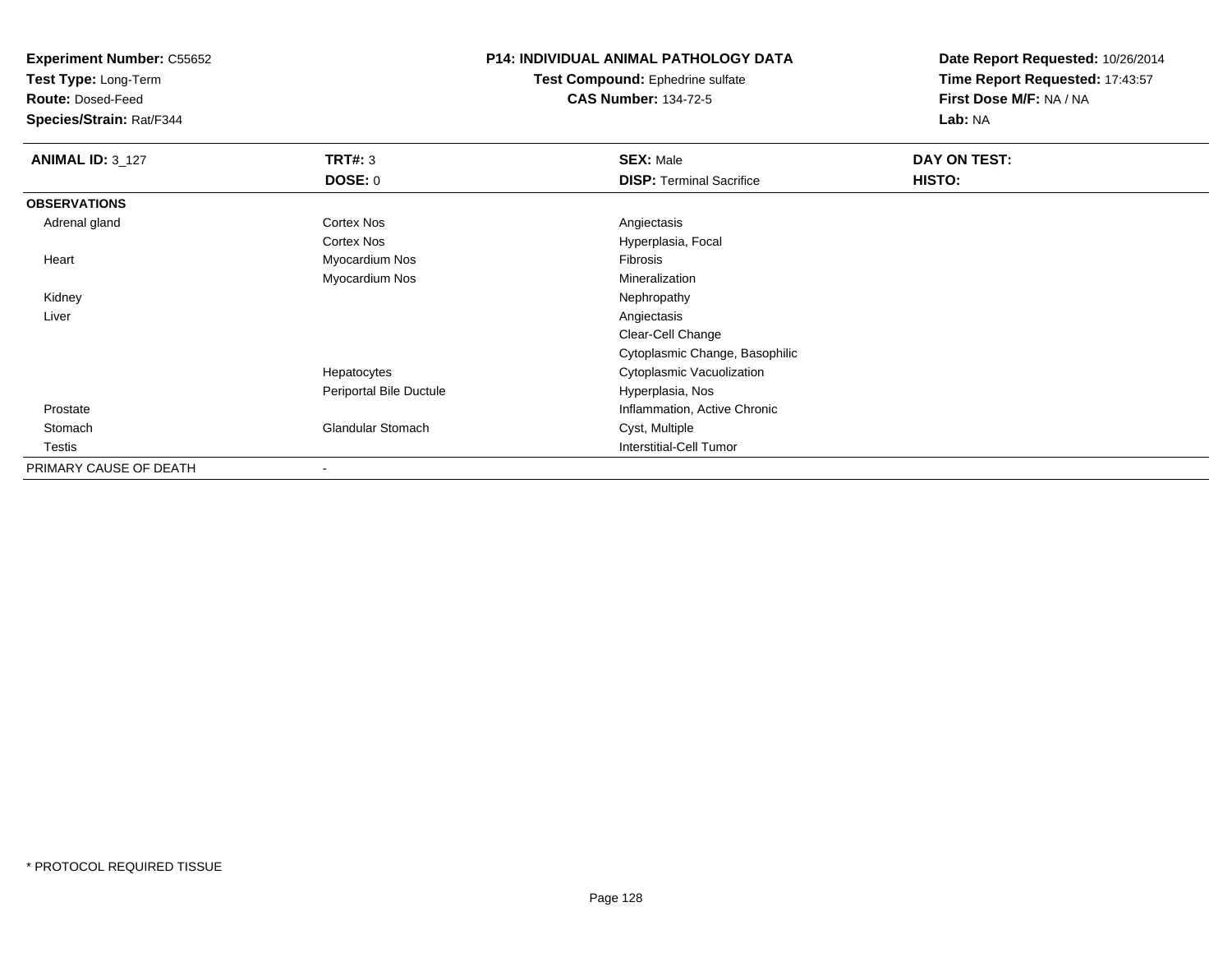**Test Type:** Long-Term

**Route:** Dosed-Feed

**Species/Strain:** Rat/F344

## **P14: INDIVIDUAL ANIMAL PATHOLOGY DATA**

**Test Compound:** Ephedrine sulfate**CAS Number:** 134-72-5

| <b>ANIMAL ID: 3_128</b> | <b>TRT#: 3</b><br><b>DOSE: 0</b> | <b>SEX: Male</b><br><b>DISP: Terminal Sacrifice</b> | DAY ON TEST:<br>HISTO: |
|-------------------------|----------------------------------|-----------------------------------------------------|------------------------|
| <b>OBSERVATIONS</b>     |                                  |                                                     |                        |
| Heart                   | Myocardium Nos                   | Degeneration, Nos                                   |                        |
|                         | Myocardium Nos                   | Fibrosis                                            |                        |
|                         | Myocardium Nos                   | Inflammation, Chronic                               |                        |
| Kidney                  |                                  | Nephropathy                                         |                        |
| Liver                   |                                  | Cytoplasmic Change, Basophilic                      |                        |
|                         | Periportal Bile Ductule          | Hyperplasia, Nos                                    |                        |
| Lung                    |                                  | Perivascular Cuffing                                |                        |
| Lymph node              | Mandibular Lymph Node            | Lymphangiectasis                                    |                        |
| Pituitary gland         | <b>Anterior Pituitary</b>        | Cyst, Nos                                           |                        |
|                         | <b>Anterior Pituitary</b>        | Hyperplasia, Focal                                  |                        |
| Preputial gland         |                                  | Inflammation, Active Chronic                        |                        |
| Prostate                |                                  | Inflammation, Active Chronic                        |                        |
| Stomach                 | Glandular Stomach                | Cyst, Multiple                                      |                        |
| Testis                  |                                  | Atrophy, Nos                                        |                        |
|                         |                                  | Hyperplasia, Interstitial Cell                      |                        |
|                         |                                  | <b>Interstitial-Cell Tumor</b>                      |                        |
| Thyroid                 |                                  | Hyperplasia, C Cell                                 |                        |
| Unspecified             | Multiple Organs Nos              | Leukemia, Mononuclear Cell                          |                        |
| PRIMARY CAUSE OF DEATH  | ٠                                |                                                     |                        |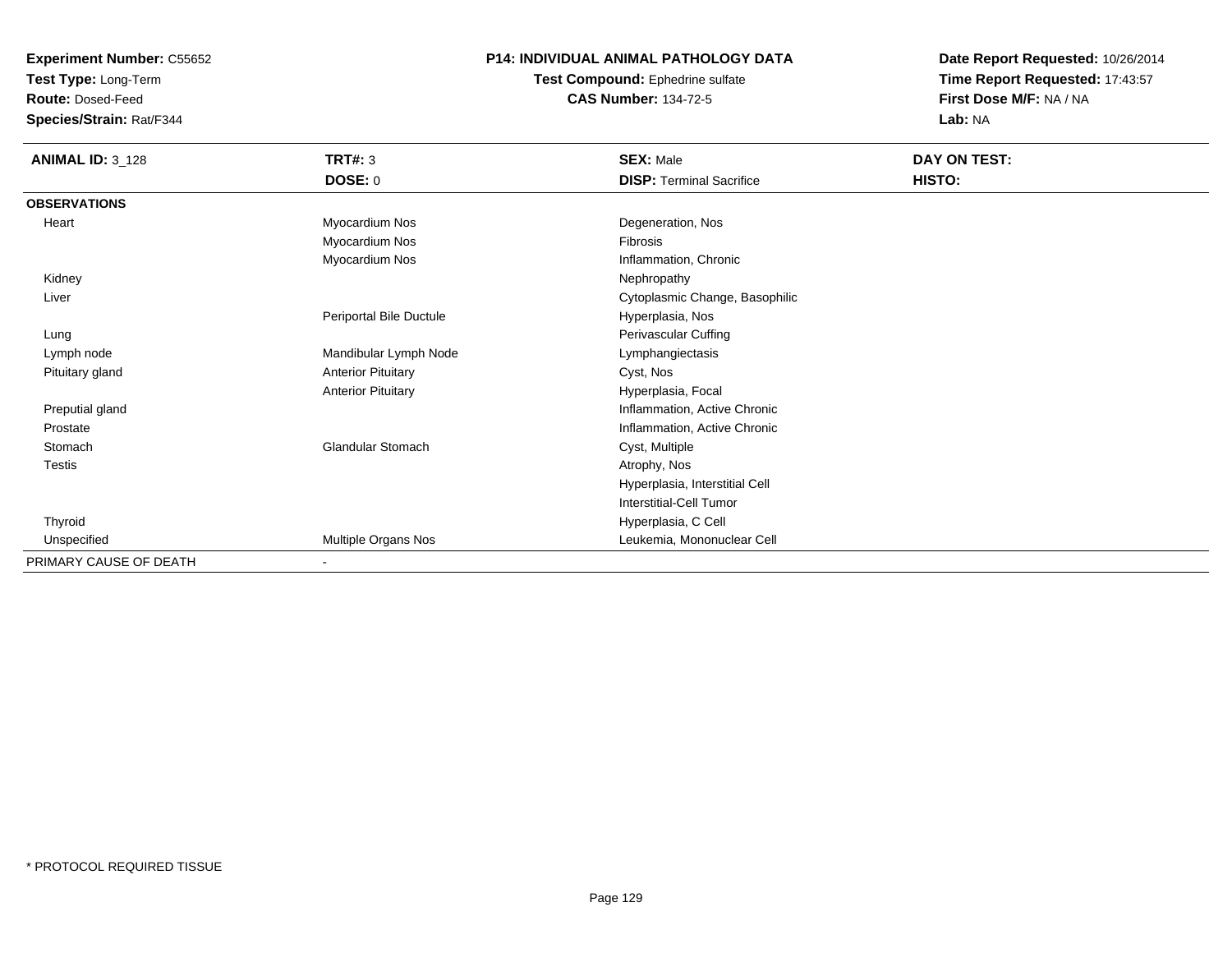| <b>Experiment Number: C55652</b> |                         | <b>P14: INDIVIDUAL ANIMAL PATHOLOGY DATA</b> | Date Report Requested: 10/26/2014 |
|----------------------------------|-------------------------|----------------------------------------------|-----------------------------------|
| Test Type: Long-Term             |                         | Test Compound: Ephedrine sulfate             | Time Report Requested: 17:43:57   |
| <b>Route: Dosed-Feed</b>         |                         | <b>CAS Number: 134-72-5</b>                  | First Dose M/F: NA / NA           |
| Species/Strain: Rat/F344         |                         |                                              | Lab: NA                           |
| <b>ANIMAL ID: 3_129</b>          | <b>TRT#: 3</b>          | <b>SEX: Male</b>                             | DAY ON TEST:                      |
|                                  | <b>DOSE: 0</b>          | <b>DISP: Terminal Sacrifice</b>              | HISTO:                            |
| <b>OBSERVATIONS</b>              |                         |                                              |                                   |
| Adrenal gland                    | Cortex Nos              | Hyperplasia, Focal                           |                                   |
| Heart                            | Myocardium Nos          | Fibrosis                                     |                                   |
| Kidney                           |                         | Nephropathy                                  |                                   |
| Liver                            |                         | Clear-Cell Change                            |                                   |
|                                  |                         | Cytoplasmic Change, Basophilic               |                                   |
|                                  | Periportal Bile Ductule | Hyperplasia, Nos                             |                                   |
| <b>Testis</b>                    |                         | Atrophy, Nos                                 |                                   |
|                                  |                         | Hyperplasia, Interstitial Cell               |                                   |
|                                  |                         | Interstitial-Cell Tumor                      |                                   |
| Thyroid                          |                         | C-Cell Adenoma                               |                                   |
| PRIMARY CAUSE OF DEATH           |                         |                                              |                                   |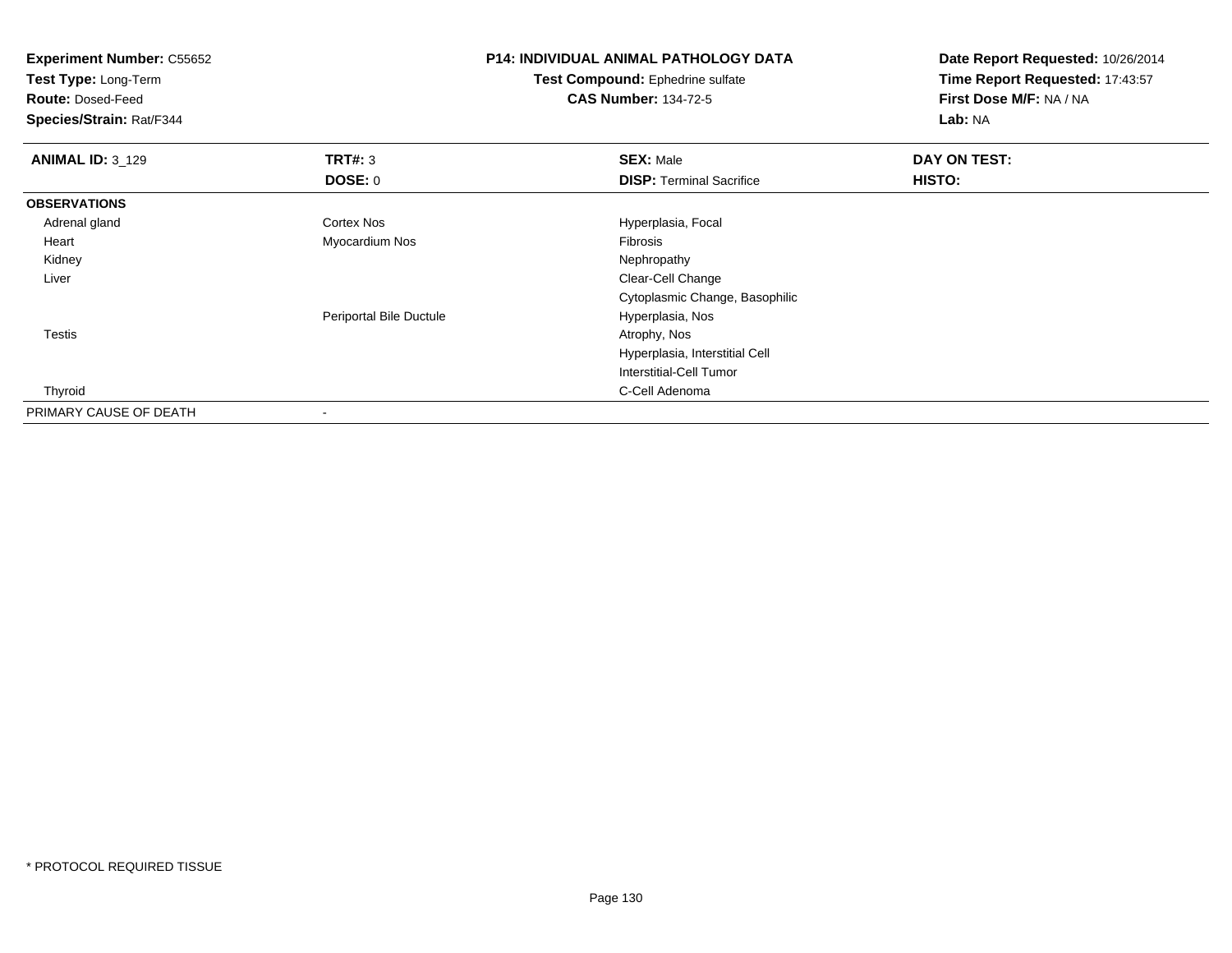**Test Type:** Long-Term

**Route:** Dosed-Feed

**Species/Strain:** Rat/F344

## **P14: INDIVIDUAL ANIMAL PATHOLOGY DATA**

#### **Test Compound:** Ephedrine sulfate**CAS Number:** 134-72-5

| <b>ANIMAL ID: 3_130</b> | <b>TRT#: 3</b>           | <b>SEX: Male</b>                | DAY ON TEST: |
|-------------------------|--------------------------|---------------------------------|--------------|
|                         | DOSE: 0                  | <b>DISP:</b> Moribund Sacrifice | HISTO:       |
| <b>OBSERVATIONS</b>     |                          |                                 |              |
| Adrenal gland           | Cortex Nos               | Hyperplasia, Focal              |              |
|                         | Medulla                  | Neuroblastoma                   |              |
| Bone marrow             |                          | Hyperplasia, Nos                |              |
| Heart                   | Myocardium Nos           | Fibrosis                        |              |
| Kidney                  |                          | Nephropathy                     |              |
|                         |                          | Pigmentation, Nos               |              |
| Liver                   |                          | Cytoplasmic Change, Basophilic  |              |
|                         | Periportal Bile Ductule  | Hyperplasia, Nos                |              |
|                         | Centrilobular            | Metamorphosis, Fatty            |              |
| Spleen                  |                          | Hematopoiesis                   |              |
| Stomach                 | <b>Glandular Stomach</b> | Cyst, Multiple                  |              |
| <b>Testis</b>           |                          | Atrophy, Nos                    |              |
|                         |                          | <b>Interstitial-Cell Tumor</b>  |              |
| Thyroid                 |                          | Hyperplasia, C Cell             |              |
| Unspecified             | Multiple Organs Nos      | Leukemia, Mononuclear Cell      |              |
|                         | Multiple Organs Nos      | Mesothelioma, Nos               |              |
| PRIMARY CAUSE OF DEATH  | $\overline{\phantom{a}}$ |                                 |              |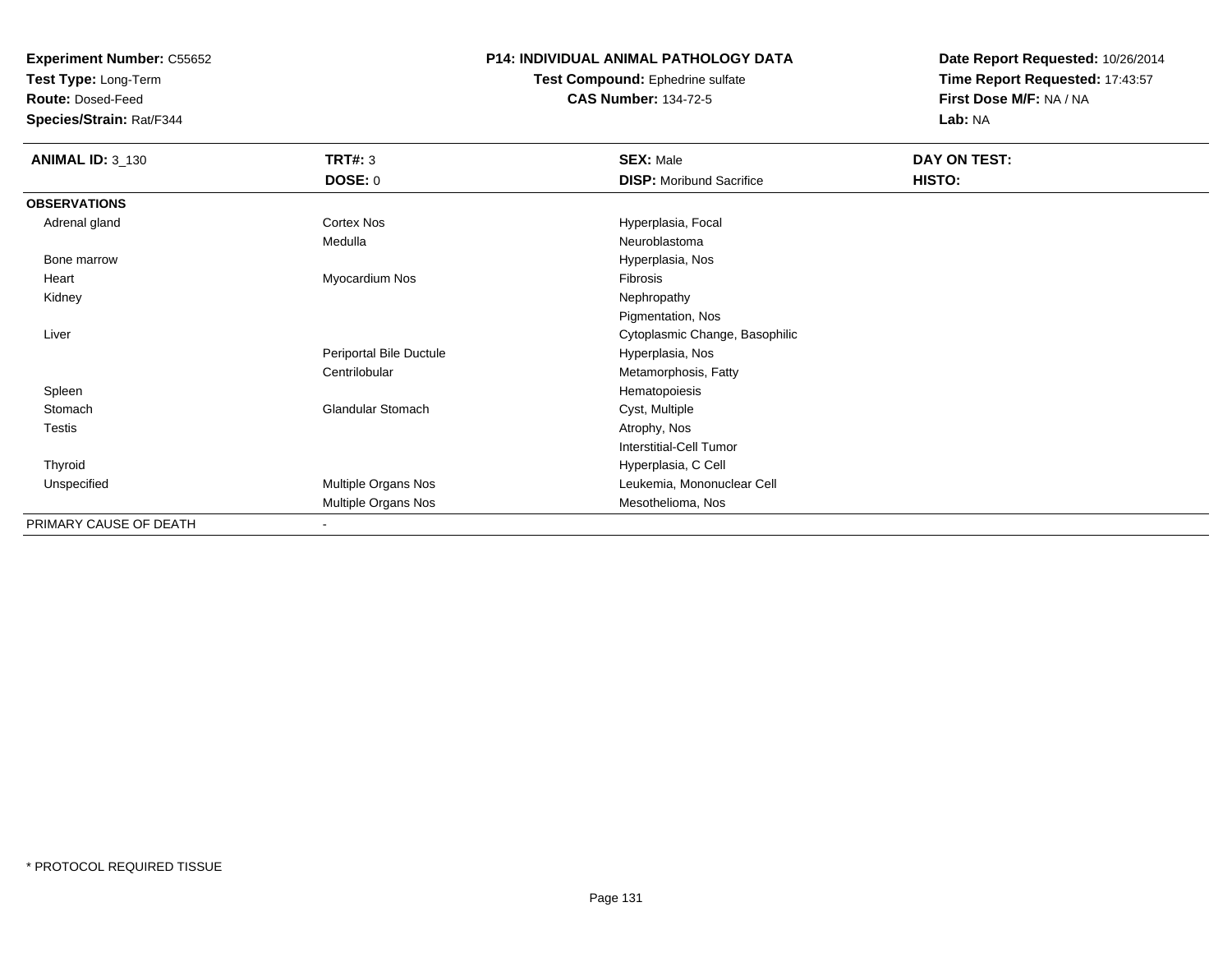**Test Type:** Long-Term

**Route:** Dosed-Feed

**Species/Strain:** Rat/F344

## **P14: INDIVIDUAL ANIMAL PATHOLOGY DATA**

**Test Compound:** Ephedrine sulfate**CAS Number:** 134-72-5

| <b>ANIMAL ID: 3_131</b> | <b>TRT#: 3</b>            | <b>SEX: Male</b>                | DAY ON TEST: |  |
|-------------------------|---------------------------|---------------------------------|--------------|--|
|                         | <b>DOSE: 0</b>            | <b>DISP: Terminal Sacrifice</b> | HISTO:       |  |
| <b>OBSERVATIONS</b>     |                           |                                 |              |  |
| Adrenal gland           | <b>Cortex Nos</b>         | Hyperplasia, Focal              |              |  |
|                         | Medulla                   | Pheochromocytoma                |              |  |
| Heart                   | Myocardium Nos            | Fibrosis                        |              |  |
| Kidney                  |                           | Nephropathy                     |              |  |
| Liver                   |                           | Clear-Cell Change               |              |  |
|                         |                           | Cytoplasmic Change, Basophilic  |              |  |
|                         | Periportal Bile Ductule   | Hyperplasia, Nos                |              |  |
| Lung                    | Alveoli                   | <b>Distention</b>               |              |  |
| Pituitary gland         | <b>Anterior Pituitary</b> | Adenoma, Nos                    |              |  |
| Prostate                |                           | Inflammation, Active Chronic    |              |  |
| Spleen                  |                           | Fibrosis                        |              |  |
| Testis                  |                           | Atrophy, Nos                    |              |  |
|                         |                           | Hyperplasia, Interstitial Cell  |              |  |
|                         |                           | <b>Interstitial-Cell Tumor</b>  |              |  |
| PRIMARY CAUSE OF DEATH  | $\overline{\phantom{a}}$  |                                 |              |  |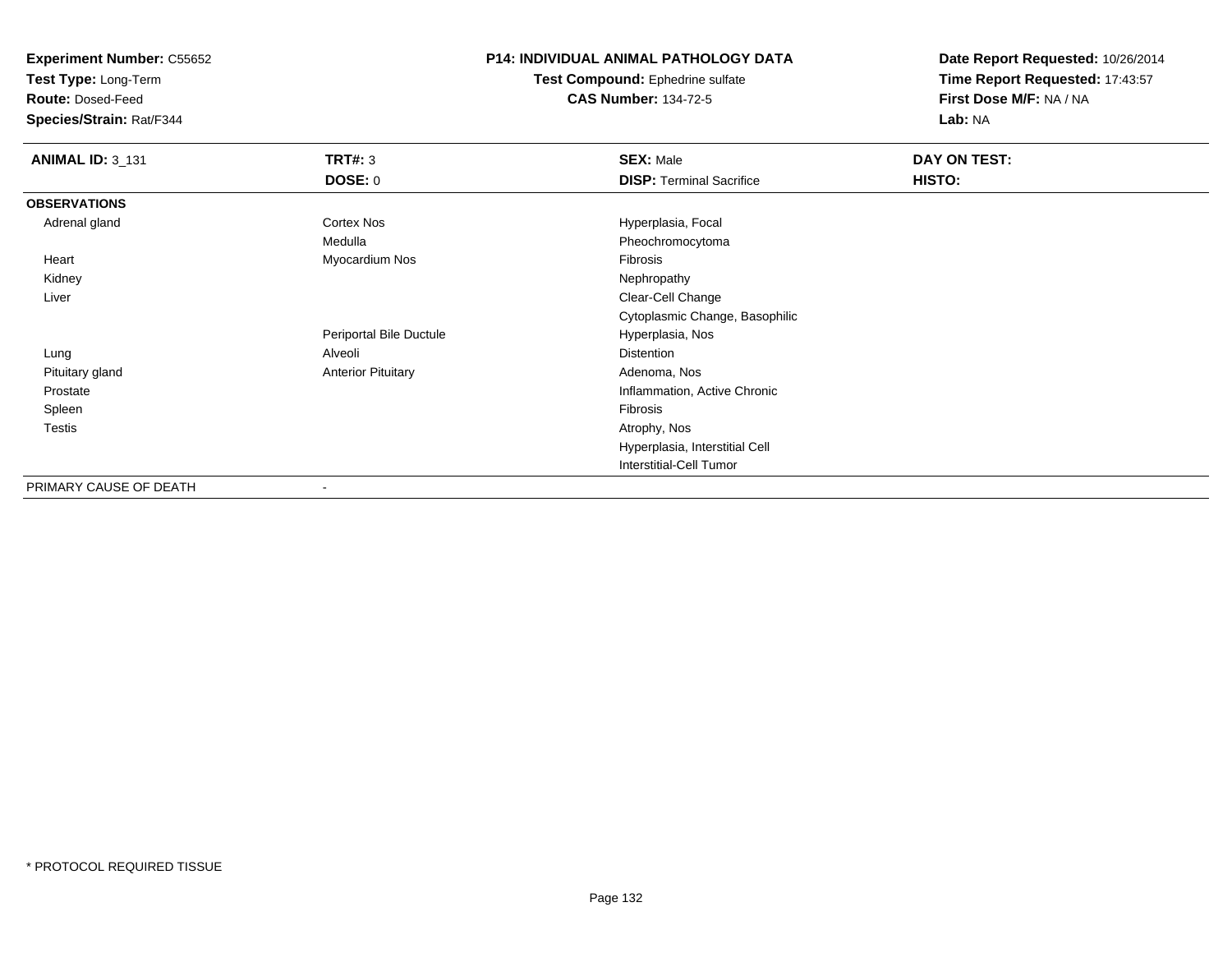**Test Type:** Long-Term

**Route:** Dosed-Feed

**Species/Strain:** Rat/F344

### **P14: INDIVIDUAL ANIMAL PATHOLOGY DATA**

**Test Compound:** Ephedrine sulfate**CAS Number:** 134-72-5

| <b>ANIMAL ID: 3_132</b> | TRT#: 3                   | <b>SEX: Male</b>                | DAY ON TEST: |
|-------------------------|---------------------------|---------------------------------|--------------|
|                         | <b>DOSE: 0</b>            | <b>DISP: Terminal Sacrifice</b> | HISTO:       |
| <b>OBSERVATIONS</b>     |                           |                                 |              |
| Adrenal gland           | Medulla                   | Pheochromocytoma                |              |
| Heart                   | Myocardium Nos            | Fibrosis                        |              |
| Kidney                  |                           | Nephropathy                     |              |
| Liver                   |                           | Cytoplasmic Change, Basophilic  |              |
|                         | Periportal Bile Ductule   | Hyperplasia, Nos                |              |
| Pancreas                | Acinus                    | Atrophy, Nos                    |              |
| Pituitary gland         | <b>Anterior Pituitary</b> | Hyperplasia, Focal              |              |
| Prostate                |                           | Inflammation, Active Chronic    |              |
| Skin                    |                           | <b>Basal-Cell Tumor</b>         |              |
| Stomach                 | <b>Glandular Stomach</b>  | Cyst, Multiple                  |              |
| <b>Testis</b>           |                           | Atrophy, Nos                    |              |
|                         |                           | Hyperplasia, Interstitial Cell  |              |
|                         |                           | Interstitial-Cell Tumor         |              |
| Thyroid                 |                           | Hyperplasia, C Cell             |              |
| Unspecified             |                           | Cyst, Epidermal Inclusion       |              |
| PRIMARY CAUSE OF DEATH  |                           |                                 |              |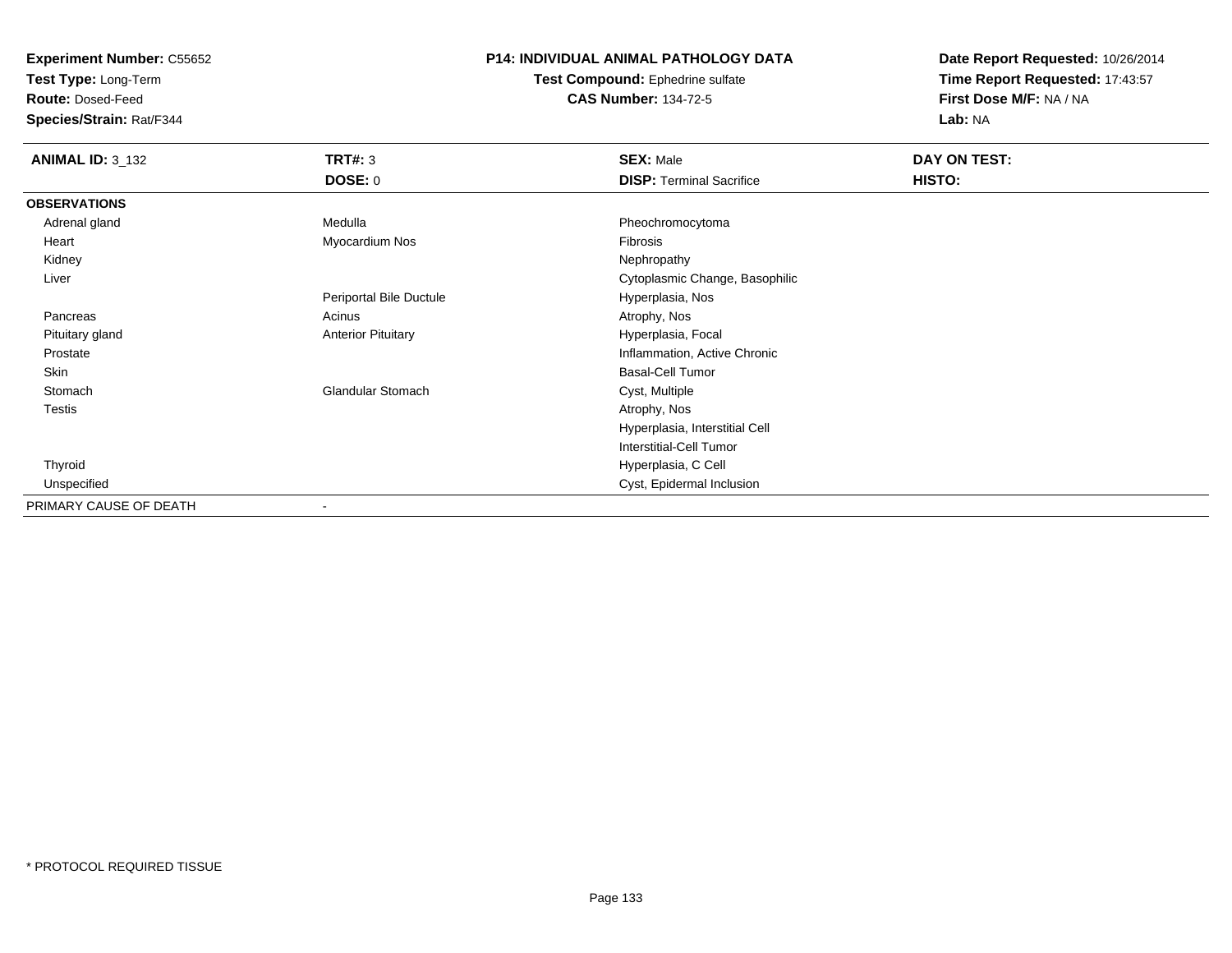**Test Type:** Long-Term

**Route:** Dosed-Feed

**Species/Strain:** Rat/F344

## **P14: INDIVIDUAL ANIMAL PATHOLOGY DATA**

**Test Compound:** Ephedrine sulfate**CAS Number:** 134-72-5

| <b>ANIMAL ID: 3_133</b> | <b>TRT#: 3</b>           | <b>SEX: Male</b>                | DAY ON TEST: |  |
|-------------------------|--------------------------|---------------------------------|--------------|--|
|                         | DOSE: 0                  | <b>DISP: Terminal Sacrifice</b> | HISTO:       |  |
| <b>OBSERVATIONS</b>     |                          |                                 |              |  |
| Adrenal gland           | Cortex Nos               | Angiectasis                     |              |  |
| Bone marrow             |                          | Hyperplasia, Nos                |              |  |
| Heart                   | Myocardium Nos           | Fibrosis                        |              |  |
|                         | Myocardium Nos           | Inflammation, Chronic           |              |  |
| Kidney                  |                          | Nephropathy                     |              |  |
| Liver                   |                          | Clear-Cell Change               |              |  |
|                         | Periportal Bile Ductule  | Hyperplasia, Nos                |              |  |
| Prostate                |                          | Inflammation, Active Chronic    |              |  |
| Stomach                 | <b>Glandular Stomach</b> | Cyst, Multiple                  |              |  |
| <b>Testis</b>           |                          | Atrophy, Nos                    |              |  |
|                         |                          | Hyperplasia, Interstitial Cell  |              |  |
|                         |                          | <b>Interstitial-Cell Tumor</b>  |              |  |
| Thyroid                 |                          | Follicular-Cell Carcinoma       |              |  |
|                         |                          | Hyperplasia, C Cell             |              |  |
| Unspecified             | Multiple Organs Nos      | Leukemia, Mononuclear Cell      |              |  |
| PRIMARY CAUSE OF DEATH  | $\overline{\phantom{a}}$ |                                 |              |  |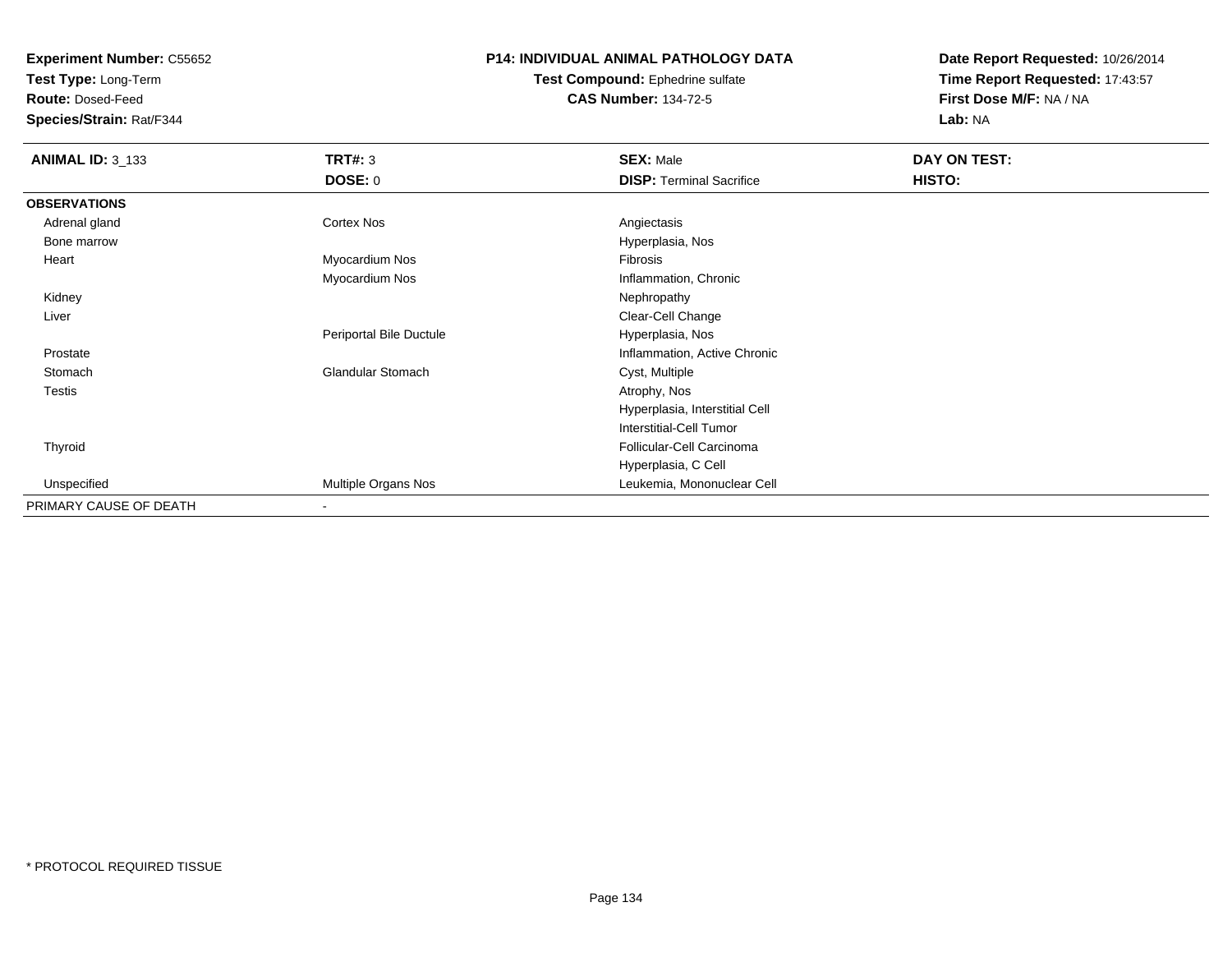**Test Type:** Long-Term

**Route:** Dosed-Feed

**Species/Strain:** Rat/F344

## **P14: INDIVIDUAL ANIMAL PATHOLOGY DATA**

#### **Test Compound:** Ephedrine sulfate**CAS Number:** 134-72-5

| <b>ANIMAL ID: 3_134</b> | <b>TRT#: 3</b>           | <b>SEX: Male</b>                 | DAY ON TEST: |
|-------------------------|--------------------------|----------------------------------|--------------|
|                         | DOSE: 0                  | <b>DISP:</b> Moribund Sacrifice  | HISTO:       |
| <b>OBSERVATIONS</b>     |                          |                                  |              |
| Bone marrow             |                          | Hyperplasia, Nos                 |              |
| Heart                   | Myocardium Nos           | Fibrosis                         |              |
| Kidney                  |                          | Nephropathy                      |              |
| Liver                   |                          | Angiectasis                      |              |
|                         |                          | Cytoplasmic Change, Ground-Glass |              |
|                         |                          | Hyperplasia, Focal               |              |
|                         | Periportal Bile Ductule  | Hyperplasia, Nos                 |              |
| Lung                    |                          | Hyperplasia, Alveolar Epithelium |              |
| Pancreas                | Acinus                   | Atrophy, Nos                     |              |
| Stomach                 | Forestomach              | Hyperplasia, Epithelial          |              |
| <b>Testis</b>           |                          | Atrophy, Nos                     |              |
|                         |                          | Hyperplasia, Interstitial Cell   |              |
|                         |                          | <b>Interstitial-Cell Tumor</b>   |              |
| Unspecified             |                          | Cyst, Epidermal Inclusion        |              |
|                         | Multiple Organs Nos      | Leukemia, Mononuclear Cell       |              |
| PRIMARY CAUSE OF DEATH  | $\overline{\phantom{a}}$ |                                  |              |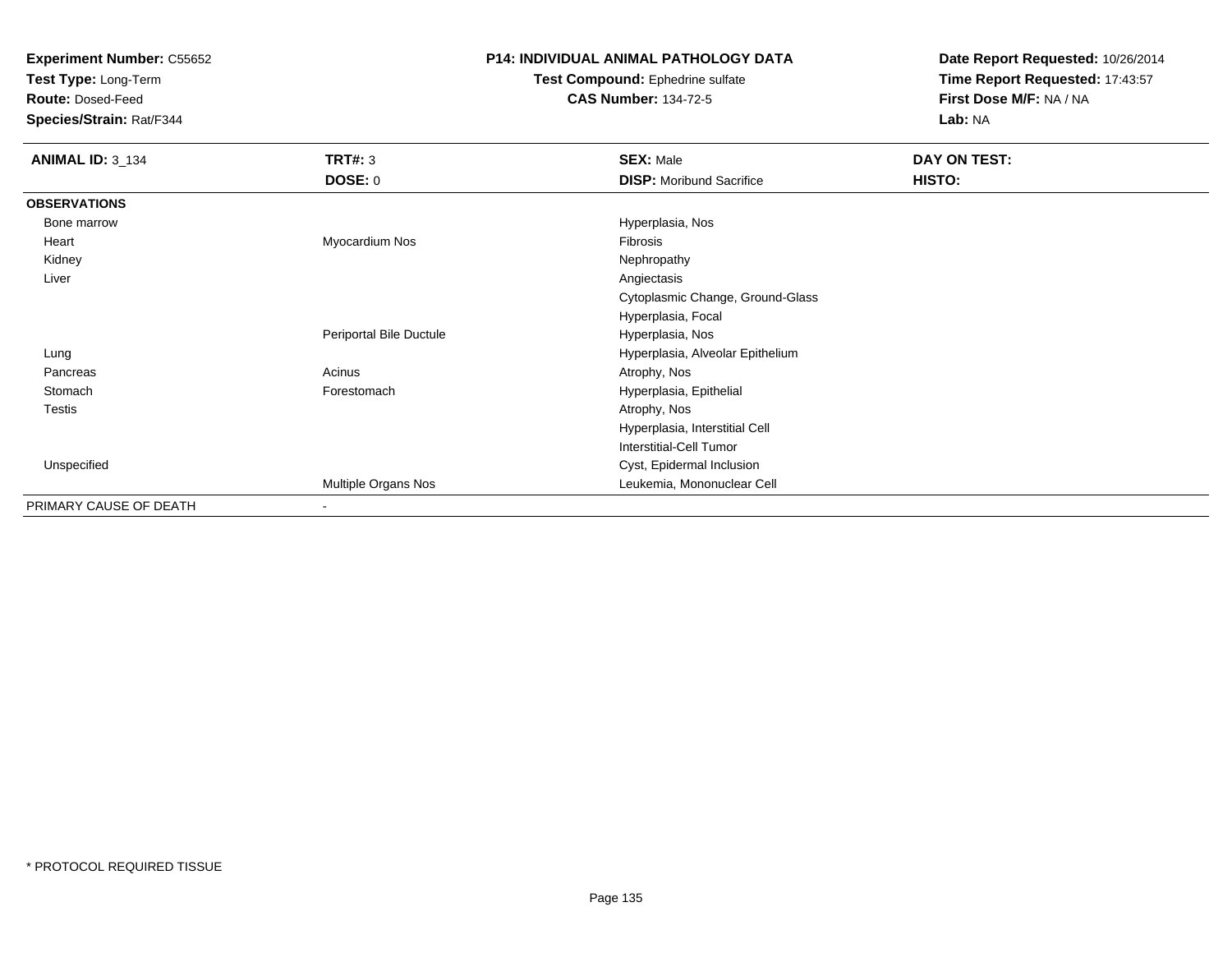**Experiment Number:** C55652**Test Type:** Long-Term**Route:** Dosed-Feed **Species/Strain:** Rat/F344**P14: INDIVIDUAL ANIMAL PATHOLOGY DATATest Compound:** Ephedrine sulfate**CAS Number:** 134-72-5**Date Report Requested:** 10/26/2014**Time Report Requested:** 17:43:57**First Dose M/F:** NA / NA**Lab:** NA**ANIMAL ID:** 3\_135 **TRT#:** <sup>3</sup> **SEX:** Male **DAY ON TEST: DOSE:** 0**DISP:** Moribund Sacrifice **HISTO: OBSERVATIONS** Bone marrow Hyperplasia, Nos Eyee and the contract of the Retina Atrophy, Nos and Atrophy, Nos and Atrophy, Nos and Atrophy, Nos and Atrophy, Nos Heart Myocardium Nos Fibrosis Kidneyy the control of the control of the control of the control of the control of the control of the control of the control of the control of the control of the control of the control of the control of the control of the contro Liver Periportal Bile Ductule Hyperplasia, Nos Lymph nodeMandibular Lymph Node Pancreas Lymphangiectasis Prostate Inflammation, Active Chronic Testis Interstitial-Cell Tumor UnspecifiedMultiple Organs Nos Leukemia, Mononuclear Cell

PRIMARY CAUSE OF DEATH-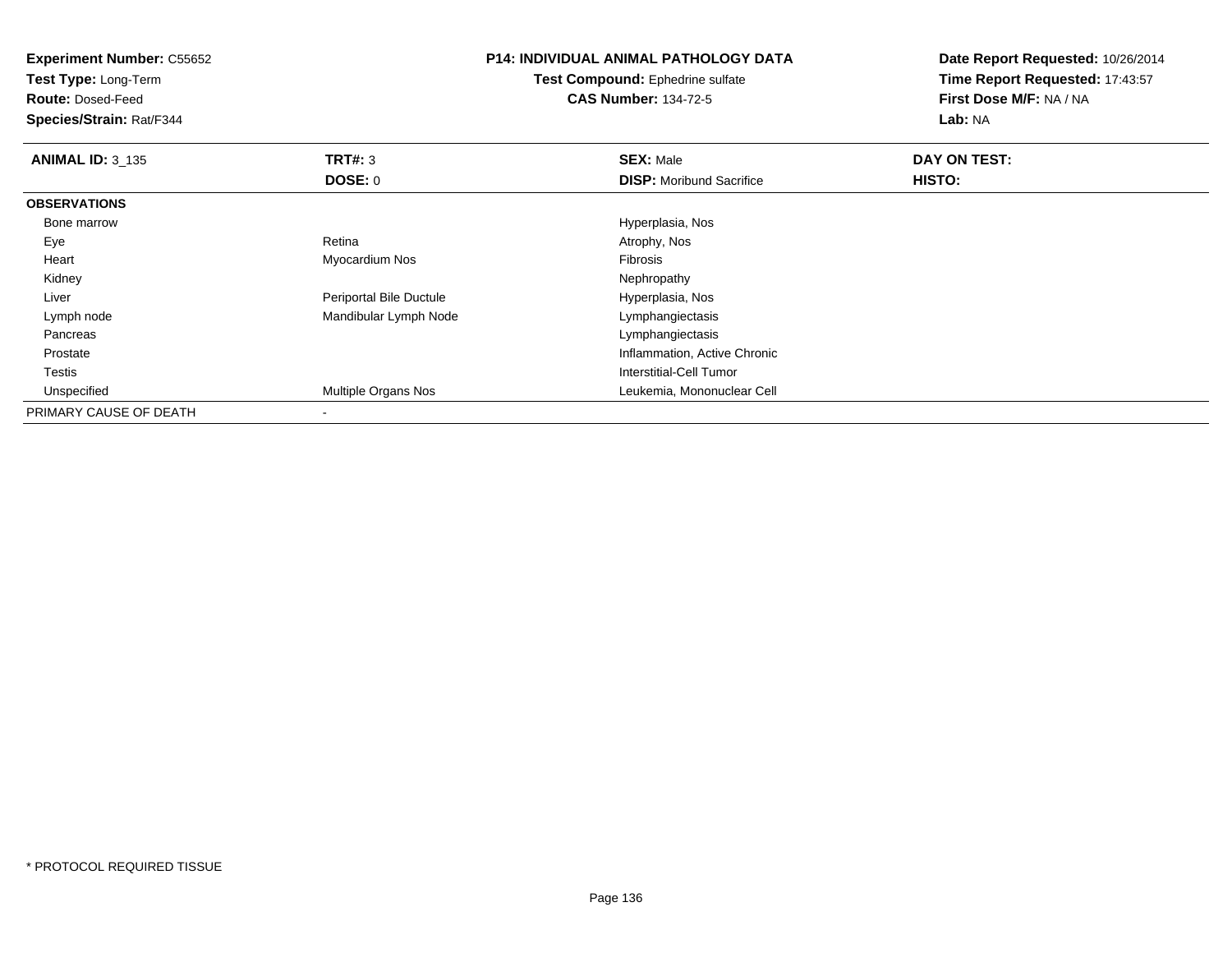**Test Type:** Long-Term

**Route:** Dosed-Feed

**Species/Strain:** Rat/F344

## **P14: INDIVIDUAL ANIMAL PATHOLOGY DATA**

**Test Compound:** Ephedrine sulfate**CAS Number:** 134-72-5

| <b>ANIMAL ID: 3_136</b> | TRT#: 3                     | <b>SEX: Male</b>                | DAY ON TEST: |  |
|-------------------------|-----------------------------|---------------------------------|--------------|--|
|                         | <b>DOSE: 0</b>              | <b>DISP:</b> Moribund Sacrifice | HISTO:       |  |
| <b>OBSERVATIONS</b>     |                             |                                 |              |  |
| Adrenal gland           | Cortex Nos                  | Hyperplasia, Focal              |              |  |
| <b>Blood vessel</b>     | <b>Pulmonary Artery Nos</b> | Mineralization                  |              |  |
| Bone marrow             |                             | Hyperplasia, Nos                |              |  |
| Heart                   | Myocardium Nos              | Fibrosis                        |              |  |
| Kidney                  |                             | Nephropathy                     |              |  |
| Liver                   | Periportal Bile Ductule     | Hyperplasia, Nos                |              |  |
| Pancreas                | Acinus                      | Atrophy, Nos                    |              |  |
| Pituitary gland         | <b>Anterior Pituitary</b>   | Angiectasis                     |              |  |
| Preputial gland         |                             | Adenoma, Nos                    |              |  |
| Prostate                |                             | Inflammation, Active Chronic    |              |  |
| Testis                  |                             | Hyperplasia, Interstitial Cell  |              |  |
|                         |                             | Interstitial-Cell Tumor         |              |  |
| Unspecified             | Multiple Organs Nos         | Leukemia, Mononuclear Cell      |              |  |
| PRIMARY CAUSE OF DEATH  |                             |                                 |              |  |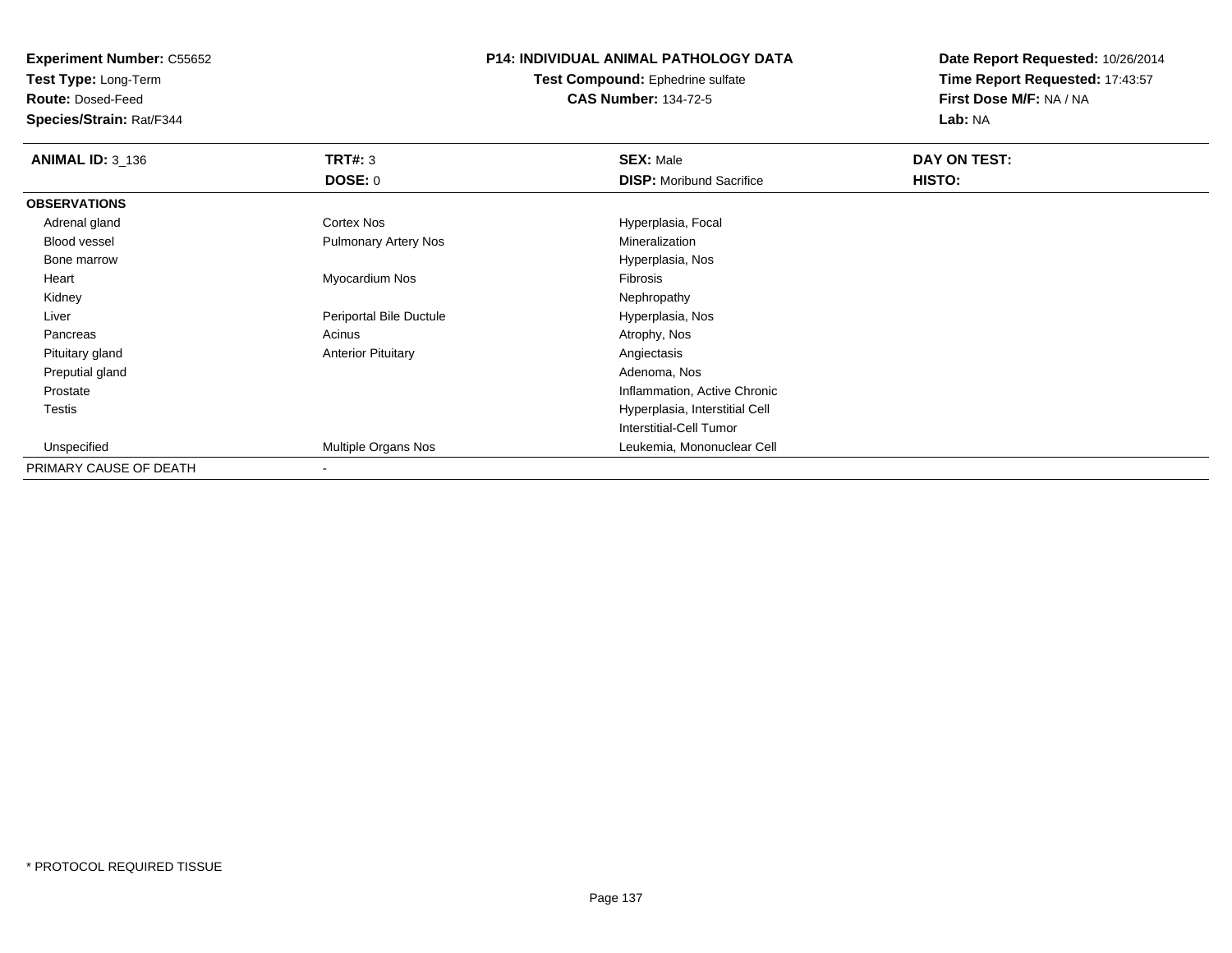**Test Type:** Long-Term

**Route:** Dosed-Feed

**Species/Strain:** Rat/F344

# **P14: INDIVIDUAL ANIMAL PATHOLOGY DATA**

**Test Compound:** Ephedrine sulfate**CAS Number:** 134-72-5

| <b>ANIMAL ID: 3_137</b> | TRT#: 3                   | <b>SEX: Male</b>                | DAY ON TEST: |  |
|-------------------------|---------------------------|---------------------------------|--------------|--|
|                         | <b>DOSE: 0</b>            | <b>DISP:</b> Moribund Sacrifice | HISTO:       |  |
| <b>OBSERVATIONS</b>     |                           |                                 |              |  |
| Adrenal gland           | <b>Cortex Nos</b>         | Metamorphosis, Fatty            |              |  |
| Bone marrow             |                           | Hyperplasia, Nos                |              |  |
| Heart                   | Myocardium Nos            | Fibrosis                        |              |  |
| Kidney                  |                           | Nephropathy                     |              |  |
| Liver                   | Periportal Bile Ductule   | Hyperplasia, Nos                |              |  |
|                         |                           | Metamorphosis, Fatty            |              |  |
| Lung                    | Alveoli                   | Edema, Nos                      |              |  |
|                         | Alveoli                   | Hemorrhage                      |              |  |
| Mammary gland           |                           | Hyperplasia, Nos                |              |  |
| Pituitary gland         | <b>Anterior Pituitary</b> | Hyperplasia, Focal              |              |  |
| Prostate                |                           | Inflammation, Active Chronic    |              |  |
| Testis                  |                           | Hyperplasia, Interstitial Cell  |              |  |
| Unspecified             | Multiple Organs Nos       | Leukemia, Mononuclear Cell      |              |  |
| PRIMARY CAUSE OF DEATH  |                           |                                 |              |  |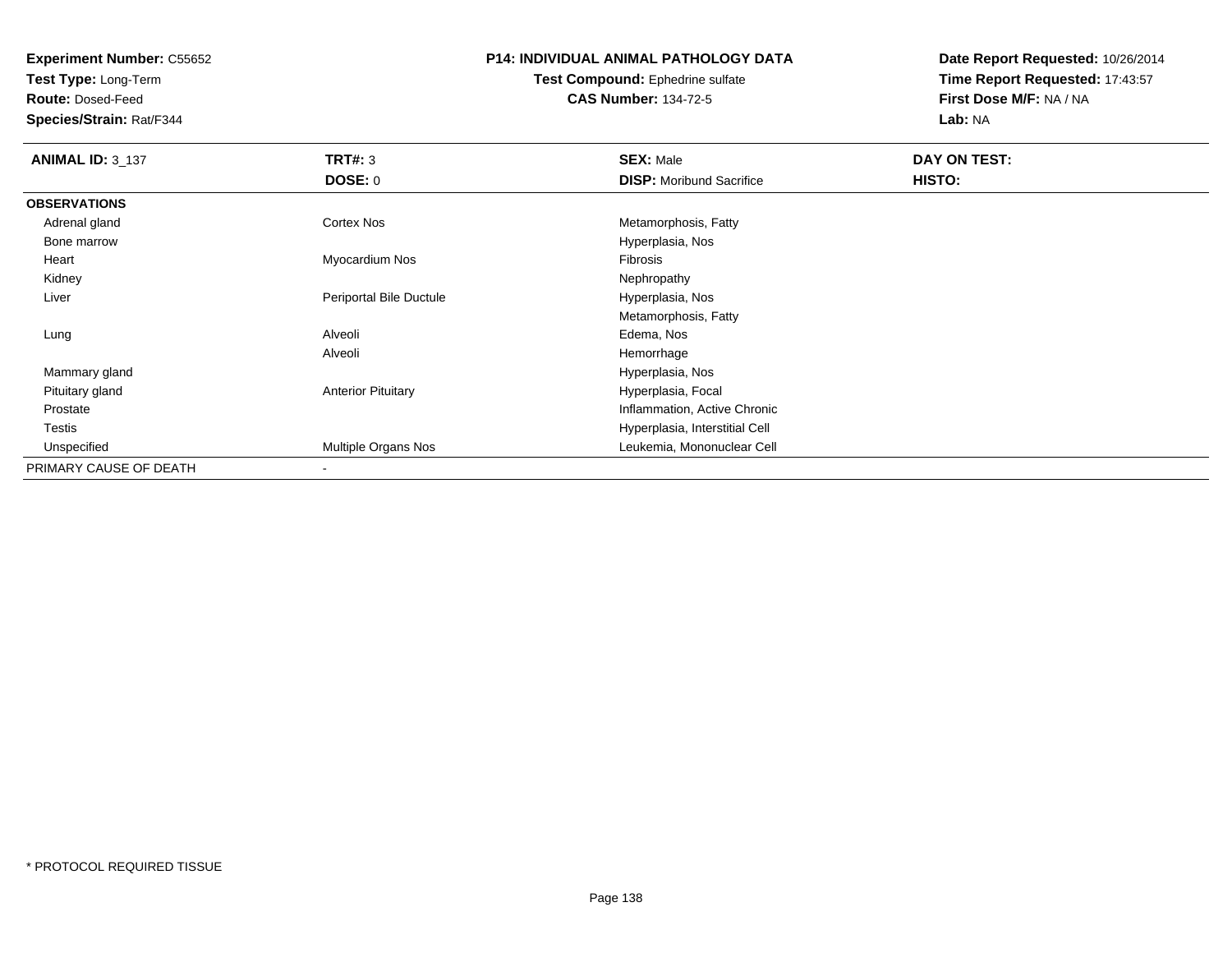**Test Type:** Long-Term

**Route:** Dosed-Feed

**Species/Strain:** Rat/F344

#### **P14: INDIVIDUAL ANIMAL PATHOLOGY DATA**

#### **Test Compound:** Ephedrine sulfate**CAS Number:** 134-72-5

| <b>ANIMAL ID: 3_138</b> | <b>TRT#: 3</b>          | <b>SEX: Male</b>               | DAY ON TEST: |  |
|-------------------------|-------------------------|--------------------------------|--------------|--|
|                         | <b>DOSE: 0</b>          | <b>DISP: Natural Death</b>     | HISTO:       |  |
| <b>OBSERVATIONS</b>     |                         |                                |              |  |
| Adrenal gland           | <b>Cortex Nos</b>       | Necrosis, Focal                |              |  |
| Bone marrow             |                         | Hyperplasia, Nos               |              |  |
| Heart                   | Myocardium Nos          | Degeneration, Nos              |              |  |
| Kidney                  |                         | Nephropathy                    |              |  |
| Liver                   | Periportal Bile Ductule | Hyperplasia, Nos               |              |  |
|                         |                         | Necrosis, Coagulative          |              |  |
| Lung                    | Alveoli                 | Edema, Nos                     |              |  |
| Prostate                |                         | Distention                     |              |  |
|                         |                         | Inflammation, Active Chronic   |              |  |
| Spleen                  | Capsule                 | Fibrosis                       |              |  |
| <b>Testis</b>           |                         | Hyperplasia, Interstitial Cell |              |  |
|                         |                         | <b>Interstitial-Cell Tumor</b> |              |  |
|                         | Tunica Vaginalis        | Mesothelioma, Nos              |              |  |
| Unspecified             | Multiple Organs Nos     | Leukemia, Mononuclear Cell     |              |  |
| PRIMARY CAUSE OF DEATH  | $\sim$                  |                                |              |  |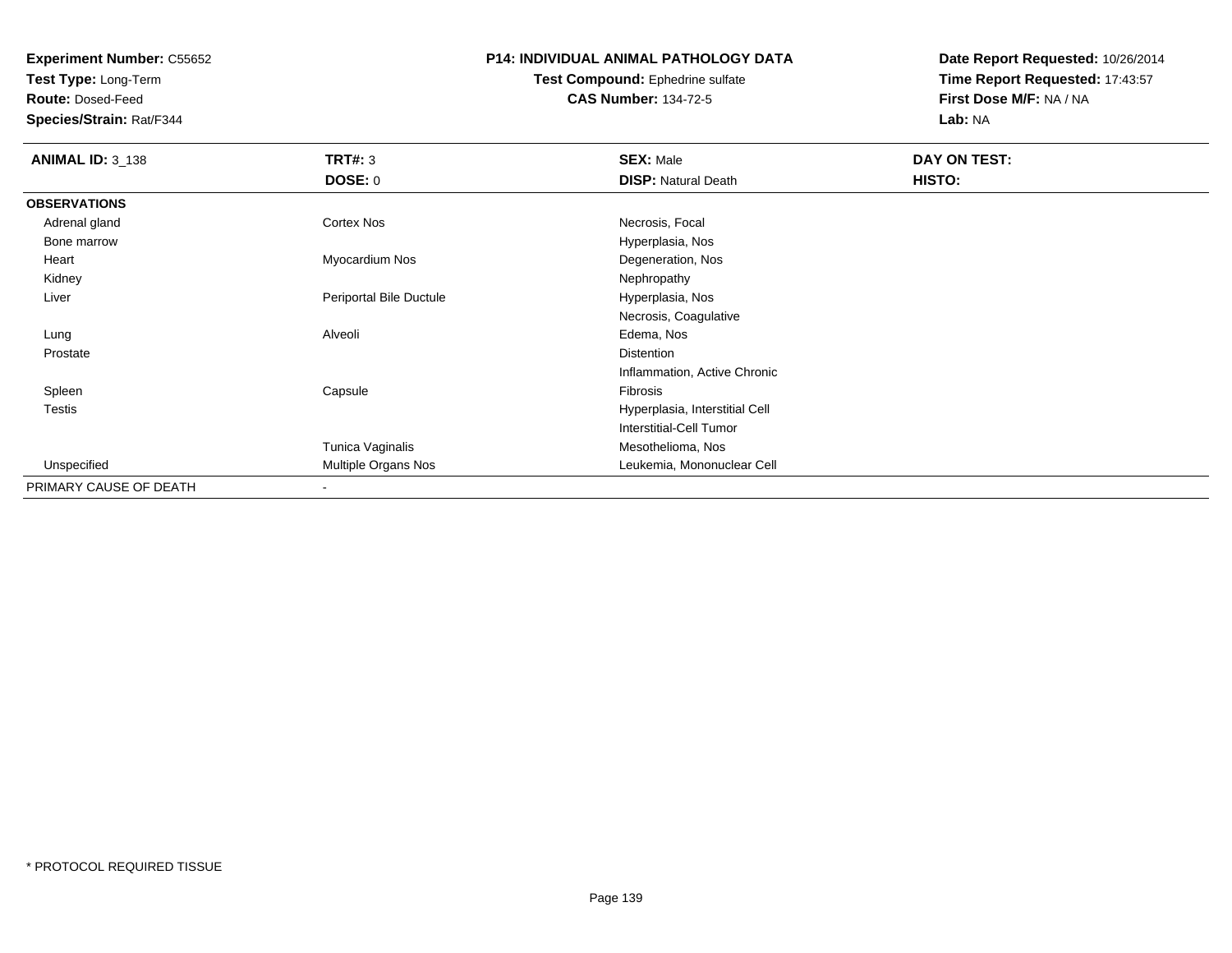**Test Type:** Long-Term

**Route:** Dosed-Feed

**Species/Strain:** Rat/F344

## **P14: INDIVIDUAL ANIMAL PATHOLOGY DATA**

**Test Compound:** Ephedrine sulfate**CAS Number:** 134-72-5

| <b>ANIMAL ID: 3_139</b> | TRT#: 3                   | <b>SEX: Male</b>                | DAY ON TEST: |  |
|-------------------------|---------------------------|---------------------------------|--------------|--|
|                         | <b>DOSE: 0</b>            | <b>DISP:</b> Moribund Sacrifice | HISTO:       |  |
| <b>OBSERVATIONS</b>     |                           |                                 |              |  |
| Bone marrow             |                           | Hyperplasia, Nos                |              |  |
| Heart                   | Myocardium Nos            | Degeneration, Nos               |              |  |
|                         | Myocardium Nos            | Fibrosis                        |              |  |
|                         | Myocardium Nos            | Mineralization                  |              |  |
| Kidney                  |                           | Nephropathy                     |              |  |
| Liver                   | Periportal Bile Ductule   | Hyperplasia, Nos                |              |  |
| Pituitary gland         | <b>Anterior Pituitary</b> | Cyst, Nos                       |              |  |
|                         | <b>Anterior Pituitary</b> | Hyperplasia, Focal              |              |  |
| Prostate                |                           | Inflammation, Active Chronic    |              |  |
| <b>Testis</b>           |                           | Hyperplasia, Interstitial Cell  |              |  |
|                         |                           | Interstitial-Cell Tumor         |              |  |
| Unspecified             | Multiple Organs Nos       | Leukemia, Mononuclear Cell      |              |  |
|                         | Adipose Tissue            | Necrosis, Fat                   |              |  |
| PRIMARY CAUSE OF DEATH  |                           |                                 |              |  |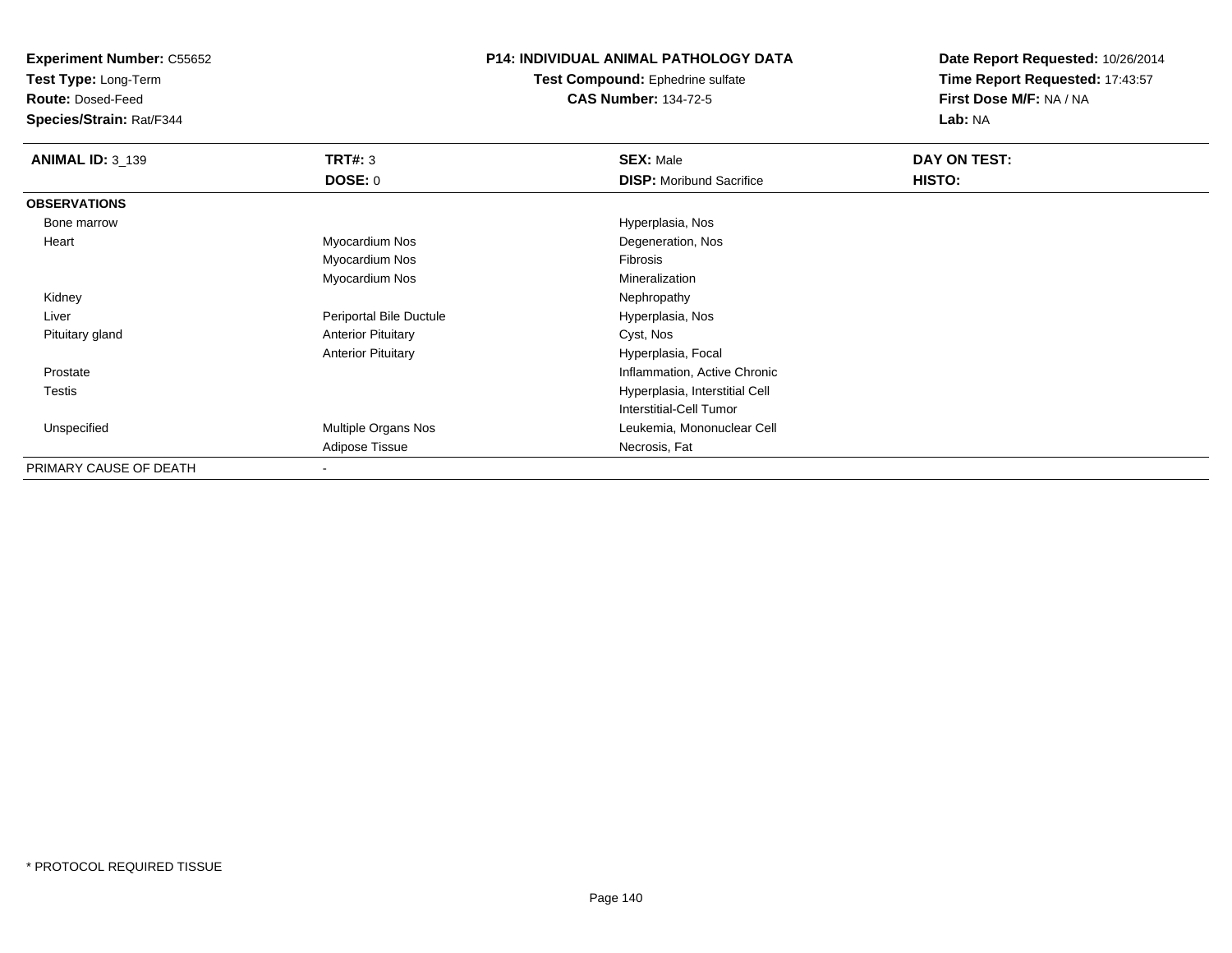**Test Type:** Long-Term

**Route:** Dosed-Feed

**Species/Strain:** Rat/F344

# **P14: INDIVIDUAL ANIMAL PATHOLOGY DATA**

**Test Compound:** Ephedrine sulfate**CAS Number:** 134-72-5

| <b>ANIMAL ID: 3_140</b> | TRT#: 3                 | <b>SEX: Male</b>               | DAY ON TEST: |  |
|-------------------------|-------------------------|--------------------------------|--------------|--|
|                         | <b>DOSE: 0</b>          | <b>DISP: Natural Death</b>     | HISTO:       |  |
| <b>OBSERVATIONS</b>     |                         |                                |              |  |
| Adrenal gland           | <b>Cortex Nos</b>       | Angiectasis                    |              |  |
| Bone marrow             |                         | Hyperplasia, Nos               |              |  |
| Heart                   | Myocardium Nos          | Degeneration, Nos              |              |  |
|                         | Myocardium Nos          | Fibrosis                       |              |  |
|                         | Myocardium Nos          | Inflammation, Chronic          |              |  |
| Kidney                  |                         | Nephropathy                    |              |  |
| Liver                   |                         | Angiectasis                    |              |  |
|                         | Periportal Bile Ductule | Hyperplasia, Nos               |              |  |
| Pancreas                | Acinus                  | Atrophy, Nos                   |              |  |
| Testis                  |                         | Atrophy, Nos                   |              |  |
|                         |                         | Hyperplasia, Interstitial Cell |              |  |
|                         |                         | Interstitial-Cell Tumor        |              |  |
| Unspecified             | Multiple Organs Nos     | Leukemia, Mononuclear Cell     |              |  |
| PRIMARY CAUSE OF DEATH  | $\,$                    |                                |              |  |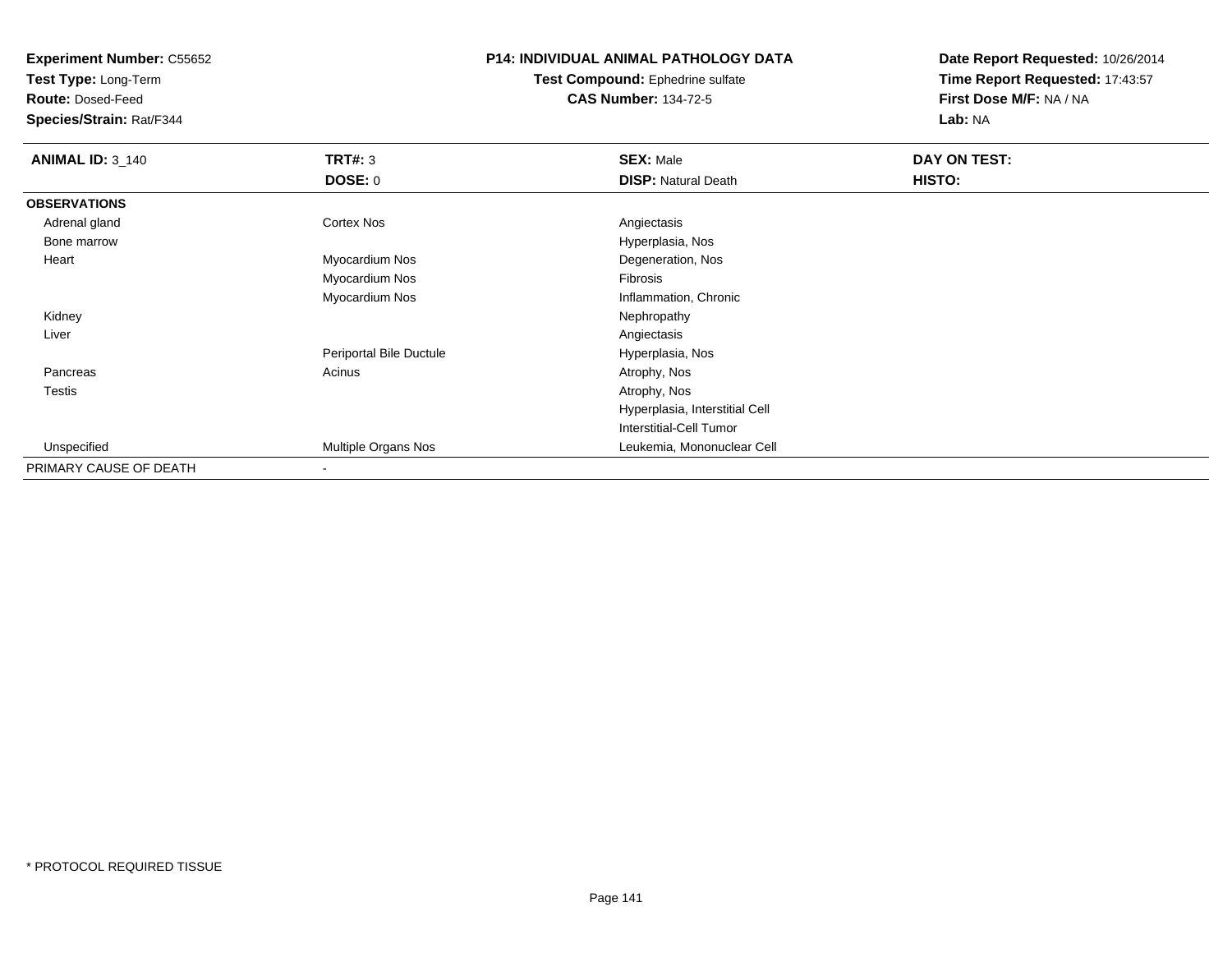**Test Type:** Long-Term

**Route:** Dosed-Feed

**Species/Strain:** Rat/F344

#### **P14: INDIVIDUAL ANIMAL PATHOLOGY DATA**

**Test Compound:** Ephedrine sulfate**CAS Number:** 134-72-5

| <b>ANIMAL ID: 3_141</b> | <b>TRT#: 3</b>            | <b>SEX: Male</b>                | DAY ON TEST: |
|-------------------------|---------------------------|---------------------------------|--------------|
|                         | <b>DOSE: 0</b>            | <b>DISP: Terminal Sacrifice</b> | HISTO:       |
| <b>OBSERVATIONS</b>     |                           |                                 |              |
| Adrenal gland           | Cortex Nos                | Angiectasis                     |              |
|                         | Cortex Nos                | Hyperplasia, Focal              |              |
| Blood vessel            | Pulmonary Artery Nos      | Mineralization                  |              |
| Heart                   | Myocardium Nos            | Fibrosis                        |              |
|                         | Myocardium Nos            | Inflammation, Chronic           |              |
| Kidney                  |                           | Nephropathy                     |              |
| Liver                   |                           | Cytoplasmic Change, Basophilic  |              |
|                         |                           | Cytoplasmic Change, Nos         |              |
|                         | Periportal Bile Ductule   | Hyperplasia, Nos                |              |
| Lung                    |                           | Perivascular Cuffing            |              |
| Mammary gland           |                           | Hyperplasia, Cystic             |              |
| Pituitary gland         | <b>Anterior Pituitary</b> | Hyperplasia, Focal              |              |
| Spleen                  |                           | Hemosiderosis                   |              |
| <b>Testis</b>           |                           | Hyperplasia, Interstitial Cell  |              |
|                         |                           | Interstitial-Cell Tumor         |              |
|                         | Tunica Albuginea          | Mesothelioma, Nos               |              |
| PRIMARY CAUSE OF DEATH  | $\overline{\phantom{a}}$  |                                 |              |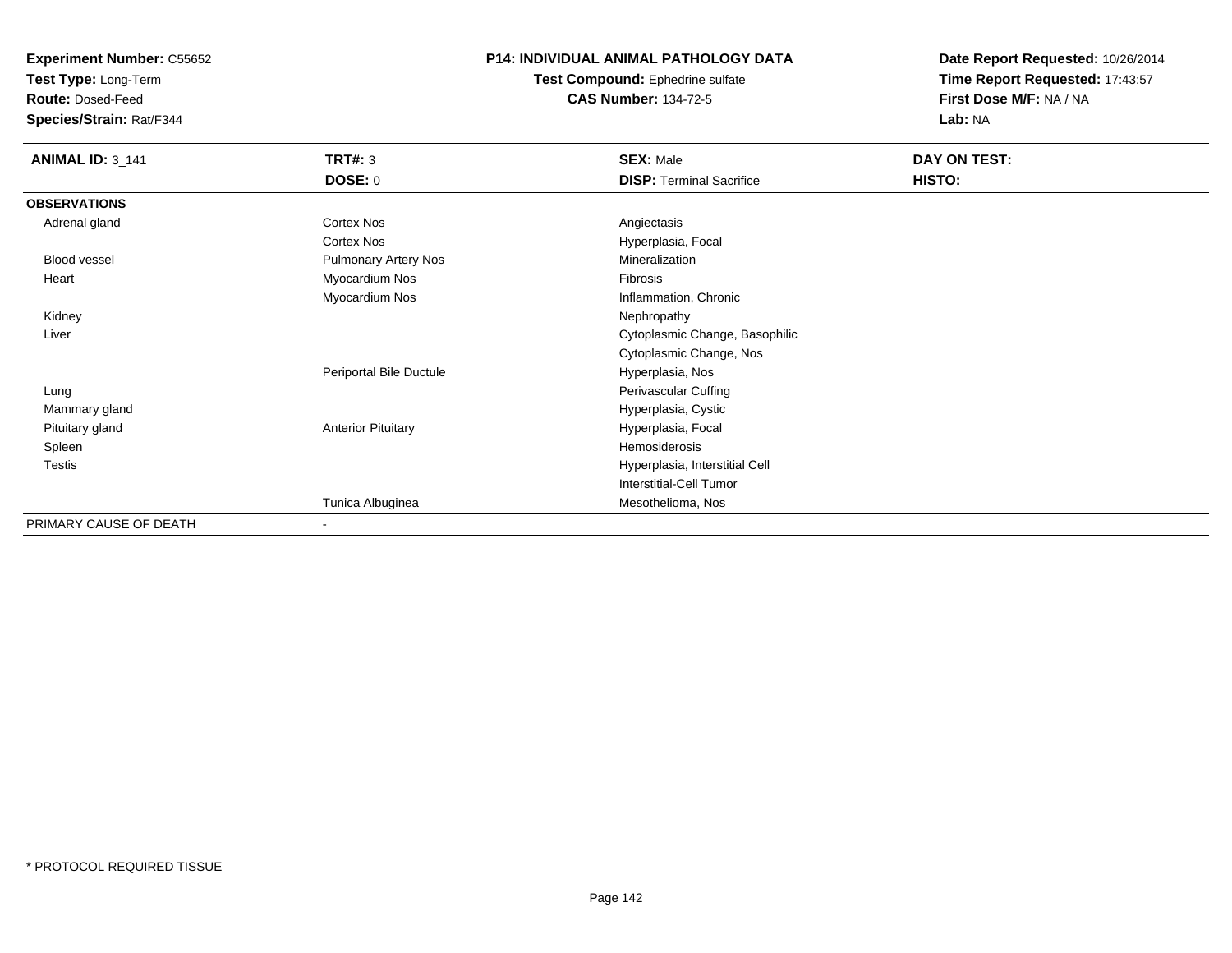**Test Type:** Long-Term

**Route:** Dosed-Feed

**Species/Strain:** Rat/F344

## **P14: INDIVIDUAL ANIMAL PATHOLOGY DATA**

**Test Compound:** Ephedrine sulfate**CAS Number:** 134-72-5

| <b>ANIMAL ID: 3_142</b> | TRT#: 3                   | <b>SEX: Male</b>                | DAY ON TEST: |
|-------------------------|---------------------------|---------------------------------|--------------|
|                         | <b>DOSE: 0</b>            | <b>DISP:</b> Moribund Sacrifice | HISTO:       |
| <b>OBSERVATIONS</b>     |                           |                                 |              |
| Adrenal gland           | Cortex Nos                | Hyperplasia, Focal              |              |
| Bone marrow             |                           | Hyperplasia, Nos                |              |
| Heart                   | Myocardium Nos            | Fibrosis                        |              |
|                         | Myocardium Nos            | Mineralization                  |              |
| Kidney                  |                           | Nephropathy                     |              |
| Liver                   |                           | Angiectasis                     |              |
|                         | Periportal Bile Ductule   | Hyperplasia, Nos                |              |
| Pituitary gland         | Intermedia                | Cyst, Nos                       |              |
|                         | <b>Anterior Pituitary</b> | Hyperplasia, Focal              |              |
| Prostate                |                           | Inflammation, Active Chronic    |              |
| Stomach                 | <b>Glandular Stomach</b>  | Cyst, Multiple                  |              |
| Testis                  |                           | Atrophy, Nos                    |              |
|                         |                           | Hyperplasia, Interstitial Cell  |              |
|                         |                           | Interstitial-Cell Tumor         |              |
| Thymus                  |                           | Hemorrhage                      |              |
| Thyroid                 |                           | C-Cell Carcinoma                |              |
| Unspecified             | Multiple Organs Nos       | Leukemia, Mononuclear Cell      |              |
| PRIMARY CAUSE OF DEATH  | $\blacksquare$            |                                 |              |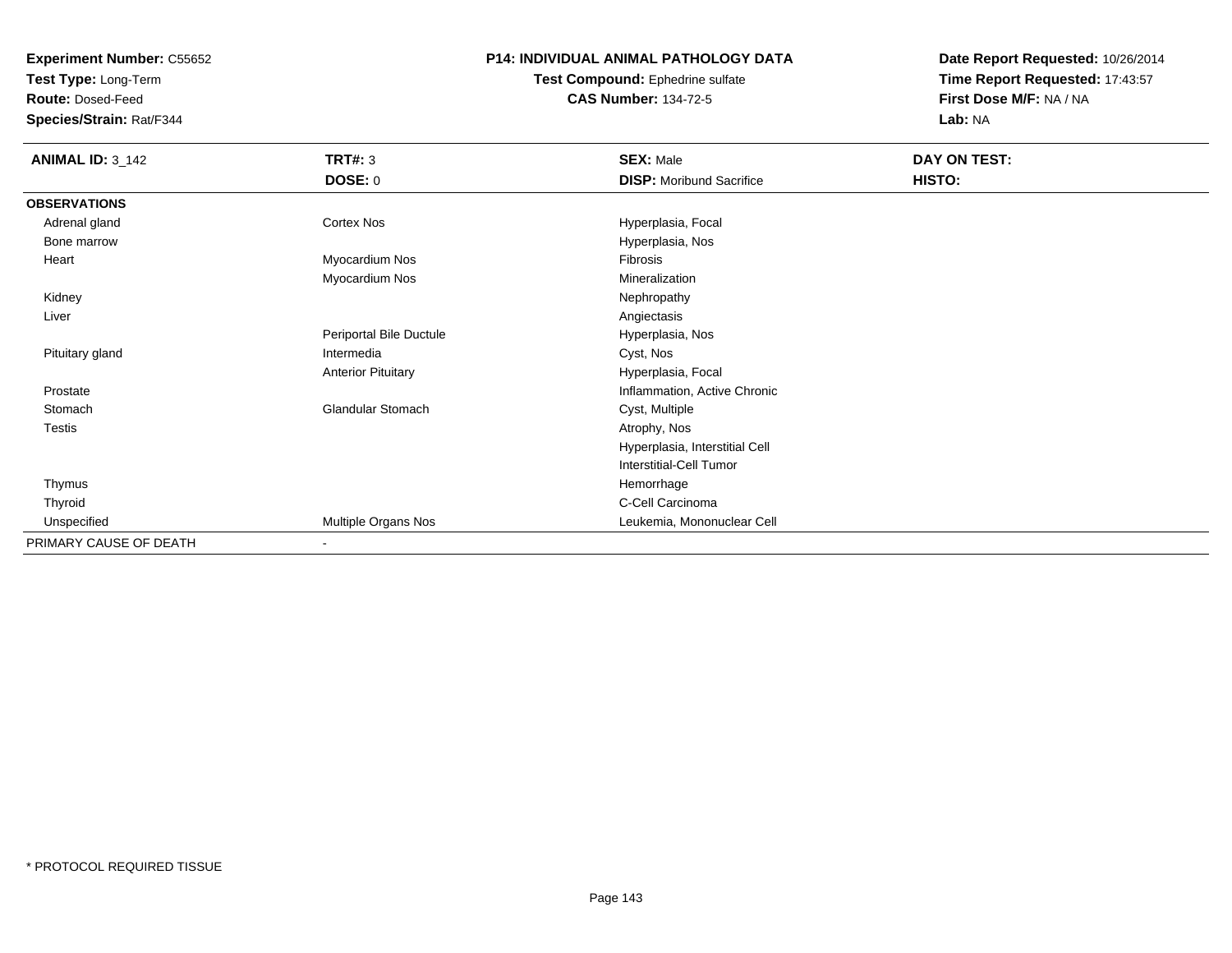**Test Type:** Long-Term

**Route:** Dosed-Feed

**Species/Strain:** Rat/F344

# **P14: INDIVIDUAL ANIMAL PATHOLOGY DATA**

**Test Compound:** Ephedrine sulfate**CAS Number:** 134-72-5

| <b>ANIMAL ID: 3_143</b> | <b>TRT#: 3</b>             | <b>SEX: Male</b>                | DAY ON TEST: |  |
|-------------------------|----------------------------|---------------------------------|--------------|--|
|                         | DOSE: 0                    | <b>DISP: Terminal Sacrifice</b> | HISTO:       |  |
| <b>OBSERVATIONS</b>     |                            |                                 |              |  |
| Adrenal gland           | Medulla                    | Pheochromocytoma                |              |  |
| Bone marrow             |                            | Hyperplasia, Nos                |              |  |
| Heart                   | Myocardium Nos             | Fibrosis                        |              |  |
| Kidney                  |                            | Nephropathy                     |              |  |
| Liver                   |                            | Angiectasis                     |              |  |
|                         |                            | Clear-Cell Change               |              |  |
|                         |                            | Cytoplasmic Change, Basophilic  |              |  |
| Lymph node              | Mandibular Lymph Node      | Hyperplasia, Lymphoid           |              |  |
| Spleen                  |                            | Fibrosis                        |              |  |
| Stomach                 | <b>Glandular Stomach</b>   | Cyst, Multiple                  |              |  |
| Testis                  |                            | <b>Interstitial-Cell Tumor</b>  |              |  |
| Thymus                  |                            | Thymoma, Benign                 |              |  |
| Unspecified             |                            | Fibroma                         |              |  |
|                         | <b>Multiple Organs Nos</b> | Leukemia, Mononuclear Cell      |              |  |
| PRIMARY CAUSE OF DEATH  | $\overline{\phantom{0}}$   |                                 |              |  |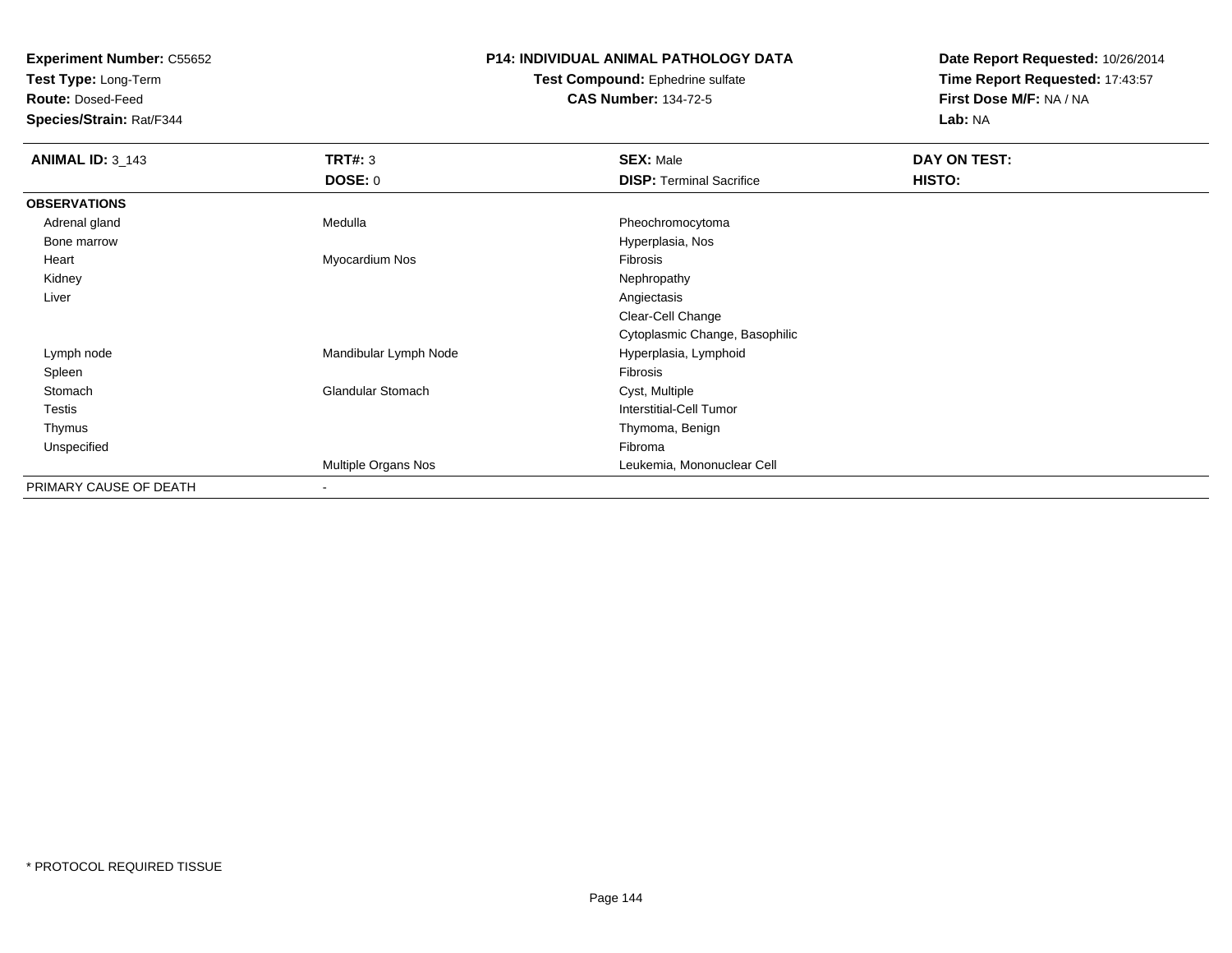**Test Type:** Long-Term

**Route:** Dosed-Feed

**Species/Strain:** Rat/F344

### **P14: INDIVIDUAL ANIMAL PATHOLOGY DATA**

**Test Compound:** Ephedrine sulfate**CAS Number:** 134-72-5

| <b>ANIMAL ID: 3_144</b> | TRT#: 3                     | <b>SEX: Male</b>                | DAY ON TEST: |  |
|-------------------------|-----------------------------|---------------------------------|--------------|--|
|                         | <b>DOSE: 0</b>              | <b>DISP: Terminal Sacrifice</b> | HISTO:       |  |
| <b>OBSERVATIONS</b>     |                             |                                 |              |  |
| Adrenal gland           | Cortex Nos                  | Angiectasis                     |              |  |
| Blood vessel            | <b>Pulmonary Artery Nos</b> | Mineralization                  |              |  |
| Heart                   | Myocardium Nos              | Fibrosis                        |              |  |
|                         | Myocardium Nos              | Inflammation, Chronic           |              |  |
| Kidney                  |                             | Nephropathy                     |              |  |
| Liver                   |                             | Clear-Cell Change               |              |  |
|                         |                             | Cytoplasmic Change, Basophilic  |              |  |
|                         |                             | Granuloma, Nos                  |              |  |
|                         | Periportal Bile Ductule     | Hyperplasia, Nos                |              |  |
| Prostate                |                             | Inflammation, Active Chronic    |              |  |
| Testis                  |                             | Hyperplasia, Interstitial Cell  |              |  |
|                         |                             | <b>Interstitial-Cell Tumor</b>  |              |  |
| Unspecified             |                             | Fibroma                         |              |  |
| PRIMARY CAUSE OF DEATH  |                             |                                 |              |  |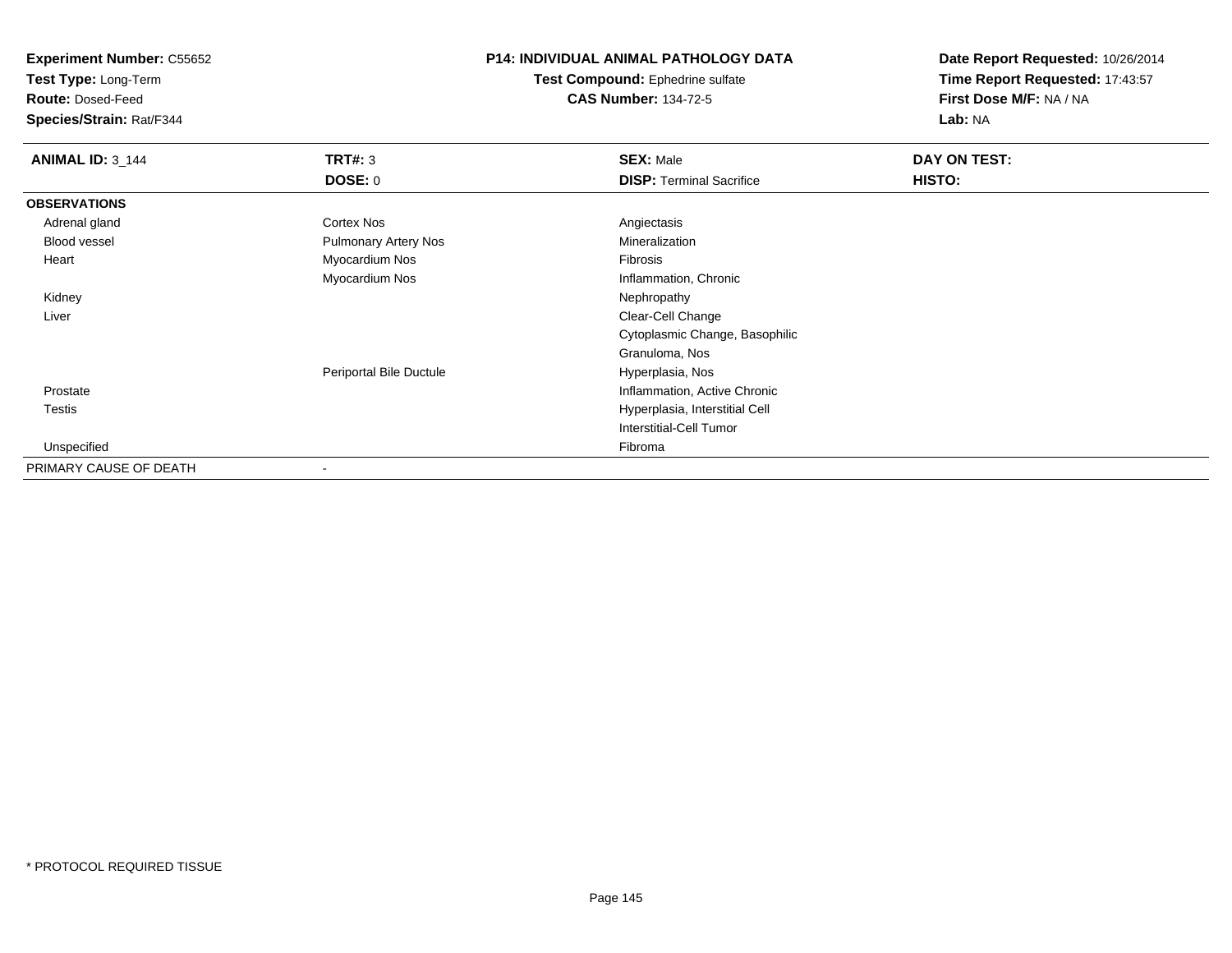**Test Type:** Long-Term

**Route:** Dosed-Feed

**Species/Strain:** Rat/F344

#### **P14: INDIVIDUAL ANIMAL PATHOLOGY DATA**

**Test Compound:** Ephedrine sulfate**CAS Number:** 134-72-5

| <b>ANIMAL ID: 3_145</b> | <b>TRT#: 3</b>            | <b>SEX: Male</b>                | DAY ON TEST: |  |
|-------------------------|---------------------------|---------------------------------|--------------|--|
|                         | DOSE: 0                   | <b>DISP:</b> Moribund Sacrifice | HISTO:       |  |
| <b>OBSERVATIONS</b>     |                           |                                 |              |  |
| Adrenal gland           | Cortex Nos                | Hyperplasia, Focal              |              |  |
|                         | Medulla                   | Hyperplasia, Focal              |              |  |
| Heart                   | Myocardium Nos            | Fibrosis                        |              |  |
| Liver                   | Periportal Bile Ductule   | Hyperplasia, Nos                |              |  |
| Lung                    | Alveoli                   | Edema, Nos                      |              |  |
|                         |                           | Hemorrhage                      |              |  |
| Pituitary gland         | <b>Anterior Pituitary</b> | Hyperplasia, Focal              |              |  |
| Prostate                |                           | Inflammation, Active Chronic    |              |  |
| Stomach                 | <b>Glandular Stomach</b>  | Cyst, Multiple                  |              |  |
| Testis                  |                           | Atrophy, Nos                    |              |  |
|                         |                           | Hyperplasia, Interstitial Cell  |              |  |
|                         |                           | <b>Interstitial-Cell Tumor</b>  |              |  |
| Thymus                  |                           | Hemorrhage                      |              |  |
| Unspecified             | Multiple Organs Nos       | Leukemia, Mononuclear Cell      |              |  |
| PRIMARY CAUSE OF DEATH  | $\,$ $\,$                 |                                 |              |  |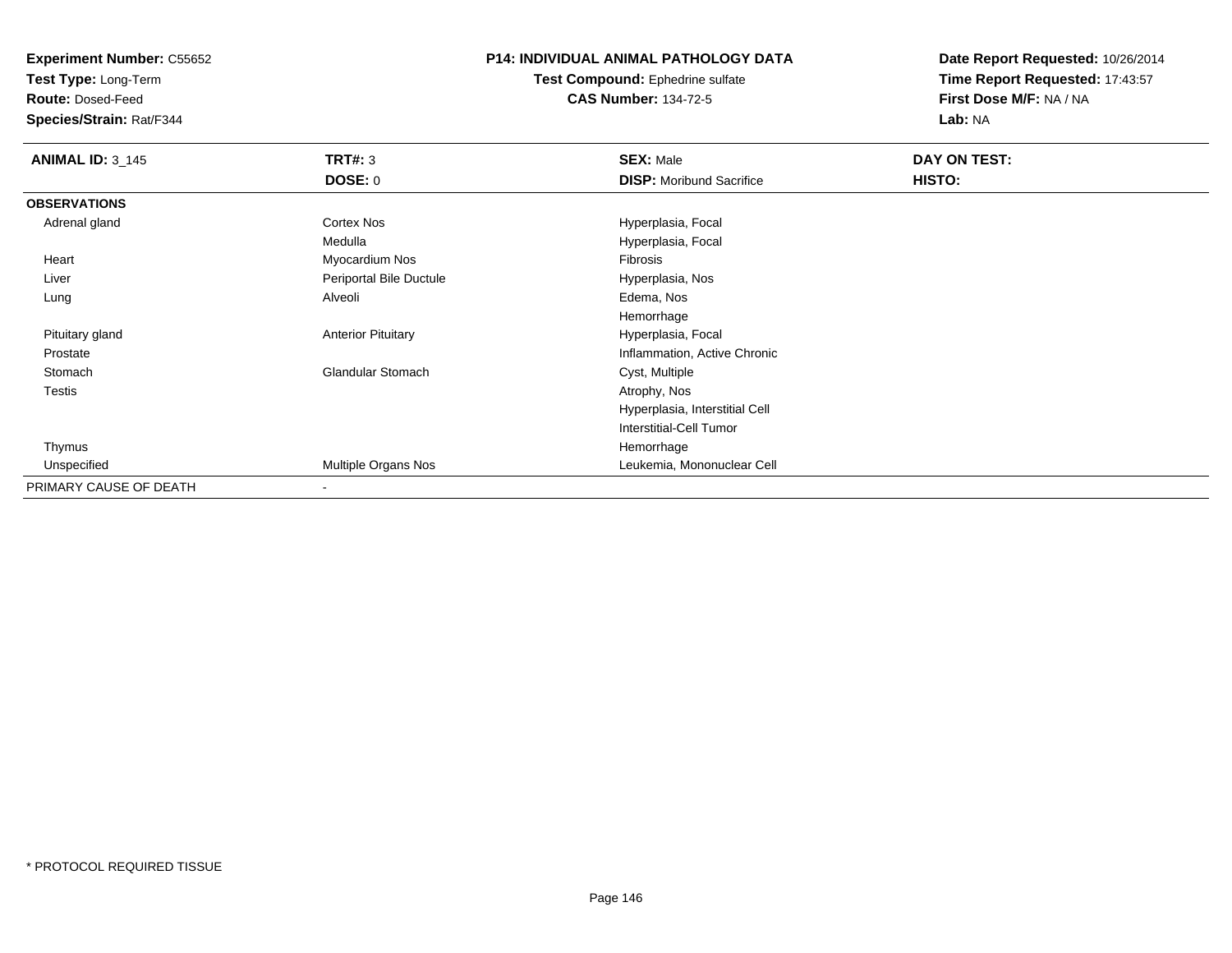**Test Type:** Long-Term

**Route:** Dosed-Feed

**Species/Strain:** Rat/F344

# **P14: INDIVIDUAL ANIMAL PATHOLOGY DATA**

**Test Compound:** Ephedrine sulfate**CAS Number:** 134-72-5

| <b>ANIMAL ID: 3_146</b> | TRT#: 3                 | <b>SEX: Male</b>                | DAY ON TEST: |  |
|-------------------------|-------------------------|---------------------------------|--------------|--|
|                         | DOSE: 0                 | <b>DISP: Terminal Sacrifice</b> | HISTO:       |  |
| <b>OBSERVATIONS</b>     |                         |                                 |              |  |
| Adrenal gland           | Medulla                 | Pheochromocytoma                |              |  |
| Heart                   | Myocardium Nos          | Fibrosis                        |              |  |
|                         | Myocardium Nos          | Inflammation, Chronic           |              |  |
| Kidney                  |                         | Nephropathy                     |              |  |
| Liver                   |                         | Clear-Cell Change               |              |  |
|                         |                         | Cytoplasmic Change, Basophilic  |              |  |
|                         | Periportal Bile Ductule | Hyperplasia, Nos                |              |  |
| Pancreas                | Acinus                  | Atrophy, Nos                    |              |  |
| Pituitary gland         | Intermedia              | Cyst, Nos                       |              |  |
| Testis                  |                         | Hyperplasia, Interstitial Cell  |              |  |
|                         |                         | <b>Interstitial-Cell Tumor</b>  |              |  |
| PRIMARY CAUSE OF DEATH  | $\,$ $\,$               |                                 |              |  |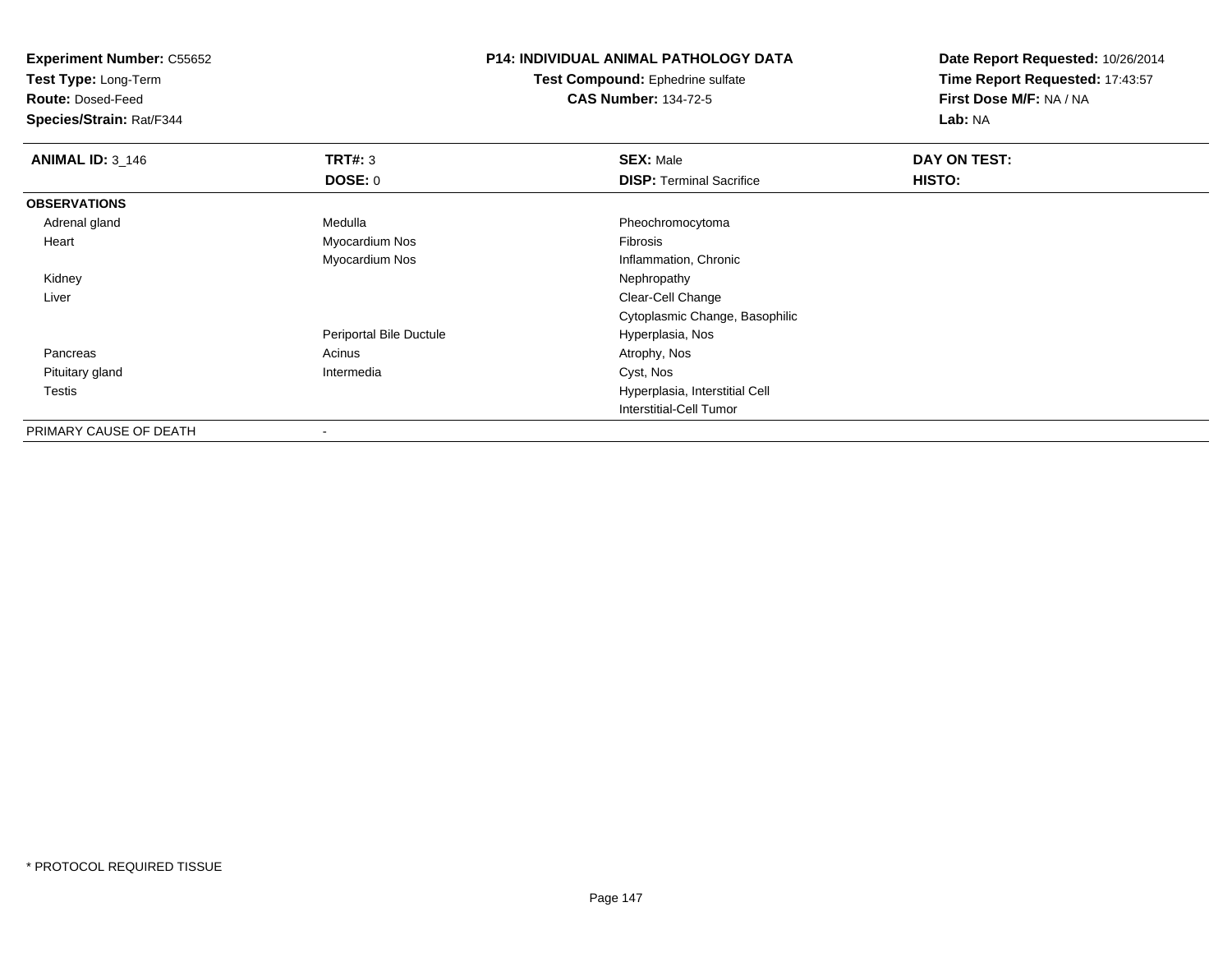**Test Type:** Long-Term

**Route:** Dosed-Feed

**Species/Strain:** Rat/F344

#### **P14: INDIVIDUAL ANIMAL PATHOLOGY DATA**

**Test Compound:** Ephedrine sulfate**CAS Number:** 134-72-5

| <b>ANIMAL ID: 3_147</b> | <b>TRT#: 3</b>            | <b>SEX: Male</b>                | DAY ON TEST: |  |
|-------------------------|---------------------------|---------------------------------|--------------|--|
|                         | <b>DOSE: 0</b>            | <b>DISP: Terminal Sacrifice</b> | HISTO:       |  |
| <b>OBSERVATIONS</b>     |                           |                                 |              |  |
| Bone marrow             |                           | Fibrosis, Myelo                 |              |  |
| Heart                   | Myocardium Nos            | Fibrosis                        |              |  |
|                         | Myocardium Nos            | Mineralization                  |              |  |
| Kidney                  |                           | Lipoma                          |              |  |
|                         |                           | Nephropathy                     |              |  |
| Liver                   |                           | Clear-Cell Change               |              |  |
|                         | Periportal Bile Ductule   | Hyperplasia, Nos                |              |  |
| Lymph node              | Mandibular Lymph Node     | Hemorrhage                      |              |  |
|                         | Mandibular Lymph Node     | Lymphangiectasis                |              |  |
| Pancreas                | Acinus                    | Atrophy, Nos                    |              |  |
| Pituitary gland         | <b>Anterior Pituitary</b> | Adenoma, Nos                    |              |  |
|                         | <b>Anterior Pituitary</b> | Hyperplasia, Focal              |              |  |
| Prostate                |                           | Inflammation, Active Chronic    |              |  |
| Testis                  |                           | Hyperplasia, Interstitial Cell  |              |  |
|                         |                           | <b>Interstitial-Cell Tumor</b>  |              |  |
| PRIMARY CAUSE OF DEATH  | $\overline{\phantom{a}}$  |                                 |              |  |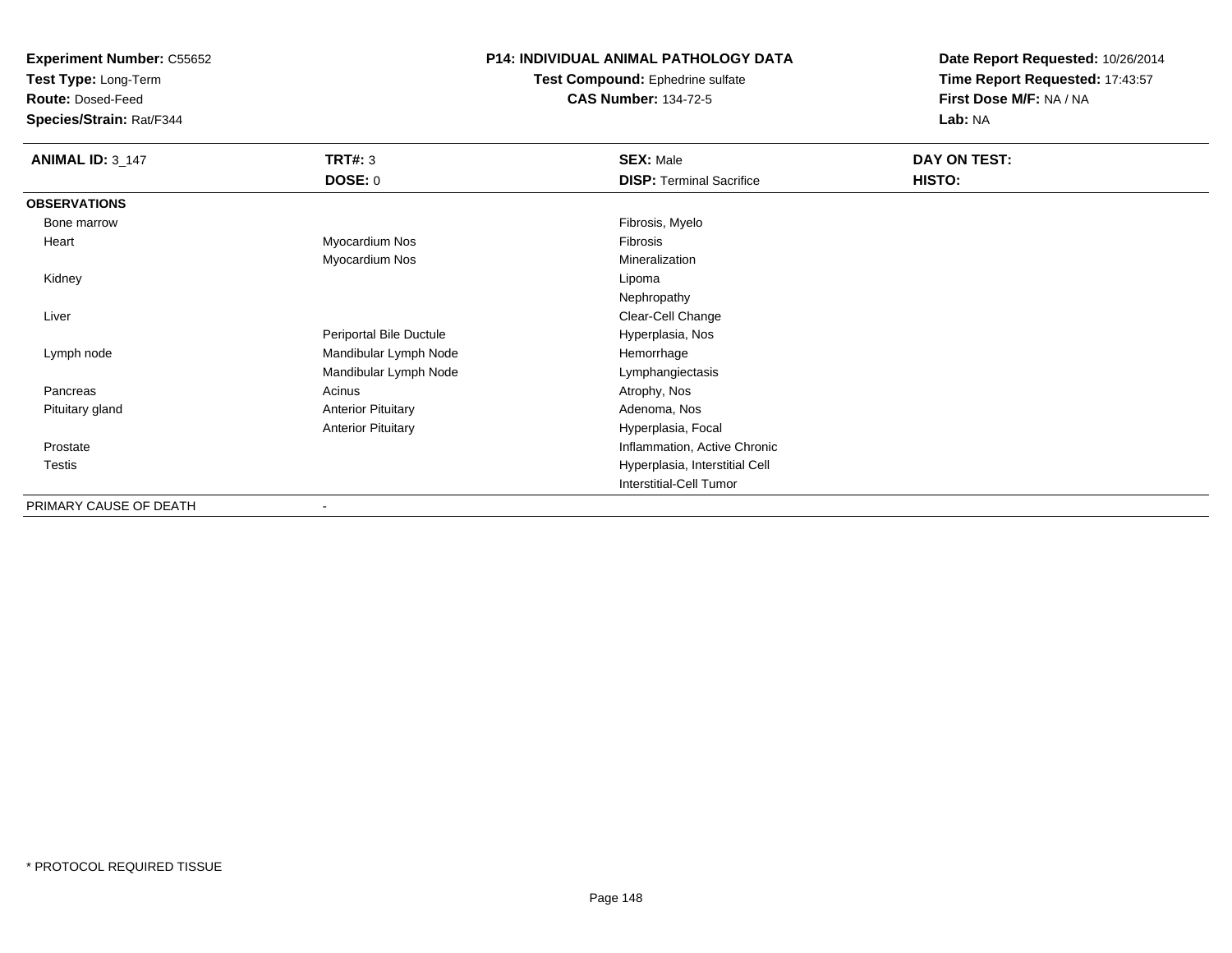**Test Type:** Long-Term

**Route:** Dosed-Feed

**Species/Strain:** Rat/F344

# **P14: INDIVIDUAL ANIMAL PATHOLOGY DATA**

**Test Compound:** Ephedrine sulfate**CAS Number:** 134-72-5

| <b>ANIMAL ID: 3_148</b> | TRT#: 3                  | <b>SEX: Male</b>                | DAY ON TEST: |
|-------------------------|--------------------------|---------------------------------|--------------|
|                         | <b>DOSE: 0</b>           | <b>DISP: Terminal Sacrifice</b> | HISTO:       |
| <b>OBSERVATIONS</b>     |                          |                                 |              |
| Heart                   | Myocardium Nos           | <b>Fibrosis</b>                 |              |
| Kidney                  |                          | Nephropathy                     |              |
| Liver                   |                          | Clear-Cell Change               |              |
|                         |                          | Cytoplasmic Change, Basophilic  |              |
|                         | Periportal Bile Ductule  | Hyperplasia, Nos                |              |
| Pancreas                | Acinus                   | Atrophy, Nos                    |              |
| Spleen                  |                          | Fibrosis                        |              |
| Stomach                 | <b>Glandular Stomach</b> | Cyst, Multiple                  |              |
| <b>Testis</b>           |                          | <b>Interstitial-Cell Tumor</b>  |              |
| Thyroid                 |                          | C-Cell Adenoma                  |              |
| Unspecified             |                          | Cyst, Epidermal Inclusion       |              |
|                         | Multiple Organs Nos      | Leukemia, Mononuclear Cell      |              |
| PRIMARY CAUSE OF DEATH  |                          |                                 |              |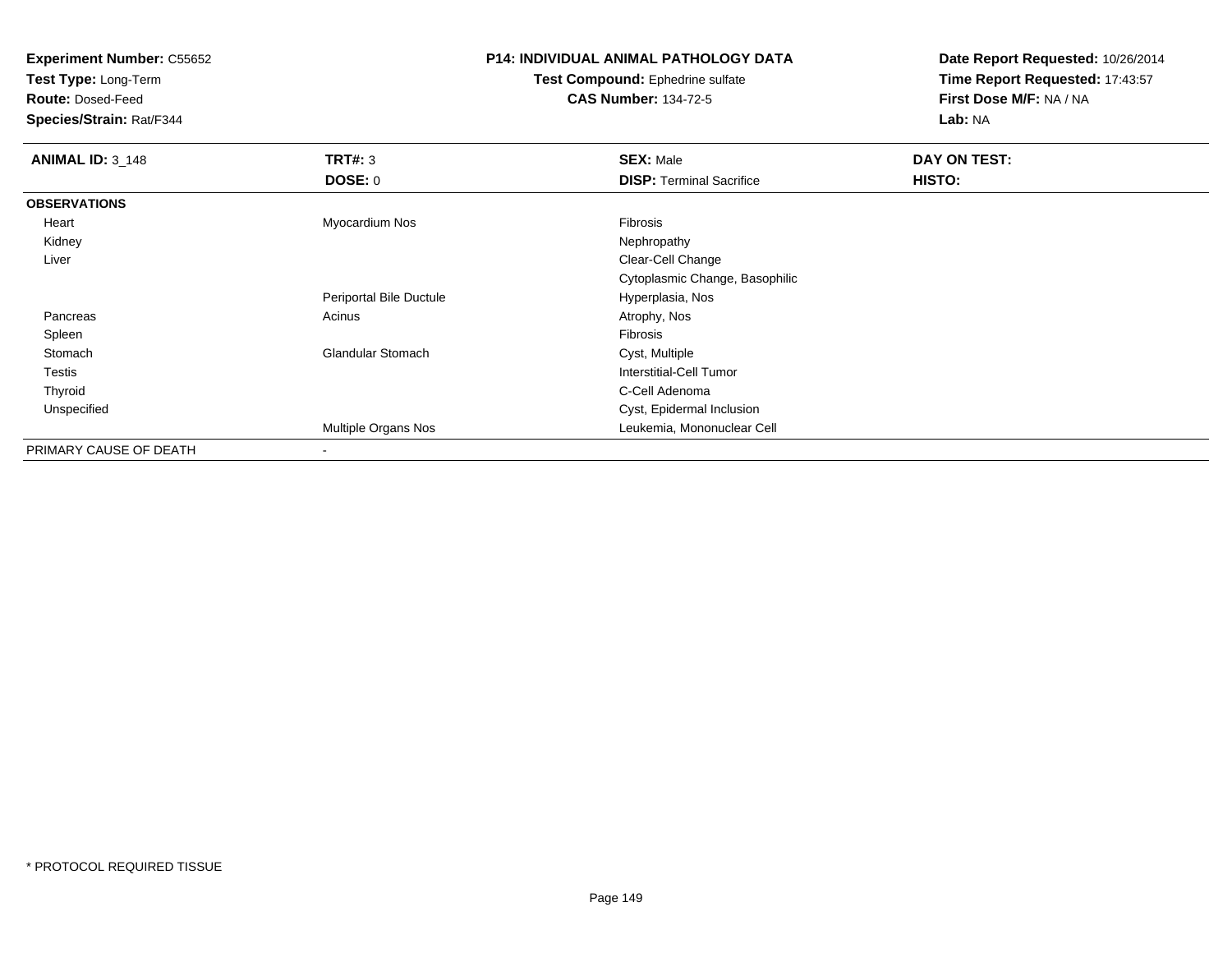**Test Type:** Long-Term

**Route:** Dosed-Feed

**Species/Strain:** Rat/F344

### **P14: INDIVIDUAL ANIMAL PATHOLOGY DATA**

**Test Compound:** Ephedrine sulfate**CAS Number:** 134-72-5

| <b>ANIMAL ID: 3_149</b> | TRT#: 3                    | <b>SEX: Male</b>                 | DAY ON TEST: |
|-------------------------|----------------------------|----------------------------------|--------------|
|                         | <b>DOSE: 0</b>             | <b>DISP:</b> Moribund Sacrifice  | HISTO:       |
| <b>OBSERVATIONS</b>     |                            |                                  |              |
| Adrenal gland           | Medulla                    | Pheochromocytoma                 |              |
| Bone marrow             |                            | Hyperplasia, Nos                 |              |
| Heart                   | Myocardium Nos             | Fibrosis                         |              |
| Kidney                  |                            | Nephropathy                      |              |
| Liver                   |                            | Angiectasis                      |              |
|                         |                            | Cytoplasmic Change, Eosinophilic |              |
|                         | Periportal Bile Ductule    | Hyperplasia, Nos                 |              |
|                         |                            | Neoplastic Nodule                |              |
| Pituitary gland         | Intermedia                 | Angiectasis                      |              |
|                         | <b>Anterior Pituitary</b>  | Hyperplasia, Atypical            |              |
|                         | <b>Anterior Pituitary</b>  | Hyperplasia, Focal               |              |
| Prostate                |                            | Inflammation, Active Chronic     |              |
| Stomach                 | <b>Glandular Stomach</b>   | Cyst, Multiple                   |              |
| Testis                  |                            | Atrophy, Nos                     |              |
|                         |                            | Hyperplasia, Interstitial Cell   |              |
|                         |                            | Interstitial-Cell Tumor          |              |
| Unspecified             | <b>Multiple Organs Nos</b> | Leukemia, Mononuclear Cell       |              |
| PRIMARY CAUSE OF DEATH  |                            |                                  |              |